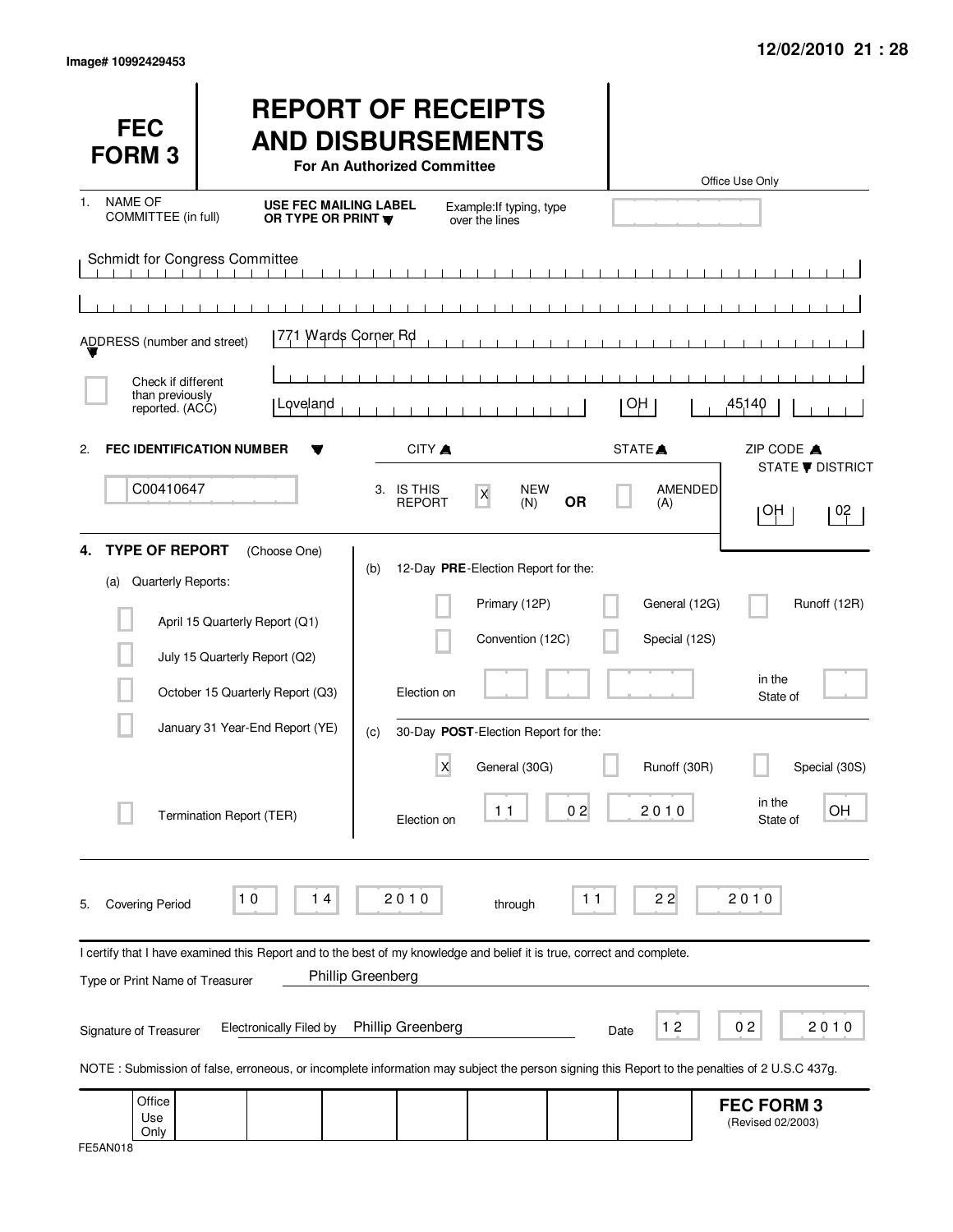#### **SUMMARY PAGE**

|    |                                                                                                     | of Receipts and Disbursements                                                  | 2/55                                                                                        |
|----|-----------------------------------------------------------------------------------------------------|--------------------------------------------------------------------------------|---------------------------------------------------------------------------------------------|
|    | FEC Form 3 (Revised 02/2003)<br>Write or Type Committee Name                                        |                                                                                |                                                                                             |
|    | Schmidt for Congress Committee                                                                      |                                                                                |                                                                                             |
|    |                                                                                                     |                                                                                |                                                                                             |
|    | M,<br>10<br>Report Covering the Period:<br>From:                                                    | D D<br>$\begin{array}{c}\nY & Y \\ 2010\n\end{array}$<br>M<br>14               | $D$ <sub>22</sub><br>$\begin{array}{c}\nY'Y'Y\\ 2010\n\end{array}$<br>M M<br>Y<br>11<br>To: |
|    |                                                                                                     | <b>COLUMN A</b><br><b>This Period</b>                                          | <b>COLUMN B</b><br><b>Election Cycle-to-Date</b>                                            |
| 6. | Net Contributions (other than loans)                                                                |                                                                                |                                                                                             |
|    | <b>Total Contributions</b><br>(a)<br>(other than loans) (from Line 11(e))                           | 61655.00                                                                       | 1043349.02                                                                                  |
|    | <b>Total Contribution Refunds</b><br>(b)                                                            | 0.00                                                                           | 1200.00                                                                                     |
|    | Net Contributions (other than loans)<br>(c)<br>(subtract Line 6(b) from Line 6(a))                  | 61655.00                                                                       | 1042149.02                                                                                  |
| 7. | Net Operating Expenditures                                                                          |                                                                                |                                                                                             |
|    | <b>Total Operating Expenditures</b><br>(a)                                                          | 166849.92                                                                      | 844373.78                                                                                   |
|    | <b>Total Offsets to Operating</b><br>(b)<br>Expenditures (from Line 14)                             | 0.00                                                                           | 7371.09                                                                                     |
|    | Net Operating Expenditures<br>(c)<br>(subtract Line 7(b) from Line 7(a))                            | 166849.92                                                                      | 837002.69                                                                                   |
| 8. | Cash on Hand at Close of<br>Reporting Period (from Line 27)                                         | 126480.74                                                                      |                                                                                             |
| 9. | Debts and Obligations Owed TO<br>the Committee (Itemize all on<br>Schedule C and/or Schedule D)     | 0.00                                                                           |                                                                                             |
|    | 10. Debts and Obligations Owed BY<br>the Committee (Itemize all on<br>Schedule C and/or Schedule D) | 274150.00                                                                      |                                                                                             |
|    |                                                                                                     | For further information contact:                                               |                                                                                             |
|    |                                                                                                     | <b>Federal Election Commission</b><br>999 E Street, NW<br>Washington, DC 20463 |                                                                                             |
|    |                                                                                                     | Toll Free 800-424-9530<br>Local 202-694-1100                                   |                                                                                             |

FE5AN018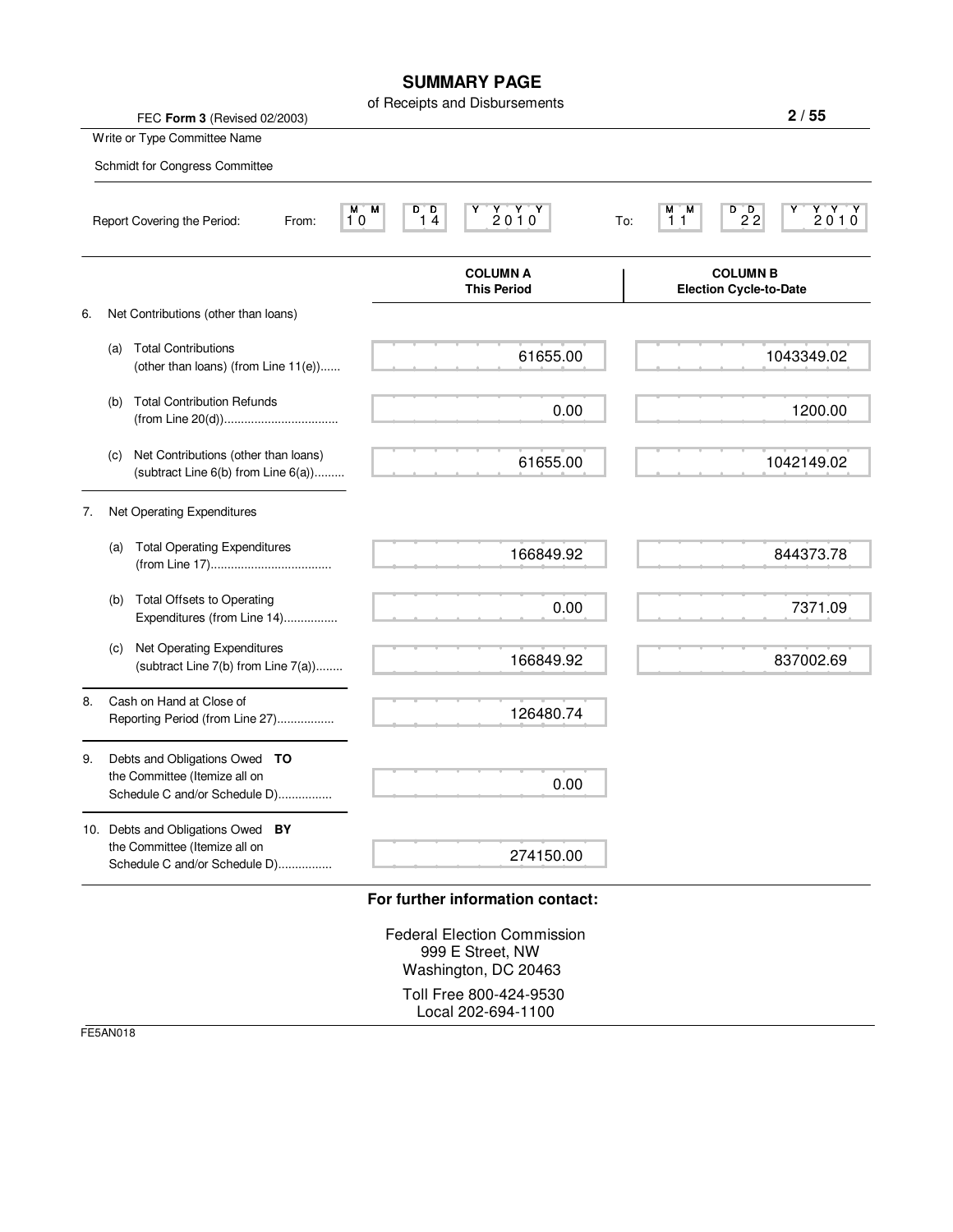#### **Image# 10992429455**

#### **POST-ELECTION DETAILED SUMMARY PAGE**

#### FEC Form 3 (Revised 07/05) Report of Receipts and Disbursements

**.** If the candidate participated in the general election, use this form for the 30-day Post-General report.

**.** If the candidate did NOT participate in the general election, use this form for the Year-end report covering through December 31 of the election year (due on January 31).

This form is used in lieu of filling out Line Numbers 6 through 7 on Page 2 (Summary Page) and Pages 3 and 4 (the Detailed Summary Page) for the last report filed by a candidate during the current election cycle.

#### Write or Type Committee Name M M D D Y Y Y Y M M D D Y Y Y Y Report Covering the Period: From: 10 14 2010 To: **I. RECEIPTS COLUMN A COLUMN B COLUMN C COLUMN C COLUMN C COLUMN C COLUMN C COLUMN C COLUMN C COLUMN C COLUMN C COLUMN C COLUMN C COLUMN C COLUMN C COLUMN C COLUMN C COLUMN C C Election Cycle Total as of** M M D D Y Y Y Y M M D D Y Y Y Y (date of general election) (date after general election) 11. CONTRIBUTIONS **through** (other than loans) FROM: (a) Individuals/Persons Other than M M D D Y Y Y Y Political Committees (i) Itemized (Use Schedule A) (i) Itemized (Use Schedule A) (ii) Unitemized (iii) Total of contributions from individuals (b) Political Party Committees (c) Other Political Committees 10 14 2010 To: 11 22 2010  $2010$ Schmidt for Congress Committee 24242.00 2663.00 26905.00 0.00 34750.00 638762.60 75509.67 714272.27 3100.00 323904.75 11 02 2010 11 03 2010 902.00 101.00 1003.00 0.00 0.00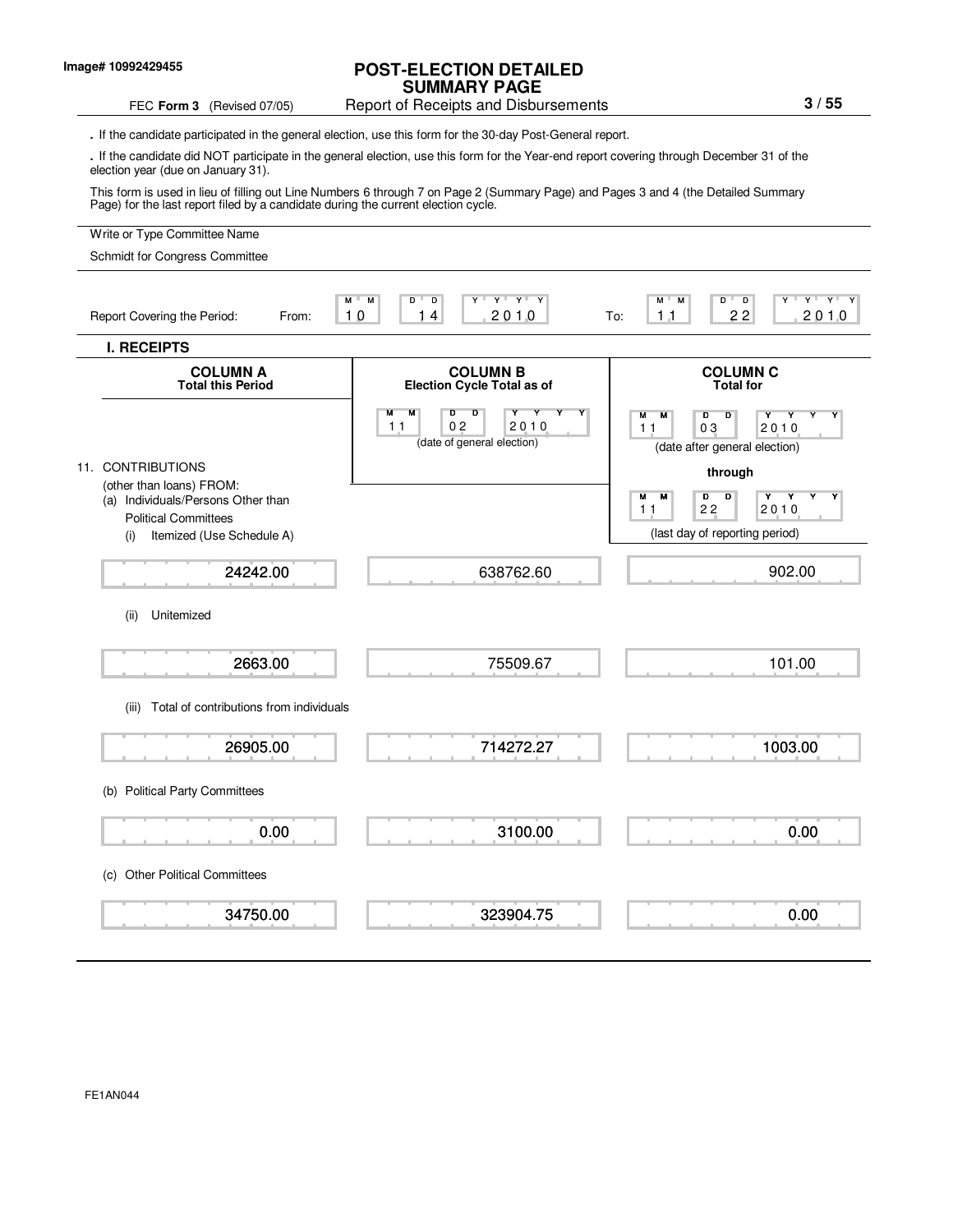|  | Image# 10992429456<br>FECForm 3<br>(Revised 1/01)                                      | <b>POST-ELECTION DETAILED</b><br><b>SUMMARY PAGE</b><br><b>Report of Receipts and Disbursements</b>      | 4/55                                                                                                                                 |
|--|----------------------------------------------------------------------------------------|----------------------------------------------------------------------------------------------------------|--------------------------------------------------------------------------------------------------------------------------------------|
|  | <b>COLUMN A</b><br><b>Total this Period</b>                                            | <b>COLUMN B</b><br>Election Cycle Total as of *<br>(date of general Election)<br>(* See page 5 for date) | <b>COLUMN C</b><br>Total for * (date after general election)<br>Through * (last day of reporting period)<br>(* See page 5 for dates) |
|  | The Candidate<br>(d)                                                                   |                                                                                                          |                                                                                                                                      |
|  | 0.00                                                                                   | 2072.00                                                                                                  | 0.00                                                                                                                                 |
|  | TOTAL CONTRIBUTIONS (other than loans) (add Lines 11(a)(iii), (b), (c) and (d))<br>(e) |                                                                                                          |                                                                                                                                      |
|  | 61655.00                                                                               | 1043349.02                                                                                               | 1003.00                                                                                                                              |
|  | 12. TRANSFERS FROM OTHER AUTHORIZED COMMITTEES                                         |                                                                                                          |                                                                                                                                      |
|  | 0.00                                                                                   | 0.00                                                                                                     | 0.00                                                                                                                                 |
|  | 13. LOANS:<br>(a) Made or Guaranteed by the Candidate                                  |                                                                                                          |                                                                                                                                      |
|  | 0.00                                                                                   | 0.00                                                                                                     | 0.00                                                                                                                                 |
|  | (b). All Other Loans                                                                   |                                                                                                          |                                                                                                                                      |
|  | 0.00                                                                                   | 0.00                                                                                                     | 0.00                                                                                                                                 |
|  | (c). TOTAL LOANS (add Lines 13(a) and (b))                                             |                                                                                                          |                                                                                                                                      |
|  | 0.00                                                                                   | 0.00                                                                                                     | 0.00                                                                                                                                 |
|  | 14. OFFSETS TO OPERATING EXPENDITURES (refunds, rebates, etc)                          |                                                                                                          |                                                                                                                                      |
|  | ┳<br>0.00                                                                              | 7371.09                                                                                                  | 0.00                                                                                                                                 |
|  | 15. OTHER RECEIPTS (Dividends, Interest, etc)                                          |                                                                                                          |                                                                                                                                      |
|  | 0.00                                                                                   | 130.00                                                                                                   | 0.00                                                                                                                                 |
|  | 16. TOTAL RECEIPTS (add 11(e), 12, 13(c), 14 and 15)                                   |                                                                                                          |                                                                                                                                      |
|  | 61655.00                                                                               | 1050850.11                                                                                               | 1003.00                                                                                                                              |

FE1AN044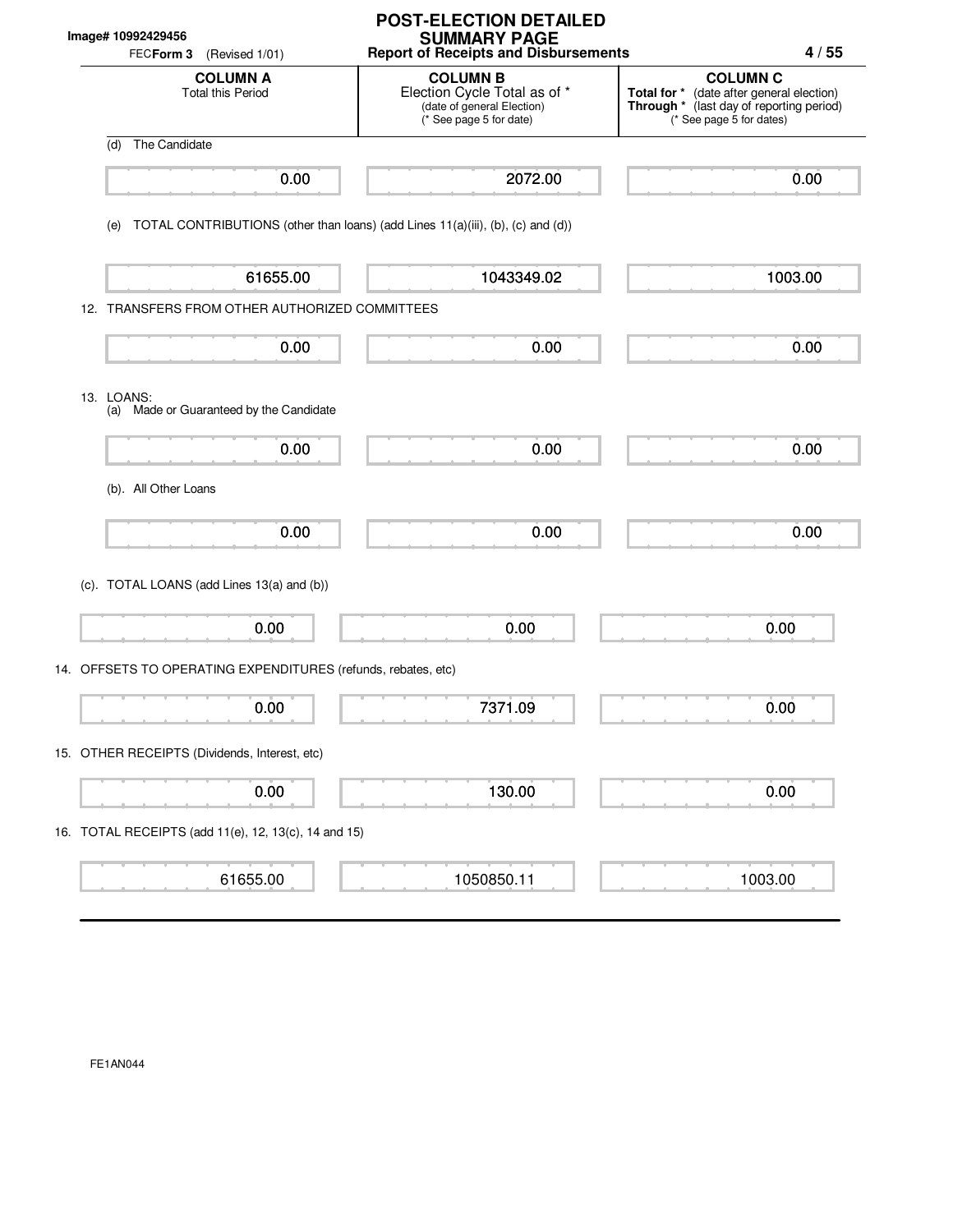| Image# 10992429457<br>FEC Form 3 (Revised 1/01)                                                            | <b>POST ELECTION DETAILED</b><br><b>SUMMARY PAGE</b><br>Report of Receipts and Disbursements             | 5/55                                                                                                                                      |  |
|------------------------------------------------------------------------------------------------------------|----------------------------------------------------------------------------------------------------------|-------------------------------------------------------------------------------------------------------------------------------------------|--|
| Write or Type Committe Name                                                                                |                                                                                                          |                                                                                                                                           |  |
| Schmidt for Congress Committee                                                                             |                                                                                                          |                                                                                                                                           |  |
| Report the covering period<br>From:                                                                        | $2010^{\circ}$<br>$\frac{1}{4}$<br>$10^{\circ}$                                                          | $\overline{2}$ $\overline{2}$<br>2010<br>To:<br>11                                                                                        |  |
| <b>II. DISBURSEMENTS</b>                                                                                   |                                                                                                          |                                                                                                                                           |  |
| <b>COLUMN A</b><br><b>Total this period</b>                                                                | <b>COLUMN B</b><br>Election Cycle Total as of *<br>(date of general election)<br>(* See page 5 for date) | <b>COLUMN C</b><br>Total for *<br>(date after general election)<br>Through *<br>(last day of reporting period)<br>(* See page 5 for date) |  |
| 17. OPERATING EXPENDITURES                                                                                 |                                                                                                          |                                                                                                                                           |  |
| 166849.92                                                                                                  | 844373.78                                                                                                | 14695.78                                                                                                                                  |  |
| 18. TRANSFER TO OTHER AUTHORIZED COMMITTIES                                                                |                                                                                                          |                                                                                                                                           |  |
| 0.00                                                                                                       | 0.00                                                                                                     | 0.00                                                                                                                                      |  |
| 19. LOAN PAYMENTS<br>(a) Of Loans Made or Guaranteed by the Candidate<br>3000.00<br>(b) Of All Other Loans | 3000.00                                                                                                  | 0.00                                                                                                                                      |  |
| 0.00                                                                                                       | 0.00                                                                                                     | 0.00                                                                                                                                      |  |
| (c) TOTAL LOAN REPAYMENTS (add Lines 19(a) and 19(b))                                                      |                                                                                                          |                                                                                                                                           |  |
| 3000.00                                                                                                    | 3000.00                                                                                                  | 0.00                                                                                                                                      |  |
| 20. REFUNDS OF CONTRIBUTIONS TO:<br>(a) Individuals/Persons Other Than Political Committees                |                                                                                                          |                                                                                                                                           |  |
| 0.00                                                                                                       | 25.00                                                                                                    | 0.00                                                                                                                                      |  |
| (b) Political Party Committees                                                                             |                                                                                                          |                                                                                                                                           |  |
| 0.00                                                                                                       | 1175.00                                                                                                  | 0.00                                                                                                                                      |  |

FE1AN044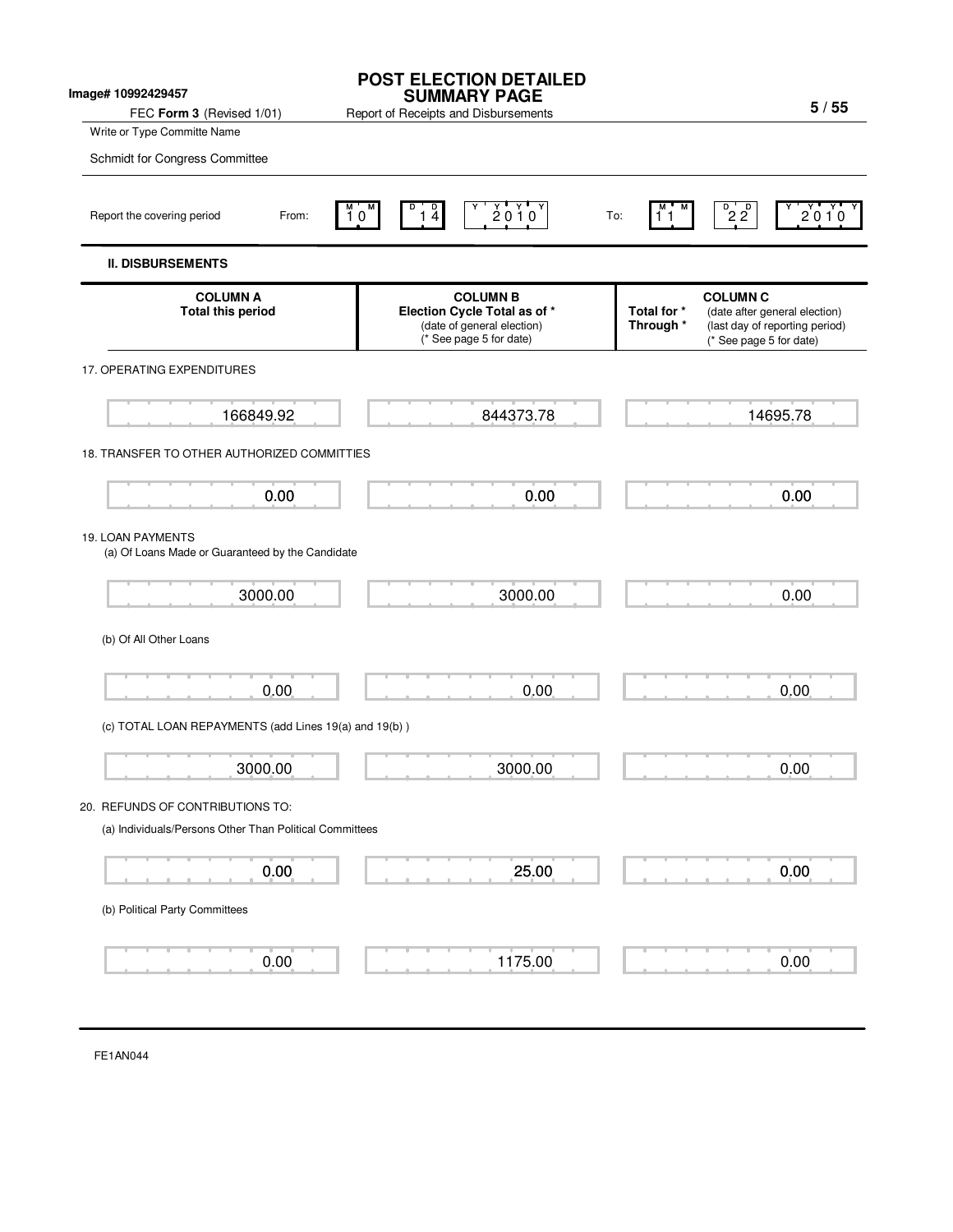|                                                                     | <b>SUMMARY PAGE</b>                                                                                             |                                                                                                                                           |
|---------------------------------------------------------------------|-----------------------------------------------------------------------------------------------------------------|-------------------------------------------------------------------------------------------------------------------------------------------|
| FEC Form 3 (Revised 1/01)                                           | Report of Receipts and Disbursements                                                                            | 6/55                                                                                                                                      |
| <b>COLUMN A</b><br><b>Total this period</b>                         | <b>COLUMN B</b><br>Election Cycle Total as of *<br>(date of general election)<br>* See page 5 for date)         | <b>COLUMN C</b><br>Total for *<br>(date after general election)<br>Through *<br>(last day of reporting period)<br>(* See page 5 for date) |
| (c) Other political committees (such as PACs)                       |                                                                                                                 |                                                                                                                                           |
| 0.00                                                                | 0.00                                                                                                            | 0.00                                                                                                                                      |
| (d) TOTAL CONTRIBUTION REFUNDS (See Lines 20(a), (b) and (c))       |                                                                                                                 |                                                                                                                                           |
| 0.00                                                                | 1200.00                                                                                                         | 0.00                                                                                                                                      |
| OTHER DISBURSEMENTS<br>21.                                          |                                                                                                                 |                                                                                                                                           |
| 7200.00                                                             | 132860.56                                                                                                       | 0.00                                                                                                                                      |
| TOTAL DISBURSEMENTS (add lines 17, 18, 19(c), 20(d), and 21)<br>22. |                                                                                                                 |                                                                                                                                           |
| 177049.92                                                           | 981434.34                                                                                                       | 14695.78                                                                                                                                  |
|                                                                     |                                                                                                                 |                                                                                                                                           |
|                                                                     |                                                                                                                 |                                                                                                                                           |
|                                                                     |                                                                                                                 |                                                                                                                                           |
| III. NET CONTRIBUTIONS (OTHER THAN LOANS)                           | (Note: Substitute in lieu of Line #6 of Summary Page for this report only; subtract line 20(d) from Line 11(e)) |                                                                                                                                           |
| 61655.00                                                            | 1042149.02                                                                                                      | 1003.00                                                                                                                                   |
|                                                                     |                                                                                                                 |                                                                                                                                           |
| <b>IV. NET OPERATING EXPENDITURES</b>                               | (Note: Substitute in lieu of Line #7 of Summary Page for this report only; subtract line 14 from Line 17)       |                                                                                                                                           |
| 166849.92                                                           | 837002.69                                                                                                       | 14695.78                                                                                                                                  |
| <b>V. CASH SUMMARY</b>                                              |                                                                                                                 |                                                                                                                                           |
|                                                                     |                                                                                                                 | 241875.66                                                                                                                                 |
|                                                                     |                                                                                                                 | 61655.00                                                                                                                                  |
|                                                                     |                                                                                                                 | 303530.66                                                                                                                                 |
| 23.<br>24.<br>25.<br>26.                                            |                                                                                                                 | 177049.92                                                                                                                                 |

FE1AN044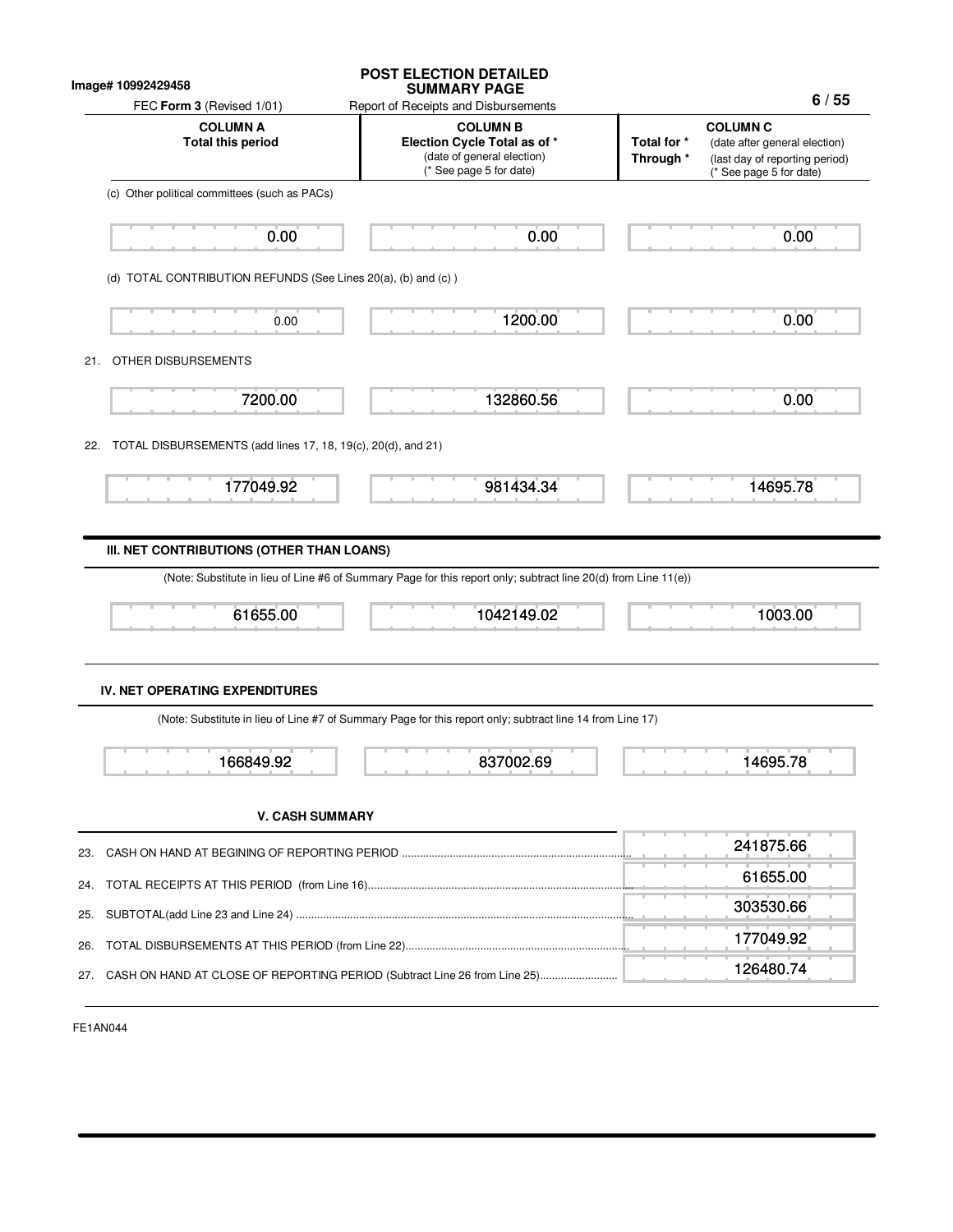|    | <b>SCHEDULE A (FEC Form 3)</b><br><b>ITEMIZED RECEIPTS</b><br>Any information copied from such Reports and Statements may not be sold or used by any person for the purpose of soliciting contributions<br>or for commercial purposes, other than using the name and address of any political committee to solicit contributions from such committee. | Use separate schedule(s)<br>for each category of the<br>Detailed Summary Page | PAGE 7/55<br>FOR LINE NUMBER:<br>(check only one)<br>$\mathsf{X}$<br>11 <sub>b</sub><br>11a<br>11c<br>11d<br>12<br>13 <sub>b</sub><br>14<br>13a<br>15                                                                                                                                                                                                                                                                                                                   |
|----|-------------------------------------------------------------------------------------------------------------------------------------------------------------------------------------------------------------------------------------------------------------------------------------------------------------------------------------------------------|-------------------------------------------------------------------------------|-------------------------------------------------------------------------------------------------------------------------------------------------------------------------------------------------------------------------------------------------------------------------------------------------------------------------------------------------------------------------------------------------------------------------------------------------------------------------|
|    | NAME OF COMMITTEE (In Full)<br>Schmidt for Congress Committee                                                                                                                                                                                                                                                                                         |                                                                               |                                                                                                                                                                                                                                                                                                                                                                                                                                                                         |
| А. | Full Name (Last, First, Middle Initial)<br>John Acklen<br>Mailing Address 6300 Redbird Hollow Ln                                                                                                                                                                                                                                                      |                                                                               | Date of Receipt<br>$Y + Y + Y$<br>$M$ $M$ /<br>$D$ $D$ $/$<br>$\overline{Y}$<br>02<br>2010<br>1 <sub>1</sub>                                                                                                                                                                                                                                                                                                                                                            |
|    | City<br>Cincinnati                                                                                                                                                                                                                                                                                                                                    | State<br>Zip Code<br>OH<br>45243-3353                                         | Transaction ID: 01201.C10221<br>Amount of Each Receipt this Period                                                                                                                                                                                                                                                                                                                                                                                                      |
|    | FEC ID number of contributing<br>federal political committee.                                                                                                                                                                                                                                                                                         | C                                                                             | 2400.00                                                                                                                                                                                                                                                                                                                                                                                                                                                                 |
|    | Name of Employer<br>Retired<br>2010<br>Receipt For:<br>X General<br>Primary<br>Other (specify) $\blacktriangledown$                                                                                                                                                                                                                                   | Occupation<br>Retired<br>Election Cycle-to-Date<br>▼<br>2400.00               | Receipt                                                                                                                                                                                                                                                                                                                                                                                                                                                                 |
| В. | Full Name (Last, First, Middle Initial)<br>Bonnie Jo Ariss<br>Mailing Address<br>234 Iroquois Dr                                                                                                                                                                                                                                                      |                                                                               | Date of Receipt<br>$Y \vdash Y \vdash Y$<br>$M$ $M$ /<br>D<br>$\overline{D}$ /<br>29<br>2010<br>10                                                                                                                                                                                                                                                                                                                                                                      |
|    | City                                                                                                                                                                                                                                                                                                                                                  | Zip Code<br><b>State</b>                                                      | <b>Transaction ID: 01201.C10264</b>                                                                                                                                                                                                                                                                                                                                                                                                                                     |
|    | Lebanon<br>FEC ID number of contributing<br>federal political committee.                                                                                                                                                                                                                                                                              | OH<br>45036-9665<br>C                                                         | Amount of Each Receipt this Period<br>100.00                                                                                                                                                                                                                                                                                                                                                                                                                            |
|    | Name of Employer<br>Retired                                                                                                                                                                                                                                                                                                                           | Occupation<br>Retired                                                         | Receipt                                                                                                                                                                                                                                                                                                                                                                                                                                                                 |
|    | Receipt For:<br>2010<br>Primary<br>X General<br>Other (specify) $\blacktriangledown$                                                                                                                                                                                                                                                                  | Election Cycle-to-Date<br>v<br>350.00                                         |                                                                                                                                                                                                                                                                                                                                                                                                                                                                         |
| C. | Full Name (Last, First, Middle Initial)<br>Doug Auxier<br><b>Mailing Address</b><br>2698 Old State Route 32                                                                                                                                                                                                                                           |                                                                               | Date of Receipt<br>$\begin{array}{c c c c c c c c} \hline \textbf{O} & \textbf{O} & \textbf{O} & \textbf{O} & \textbf{O} & \textbf{O} & \textbf{O} & \textbf{O} & \textbf{O} & \textbf{O} & \textbf{O} & \textbf{O} & \textbf{O} & \textbf{O} & \textbf{O} & \textbf{O} & \textbf{O} & \textbf{O} & \textbf{O} & \textbf{O} & \textbf{O} & \textbf{O} & \textbf{O} & \textbf{O} & \textbf{O} & \textbf{O} & \textbf{O} & \textbf{O} &$<br>$M$ $M$ /<br>2010<br>11<br>10 |
|    | City<br><b>Batavia</b>                                                                                                                                                                                                                                                                                                                                | Zip Code<br>State<br>OH<br>45103-3208                                         | Transaction ID: 01201.C10191<br>Amount of Each Receipt this Period                                                                                                                                                                                                                                                                                                                                                                                                      |
|    | FEC ID number of contributing<br>federal political committee.                                                                                                                                                                                                                                                                                         | C                                                                             | 200.00                                                                                                                                                                                                                                                                                                                                                                                                                                                                  |
|    | Name of Employer<br>Auxier Gas Inc.                                                                                                                                                                                                                                                                                                                   | Occupation<br>Ceo                                                             | Receipt                                                                                                                                                                                                                                                                                                                                                                                                                                                                 |
|    | Receipt For:<br>2012<br>$X$ Primary<br>General<br>Other (specify) $\blacktriangledown$                                                                                                                                                                                                                                                                | Election Cycle-to-Date ▼<br>200.00                                            |                                                                                                                                                                                                                                                                                                                                                                                                                                                                         |
|    |                                                                                                                                                                                                                                                                                                                                                       |                                                                               | 2700.00<br>▶                                                                                                                                                                                                                                                                                                                                                                                                                                                            |
|    |                                                                                                                                                                                                                                                                                                                                                       |                                                                               |                                                                                                                                                                                                                                                                                                                                                                                                                                                                         |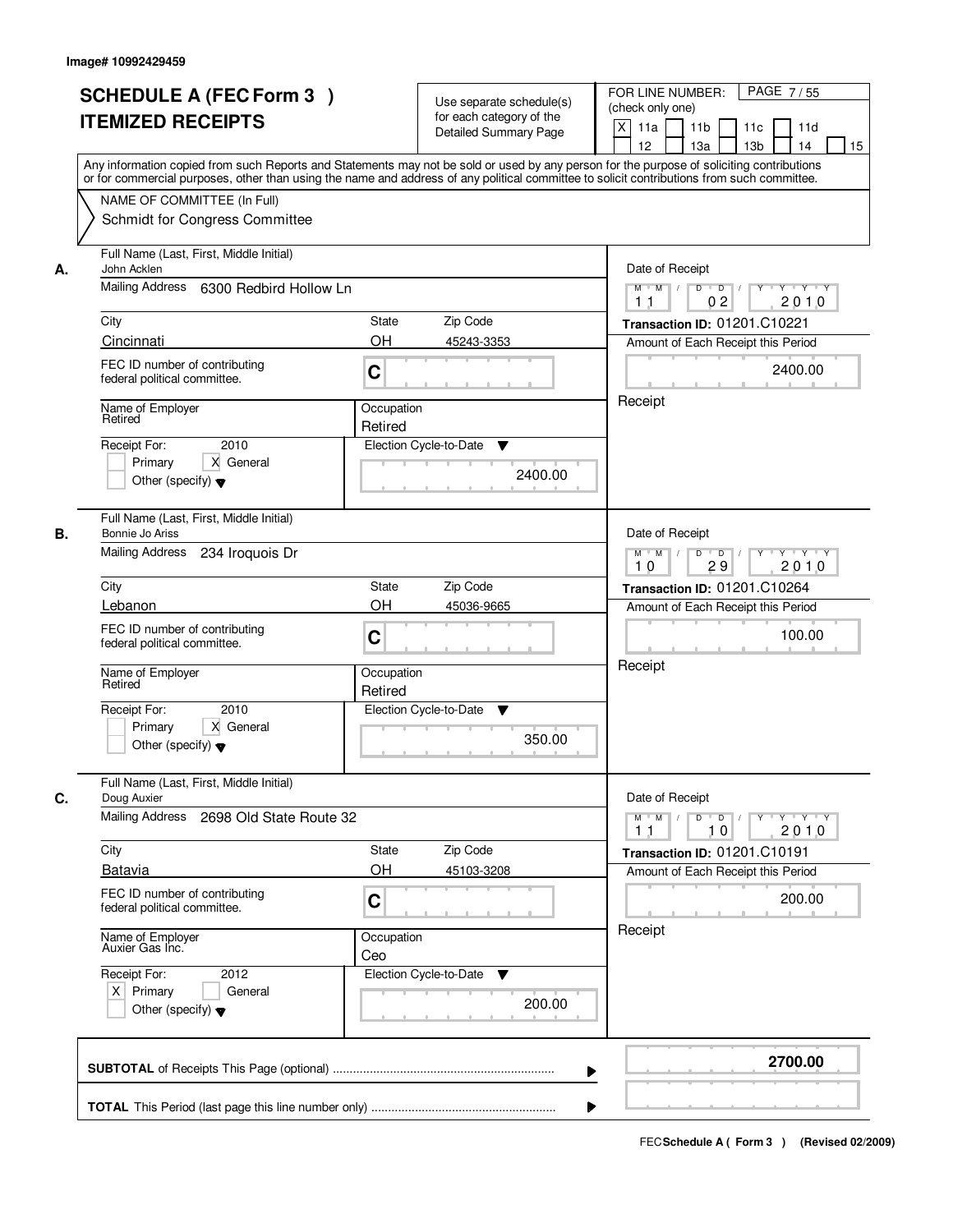|    | <b>SCHEDULE A (FEC Form 3)</b><br><b>ITEMIZED RECEIPTS</b><br>Any information copied from such Reports and Statements may not be sold or used by any person for the purpose of soliciting contributions<br>or for commercial purposes, other than using the name and address of any political committee to solicit contributions from such committee. |                                                  | Use separate schedule(s)<br>for each category of the<br><b>Detailed Summary Page</b> | PAGE 8/55<br>FOR LINE NUMBER:<br>(check only one)<br>X<br>11a<br>11 <sub>b</sub><br>11c<br>11d<br>12<br>13 <sub>b</sub><br>13a<br>14<br>15                                                |
|----|-------------------------------------------------------------------------------------------------------------------------------------------------------------------------------------------------------------------------------------------------------------------------------------------------------------------------------------------------------|--------------------------------------------------|--------------------------------------------------------------------------------------|-------------------------------------------------------------------------------------------------------------------------------------------------------------------------------------------|
|    | NAME OF COMMITTEE (In Full)<br>Schmidt for Congress Committee                                                                                                                                                                                                                                                                                         |                                                  |                                                                                      |                                                                                                                                                                                           |
| А. | Full Name (Last, First, Middle Initial)<br>Peter Beck<br>Mailing Address 7234 Abilene Trail<br>City<br>Mason<br>FEC ID number of contributing<br>federal political committee.<br>Name of Employer<br>State Of Ohio<br>2010<br>Receipt For:                                                                                                            | State<br>OH<br>C<br>Occupation<br>Representative | Zip Code<br>45040<br>Election Cycle-to-Date<br>▼                                     | Date of Receipt<br>$Y$ $Y$ $Y$<br>$M$ $M$<br>$D$ $D$ $/$<br>$\overline{Y}$<br>22<br>2010<br>10<br>Transaction ID: 01201.C10290<br>Amount of Each Receipt this Period<br>100.00<br>Receipt |
|    | X General<br>Primary<br>Other (specify) $\blacktriangledown$<br>Full Name (Last, First, Middle Initial)                                                                                                                                                                                                                                               |                                                  | 600.00                                                                               |                                                                                                                                                                                           |
| В. | <b>William Becker</b><br>Mailing Address 8260 Bridle Rd<br>City<br>Cincinnati                                                                                                                                                                                                                                                                         | State<br>OH                                      | Zip Code<br>45244-2530                                                               | Date of Receipt<br>$Y \vdash Y \vdash Y$<br>$M$ $M$ /<br>D<br>$\overline{\phantom{0}}$<br>Y<br>2010<br>27<br>10<br>Transaction ID: 01201.C10280<br>Amount of Each Receipt this Period     |
|    | FEC ID number of contributing<br>federal political committee.<br>Name of Employer<br>Retired<br>2010<br>Receipt For:                                                                                                                                                                                                                                  | C<br>Occupation<br>Retired                       | Election Cycle-to-Date<br>v                                                          | 200.00<br>Receipt                                                                                                                                                                         |
|    | Primary<br>X General<br>Other (specify) $\blacktriangledown$                                                                                                                                                                                                                                                                                          |                                                  | 200.00                                                                               |                                                                                                                                                                                           |
| C. | Full Name (Last, First, Middle Initial)<br>Cheryl Bernstein<br><b>Mailing Address</b><br>8975 Canyon Ridge Lane                                                                                                                                                                                                                                       |                                                  |                                                                                      | Date of Receipt<br>$D$ $D$ $l$<br>$M$ $M$ /<br>$Y$ <sup>-1</sup><br>$Y + Y + Y$<br>0 <sub>2</sub><br>2010<br>11                                                                           |
|    | City<br>Cincinnati<br>FEC ID number of contributing                                                                                                                                                                                                                                                                                                   | State<br>OH<br>C                                 | Zip Code<br>45249                                                                    | Transaction ID: 01201.C10190<br>Amount of Each Receipt this Period<br>50.00                                                                                                               |
|    | federal political committee.<br>Name of Employer<br>Bernstein Research Center<br>Receipt For:<br>2010<br>Primary<br>X General<br>Other (specify) $\blacktriangledown$                                                                                                                                                                                 | Occupation<br>Nurse                              | Election Cycle-to-Date<br>v<br>350.00                                                | Receipt                                                                                                                                                                                   |
|    |                                                                                                                                                                                                                                                                                                                                                       |                                                  |                                                                                      | 350.00                                                                                                                                                                                    |
|    |                                                                                                                                                                                                                                                                                                                                                       |                                                  |                                                                                      |                                                                                                                                                                                           |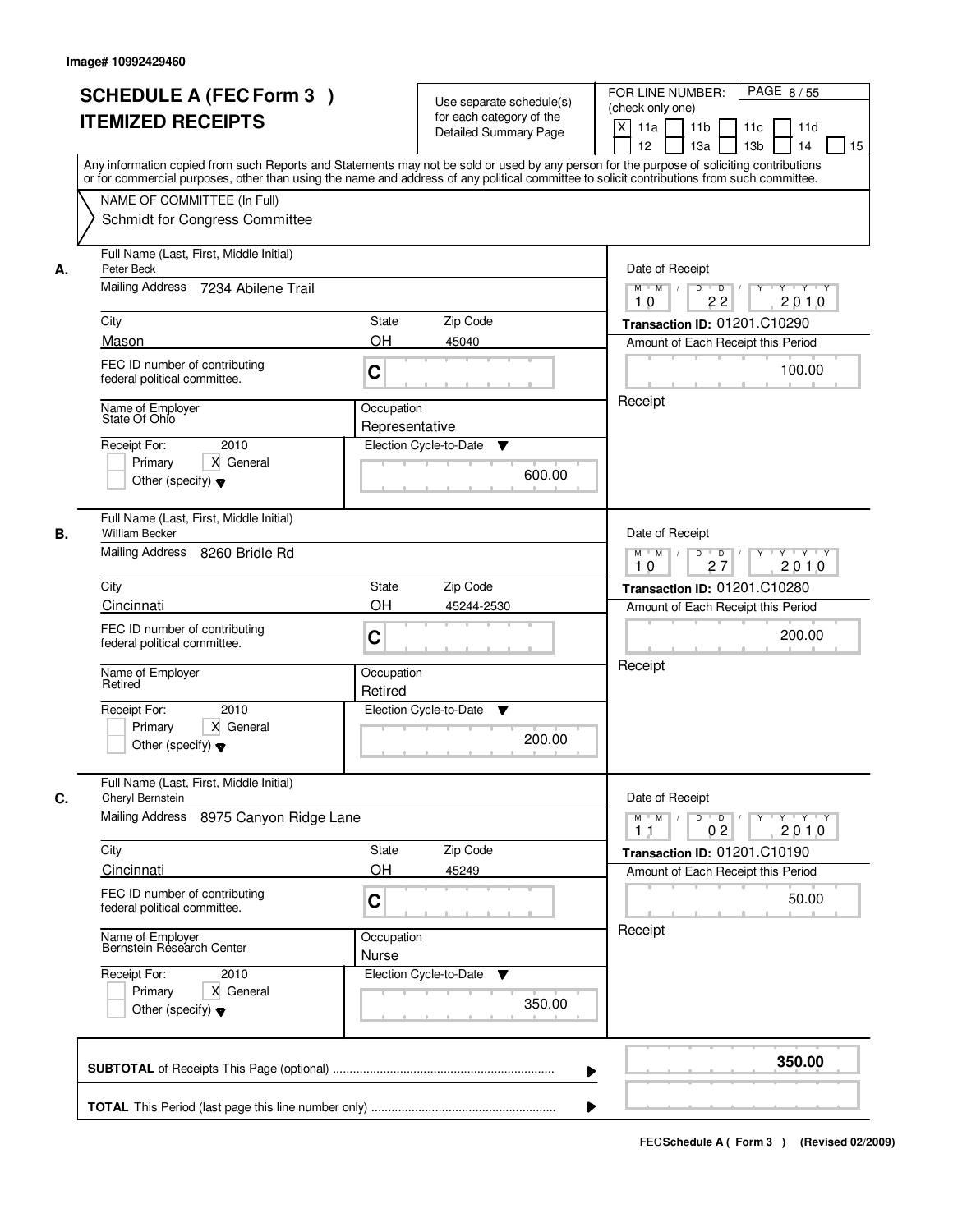|    | <b>SCHEDULE A (FEC Form 3)</b><br><b>ITEMIZED RECEIPTS</b>                                                                                                                                                                                                                                                            | Use separate schedule(s)<br>for each category of the<br><b>Detailed Summary Page</b><br>Any information copied from such Reports and Statements may not be sold or used by any person for the purpose of soliciting contributions | PAGE 9/55<br>FOR LINE NUMBER:<br>(check only one)<br>$\boldsymbol{\mathsf{X}}$<br>11 <sub>b</sub><br>11a<br>11c<br>11d<br>12<br>13 <sub>b</sub><br>14<br>13a<br>15                               |
|----|-----------------------------------------------------------------------------------------------------------------------------------------------------------------------------------------------------------------------------------------------------------------------------------------------------------------------|-----------------------------------------------------------------------------------------------------------------------------------------------------------------------------------------------------------------------------------|--------------------------------------------------------------------------------------------------------------------------------------------------------------------------------------------------|
|    | NAME OF COMMITTEE (In Full)<br>Schmidt for Congress Committee                                                                                                                                                                                                                                                         | or for commercial purposes, other than using the name and address of any political committee to solicit contributions from such committee.                                                                                        |                                                                                                                                                                                                  |
| А. | Full Name (Last, First, Middle Initial)<br>David L. Brennan<br>Mailing Address 850 Nelsons Walk<br>City<br><b>Naples</b><br>FEC ID number of contributing<br>federal political committee.<br>Name of Emplover<br>Brennan Group<br>2010<br>Receipt For:                                                                | <b>State</b><br>Zip Code<br>FL<br>34102<br>C<br>Occupation<br>Executive<br>Election Cycle-to-Date<br>▼                                                                                                                            | Date of Receipt<br>$D$ $D$ $/$<br>$Y^+$<br>Y Y Y Y<br>$M$ $M$ /<br>2010<br>1 <sub>1</sub><br>01<br>Transaction ID: 01201.C10211<br>Amount of Each Receipt this Period<br>2400.00<br>Receipt      |
|    | X General<br>Primary<br>Other (specify) $\blacktriangledown$<br>Full Name (Last, First, Middle Initial)                                                                                                                                                                                                               | 4800.00                                                                                                                                                                                                                           |                                                                                                                                                                                                  |
| В. | Suzanne M. Brown<br>Mailing Address 325 Buena Vista Drive<br>City<br>South Lebanon<br>FEC ID number of contributing<br>federal political committee.<br>Name of Employer<br>Retired<br>2010<br>Receipt For:<br>Primary<br>X General<br>Other (specify) $\blacktriangledown$<br>Full Name (Last, First, Middle Initial) | Zip Code<br>State<br>OH<br>45065<br>C<br>Occupation<br>Retired<br>Election Cycle-to-Date<br>v<br>200.00                                                                                                                           | Date of Receipt<br>Y Y Y Y<br>$M$ $M$ /<br>D<br>$\Box$<br>$Y$ <sup>U</sup><br>15<br>2010<br>10<br><b>Transaction ID: 01020.C10163</b><br>Amount of Each Receipt this Period<br>100.00<br>Receipt |
| C. | Faith Bryan<br>Mailing Address 821 Floral Avenue<br>City<br><b>Terrace Park</b><br>FEC ID number of contributing<br>federal political committee.<br>Name of Employer<br>Civic Volunteer<br>Receipt For:<br>2010<br>Primary<br>X General<br>Other (specify) $\blacktriangledown$                                       | Zip Code<br>State<br>OH<br>45174<br>C<br>Occupation<br>Civic Volunteer<br>Election Cycle-to-Date<br>v<br>2000.00                                                                                                                  | Date of Receipt<br>$M$ $M$<br>$D$ $D$ $l$<br><u> Y LY LY LY</u><br>2010<br>10<br>19<br>Transaction ID: 01020.C10170<br>Amount of Each Receipt this Period<br>2000.00<br>Receipt                  |
|    |                                                                                                                                                                                                                                                                                                                       |                                                                                                                                                                                                                                   | 4500.00                                                                                                                                                                                          |
|    |                                                                                                                                                                                                                                                                                                                       |                                                                                                                                                                                                                                   |                                                                                                                                                                                                  |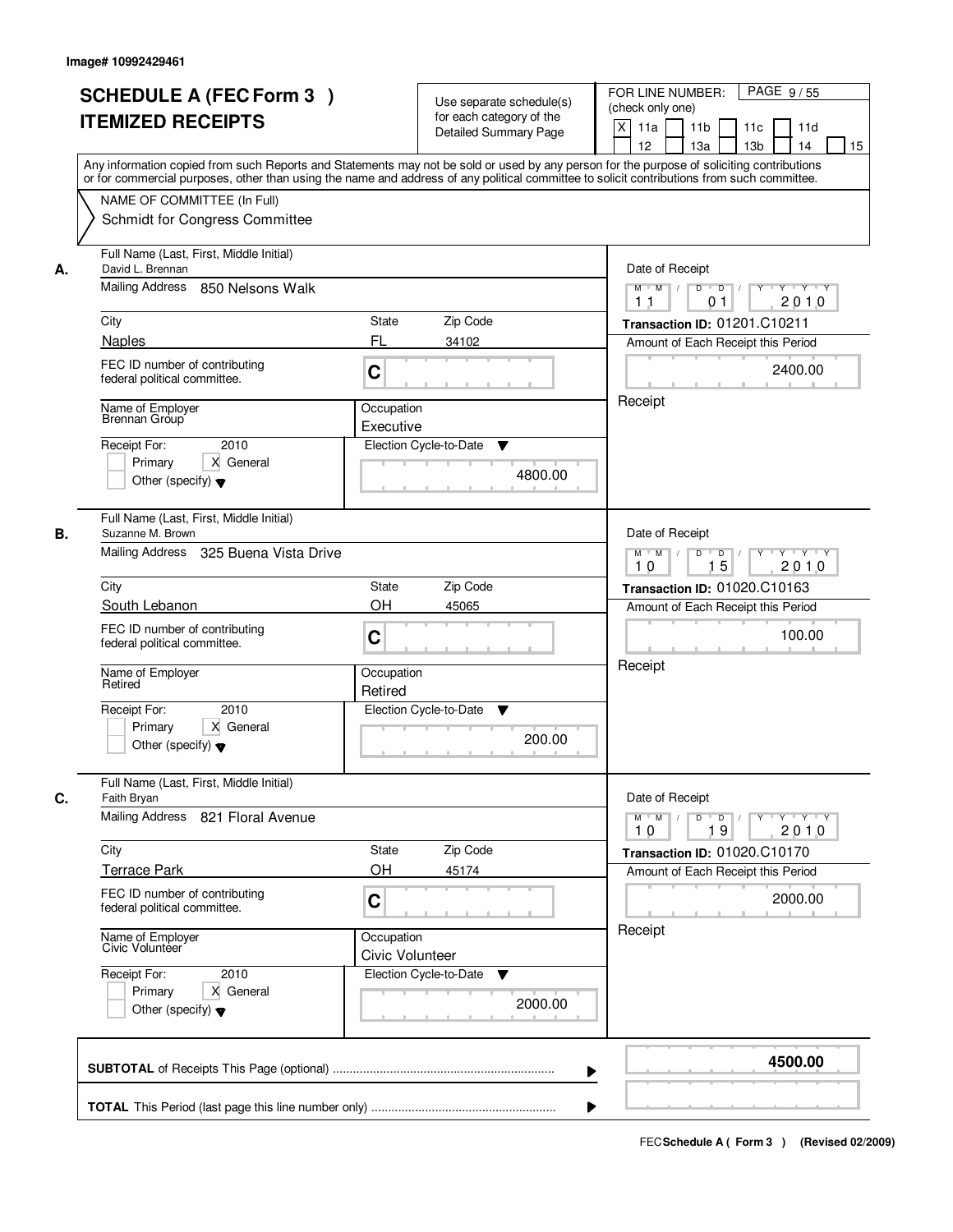| <b>SCHEDULE A (FEC Form 3)</b><br><b>ITEMIZED RECEIPTS</b>                                                                                                                                                                                                                                                                          | Use separate schedule(s)<br>for each category of the<br><b>Detailed Summary Page</b><br>Any information copied from such Reports and Statements may not be sold or used by any person for the purpose of soliciting contributions<br>or for commercial purposes, other than using the name and address of any political committee to solicit contributions from such committee. | PAGE 10/55<br>FOR LINE NUMBER:<br>(check only one)<br>X<br>11 <sub>b</sub><br>11a<br>11c<br>11d<br>12<br>13 <sub>b</sub><br>13a<br>14<br>15                                                                                  |
|-------------------------------------------------------------------------------------------------------------------------------------------------------------------------------------------------------------------------------------------------------------------------------------------------------------------------------------|---------------------------------------------------------------------------------------------------------------------------------------------------------------------------------------------------------------------------------------------------------------------------------------------------------------------------------------------------------------------------------|------------------------------------------------------------------------------------------------------------------------------------------------------------------------------------------------------------------------------|
| NAME OF COMMITTEE (In Full)<br>Schmidt for Congress Committee                                                                                                                                                                                                                                                                       |                                                                                                                                                                                                                                                                                                                                                                                 |                                                                                                                                                                                                                              |
| Full Name (Last, First, Middle Initial)<br>Otto Budig Jr.<br>А.<br>Mailing Address<br>1100 Gest St<br>City<br>Cincinnati<br>FEC ID number of contributing<br>federal political committee.<br>Name of Employer<br>Parsec<br>2012<br>Receipt For:<br>$X$ Primary<br>General<br>Other (specify) $\blacktriangledown$                   | Zip Code<br>State<br>OH<br>45203-1114<br>C<br>Occupation<br>President<br>Election Cycle-to-Date<br>▼<br>100.00                                                                                                                                                                                                                                                                  | Date of Receipt<br>$D$ $D$ $l$<br>$Y + Y + Y$<br>$\overline{Y}$<br>$M$ $M$ /<br>2010<br>1 <sub>1</sub><br>0 <sub>2</sub><br>Transaction ID: 01201.C10196<br>Amount of Each Receipt this Period<br>100.00<br>Receipt          |
| Full Name (Last, First, Middle Initial)<br>В.<br>Otto Budig Jr.<br>Mailing Address 1100 Gest St<br>City<br>Cincinnati<br>FEC ID number of contributing<br>federal political committee.<br>Name of Employer<br>Parsec<br>Receipt For:<br>2010<br>Primary<br>X General<br>Other (specify) $\blacktriangledown$                        | Zip Code<br><b>State</b><br>OH<br>45203-1114<br>C<br>Occupation<br>President<br>Election Cycle-to-Date<br>v<br>4800.00                                                                                                                                                                                                                                                          | Date of Receipt<br>$M$ $M$ /<br>$D$ $D$ $/$<br>Y 'Y 'Y<br>02<br>2010<br>11<br>Transaction ID: 01201.C10195<br>Amount of Each Receipt this Period<br>2400.00<br>Receipt                                                       |
| Full Name (Last, First, Middle Initial)<br>C.<br>Michael A. Castrucci<br>Mailing Address 9825 Fox Hollow<br>City<br>Cincinnati<br>FEC ID number of contributing<br>federal political committee.<br>Name of Employer<br>Castrucci Automotive<br>Receipt For:<br>2010<br>Primary<br>X General<br>Other (specify) $\blacktriangledown$ | Zip Code<br>State<br>OH<br>45243<br>C<br>Occupation<br>Executive<br>Election Cycle-to-Date<br>v<br>2000.00                                                                                                                                                                                                                                                                      | Date of Receipt<br>$M^{\prime}$ M $\rightarrow$ /<br>$\mathsf D$<br>$Y - Y - Y - Y$<br>$\overline{D}$ /<br>Y<br>2010<br>28<br>10<br>Transaction ID: 01201.C10265<br>Amount of Each Receipt this Period<br>2000.00<br>Receipt |
|                                                                                                                                                                                                                                                                                                                                     | ▶                                                                                                                                                                                                                                                                                                                                                                               | 4500.00                                                                                                                                                                                                                      |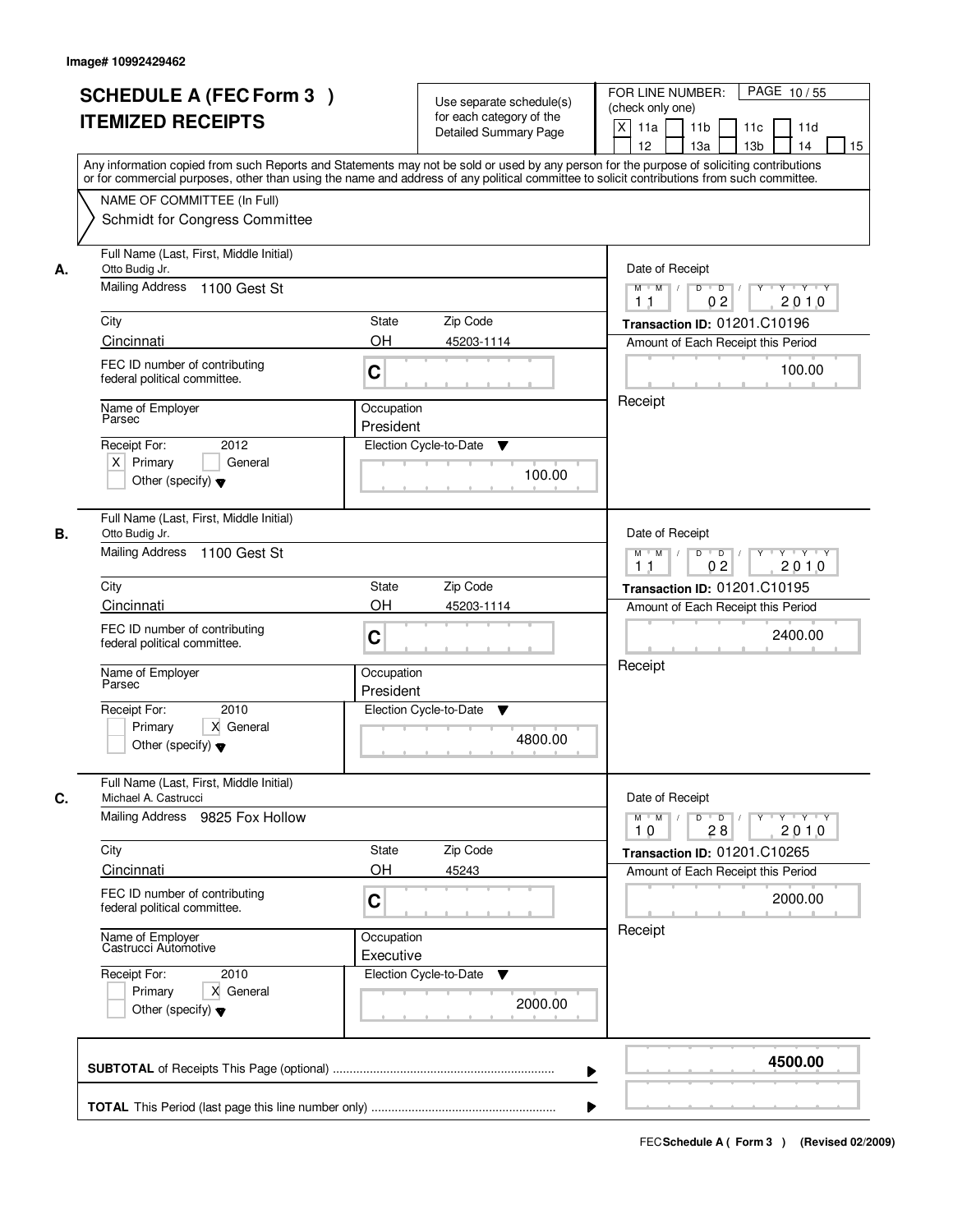|    | <b>SCHEDULE A (FEC Form 3)</b><br><b>ITEMIZED RECEIPTS</b><br>Any information copied from such Reports and Statements may not be sold or used by any person for the purpose of soliciting contributions     | Use separate schedule(s)<br>for each category of the<br><b>Detailed Summary Page</b>           | PAGE 11/55<br>FOR LINE NUMBER:<br>(check only one)<br>$\boldsymbol{\mathsf{X}}$<br>11 <sub>b</sub><br>11a<br>11c<br>11d<br>12<br>13 <sub>b</sub><br>14<br>13a<br>15 |
|----|-------------------------------------------------------------------------------------------------------------------------------------------------------------------------------------------------------------|------------------------------------------------------------------------------------------------|---------------------------------------------------------------------------------------------------------------------------------------------------------------------|
|    | or for commercial purposes, other than using the name and address of any political committee to solicit contributions from such committee.<br>NAME OF COMMITTEE (In Full)<br>Schmidt for Congress Committee |                                                                                                |                                                                                                                                                                     |
| А. | Full Name (Last, First, Middle Initial)<br>James R. Chandler<br>Mailing Address 419 N. East Street                                                                                                          | Date of Receipt<br>$D$ $D$ $/$<br>$Y$ <sup>U</sup><br>Y Y Y Y<br>$M$ $M$ /<br>20<br>2010<br>10 |                                                                                                                                                                     |
|    | City<br><b>Bethel</b>                                                                                                                                                                                       | <b>State</b><br>Zip Code<br><b>OH</b><br>45106                                                 | Transaction ID: 01020.C10167<br>Amount of Each Receipt this Period                                                                                                  |
|    | FEC ID number of contributing<br>federal political committee.                                                                                                                                               | C                                                                                              | 100.00                                                                                                                                                              |
|    | Name of Employer<br>Retired<br>2010<br>Receipt For:<br>X General<br>Primary<br>Other (specify) $\blacktriangledown$                                                                                         | Occupation<br>Retired<br>Election Cycle-to-Date<br>▼<br>300.00                                 | Receipt                                                                                                                                                             |
| В. | Full Name (Last, First, Middle Initial)<br>Marsha McSpadden Clarke<br>Mailing Address 3483 Forestoak Ct                                                                                                     |                                                                                                | Date of Receipt<br>Y Y Y Y<br>$M$ $M$ /<br>D<br>$\overline{D}$<br>$Y$ <sup>U</sup><br>22<br>2010<br>10                                                              |
|    | City                                                                                                                                                                                                        | Zip Code<br>State                                                                              | <b>Transaction ID: 01201.C10285</b>                                                                                                                                 |
|    | Cincinnati<br>FEC ID number of contributing<br>federal political committee.                                                                                                                                 | OH<br>45208-1842<br>C                                                                          | Amount of Each Receipt this Period<br>1000.00                                                                                                                       |
|    | Name of Employer<br>Homemaker <sup>'</sup>                                                                                                                                                                  | Occupation<br>Homemaker                                                                        | Receipt                                                                                                                                                             |
|    | Receipt For:<br>2010<br>Primary<br>X General<br>Other (specify) $\blacktriangledown$                                                                                                                        | Election Cycle-to-Date<br>Y<br>3200.00                                                         |                                                                                                                                                                     |
| C. | Full Name (Last, First, Middle Initial)<br>Sylvan Davis<br><b>Mailing Address</b>                                                                                                                           |                                                                                                | Date of Receipt                                                                                                                                                     |
|    | 1633 Galena Pike<br>City                                                                                                                                                                                    | Zip Code<br>State                                                                              | $D$ $D$ $/$<br>$M$ $M$<br><b>EXPLAIN A SEX</b><br>2010<br>11<br>01<br>Transaction ID: 01201.C10188                                                                  |
|    | <b>West Portsmouth</b>                                                                                                                                                                                      | OH<br>45663-6051                                                                               | Amount of Each Receipt this Period                                                                                                                                  |
|    | FEC ID number of contributing<br>federal political committee.                                                                                                                                               | C                                                                                              | 50.00                                                                                                                                                               |
|    | Name of Employer<br>S. S. Davis Realty                                                                                                                                                                      | Occupation<br>Realtor                                                                          | Receipt                                                                                                                                                             |
|    | Receipt For:<br>2010<br>Primary<br>X General<br>Other (specify) $\blacktriangledown$                                                                                                                        | Election Cycle-to-Date<br>▼<br>255.00                                                          |                                                                                                                                                                     |
|    |                                                                                                                                                                                                             |                                                                                                | 1150.00                                                                                                                                                             |
|    |                                                                                                                                                                                                             |                                                                                                |                                                                                                                                                                     |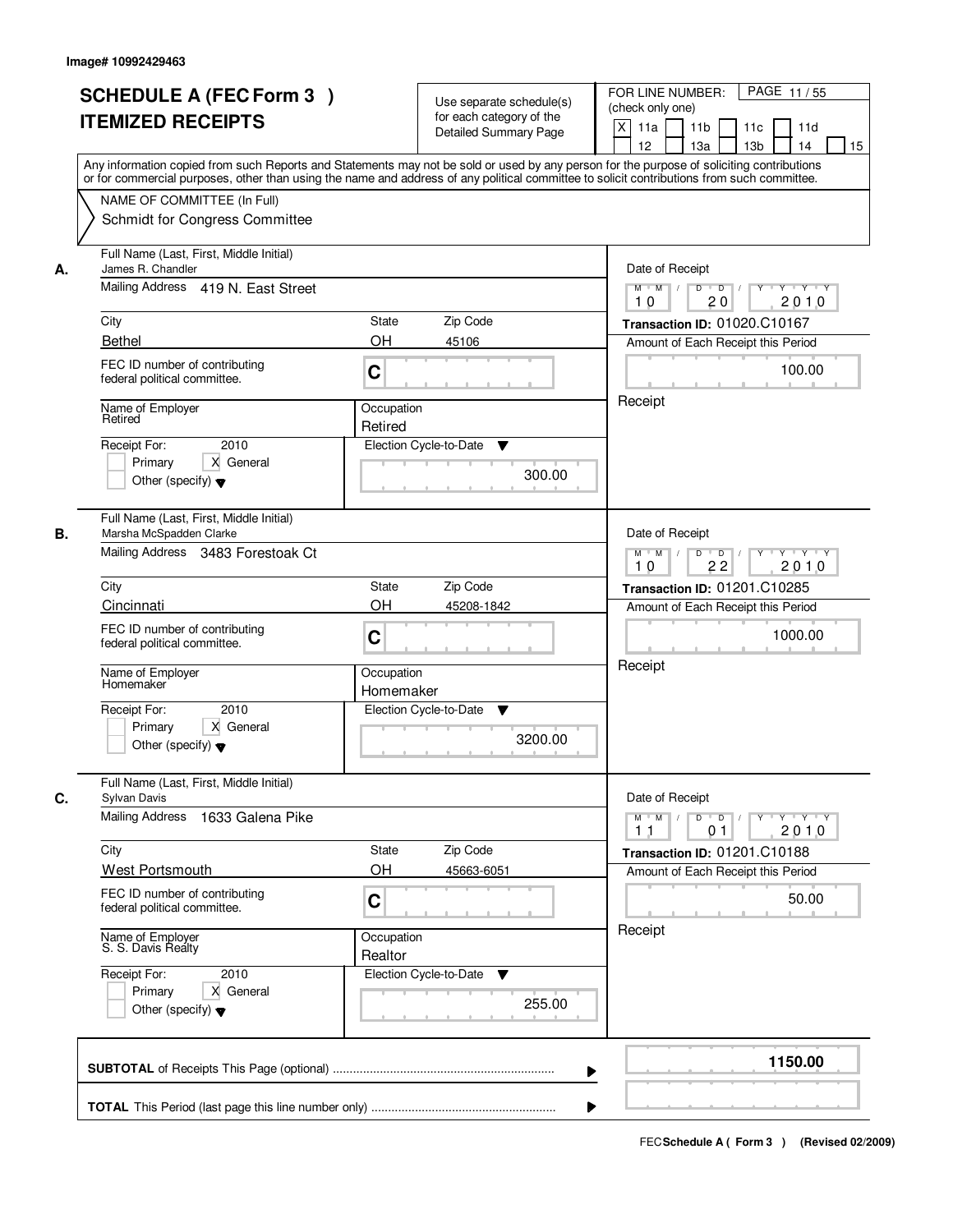|    | <b>SCHEDULE A (FEC Form 3)</b><br><b>ITEMIZED RECEIPTS</b><br>Any information copied from such Reports and Statements may not be sold or used by any person for the purpose of soliciting contributions<br>or for commercial purposes, other than using the name and address of any political committee to solicit contributions from such committee. | Use separate schedule(s)<br>for each category of the<br><b>Detailed Summary Page</b> |         | PAGE 12/55<br>FOR LINE NUMBER:<br>(check only one)<br>$\boldsymbol{\mathsf{X}}$<br>11 <sub>b</sub><br>11a<br>11c<br>11d<br>12<br>13 <sub>b</sub><br>14<br>13a<br>15 |
|----|-------------------------------------------------------------------------------------------------------------------------------------------------------------------------------------------------------------------------------------------------------------------------------------------------------------------------------------------------------|--------------------------------------------------------------------------------------|---------|---------------------------------------------------------------------------------------------------------------------------------------------------------------------|
|    | NAME OF COMMITTEE (In Full)<br>Schmidt for Congress Committee                                                                                                                                                                                                                                                                                         |                                                                                      |         |                                                                                                                                                                     |
| А. | Full Name (Last, First, Middle Initial)<br>Gorman L. Dillingham<br>Mailing Address 826 State Rout 131                                                                                                                                                                                                                                                 |                                                                                      |         | Date of Receipt<br>$D$ $D$<br>Y<br>$Y - Y - Y - Y$<br>$M$ $M$ /<br>29<br>2010<br>10                                                                                 |
|    | City                                                                                                                                                                                                                                                                                                                                                  | <b>State</b><br>Zip Code                                                             |         | Transaction ID: 01201.C10253                                                                                                                                        |
|    | Milford                                                                                                                                                                                                                                                                                                                                               | <b>OH</b><br>45150                                                                   |         | Amount of Each Receipt this Period                                                                                                                                  |
|    | FEC ID number of contributing<br>federal political committee.                                                                                                                                                                                                                                                                                         | C                                                                                    |         | 100.00                                                                                                                                                              |
|    | Name of Employer<br>Retired                                                                                                                                                                                                                                                                                                                           | Occupation                                                                           |         | Receipt                                                                                                                                                             |
|    | 2010<br>Receipt For:                                                                                                                                                                                                                                                                                                                                  | Retired<br>Election Cycle-to-Date                                                    |         |                                                                                                                                                                     |
|    | X General<br>Primary<br>Other (specify) $\blacktriangledown$                                                                                                                                                                                                                                                                                          | ▼                                                                                    | 250.00  |                                                                                                                                                                     |
| В. | Full Name (Last, First, Middle Initial)<br>Francis Dugan                                                                                                                                                                                                                                                                                              |                                                                                      |         | Date of Receipt                                                                                                                                                     |
|    | Mailing Address<br>5572 Mapleridge Dr                                                                                                                                                                                                                                                                                                                 |                                                                                      |         | $M$ $M$ /<br>D<br>$\Box$<br>Y<br>$Y + Y + Y$<br>2010<br>27<br>10                                                                                                    |
|    | City                                                                                                                                                                                                                                                                                                                                                  | Zip Code<br>State                                                                    |         | <b>Transaction ID: 01201.C10273</b>                                                                                                                                 |
|    | Cincinnati                                                                                                                                                                                                                                                                                                                                            | OH<br>45227-1324                                                                     |         | Amount of Each Receipt this Period                                                                                                                                  |
|    | FEC ID number of contributing<br>federal political committee.                                                                                                                                                                                                                                                                                         | C                                                                                    |         | 500.00                                                                                                                                                              |
|    | Name of Employer<br>Dugan & Meyers Constructi-<br>on Co                                                                                                                                                                                                                                                                                               | Occupation<br>Executive                                                              |         | Receipt                                                                                                                                                             |
|    | Receipt For:<br>2010                                                                                                                                                                                                                                                                                                                                  | Election Cycle-to-Date<br>v                                                          |         |                                                                                                                                                                     |
|    | Primary<br>X General<br>Other (specify) $\blacktriangledown$                                                                                                                                                                                                                                                                                          |                                                                                      | 500.00  |                                                                                                                                                                     |
| C. | Full Name (Last, First, Middle Initial)<br>James Ferguson                                                                                                                                                                                                                                                                                             |                                                                                      |         | Date of Receipt                                                                                                                                                     |
|    | Mailing Address<br>645 Loveland Miamiville Rd                                                                                                                                                                                                                                                                                                         |                                                                                      |         | $M$ $M$ $/$<br>$D$ $D$ $/$<br>$Y - Y - Y - Y$<br>$Y^+$<br>2010<br>10<br>29                                                                                          |
|    | City                                                                                                                                                                                                                                                                                                                                                  | Zip Code<br>State                                                                    |         | Transaction ID: 01201.C10250                                                                                                                                        |
|    | Loveland                                                                                                                                                                                                                                                                                                                                              | OH<br>45140-6932                                                                     |         | Amount of Each Receipt this Period                                                                                                                                  |
|    | FEC ID number of contributing<br>federal political committee.                                                                                                                                                                                                                                                                                         | C                                                                                    |         | 500.00                                                                                                                                                              |
|    | Name of Employer<br>Retired                                                                                                                                                                                                                                                                                                                           | Occupation<br>Retired                                                                |         | Receipt                                                                                                                                                             |
|    | Receipt For:<br>2010<br>Primary<br>X General<br>Other (specify) $\blacktriangledown$                                                                                                                                                                                                                                                                  | Election Cycle-to-Date<br>▼                                                          | 2750.00 |                                                                                                                                                                     |
|    |                                                                                                                                                                                                                                                                                                                                                       |                                                                                      |         | 1100.00                                                                                                                                                             |
|    |                                                                                                                                                                                                                                                                                                                                                       |                                                                                      |         |                                                                                                                                                                     |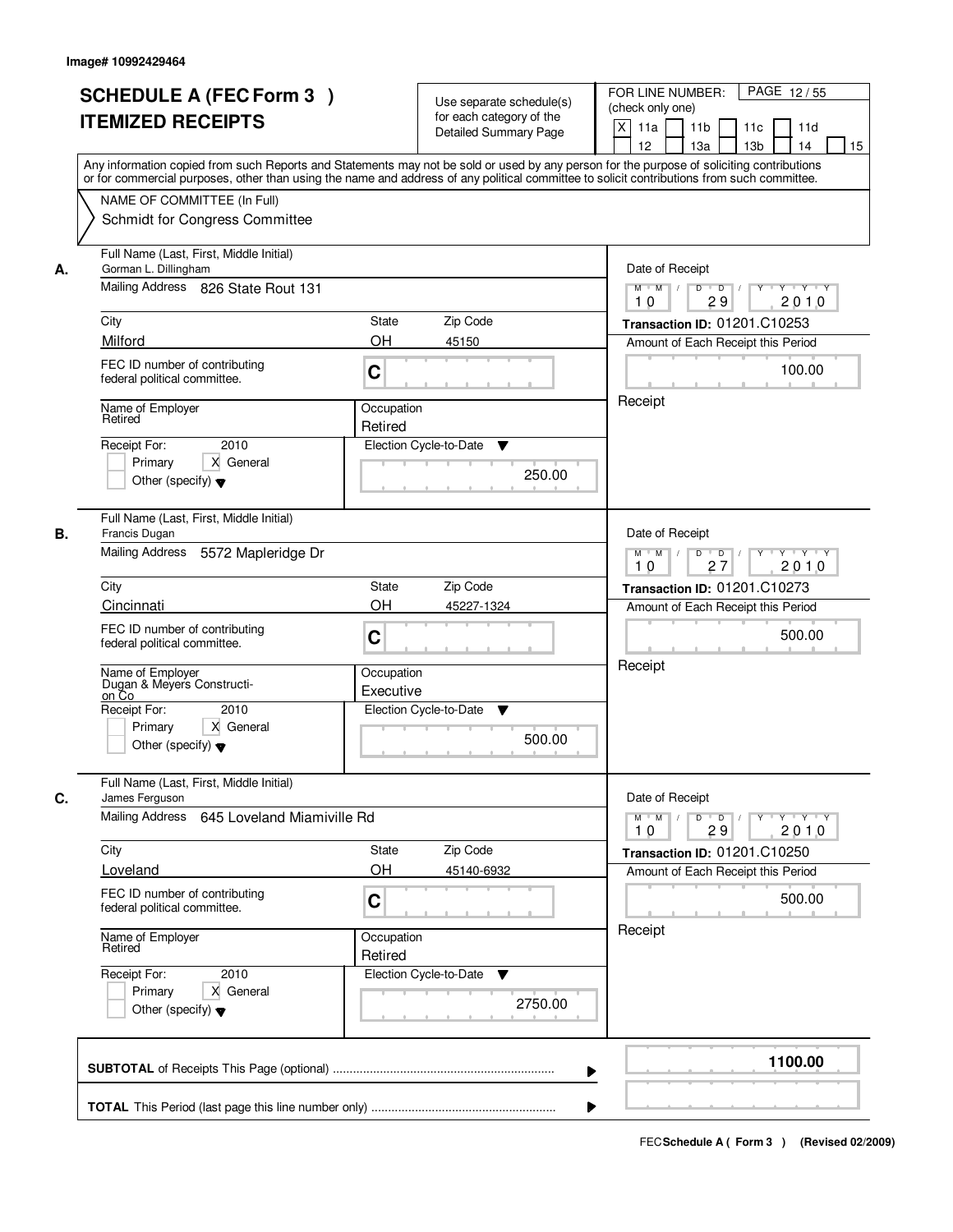| <b>SCHEDULE A (FEC Form 3)</b><br><b>ITEMIZED RECEIPTS</b>                                                                  | Use separate schedule(s)<br>for each category of the<br><b>Detailed Summary Page</b><br>Any information copied from such Reports and Statements may not be sold or used by any person for the purpose of soliciting contributions<br>or for commercial purposes, other than using the name and address of any political committee to solicit contributions from such committee. | PAGE 13/55<br>FOR LINE NUMBER:<br>(check only one)<br>$\mathsf{X}$<br>11 <sub>b</sub><br>11a<br>11c<br>11d<br>12<br>13 <sub>b</sub><br>14<br>13a<br>15                      |
|-----------------------------------------------------------------------------------------------------------------------------|---------------------------------------------------------------------------------------------------------------------------------------------------------------------------------------------------------------------------------------------------------------------------------------------------------------------------------------------------------------------------------|-----------------------------------------------------------------------------------------------------------------------------------------------------------------------------|
| NAME OF COMMITTEE (In Full)<br>Schmidt for Congress Committee                                                               |                                                                                                                                                                                                                                                                                                                                                                                 |                                                                                                                                                                             |
| Full Name (Last, First, Middle Initial)<br>Joseph S. Glassmeyer II<br>А.<br>Mailing Address 709 St. Rt. 133                 |                                                                                                                                                                                                                                                                                                                                                                                 | Date of Receipt<br>$Y + Y + Y$<br>$M$ $M$ /<br>$D$ $D$ $/$<br>$Y^+$                                                                                                         |
| City                                                                                                                        | State<br>Zip Code                                                                                                                                                                                                                                                                                                                                                               | 22<br>2010<br>10<br>Transaction ID: 01201.C10296                                                                                                                            |
| Felicity<br>FEC ID number of contributing<br>federal political committee.                                                   | OH<br>45120<br>C                                                                                                                                                                                                                                                                                                                                                                | Amount of Each Receipt this Period<br>100.00                                                                                                                                |
| Name of Employer<br>Self<br>2010<br>Receipt For:<br>X General<br>Primary<br>Other (specify) $\blacktriangledown$            | Occupation<br>Farming<br>Election Cycle-to-Date<br>▼<br>275.00                                                                                                                                                                                                                                                                                                                  | Receipt                                                                                                                                                                     |
| Full Name (Last, First, Middle Initial)<br>В.<br>Government Strategies Group LLC<br>Mailing Address 700 Walnut St. Ste. 205 |                                                                                                                                                                                                                                                                                                                                                                                 | Date of Receipt<br>$Y \vdash Y \vdash Y$<br>$M$ $M$ /<br>D<br>$\overline{D}$<br>22<br>2010<br>10                                                                            |
| City                                                                                                                        | <b>State</b><br>Zip Code                                                                                                                                                                                                                                                                                                                                                        | <b>Transaction ID: 01201.C10287</b>                                                                                                                                         |
| Cincinnati<br>FEC ID number of contributing<br>federal political committee.                                                 | OH<br>45202<br>C                                                                                                                                                                                                                                                                                                                                                                | Amount of Each Receipt this Period<br>1000.00                                                                                                                               |
| Name of Employer<br>Self                                                                                                    | Occupation<br>Consulting                                                                                                                                                                                                                                                                                                                                                        | Receipt                                                                                                                                                                     |
| Receipt For:<br>2010<br>Primary<br>X General<br>Other (specify) $\blacktriangledown$                                        | Election Cycle-to-Date<br>▼<br>2000.00                                                                                                                                                                                                                                                                                                                                          |                                                                                                                                                                             |
| Full Name (Last, First, Middle Initial)<br>C.<br><b>Charles Gerhardt</b>                                                    |                                                                                                                                                                                                                                                                                                                                                                                 | Date of Receipt                                                                                                                                                             |
| Mailing Address<br>1400 Provident Tower                                                                                     |                                                                                                                                                                                                                                                                                                                                                                                 | $D$ $D$ $/$<br>$\begin{array}{ccccccccccccc} &\mathsf{Y} &\mathsf{I} &\mathsf{Y} &\mathsf{I} &\mathsf{Y} &\mathsf{I} &\mathsf{Y}\end{array}$<br>$M$ $M$<br>10<br>22<br>2010 |
| City<br><b>Cincinnati</b>                                                                                                   | Zip Code<br>State<br>OH<br>45202                                                                                                                                                                                                                                                                                                                                                | Transaction ID: 01201.C10288                                                                                                                                                |
| FEC ID number of contributing<br>federal political committee.                                                               | C                                                                                                                                                                                                                                                                                                                                                                               | Amount of Each Receipt this Period<br>1000.00                                                                                                                               |
| Name of Employer<br>Government Strategies Gro-<br><u>up</u><br>Receipt For:                                                 | Occupation<br>Executive                                                                                                                                                                                                                                                                                                                                                         | Memo                                                                                                                                                                        |
| 2010<br>Primary<br>X General<br>Other (specify) $\blacktriangledown$                                                        | Election Cycle-to-Date<br>v<br>3000.00                                                                                                                                                                                                                                                                                                                                          | [MEMO ITEM]<br>Partnership->Government<br>Strategies Group LLC                                                                                                              |
|                                                                                                                             |                                                                                                                                                                                                                                                                                                                                                                                 | 1100.00                                                                                                                                                                     |
|                                                                                                                             | ▶                                                                                                                                                                                                                                                                                                                                                                               |                                                                                                                                                                             |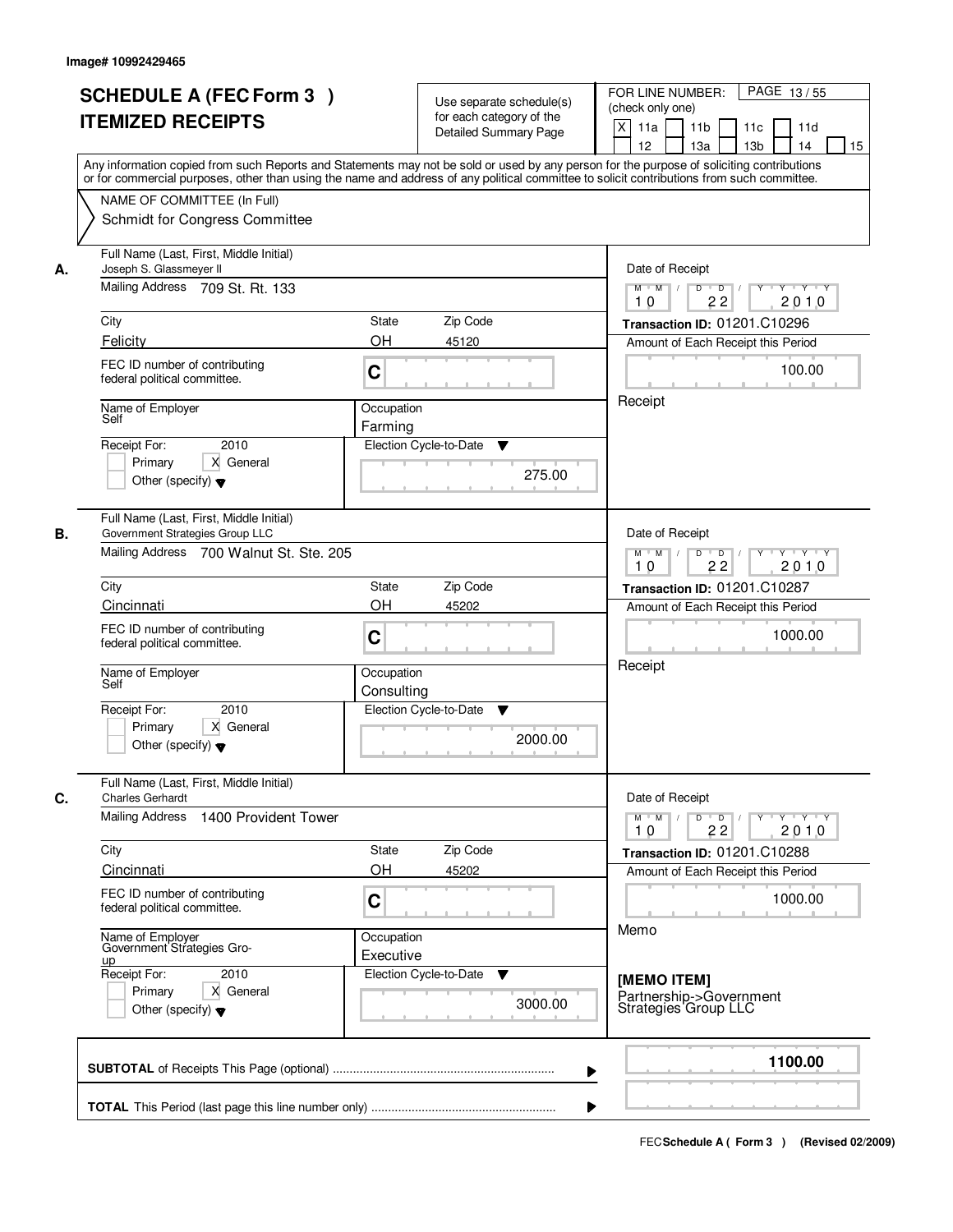| <b>SCHEDULE A (FEC Form 3)</b><br><b>ITEMIZED RECEIPTS</b>                                                                                                                                                                                                                                                                                               | Use separate schedule(s)<br>for each category of the<br><b>Detailed Summary Page</b><br>Any information copied from such Reports and Statements may not be sold or used by any person for the purpose of soliciting contributions<br>or for commercial purposes, other than using the name and address of any political committee to solicit contributions from such committee. | PAGE 14/55<br>FOR LINE NUMBER:<br>(check only one)<br>X<br>11a<br>11 <sub>b</sub><br>11c<br>11d<br>12<br>13 <sub>b</sub><br>13a<br>14<br>15                                                                                                                                                                                                                                                                                                                                                                                                                                    |
|----------------------------------------------------------------------------------------------------------------------------------------------------------------------------------------------------------------------------------------------------------------------------------------------------------------------------------------------------------|---------------------------------------------------------------------------------------------------------------------------------------------------------------------------------------------------------------------------------------------------------------------------------------------------------------------------------------------------------------------------------|--------------------------------------------------------------------------------------------------------------------------------------------------------------------------------------------------------------------------------------------------------------------------------------------------------------------------------------------------------------------------------------------------------------------------------------------------------------------------------------------------------------------------------------------------------------------------------|
| NAME OF COMMITTEE (In Full)<br>Schmidt for Congress Committee                                                                                                                                                                                                                                                                                            |                                                                                                                                                                                                                                                                                                                                                                                 |                                                                                                                                                                                                                                                                                                                                                                                                                                                                                                                                                                                |
| Full Name (Last, First, Middle Initial)<br>Stuart L. Greenberg<br>А.<br>Mailing Address 1636 R.F.D. Brittany Ct.<br>City<br>Lake Zurich<br>FEC ID number of contributing<br>federal political committee.<br>Name of Employer<br>Capmark Finance<br>2010<br>Receipt For:<br>X General<br>Primary<br>Other (specify) $\blacktriangledown$                  | State<br>Zip Code<br>Ш<br>60047<br>C<br>Occupation<br>Mortgage Banker<br>Election Cycle-to-Date<br>▼<br>600.00                                                                                                                                                                                                                                                                  | Date of Receipt<br>$\begin{array}{c c c c c c c c} \hline \textbf{C} & \textbf{C} & \textbf{C} & \textbf{C} & \textbf{C} & \textbf{C} & \textbf{C} & \textbf{C} & \textbf{C} & \textbf{C} & \textbf{C} & \textbf{C} & \textbf{C} & \textbf{C} & \textbf{C} & \textbf{C} & \textbf{C} & \textbf{C} & \textbf{C} & \textbf{C} & \textbf{C} & \textbf{C} & \textbf{C} & \textbf{C} & \textbf{C} & \textbf{C} & \textbf{C} & \textbf{C} &$<br>$M$ $M$ /<br>2010<br>11<br>0 <sub>1</sub><br>Transaction ID: 01201.C10218<br>Amount of Each Receipt this Period<br>100.00<br>Receipt |
| Full Name (Last, First, Middle Initial)<br>Frederick D. Haffner<br>В.<br>Mailing Address 1226 W Rookwood Dr.<br>City<br>Cincinnati<br>FEC ID number of contributing<br>federal political committee.<br>Name of Employer<br>Self<br>Receipt For:<br>2010<br>Primary<br>X General<br>Other (specify) $\blacktriangledown$                                  | State<br>Zip Code<br>OH<br>45208-3338<br>C<br>Occupation<br>Physician<br>Election Cycle-to-Date<br>v<br>1950.00                                                                                                                                                                                                                                                                 | Date of Receipt<br>$Y \vdash Y \vdash Y$<br>$M$ $M$ /<br>D<br>$\overline{D}$<br>Y<br>2010<br>29<br>10<br>Transaction ID: 01201.C10243<br>Amount of Each Receipt this Period<br>300.00<br>Receipt                                                                                                                                                                                                                                                                                                                                                                               |
| Full Name (Last, First, Middle Initial)<br>Robert H. Hart<br>C.<br>Mailing Address 9403 Kenwood Rd., Ste. D - 105<br>City<br>Cincinnati<br>FEC ID number of contributing<br>federal political committee.<br>Name of Employer<br>Seneca Financial Manageme-<br>nt<br>Receipt For:<br>2010<br>Primary<br>X General<br>Other (specify) $\blacktriangledown$ | Zip Code<br>State<br>OH<br>45242<br>C<br>Occupation<br>Executive<br>Election Cycle-to-Date<br>v<br>600.00                                                                                                                                                                                                                                                                       | Date of Receipt<br>$D$ $D$ $/$<br>$M$ $M$ /<br>$Y + Y + Y$<br>Y "<br>2010<br>10<br>29<br>Transaction ID: 01201.C10255<br>Amount of Each Receipt this Period<br>100.00<br>Receipt                                                                                                                                                                                                                                                                                                                                                                                               |
|                                                                                                                                                                                                                                                                                                                                                          |                                                                                                                                                                                                                                                                                                                                                                                 | 500.00                                                                                                                                                                                                                                                                                                                                                                                                                                                                                                                                                                         |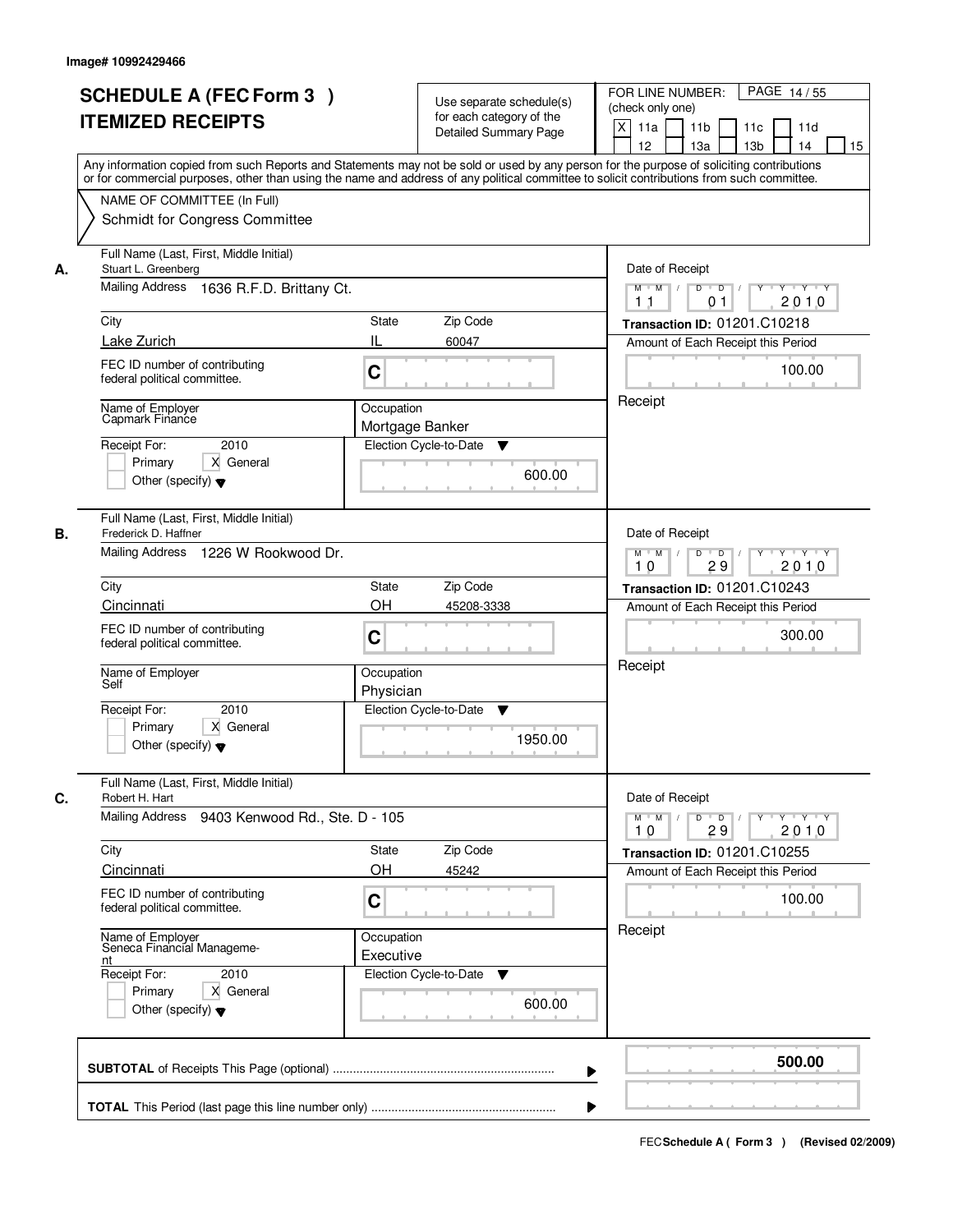|    | <b>SCHEDULE A (FEC Form 3)</b><br><b>ITEMIZED RECEIPTS</b><br>Any information copied from such Reports and Statements may not be sold or used by any person for the purpose of soliciting contributions<br>or for commercial purposes, other than using the name and address of any political committee to solicit contributions from such committee. |                         | Use separate schedule(s)<br>for each category of the<br><b>Detailed Summary Page</b> | PAGE 15/55<br>FOR LINE NUMBER:<br>(check only one)<br>X<br>11a<br>11 <sub>b</sub><br>11c<br>11d<br>12<br>13 <sub>b</sub><br>13a<br>14<br>15                      |
|----|-------------------------------------------------------------------------------------------------------------------------------------------------------------------------------------------------------------------------------------------------------------------------------------------------------------------------------------------------------|-------------------------|--------------------------------------------------------------------------------------|------------------------------------------------------------------------------------------------------------------------------------------------------------------|
|    | NAME OF COMMITTEE (In Full)<br>Schmidt for Congress Committee                                                                                                                                                                                                                                                                                         |                         |                                                                                      |                                                                                                                                                                  |
| А. | Full Name (Last, First, Middle Initial)<br>Robert L. Hinman Jr.<br>Mailing Address 4153 Spring Mill Way<br>City<br>Maineville                                                                                                                                                                                                                         | State<br>OH             | Zip Code<br>45039-9289                                                               | Date of Receipt<br>$M$ $M$<br>$D$ $D$ $/$<br>$\overline{Y}$<br>Y Y Y Y<br>27<br>2010<br>10<br>Transaction ID: 01201.C10270<br>Amount of Each Receipt this Period |
|    | FEC ID number of contributing<br>federal political committee.                                                                                                                                                                                                                                                                                         | C                       |                                                                                      | 100.00                                                                                                                                                           |
|    | Name of Employer<br>Retired<br>2010<br>Receipt For:<br>X General<br>Primary<br>Other (specify) $\blacktriangledown$                                                                                                                                                                                                                                   | Occupation<br>Retired   | Election Cycle-to-Date<br>▼<br>300.00                                                | Receipt                                                                                                                                                          |
| В. | Full Name (Last, First, Middle Initial)<br>Michael Hirschfeld<br>Mailing Address 6878 Stonington Rd                                                                                                                                                                                                                                                   |                         |                                                                                      | Date of Receipt<br>$Y \vdash Y \vdash Y$<br>$M$ M<br>D<br>$\overline{D}$<br>Y<br>2010<br>11<br>01                                                                |
|    | City                                                                                                                                                                                                                                                                                                                                                  | <b>State</b>            | Zip Code                                                                             | Transaction ID: 01201.C10238                                                                                                                                     |
|    | Cincinnati                                                                                                                                                                                                                                                                                                                                            | OH                      | 45230-3811                                                                           | Amount of Each Receipt this Period                                                                                                                               |
|    | FEC ID number of contributing<br>federal political committee.                                                                                                                                                                                                                                                                                         | C                       |                                                                                      | 250.00<br>Receipt                                                                                                                                                |
|    | Name of Employer<br>Gradon Head & Ritchey Llp                                                                                                                                                                                                                                                                                                         | Occupation<br>Attorney  |                                                                                      |                                                                                                                                                                  |
|    | Receipt For:<br>2010<br>Primary<br>X General<br>Other (specify) $\blacktriangledown$                                                                                                                                                                                                                                                                  |                         | Election Cycle-to-Date<br>v<br>650.00                                                |                                                                                                                                                                  |
| C. | Full Name (Last, First, Middle Initial)<br>Paul Jacobson                                                                                                                                                                                                                                                                                              |                         |                                                                                      | Date of Receipt                                                                                                                                                  |
|    | <b>Mailing Address</b><br>5904 Meadowbrook Drive                                                                                                                                                                                                                                                                                                      |                         |                                                                                      | $D$ $D$ $/$<br>$M$ $M$ /<br>$Y + Y + Y$<br>Y "<br>22<br>2010<br>10                                                                                               |
|    | City                                                                                                                                                                                                                                                                                                                                                  | State                   | Zip Code                                                                             | Transaction ID: 01026.C10179                                                                                                                                     |
|    | Morrison<br>FEC ID number of contributing<br>federal political committee.                                                                                                                                                                                                                                                                             | CO<br>C                 | 80465                                                                                | Amount of Each Receipt this Period<br>250.00                                                                                                                     |
|    | Name of Employer                                                                                                                                                                                                                                                                                                                                      | Occupation<br>Executive |                                                                                      | Receipt                                                                                                                                                          |
|    | Receipt For:<br>2010<br>Primary<br>X General<br>Other (specify) $\blacktriangledown$                                                                                                                                                                                                                                                                  |                         | Election Cycle-to-Date<br>v<br>250.00                                                |                                                                                                                                                                  |
|    |                                                                                                                                                                                                                                                                                                                                                       |                         | ▶                                                                                    | 600.00                                                                                                                                                           |
|    |                                                                                                                                                                                                                                                                                                                                                       |                         |                                                                                      |                                                                                                                                                                  |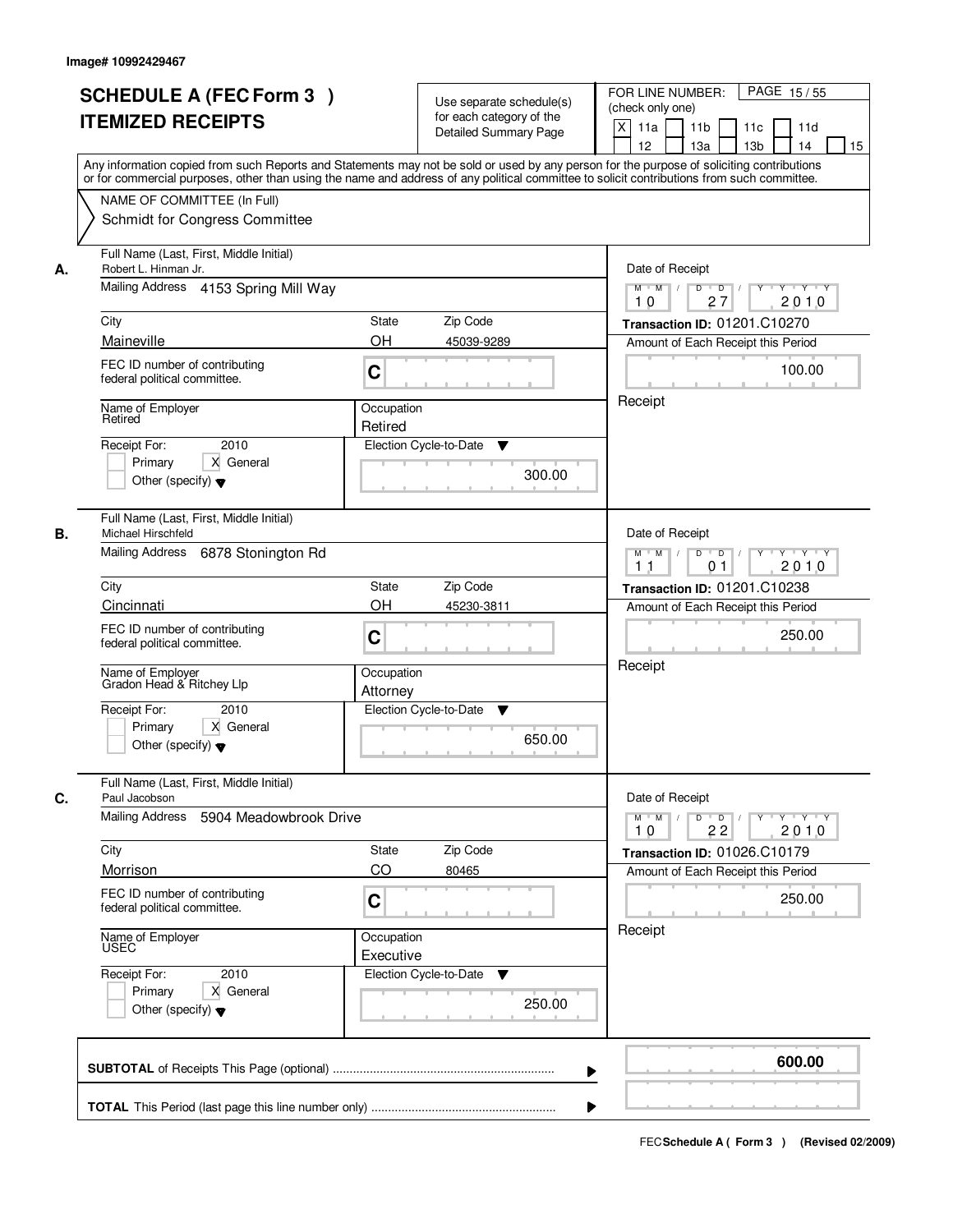|    | <b>SCHEDULE A (FEC Form 3)</b><br><b>ITEMIZED RECEIPTS</b><br>Any information copied from such Reports and Statements may not be sold or used by any person for the purpose of soliciting contributions<br>or for commercial purposes, other than using the name and address of any political committee to solicit contributions from such committee.            |                                                                    | Use separate schedule(s)<br>for each category of the<br><b>Detailed Summary Page</b> | PAGE 16/55<br>FOR LINE NUMBER:<br>(check only one)<br>X<br>11a<br>11 <sub>b</sub><br>11c<br>11d<br>12<br>13a<br>13 <sub>b</sub><br>14<br>15                                                           |
|----|------------------------------------------------------------------------------------------------------------------------------------------------------------------------------------------------------------------------------------------------------------------------------------------------------------------------------------------------------------------|--------------------------------------------------------------------|--------------------------------------------------------------------------------------|-------------------------------------------------------------------------------------------------------------------------------------------------------------------------------------------------------|
|    | NAME OF COMMITTEE (In Full)<br>Schmidt for Congress Committee                                                                                                                                                                                                                                                                                                    |                                                                    |                                                                                      |                                                                                                                                                                                                       |
| А. | Full Name (Last, First, Middle Initial)<br>Robert L. Jennings<br>Mailing Address 6851 Plainfield Rd<br>City<br>Cincinnati<br>FEC ID number of contributing<br>federal political committee.<br>Name of Employer<br>Retired<br>2010<br>Receipt For:<br>X General<br>Primary                                                                                        | State<br>OH<br>C<br>Occupation<br>Retired                          | Zip Code<br>45236-4054<br>Election Cycle-to-Date<br>▼                                | Date of Receipt<br>$Y$ $Y$ $Y$<br>$M$ $M$<br>$D$ $D$ $/$<br>$\overline{Y}$<br>29<br>2010<br>10<br>Transaction ID: 01201.C10256<br>Amount of Each Receipt this Period<br>250.00<br>Receipt             |
| В. | Other (specify) $\blacktriangledown$<br>Full Name (Last, First, Middle Initial)<br><b>Curtis Katz</b><br>Mailing Address 29 Barstow Rd Ste 202<br>City<br><b>Great Neck</b><br>FEC ID number of contributing<br>federal political committee.<br>Name of Employer<br>Self<br>Receipt For:<br>2010<br>Primary<br>X General<br>Other (specify) $\blacktriangledown$ | <b>State</b><br><b>NY</b><br>C<br>Occupation<br><b>Real Estate</b> | 600.00<br>Zip Code<br>11021-2209<br>Election Cycle-to-Date<br>v<br>360.00            | Date of Receipt<br>Y.<br>$Y - Y - Y$<br>$M$ $M$ /<br>D<br>$\overline{D}$ /<br>2010<br>0 <sub>2</sub><br>11<br>Transaction ID: 01201.C10187<br>Amount of Each Receipt this Period<br>360.00<br>Receipt |
| C. | Full Name (Last, First, Middle Initial)<br><b>Howard Mayers</b><br>Mailing Address<br>6804 Glen Acres Dr<br>City<br>Cincinnati<br>FEC ID number of contributing<br>federal political committee.<br>Name of Employer<br>Mayers Electric Co.<br>Receipt For:<br>2010<br>Primary<br>X General<br>Other (specify) $\blacktriangledown$                               | State<br>OH<br>C<br>Occupation<br>President                        | Zip Code<br>45237-3628<br>Election Cycle-to-Date<br>v<br>1160.00                     | Date of Receipt<br>$D$ $D$ $l$<br>$M$ $M$ /<br>$Y$ <sup>-1</sup><br>$Y + Y + Y$<br>2010<br>11<br>01<br><b>Transaction ID: 01201.C10232</b><br>Amount of Each Receipt this Period<br>180.00<br>Receipt |
|    |                                                                                                                                                                                                                                                                                                                                                                  |                                                                    | ▶                                                                                    | 790.00                                                                                                                                                                                                |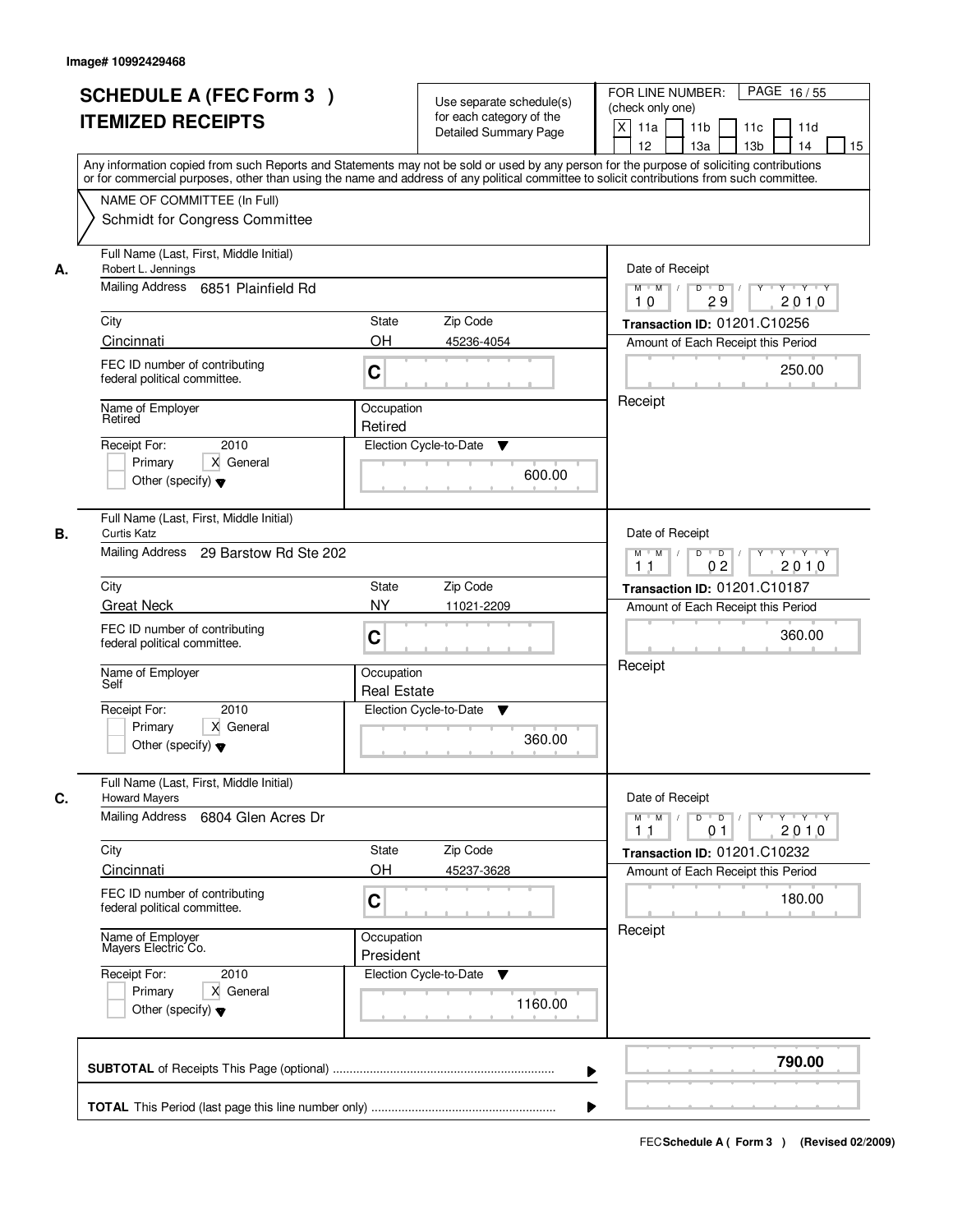|    | <b>SCHEDULE A (FEC Form 3)</b><br><b>ITEMIZED RECEIPTS</b><br>Any information copied from such Reports and Statements may not be sold or used by any person for the purpose of soliciting contributions                                                   | Use separate schedule(s)<br>for each category of the<br><b>Detailed Summary Page</b>                 | PAGE 17/55<br>FOR LINE NUMBER:<br>(check only one)<br>$\boldsymbol{\mathsf{X}}$<br>11a<br>11 <sub>b</sub><br>11c<br>11d<br>12<br>13a<br>13 <sub>b</sub><br>14<br>15                           |
|----|-----------------------------------------------------------------------------------------------------------------------------------------------------------------------------------------------------------------------------------------------------------|------------------------------------------------------------------------------------------------------|-----------------------------------------------------------------------------------------------------------------------------------------------------------------------------------------------|
|    | or for commercial purposes, other than using the name and address of any political committee to solicit contributions from such committee.<br>NAME OF COMMITTEE (In Full)<br>Schmidt for Congress Committee                                               |                                                                                                      |                                                                                                                                                                                               |
| А. | Full Name (Last, First, Middle Initial)<br>Robert H. McCormick, Jr.<br>Mailing Address 3507 Forestoak Court<br>City<br>Cincinnati<br>FEC ID number of contributing<br>federal political committee.<br>Name of Employer<br>Retired<br>2010<br>Receipt For: | State<br>Zip Code<br><b>OH</b><br>45208<br>C<br>Occupation<br>Retired<br>Election Cycle-to-Date<br>▼ | Date of Receipt<br>Y Y Y Y<br>$M$ $M$ /<br>D<br>$\overline{D}$<br>Y<br>2010<br>1 <sub>1</sub><br>01<br>Transaction ID: 01201.C10234<br>Amount of Each Receipt this Period<br>50.00<br>Receipt |
|    | Primary<br>X General<br>Other (specify) $\blacktriangledown$                                                                                                                                                                                              | 200.00                                                                                               |                                                                                                                                                                                               |
| В. | Full Name (Last, First, Middle Initial)<br>Vail Miller<br>Mailing Address<br>3629 Red Oak Rd                                                                                                                                                              |                                                                                                      | Date of Receipt<br>D<br>Y 'Y 'Y<br>$M$ $M$ /<br>$\blacksquare$ D $\blacksquare$ /<br>$Y$ <sup>U</sup><br>0 <sub>2</sub><br>2010<br>1 <sub>1</sub>                                             |
|    | City<br>Oregonia                                                                                                                                                                                                                                          | <b>State</b><br>Zip Code<br>OH<br>45054-9763                                                         | Transaction ID: 01201.C10219<br>Amount of Each Receipt this Period                                                                                                                            |
|    | FEC ID number of contributing<br>federal political committee.                                                                                                                                                                                             | C                                                                                                    | 500.00<br>Receipt                                                                                                                                                                             |
|    | Name of Employer<br>Heidelberg Dist. Co<br>Receipt For:<br>2010<br>Primary<br>X General<br>Other (specify) $\blacktriangledown$                                                                                                                           | Occupation<br>Co-Chairman<br>Election Cycle-to-Date<br>v<br>1200.00                                  |                                                                                                                                                                                               |
| C. | Full Name (Last, First, Middle Initial)<br>Robert J. Mylod                                                                                                                                                                                                |                                                                                                      | Date of Receipt                                                                                                                                                                               |
|    | Mailing Address<br>281 Plantation Cir. S.                                                                                                                                                                                                                 |                                                                                                      | $M$ $M$<br>$D$ $D$ $/$<br>$Y^+$<br>$Y - Y - Y$<br>2010<br>10<br>18                                                                                                                            |
|    | City                                                                                                                                                                                                                                                      | Zip Code<br>State                                                                                    | Transaction ID: 01020.C10172                                                                                                                                                                  |
|    | Ponte Vedra Beach<br>FEC ID number of contributing<br>federal political committee.                                                                                                                                                                        | FL<br>32082<br>C                                                                                     | Amount of Each Receipt this Period<br>1000.00                                                                                                                                                 |
|    | Name of Employer<br>Retired                                                                                                                                                                                                                               | Occupation<br>Retired                                                                                |                                                                                                                                                                                               |
|    | Receipt For:<br>2010<br>Primary<br>X General<br>Other (specify) $\blacktriangledown$                                                                                                                                                                      | Election Cycle-to-Date<br>v<br>1000.00                                                               |                                                                                                                                                                                               |
|    |                                                                                                                                                                                                                                                           |                                                                                                      | 1550.00<br>▶                                                                                                                                                                                  |
|    |                                                                                                                                                                                                                                                           |                                                                                                      |                                                                                                                                                                                               |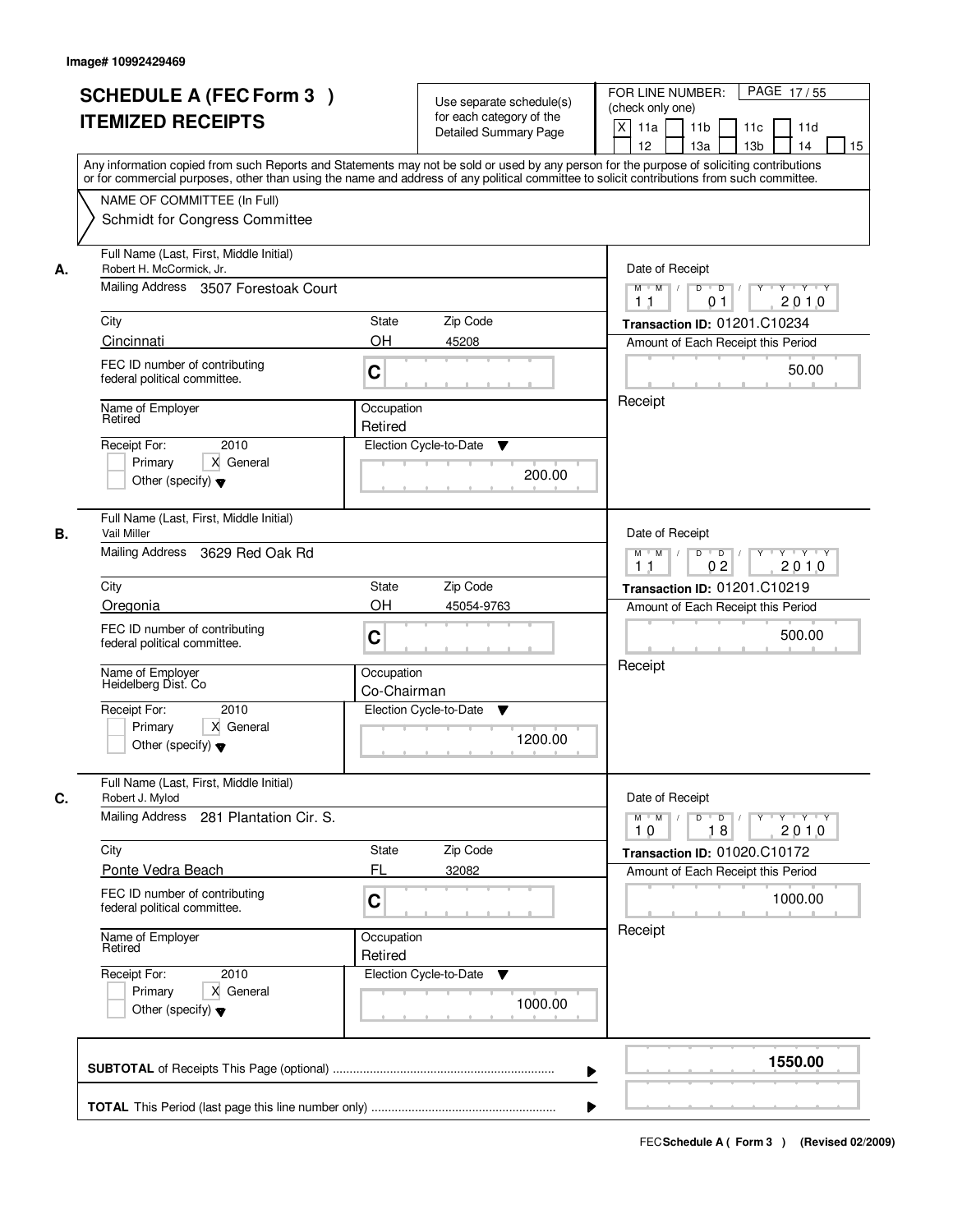|    | <b>SCHEDULE A (FEC Form 3)</b><br><b>ITEMIZED RECEIPTS</b><br>Any information copied from such Reports and Statements may not be sold or used by any person for the purpose of soliciting contributions<br>or for commercial purposes, other than using the name and address of any political committee to solicit contributions from such committee. |                         | Use separate schedule(s)<br>for each category of the<br><b>Detailed Summary Page</b> | PAGE 18/55<br>FOR LINE NUMBER:<br>(check only one)<br>X<br>11a<br>11 <sub>b</sub><br>11c<br>11d<br>12<br>13 <sub>b</sub><br>13a<br>14<br>15 |
|----|-------------------------------------------------------------------------------------------------------------------------------------------------------------------------------------------------------------------------------------------------------------------------------------------------------------------------------------------------------|-------------------------|--------------------------------------------------------------------------------------|---------------------------------------------------------------------------------------------------------------------------------------------|
|    | NAME OF COMMITTEE (In Full)<br>Schmidt for Congress Committee                                                                                                                                                                                                                                                                                         |                         |                                                                                      |                                                                                                                                             |
| А. | Full Name (Last, First, Middle Initial)<br>Larry Neuman<br>Mailing Address 9190 Coachtrail Ln<br>City                                                                                                                                                                                                                                                 | State                   | Zip Code                                                                             | Date of Receipt<br>$Y$ $Y$ $Y$<br>$M$ $M$ /<br>$D$ $D$ $/$<br>$\overline{Y}$<br>27<br>2010<br>10<br>Transaction ID: 01201.C10267            |
|    | Cincinnati<br>FEC ID number of contributing<br>federal political committee.                                                                                                                                                                                                                                                                           | OH<br>C                 | 45242-4681                                                                           | Amount of Each Receipt this Period<br>500.00                                                                                                |
|    | Name of Employer<br>Strauss & Troy<br>2010<br>Receipt For:<br>X General<br>Primary<br>Other (specify) $\blacktriangledown$                                                                                                                                                                                                                            | Occupation<br>Attorney  | Election Cycle-to-Date<br>▼<br>1600.00                                               | Receipt                                                                                                                                     |
| В. | Full Name (Last, First, Middle Initial)<br>Robert C Rhein<br>Mailing Address<br>7265 Kenwood Rd Ste 220                                                                                                                                                                                                                                               |                         |                                                                                      | Date of Receipt<br>$Y \vdash Y \vdash Y$<br>$M$ $M$ /<br>D<br>$\overline{D}$<br>Y<br>2010<br>22<br>10                                       |
|    | City                                                                                                                                                                                                                                                                                                                                                  | State                   | Zip Code                                                                             | Transaction ID: 01201.C10295                                                                                                                |
|    | Cincinnati<br>FEC ID number of contributing<br>federal political committee.                                                                                                                                                                                                                                                                           | OH<br>C                 | 45236-4411                                                                           | Amount of Each Receipt this Period<br>250.00                                                                                                |
|    | Name of Employer<br>Robert C. Rhein Interests<br>Inc.                                                                                                                                                                                                                                                                                                 | Occupation<br>President |                                                                                      | Receipt                                                                                                                                     |
|    | Receipt For:<br>2010<br>X General<br>Primary<br>Other (specify) $\blacktriangledown$                                                                                                                                                                                                                                                                  |                         | Election Cycle-to-Date<br>v<br>1750.00                                               |                                                                                                                                             |
| C. | Full Name (Last, First, Middle Initial)<br><b>Daniel Rolfes</b><br>Mailing Address<br>1252 Goshen Pike                                                                                                                                                                                                                                                |                         |                                                                                      | Date of Receipt<br>$D$ $D$ $/$<br>$M$ $M$ /<br>$Y + Y + Y$<br>Y "<br>22<br>2010<br>10                                                       |
|    | City                                                                                                                                                                                                                                                                                                                                                  | State                   | Zip Code                                                                             | Transaction ID: 01201.C10200                                                                                                                |
|    | Milford<br>FEC ID number of contributing<br>federal political committee.                                                                                                                                                                                                                                                                              | OH<br>C                 | 45150-2297                                                                           | Amount of Each Receipt this Period<br>1000.00                                                                                               |
|    | Name of Employer<br>Holiday Homes                                                                                                                                                                                                                                                                                                                     | Occupation<br>Ceo       |                                                                                      | Receipt                                                                                                                                     |
|    | Receipt For:<br>2010<br>Primary<br>X General<br>Other (specify) $\blacktriangledown$                                                                                                                                                                                                                                                                  |                         | Election Cycle-to-Date<br>v<br>1000.00                                               |                                                                                                                                             |
|    |                                                                                                                                                                                                                                                                                                                                                       |                         | ▶                                                                                    | 1750.00                                                                                                                                     |
|    |                                                                                                                                                                                                                                                                                                                                                       |                         |                                                                                      |                                                                                                                                             |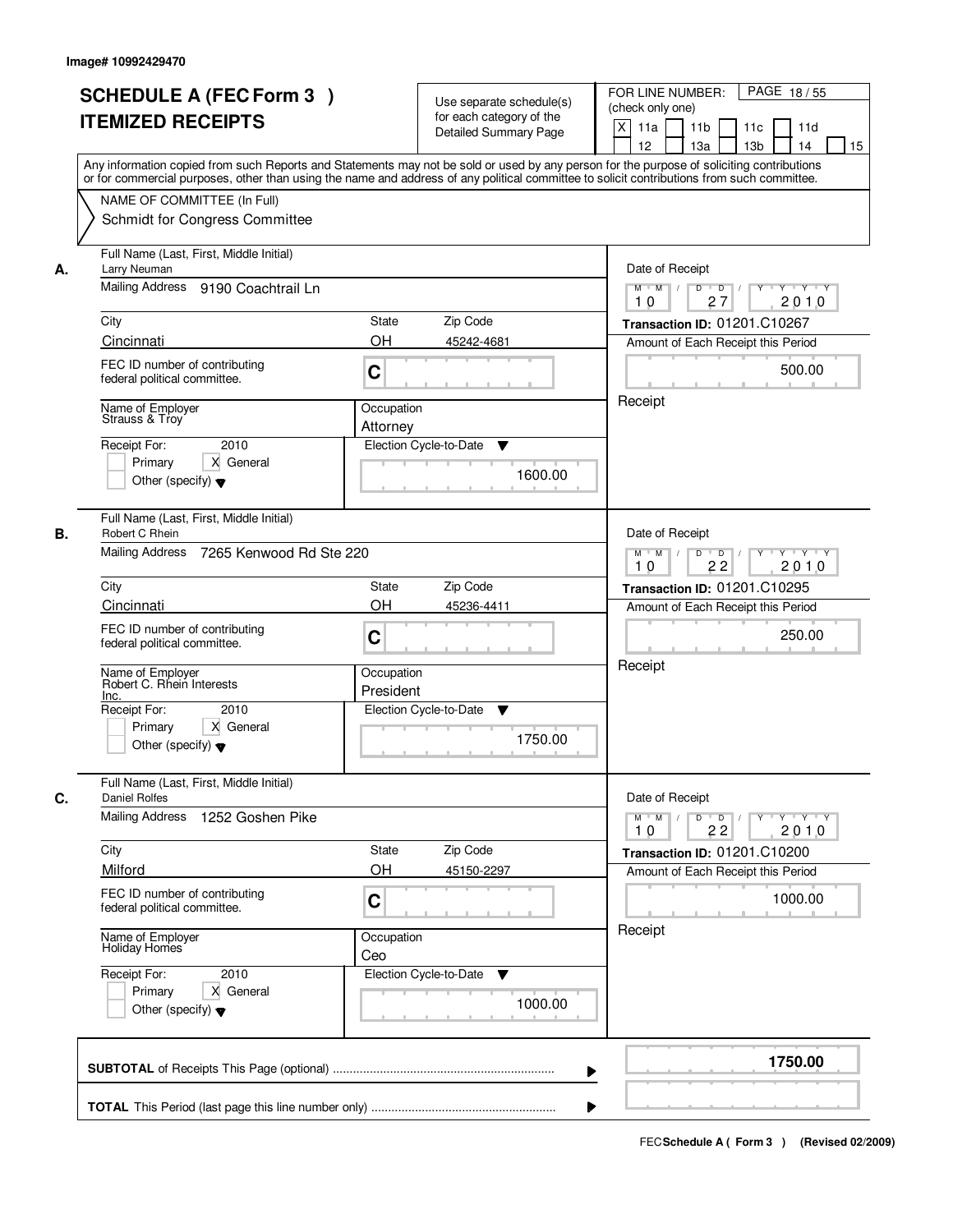|    | <b>SCHEDULE A (FEC Form 3)</b><br><b>ITEMIZED RECEIPTS</b><br>Any information copied from such Reports and Statements may not be sold or used by any person for the purpose of soliciting contributions     |                                                                                                        | Use separate schedule(s)<br>for each category of the<br><b>Detailed Summary Page</b> | PAGE 19/55<br>FOR LINE NUMBER:<br>(check only one)<br>$\boldsymbol{\mathsf{X}}$<br>11 <sub>b</sub><br>11a<br>11c<br>11d<br>12<br>13 <sub>b</sub><br>14<br>13a<br>15 |
|----|-------------------------------------------------------------------------------------------------------------------------------------------------------------------------------------------------------------|--------------------------------------------------------------------------------------------------------|--------------------------------------------------------------------------------------|---------------------------------------------------------------------------------------------------------------------------------------------------------------------|
|    | or for commercial purposes, other than using the name and address of any political committee to solicit contributions from such committee.<br>NAME OF COMMITTEE (In Full)<br>Schmidt for Congress Committee |                                                                                                        |                                                                                      |                                                                                                                                                                     |
| А. | Full Name (Last, First, Middle Initial)<br>Jon Schlosser<br>Mailing Address 11210 Terwilligers Run Dr                                                                                                       | Date of Receipt<br>$D$ $D$ $1$<br>$Y$ <sup>U</sup><br>$Y - Y - Y - Y$<br>$M$ $M$ /<br>20<br>2010<br>10 |                                                                                      |                                                                                                                                                                     |
|    | City<br>Cincinnati                                                                                                                                                                                          | <b>State</b><br>Zip Code<br><b>OH</b>                                                                  | 45249-2746                                                                           | Transaction ID: 01020.C10164<br>Amount of Each Receipt this Period                                                                                                  |
|    | FEC ID number of contributing<br>federal political committee.<br>Name of Employer<br>Centria                                                                                                                | 100.00<br>Receipt                                                                                      |                                                                                      |                                                                                                                                                                     |
|    | 2010<br>Receipt For:<br>X General<br>Primary<br>Other (specify) $\blacktriangledown$                                                                                                                        | Manager<br>Election Cycle-to-Date                                                                      | ▼<br>300.00                                                                          |                                                                                                                                                                     |
| В. | Full Name (Last, First, Middle Initial)<br>Charles F. Schneider<br>Mailing Address 68 Raymond Ave.                                                                                                          |                                                                                                        |                                                                                      | Date of Receipt<br>$Y \vdash Y \vdash Y$<br>$M$ $M$ /<br>D<br>$\overline{\phantom{0}}$ D<br>Y<br>2010<br>27<br>10                                                   |
|    | City<br>Rutherford                                                                                                                                                                                          | Zip Code<br>State<br><b>NJ</b><br>07070                                                                |                                                                                      | <b>Transaction ID: 01201.C10271</b><br>Amount of Each Receipt this Period                                                                                           |
|    | FEC ID number of contributing<br>federal political committee.                                                                                                                                               | C                                                                                                      |                                                                                      | 100.00                                                                                                                                                              |
|    | Name of Employer<br>Retired<br>Receipt For:<br>2010<br>Primary<br>X General                                                                                                                                 | Occupation<br>Retired<br>Election Cycle-to-Date                                                        | v                                                                                    | Receipt                                                                                                                                                             |
|    | Other (specify) $\blacktriangledown$                                                                                                                                                                        |                                                                                                        | 300.00                                                                               |                                                                                                                                                                     |
| C. | Full Name (Last, First, Middle Initial)<br>Daniel P. Shannon, Jr.<br><b>Mailing Address</b><br>8857 Lyncris Dr                                                                                              |                                                                                                        |                                                                                      | Date of Receipt<br>$D$ $D$ $/$<br>$M$ $M$ $/$<br><b>EXPENDITY TENT</b><br>2010<br>0 <sub>2</sub><br>11                                                              |
|    | City<br>Cincinnati                                                                                                                                                                                          | Zip Code<br>State<br>OH                                                                                | 45242-7315                                                                           | Transaction ID: 01201.C10198<br>Amount of Each Receipt this Period                                                                                                  |
|    | FEC ID number of contributing<br>federal political committee.                                                                                                                                               | C                                                                                                      |                                                                                      | 50.00                                                                                                                                                               |
|    | Name of Employer<br>Retired                                                                                                                                                                                 | Occupation<br>Retired                                                                                  |                                                                                      | Receipt                                                                                                                                                             |
|    | Receipt For:<br>2010<br>Primary<br>X General<br>Other (specify) $\blacktriangledown$                                                                                                                        | Election Cycle-to-Date ▼                                                                               | 350.00                                                                               |                                                                                                                                                                     |
|    |                                                                                                                                                                                                             |                                                                                                        |                                                                                      | 250.00                                                                                                                                                              |
|    |                                                                                                                                                                                                             |                                                                                                        |                                                                                      |                                                                                                                                                                     |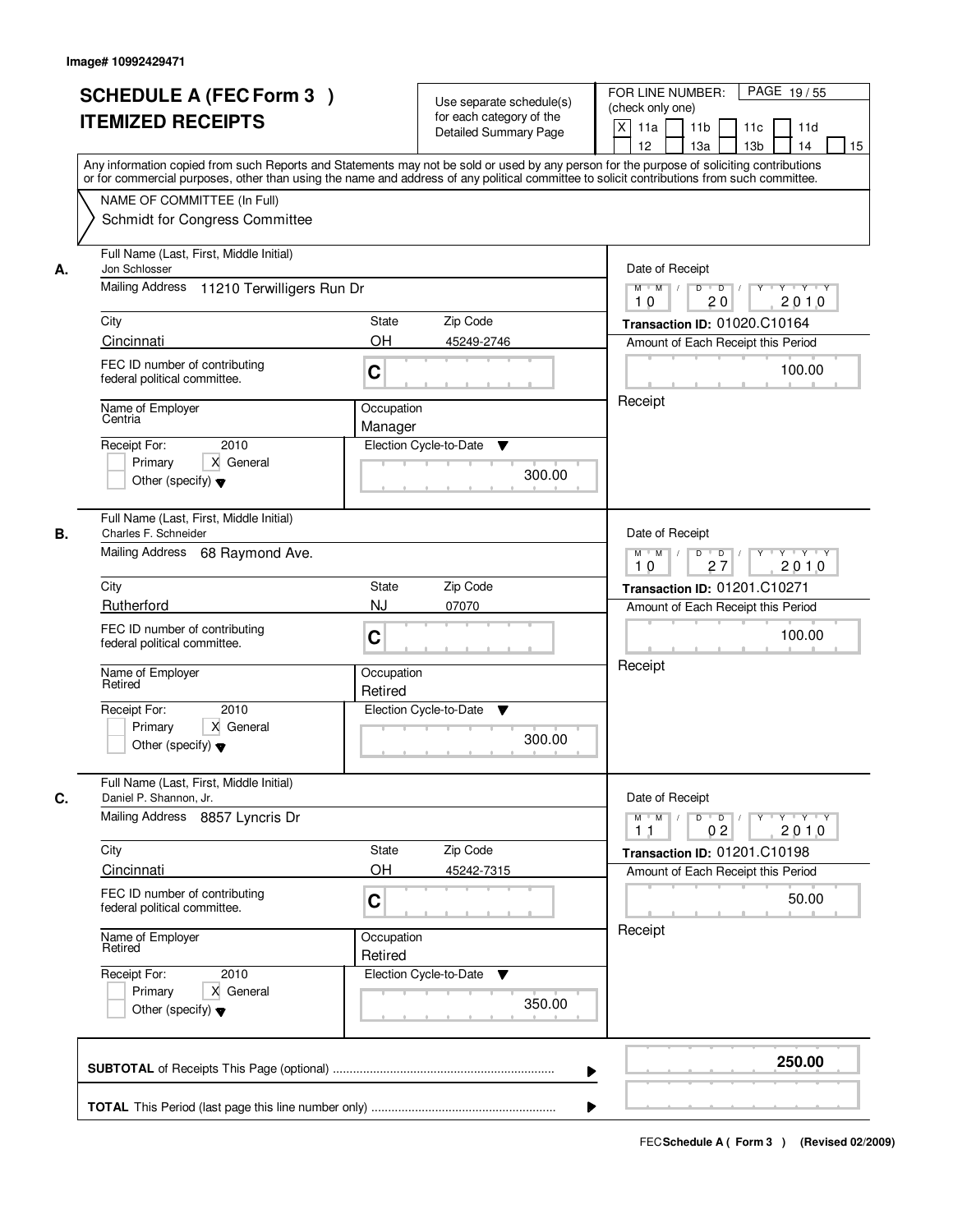| <b>SCHEDULE A (FEC Form 3)</b><br><b>ITEMIZED RECEIPTS</b>                                                                                                                                                            | Use separate schedule(s)<br>for each category of the<br><b>Detailed Summary Page</b><br>Any information copied from such Reports and Statements may not be sold or used by any person for the purpose of soliciting contributions | PAGE 20 / 55<br>FOR LINE NUMBER:<br>(check only one)<br>$\boldsymbol{\mathsf{X}}$<br>11 <sub>b</sub><br>11a<br>11c<br>11d<br>12<br>13 <sub>b</sub><br>14<br>13a<br>15                          |
|-----------------------------------------------------------------------------------------------------------------------------------------------------------------------------------------------------------------------|-----------------------------------------------------------------------------------------------------------------------------------------------------------------------------------------------------------------------------------|------------------------------------------------------------------------------------------------------------------------------------------------------------------------------------------------|
| NAME OF COMMITTEE (In Full)<br>Schmidt for Congress Committee                                                                                                                                                         | or for commercial purposes, other than using the name and address of any political committee to solicit contributions from such committee.                                                                                        |                                                                                                                                                                                                |
| Full Name (Last, First, Middle Initial)<br>Joseph Smyjunas<br>А.<br>Mailing Address<br>9064 Ridgeway Close<br>City<br>Cincinnati<br>FEC ID number of contributing<br>federal political committee.<br>Name of Employer | <b>State</b><br>Zip Code<br><b>OH</b><br>45236-1462<br>C<br>Occupation                                                                                                                                                            | Date of Receipt<br>$D$ $D$ $1$<br>Y<br>$Y - Y - Y - Y$<br>$M$ $M$ /<br>15<br>2010<br>1 <sub>1</sub><br>Transaction ID: 01201.C10184<br>Amount of Each Receipt this Period<br>500.00<br>Receipt |
| Vandercar Holdings Inc<br>2012<br>Receipt For:<br>$X$ Primary<br>General<br>Other (specify) $\blacktriangledown$                                                                                                      | Ceo<br>Election Cycle-to-Date<br>▼<br>500.00                                                                                                                                                                                      |                                                                                                                                                                                                |
| Full Name (Last, First, Middle Initial)<br><b>Arthur Snider</b><br>В.<br>Mailing Address 6819 Linton Rd                                                                                                               |                                                                                                                                                                                                                                   | Date of Receipt<br>Y Y Y Y<br>$M$ $M$ /<br>D<br>$\overline{D}$<br>$Y$ <sup><math>\top</math></sup><br>2010<br>10<br>11                                                                         |
| City<br>Goshen<br>FEC ID number of contributing<br>federal political committee.                                                                                                                                       | Zip Code<br>State<br>OH<br>45122-9289<br>C                                                                                                                                                                                        | <b>Transaction ID: 01201.C10192</b><br>Amount of Each Receipt this Period<br>2.00                                                                                                              |
| Name of Employer<br>Retired<br>Receipt For:<br>2012<br>$X$ Primary<br>General<br>Other (specify) $\blacktriangledown$                                                                                                 | Occupation<br>Retired<br>Election Cycle-to-Date<br>▼<br>2.00                                                                                                                                                                      | Receipt                                                                                                                                                                                        |
| Full Name (Last, First, Middle Initial)<br>C.<br>H. Gregg St. John<br><b>Mailing Address</b><br>2758 Afton Valley Court                                                                                               |                                                                                                                                                                                                                                   | Date of Receipt<br>$M$ $M$ $/$<br>$D$ $D$ $l$<br><u> EYELLYELEYE</u><br>2010<br>11<br>07                                                                                                       |
| City<br>Maineville<br>FEC ID number of contributing<br>federal political committee.                                                                                                                                   | Zip Code<br>State<br>OH<br>45039<br>C                                                                                                                                                                                             | Transaction ID: 01201.C10199<br>Amount of Each Receipt this Period<br>200.00                                                                                                                   |
| Name of Employer<br>EMG Consulting<br>Receipt For:<br>2012<br>$X$ Primary<br>General<br>Other (specify) $\blacktriangledown$                                                                                          | Occupation<br>President<br>Election Cycle-to-Date<br>v<br>200.00                                                                                                                                                                  | Receipt                                                                                                                                                                                        |
|                                                                                                                                                                                                                       |                                                                                                                                                                                                                                   | 702.00                                                                                                                                                                                         |
|                                                                                                                                                                                                                       |                                                                                                                                                                                                                                   |                                                                                                                                                                                                |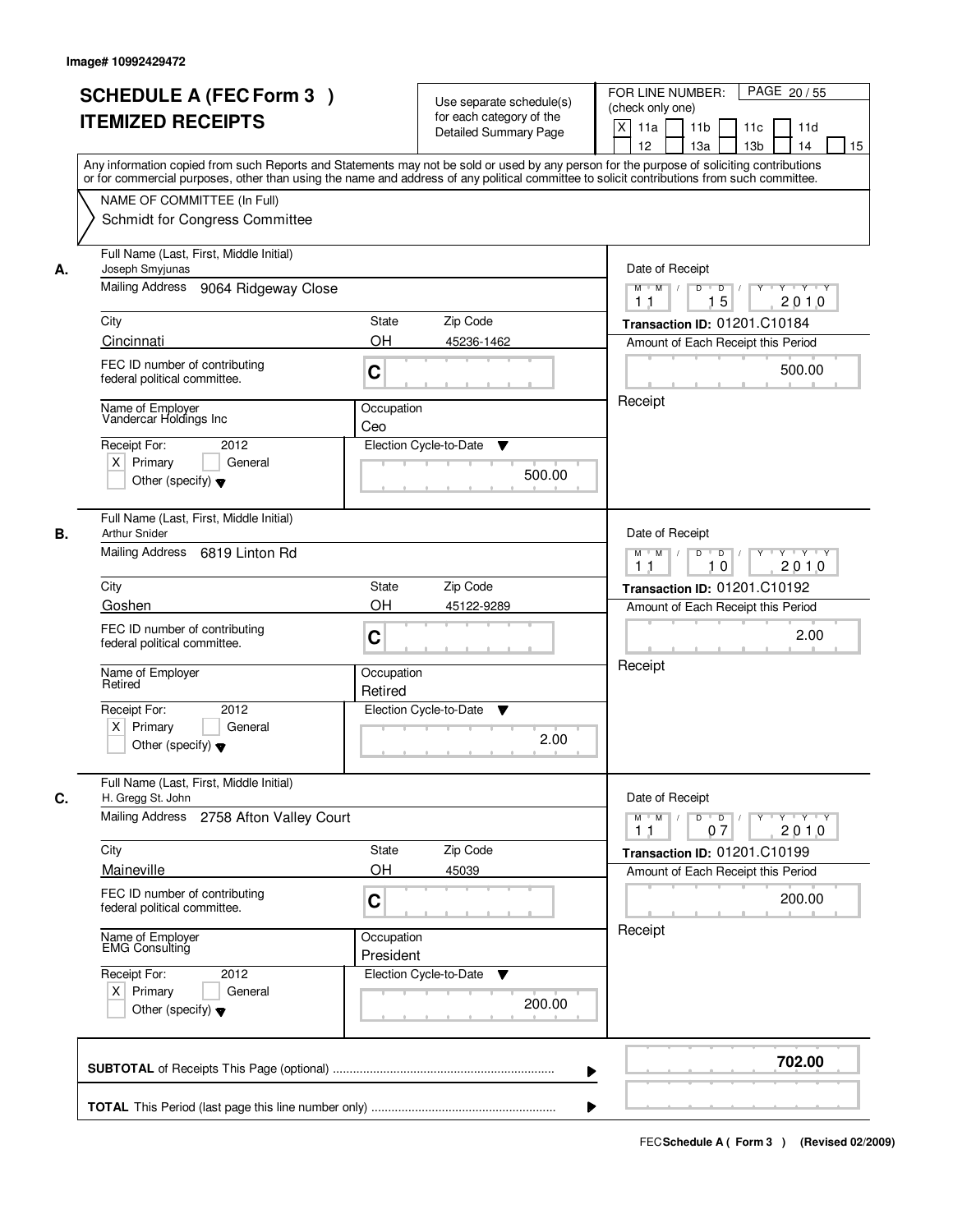|    | <b>SCHEDULE A (FEC Form 3)</b><br><b>ITEMIZED RECEIPTS</b><br>Any information copied from such Reports and Statements may not be sold or used by any person for the purpose of soliciting contributions                                                                                                                      |                                                        | Use separate schedule(s)<br>for each category of the<br><b>Detailed Summary Page</b> | PAGE 21 / 55<br>FOR LINE NUMBER:<br>(check only one)<br>$\boldsymbol{\mathsf{X}}$<br>11 <sub>b</sub><br>11a<br>11c<br>11d<br>12<br>13 <sub>b</sub><br>14<br>13a<br>15                                     |
|----|------------------------------------------------------------------------------------------------------------------------------------------------------------------------------------------------------------------------------------------------------------------------------------------------------------------------------|--------------------------------------------------------|--------------------------------------------------------------------------------------|-----------------------------------------------------------------------------------------------------------------------------------------------------------------------------------------------------------|
|    | or for commercial purposes, other than using the name and address of any political committee to solicit contributions from such committee.<br>NAME OF COMMITTEE (In Full)<br>Schmidt for Congress Committee                                                                                                                  |                                                        |                                                                                      |                                                                                                                                                                                                           |
| А. | Full Name (Last, First, Middle Initial)<br>Joseph A. Steiner<br>Mailing Address 4284 Hanover Dr.<br>City<br>Mason<br>FEC ID number of contributing<br>federal political committee.<br>Name of Employer<br>Self<br>2010<br>Receipt For:<br>X General<br>Primary<br>Other (specify) $\blacktriangledown$                       | <b>State</b><br><b>OH</b><br>C<br>Occupation<br>Farmer | Zip Code<br>45040<br>Election Cycle-to-Date<br>▼<br>200.00                           | Date of Receipt<br>$D$ $D$<br>Y<br>$Y - Y - Y - Y$<br>$M$ $M$ /<br>27<br>2010<br>10<br>Transaction ID: 01201.C10274<br>Amount of Each Receipt this Period<br>200.00<br>Receipt                            |
| В. | Full Name (Last, First, Middle Initial)<br>Anna M. Stillwell<br>Mailing Address<br>2911 Cedar St<br>City<br>Portsmouth<br>FEC ID number of contributing<br>federal political committee.<br>Name of Employer<br>Retired<br>Receipt For:<br>2010<br>Primary<br>X General<br>Other (specify) $\blacktriangledown$               | State<br>OH<br>C<br>Occupation<br>Retired              | Zip Code<br>45662-2608<br>Election Cycle-to-Date<br>▼<br>300.00                      | Date of Receipt<br>$Y \vdash Y \vdash Y$<br>$M$ $M$ /<br>D<br>$\overline{D}$ /<br>Y<br>2010<br>27<br>10<br><b>Transaction ID: 01201.C10279</b><br>Amount of Each Receipt this Period<br>100.00<br>Receipt |
| C. | Full Name (Last, First, Middle Initial)<br>Ronald Wilheim<br><b>Mailing Address</b><br>7500 Willowbrook Ln<br>City<br>Cincinnati<br>FEC ID number of contributing<br>federal political committee.<br>Name of Employer<br>Communicare<br>Receipt For:<br>2010<br>Primary<br>X General<br>Other (specify) $\blacktriangledown$ | State<br>OH<br>C<br>Occupation<br>Attorney             | Zip Code<br>45237-2228<br>Election Cycle-to-Date<br>v<br>1000.00                     | Date of Receipt<br>$M$ $M$ $/$<br>$D$ $D$ $/$<br>y y y y y<br>2010<br>10<br>29<br>Transaction ID: 01201.C10304<br>Amount of Each Receipt this Period<br>1000.00<br>Receipt                                |
|    |                                                                                                                                                                                                                                                                                                                              |                                                        |                                                                                      | 1300.00                                                                                                                                                                                                   |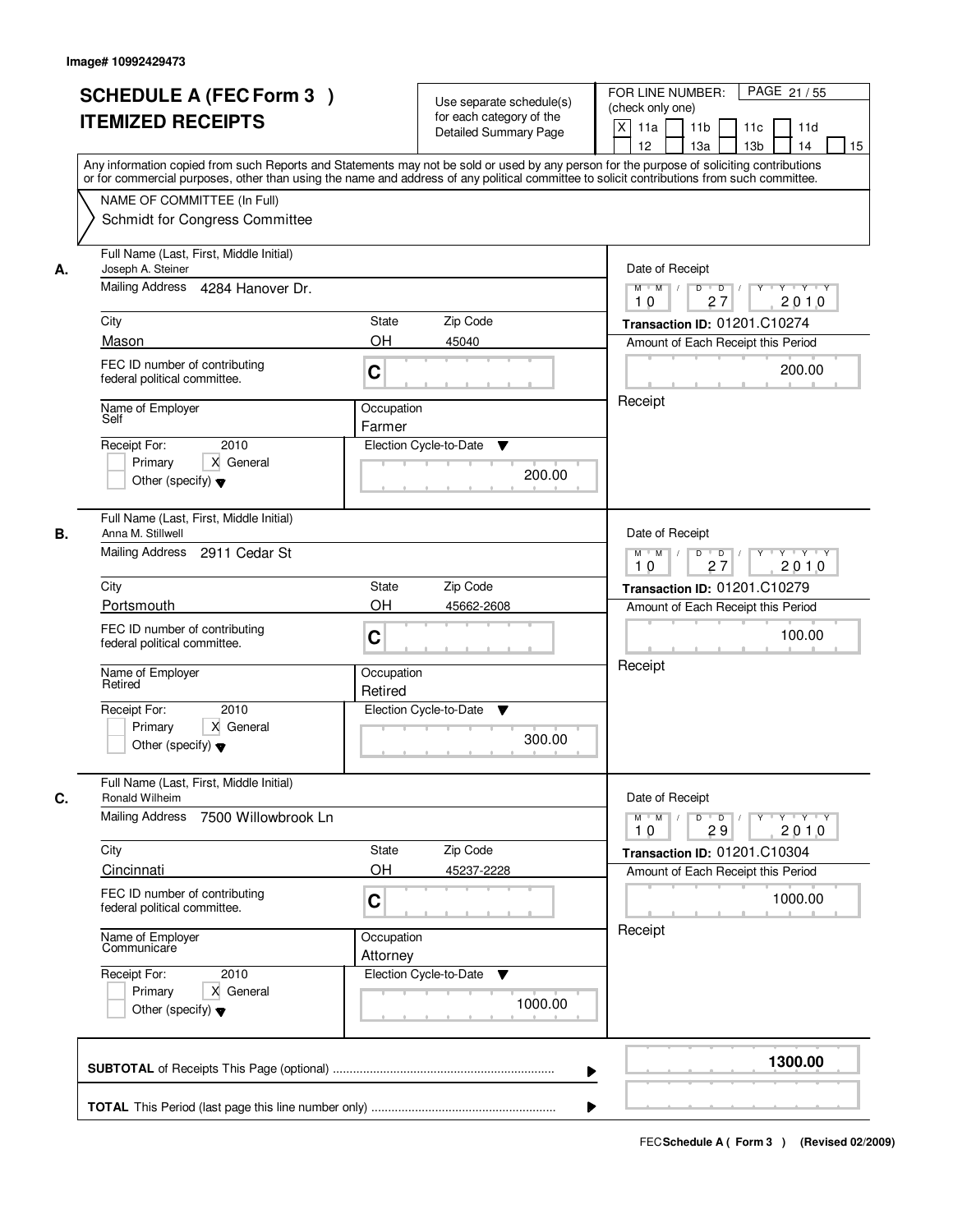|    | <b>SCHEDULE A (FEC Form 3)</b><br><b>ITEMIZED RECEIPTS</b><br>Any information copied from such Reports and Statements may not be sold or used by any person for the purpose of soliciting contributions<br>or for commercial purposes, other than using the name and address of any political committee to solicit contributions from such committee. |                          | Use separate schedule(s)<br>for each category of the<br><b>Detailed Summary Page</b> | PAGE 22 / 55<br>FOR LINE NUMBER:<br>(check only one)<br>X<br>11a<br>11 <sub>b</sub><br>11c<br>11d<br>12<br>13a<br>13 <sub>b</sub><br>14<br>15                                                                                                                                                                                                                                                                                                                                                           |
|----|-------------------------------------------------------------------------------------------------------------------------------------------------------------------------------------------------------------------------------------------------------------------------------------------------------------------------------------------------------|--------------------------|--------------------------------------------------------------------------------------|---------------------------------------------------------------------------------------------------------------------------------------------------------------------------------------------------------------------------------------------------------------------------------------------------------------------------------------------------------------------------------------------------------------------------------------------------------------------------------------------------------|
|    | NAME OF COMMITTEE (In Full)<br>Schmidt for Congress Committee                                                                                                                                                                                                                                                                                         |                          |                                                                                      |                                                                                                                                                                                                                                                                                                                                                                                                                                                                                                         |
| А. | Full Name (Last, First, Middle Initial)<br>Joel T. Wilson<br>Mailing Address 1262 Secretariat Court<br>City<br>Batavia                                                                                                                                                                                                                                | State<br>OH              | Zip Code<br>45103                                                                    | Date of Receipt<br>$\begin{array}{c c c c c c c c} \hline \textbf{C} & \textbf{C} & \textbf{C} & \textbf{C} & \textbf{C} & \textbf{C} & \textbf{C} & \textbf{C} & \textbf{C} & \textbf{C} & \textbf{C} & \textbf{C} & \textbf{C} & \textbf{C} & \textbf{C} & \textbf{C} & \textbf{C} & \textbf{C} & \textbf{C} & \textbf{C} & \textbf{C} & \textbf{C} & \textbf{C} & \textbf{C} & \textbf{C} & \textbf{C} & \textbf{C} & \textbf{C} &$<br>$M$ $M$ /<br>02<br>2010<br>11<br>Transaction ID: 01201.C10213 |
|    | FEC ID number of contributing<br>federal political committee.                                                                                                                                                                                                                                                                                         | C                        |                                                                                      | Amount of Each Receipt this Period<br>100.00                                                                                                                                                                                                                                                                                                                                                                                                                                                            |
|    | Name of Employer<br>Self<br>2010<br>Receipt For:<br>X General<br>Primary<br>Other (specify) $\blacktriangledown$                                                                                                                                                                                                                                      | Occupation               | <b>Real Estate Broker</b><br>Election Cycle-to-Date<br>▼<br>200.00                   | Receipt                                                                                                                                                                                                                                                                                                                                                                                                                                                                                                 |
| В. | Full Name (Last, First, Middle Initial)<br>Eric B. Yeiser<br>Mailing Address 441 Vine St Ste 4001                                                                                                                                                                                                                                                     |                          |                                                                                      | Date of Receipt<br>$Y - Y - Y$<br>$M$ $M$ /<br>D<br>$\overline{D}$<br>Y<br>2010<br>11<br>01                                                                                                                                                                                                                                                                                                                                                                                                             |
|    | City                                                                                                                                                                                                                                                                                                                                                  | <b>State</b>             | Zip Code                                                                             | Transaction ID: 01201.C10231                                                                                                                                                                                                                                                                                                                                                                                                                                                                            |
|    | Cincinnati<br>FEC ID number of contributing<br>federal political committee.                                                                                                                                                                                                                                                                           | OH<br>C                  | 45202-3012                                                                           | Amount of Each Receipt this Period<br>200.00                                                                                                                                                                                                                                                                                                                                                                                                                                                            |
|    | Name of Employer<br>Retired                                                                                                                                                                                                                                                                                                                           | Occupation<br>Retired    |                                                                                      | Receipt                                                                                                                                                                                                                                                                                                                                                                                                                                                                                                 |
|    | Receipt For:<br>2010<br>Primary<br>X General<br>Other (specify) $\blacktriangledown$                                                                                                                                                                                                                                                                  |                          | Election Cycle-to-Date<br>v<br>750.00                                                |                                                                                                                                                                                                                                                                                                                                                                                                                                                                                                         |
| C. | Full Name (Last, First, Middle Initial)<br>Richard A. Yost<br>Mailing Address<br>3427 N Mason Montgomery Rd                                                                                                                                                                                                                                           |                          |                                                                                      | Date of Receipt<br>$D$ $D$ $/$<br>$M$ $M$ /<br>$Y + Y + Y$<br>Y "                                                                                                                                                                                                                                                                                                                                                                                                                                       |
|    |                                                                                                                                                                                                                                                                                                                                                       |                          |                                                                                      | 2010<br>10<br>27                                                                                                                                                                                                                                                                                                                                                                                                                                                                                        |
|    | City<br>Mason                                                                                                                                                                                                                                                                                                                                         | <b>State</b><br>OΗ       | Zip Code<br>45040-9244                                                               | Transaction ID: 01201.C10268<br>Amount of Each Receipt this Period                                                                                                                                                                                                                                                                                                                                                                                                                                      |
|    | FEC ID number of contributing<br>federal political committee.                                                                                                                                                                                                                                                                                         | C                        |                                                                                      | 100.00                                                                                                                                                                                                                                                                                                                                                                                                                                                                                                  |
|    | Name of Employer<br>Yost Pharmacy                                                                                                                                                                                                                                                                                                                     | Occupation<br>Pharmacist |                                                                                      | Receipt                                                                                                                                                                                                                                                                                                                                                                                                                                                                                                 |
|    | Receipt For:<br>2010<br>Primary<br>X General<br>Other (specify) $\blacktriangledown$                                                                                                                                                                                                                                                                  |                          | Election Cycle-to-Date<br>v<br>200.00                                                |                                                                                                                                                                                                                                                                                                                                                                                                                                                                                                         |
|    |                                                                                                                                                                                                                                                                                                                                                       |                          | ▶                                                                                    | 400.00                                                                                                                                                                                                                                                                                                                                                                                                                                                                                                  |
|    |                                                                                                                                                                                                                                                                                                                                                       |                          |                                                                                      |                                                                                                                                                                                                                                                                                                                                                                                                                                                                                                         |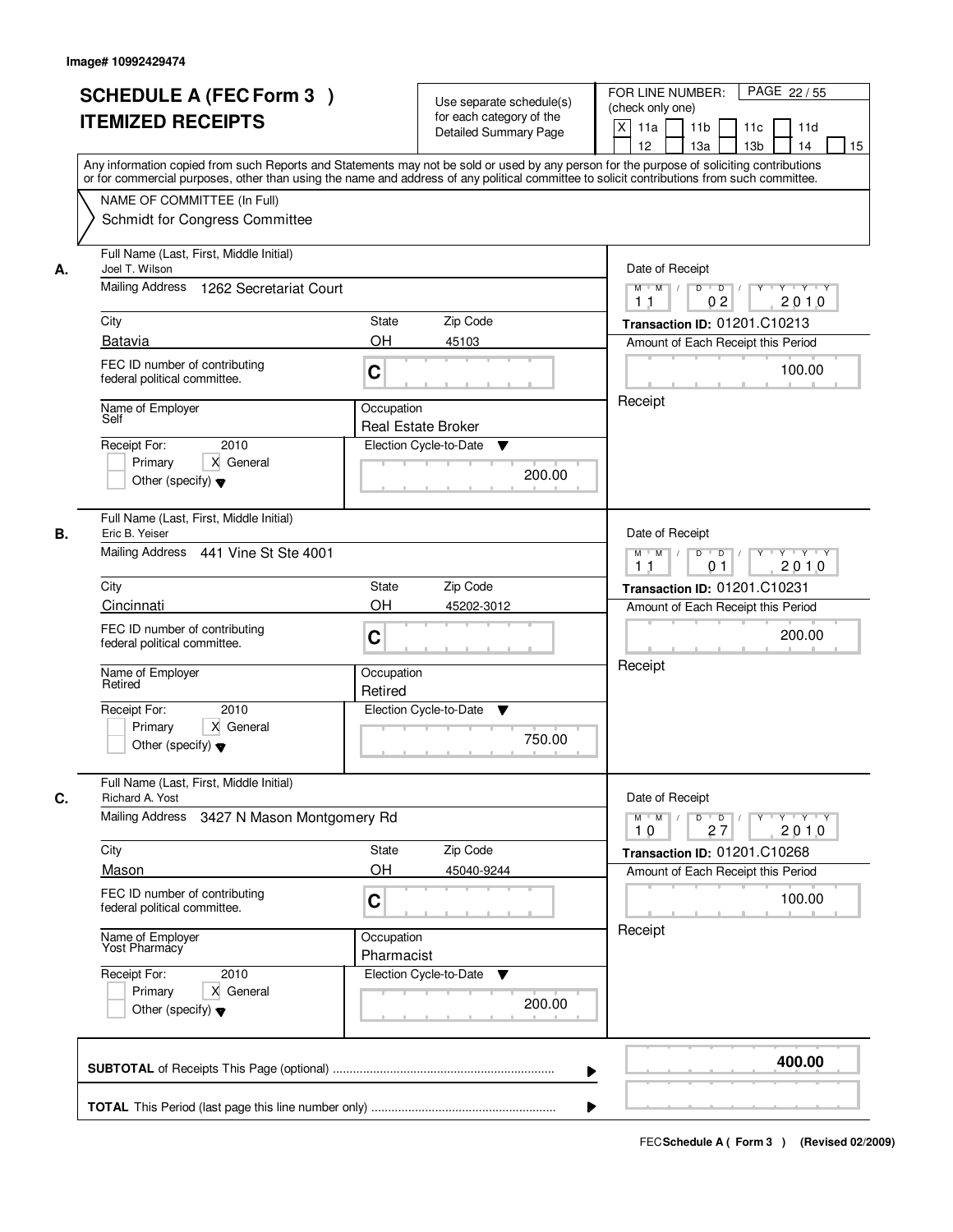|    | <b>SCHEDULE A (FEC Form 3)</b><br><b>ITEMIZED RECEIPTS</b>                                                                                                                                                                                                                              |                   | Use separate schedule(s)<br>for each category of the<br><b>Detailed Summary Page</b> | PAGE 23/55<br>FOR LINE NUMBER:<br>(check only one)<br>X<br>11 <sub>b</sub><br>11d<br>11a<br>11 <sub>c</sub><br>12<br>13 <sub>b</sub><br>15<br>1За<br>14 |
|----|-----------------------------------------------------------------------------------------------------------------------------------------------------------------------------------------------------------------------------------------------------------------------------------------|-------------------|--------------------------------------------------------------------------------------|---------------------------------------------------------------------------------------------------------------------------------------------------------|
|    | Any information copied from such Reports and Statements may not be sold or used by any person for the purpose of soliciting contributions<br>or for commercial purposes, other than using the name and address of any political committee to solicit contributions from such committee. |                   |                                                                                      |                                                                                                                                                         |
|    | NAME OF COMMITTEE (In Full)                                                                                                                                                                                                                                                             |                   |                                                                                      |                                                                                                                                                         |
|    | Schmidt for Congress Committee                                                                                                                                                                                                                                                          |                   |                                                                                      |                                                                                                                                                         |
| А. | Full Name (Last, First, Middle Initial)<br>Mike Zicka                                                                                                                                                                                                                                   |                   |                                                                                      | Date of Receipt                                                                                                                                         |
|    | Mailing Address<br>7861 E Kemper Rd                                                                                                                                                                                                                                                     |                   |                                                                                      | $M$ $M$<br>$D$ $D$ $1$<br>Y Y Y Y Y<br>0 <sub>2</sub><br>2010<br>11                                                                                     |
|    | City                                                                                                                                                                                                                                                                                    | State             | Zip Code                                                                             | Transaction ID: 01201.C10193                                                                                                                            |
|    | Cincinnati                                                                                                                                                                                                                                                                              | OH.               | 45249-1622                                                                           | Amount of Each Receipt this Period                                                                                                                      |
|    | FEC ID number of contributing<br>federal political committee.                                                                                                                                                                                                                           | С                 |                                                                                      | 1000.00                                                                                                                                                 |
|    | Name of Employer<br>Zicka Walker Homes                                                                                                                                                                                                                                                  | Occupation<br>Ceo |                                                                                      | Receipt                                                                                                                                                 |
|    | Receipt For:<br>2010<br>X General<br>Primary<br>Other (specify) $\blacktriangledown$                                                                                                                                                                                                    |                   | Election Cycle-to-Date<br>▼<br>2000.00                                               |                                                                                                                                                         |

|  | 1000.00  |
|--|----------|
|  | 24242.00 |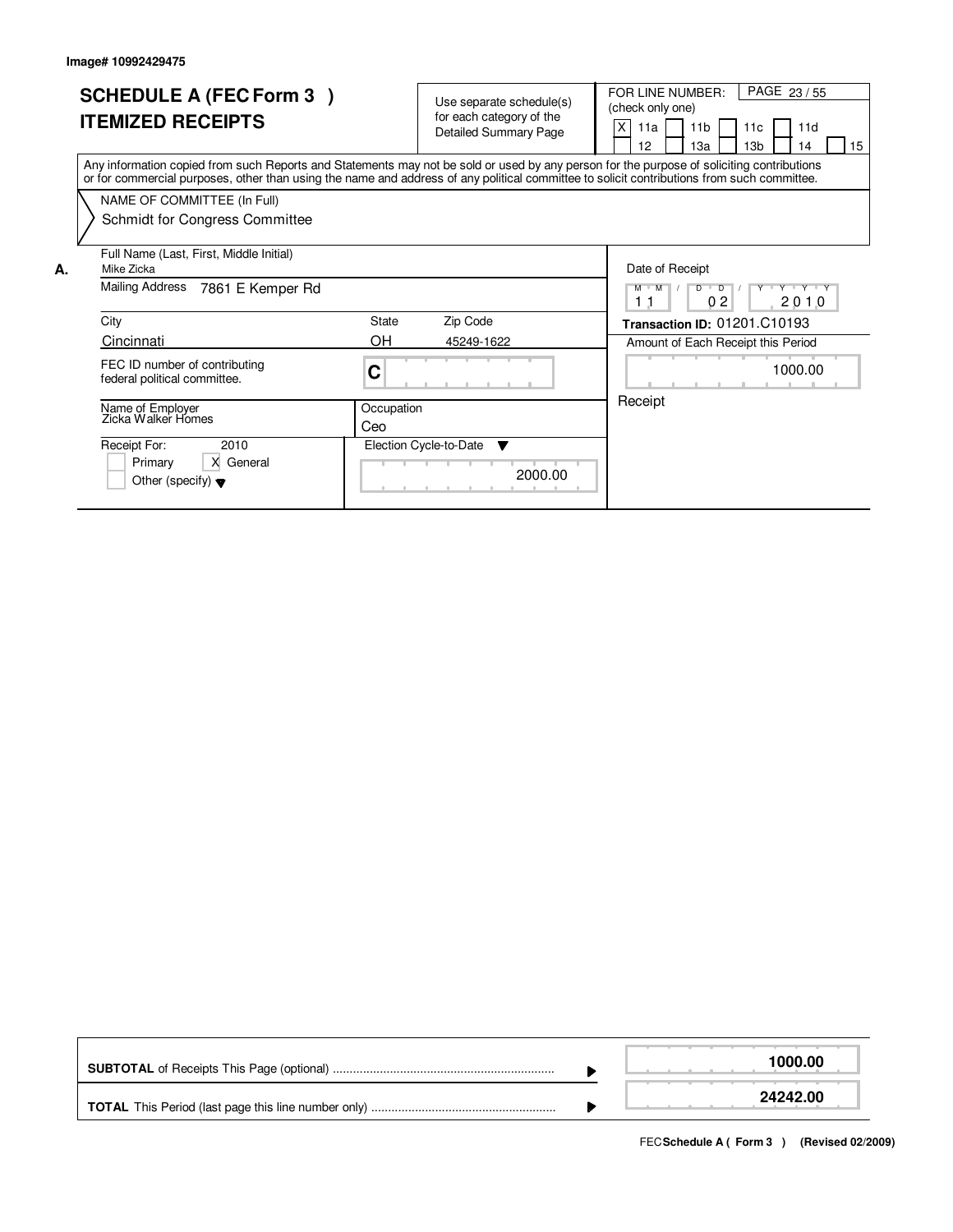|    | <b>SCHEDULE A (FEC Form 3)</b><br><b>ITEMIZED RECEIPTS</b><br>Any information copied from such Reports and Statements may not be sold or used by any person for the purpose of soliciting contributions     | Use separate schedule(s)<br>for each category of the<br><b>Detailed Summary Page</b> | PAGE 24/55<br>FOR LINE NUMBER:<br>(check only one)<br>11 <sub>b</sub><br>11a<br><b>X</b><br>11c<br>11d<br>13 <sub>b</sub><br>14<br>12<br>13a<br>15 |
|----|-------------------------------------------------------------------------------------------------------------------------------------------------------------------------------------------------------------|--------------------------------------------------------------------------------------|----------------------------------------------------------------------------------------------------------------------------------------------------|
|    | or for commercial purposes, other than using the name and address of any political committee to solicit contributions from such committee.<br>NAME OF COMMITTEE (In Full)<br>Schmidt for Congress Committee |                                                                                      |                                                                                                                                                    |
| А. | Full Name (Last, First, Middle Initial)<br>Anheuser-Busch PAC<br>Mailing Address 1401   St NW Ste 200                                                                                                       |                                                                                      | Date of Receipt<br>$Y$ $Y$ $Y$<br>$M$ $M$<br>$D$ $D$ $1$<br>$Y^+$<br>2010<br>1 <sub>1</sub><br>0 <sub>1</sub>                                      |
|    | City                                                                                                                                                                                                        | State<br>Zip Code                                                                    | Transaction ID: 01201.C10220                                                                                                                       |
|    | Washington                                                                                                                                                                                                  | DC<br>20005-6549                                                                     | Amount of Each Receipt this Period                                                                                                                 |
|    | FEC ID number of contributing<br>federal political committee.                                                                                                                                               | C<br>C00034488                                                                       | 1500.00                                                                                                                                            |
|    | Name of Employer                                                                                                                                                                                            | Occupation                                                                           | Receipt                                                                                                                                            |
|    | 2010<br>Receipt For:<br>X General<br>Primary<br>Other (specify) $\blacktriangledown$                                                                                                                        | Election Cycle-to-Date<br>▼<br>2500.00                                               |                                                                                                                                                    |
| В. | Full Name (Last, First, Middle Initial)<br>Cincinnati Right To Life PAC<br>Mailing Address 3464 Nandale Dr                                                                                                  |                                                                                      | Date of Receipt<br>$Y$ <sup>U</sup><br>$Y - Y - Y$<br>$M$ $M$ /<br>D<br>$\overline{D}$ /<br>2010<br>16<br>10                                       |
|    | City                                                                                                                                                                                                        | Zip Code<br>State                                                                    | <b>Transaction ID: 01020.C10168</b>                                                                                                                |
|    | Cincinnati                                                                                                                                                                                                  | OH<br>45239-4073                                                                     | Amount of Each Receipt this Period                                                                                                                 |
|    | FEC ID number of contributing<br>federal political committee.                                                                                                                                               | C<br>C90009119                                                                       | 150.00                                                                                                                                             |
|    | Name of Employer                                                                                                                                                                                            | Occupation                                                                           | Receipt                                                                                                                                            |
|    | Receipt For:<br>2010<br>Primary<br>X General<br>Other (specify) $\blacktriangledown$                                                                                                                        | Election Cycle-to-Date<br>v<br>150.00                                                |                                                                                                                                                    |
| C. | Full Name (Last, First, Middle Initial)<br><b>CME/CBOT PAC</b>                                                                                                                                              |                                                                                      | Date of Receipt                                                                                                                                    |
|    | <b>Mailing Address</b><br>20 S Wacker Dr.                                                                                                                                                                   |                                                                                      | $M$ $M$<br>$D$ $D$ $/$<br>$Y - Y - Y - Y$<br>$Y^+$<br>2010<br>10<br>29                                                                             |
|    | City                                                                                                                                                                                                        | Zip Code<br>State                                                                    | Transaction ID: 01201.C10240                                                                                                                       |
|    | Chicago                                                                                                                                                                                                     | н<br>60606                                                                           | Amount of Each Receipt this Period                                                                                                                 |
|    | FEC ID number of contributing<br>federal political committee.                                                                                                                                               | C<br>C00076299                                                                       | 2000.00                                                                                                                                            |
|    | Name of Employer                                                                                                                                                                                            | Occupation                                                                           | Receipt                                                                                                                                            |
|    | Receipt For:<br>2010<br>Primary<br>X General<br>Other (specify) $\blacktriangledown$                                                                                                                        | Election Cycle-to-Date ▼<br>3000.00                                                  |                                                                                                                                                    |
|    |                                                                                                                                                                                                             |                                                                                      | 3650.00                                                                                                                                            |
|    |                                                                                                                                                                                                             |                                                                                      |                                                                                                                                                    |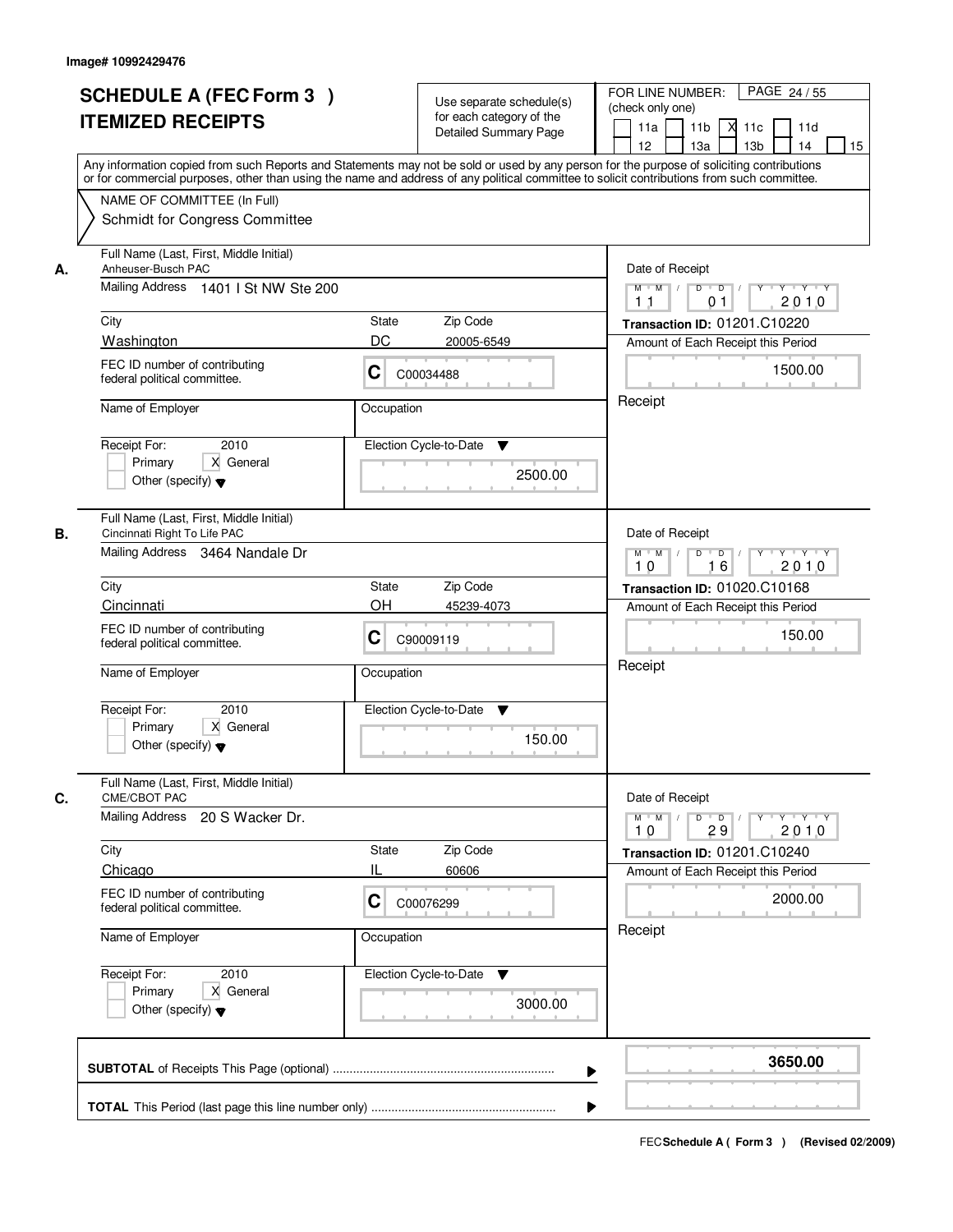|    | <b>SCHEDULE A (FEC Form 3)</b><br><b>ITEMIZED RECEIPTS</b><br>Any information copied from such Reports and Statements may not be sold or used by any person for the purpose of soliciting contributions     | Use separate schedule(s)<br>for each category of the<br><b>Detailed Summary Page</b> | PAGE 25/55<br>FOR LINE NUMBER:<br>(check only one)<br>11 <sub>b</sub><br>11a<br>-XI<br>11c<br>11d<br>13 <sub>b</sub><br>14<br>12<br>13a<br>15 |
|----|-------------------------------------------------------------------------------------------------------------------------------------------------------------------------------------------------------------|--------------------------------------------------------------------------------------|-----------------------------------------------------------------------------------------------------------------------------------------------|
|    | or for commercial purposes, other than using the name and address of any political committee to solicit contributions from such committee.<br>NAME OF COMMITTEE (In Full)<br>Schmidt for Congress Committee |                                                                                      |                                                                                                                                               |
| А. | Full Name (Last, First, Middle Initial)<br>Croplife America PAC<br><b>Mailing Address</b><br>1156 15th Street NW<br>Suite 400                                                                               |                                                                                      | Date of Receipt<br>$Y$ $Y$ $Y$<br>$D$ $D$ $/$<br>$Y^+$<br>$M$ $M$<br>2010<br>1 <sub>1</sub><br>0 <sub>1</sub>                                 |
|    | City                                                                                                                                                                                                        | <b>State</b><br>Zip Code                                                             | Transaction ID: 01201.C10212                                                                                                                  |
|    | Washington                                                                                                                                                                                                  | DC<br>20005                                                                          | Amount of Each Receipt this Period                                                                                                            |
|    | FEC ID number of contributing<br>federal political committee.                                                                                                                                               | C<br>C00248849                                                                       | 1000.00                                                                                                                                       |
|    | Name of Employer                                                                                                                                                                                            | Occupation                                                                           | Receipt                                                                                                                                       |
|    | 2010<br>Receipt For:<br>X General<br>Primary<br>Other (specify) $\blacktriangledown$                                                                                                                        | Election Cycle-to-Date<br>▼<br>2000.00                                               |                                                                                                                                               |
| В. | Full Name (Last, First, Middle Initial)<br>CSX Corp. Good Government Fund<br>Mailing Address 1331 Pennsylvania Ave NW Ste 560                                                                               |                                                                                      | Date of Receipt<br>$Y \vdash Y \vdash Y$<br>$M$ $M$ /<br>D<br>$\Box$<br>$Y$ <sup>U</sup>                                                      |
|    |                                                                                                                                                                                                             |                                                                                      | 15<br>2010<br>10                                                                                                                              |
|    | City                                                                                                                                                                                                        | Zip Code<br>State                                                                    | <b>Transaction ID: 01020.C10176</b>                                                                                                           |
|    | Washington<br>FEC ID number of contributing<br>federal political committee.                                                                                                                                 | DC<br>20004-1745<br>C<br>C00163832                                                   | Amount of Each Receipt this Period<br>3000.00                                                                                                 |
|    | Name of Employer                                                                                                                                                                                            | Occupation                                                                           | Receipt                                                                                                                                       |
|    | Receipt For:<br>2010<br>Primary<br>X General<br>Other (specify) $\blacktriangledown$                                                                                                                        | Election Cycle-to-Date<br>v<br>7000.00                                               |                                                                                                                                               |
| C. | Full Name (Last, First, Middle Initial)<br>Engineers Political Education Comm.                                                                                                                              |                                                                                      | Date of Receipt                                                                                                                               |
|    | Mailing Address 1125 17th St NW                                                                                                                                                                             |                                                                                      | $D$ $D$ $/$<br>$M$ $M$<br>2010<br>10<br>16                                                                                                    |
|    | City                                                                                                                                                                                                        | Zip Code<br>State                                                                    | Transaction ID: 01020.C10174                                                                                                                  |
|    | Washington                                                                                                                                                                                                  | DC<br>20036-4707                                                                     | Amount of Each Receipt this Period                                                                                                            |
|    | FEC ID number of contributing<br>federal political committee.                                                                                                                                               | C<br>C00029504                                                                       | 5000.00                                                                                                                                       |
|    | Name of Employer                                                                                                                                                                                            | Occupation                                                                           | Receipt                                                                                                                                       |
|    | Receipt For:<br>2010<br>Primary<br>X General<br>Other (specify) $\blacktriangledown$                                                                                                                        | Election Cycle-to-Date<br>v<br>10000.00                                              |                                                                                                                                               |
|    |                                                                                                                                                                                                             |                                                                                      | 9000.00                                                                                                                                       |
|    |                                                                                                                                                                                                             |                                                                                      |                                                                                                                                               |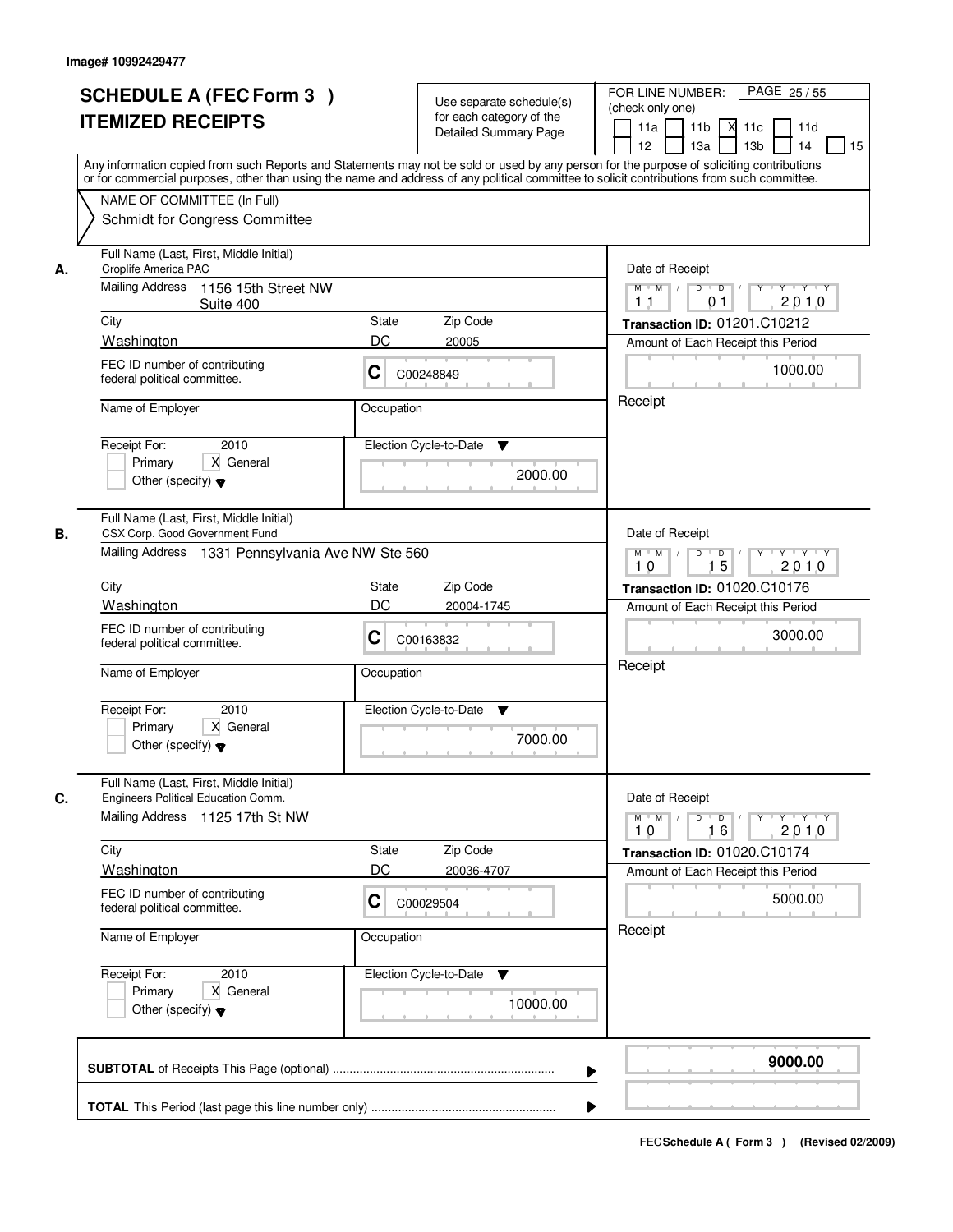|    | <b>SCHEDULE A (FEC Form 3)</b><br><b>ITEMIZED RECEIPTS</b><br>Any information copied from such Reports and Statements may not be sold or used by any person for the purpose of soliciting contributions<br>or for commercial purposes, other than using the name and address of any political committee to solicit contributions from such committee. |                                | Use separate schedule(s)<br>for each category of the<br><b>Detailed Summary Page</b> | PAGE 26 / 55<br>FOR LINE NUMBER:<br>(check only one)<br>11 <sub>b</sub><br>11a<br>-XI<br>11c<br>11d<br>13 <sub>b</sub><br>12<br>13a<br>14<br>15           |
|----|-------------------------------------------------------------------------------------------------------------------------------------------------------------------------------------------------------------------------------------------------------------------------------------------------------------------------------------------------------|--------------------------------|--------------------------------------------------------------------------------------|-----------------------------------------------------------------------------------------------------------------------------------------------------------|
|    | NAME OF COMMITTEE (In Full)<br>Schmidt for Congress Committee                                                                                                                                                                                                                                                                                         |                                |                                                                                      |                                                                                                                                                           |
| А. | Full Name (Last, First, Middle Initial)<br>Farm Credit PAC<br>Mailing Address 50 F St NW Ste 900<br>City<br>Washington<br>FEC ID number of contributing<br>federal political committee.<br>Name of Employer                                                                                                                                           | State<br>DC<br>C<br>Occupation | Zip Code<br>20001-1530<br>C00193631                                                  | Date of Receipt<br>$M$ $M$<br>$D$ $D$ $/$<br>10<br>20<br>2010<br>Transaction ID: 01201.C10289<br>Amount of Each Receipt this Period<br>3000.00<br>Receipt |
|    | 2010<br>Receipt For:<br>X General<br>Primary<br>Other (specify) $\blacktriangledown$                                                                                                                                                                                                                                                                  |                                | Election Cycle-to-Date<br>▼<br>5000.00                                               |                                                                                                                                                           |
| В. | Full Name (Last, First, Middle Initial)<br>Fifth Third Bancorp Political Action Com<br>Mailing Address 550 E Walnut St<br>City                                                                                                                                                                                                                        | <b>State</b>                   | Zip Code                                                                             | Date of Receipt<br>$M$ $M$ /<br>Y.<br>$Y - Y - Y$<br>D<br>$\overline{D}$<br>2010<br>10<br>14<br>Transaction ID: 01020.C10175                              |
|    | Columbus<br>FEC ID number of contributing<br>federal political committee.<br>Name of Employer                                                                                                                                                                                                                                                         | OH<br>C<br>Occupation          | 43215-5323<br>C00290502                                                              | Amount of Each Receipt this Period<br>2000.00<br>Receipt                                                                                                  |
|    | Receipt For:<br>2010<br>Primary<br>X General<br>Other (specify) $\blacktriangledown$                                                                                                                                                                                                                                                                  |                                | Election Cycle-to-Date<br>v<br>4000.00                                               |                                                                                                                                                           |
| C. | Full Name (Last, First, Middle Initial)<br>Frozen Food PAC<br><b>Mailing Address</b><br>2000 Corporate Rdg., Ste. 1000                                                                                                                                                                                                                                |                                |                                                                                      | Date of Receipt<br>$D$ $D$ $/$<br>$M$ $M$ /<br>$Y + Y + Y$<br>Y "<br>2010<br>10<br>26                                                                     |
|    | City<br>Mc Lean<br>FEC ID number of contributing<br>federal political committee.                                                                                                                                                                                                                                                                      | State<br>VA<br>C               | Zip Code<br>22102<br>C00385740                                                       | Transaction ID: 01201.C10284<br>Amount of Each Receipt this Period<br>1000.00                                                                             |
|    | Name of Employer                                                                                                                                                                                                                                                                                                                                      | Occupation                     |                                                                                      | Receipt                                                                                                                                                   |
|    | Receipt For:<br>2010<br>X General<br>Primary<br>Other (specify) $\blacktriangledown$                                                                                                                                                                                                                                                                  |                                | Election Cycle-to-Date<br>v<br>1000.00                                               |                                                                                                                                                           |
|    |                                                                                                                                                                                                                                                                                                                                                       |                                | ▶                                                                                    | 6000.00                                                                                                                                                   |
|    |                                                                                                                                                                                                                                                                                                                                                       |                                |                                                                                      |                                                                                                                                                           |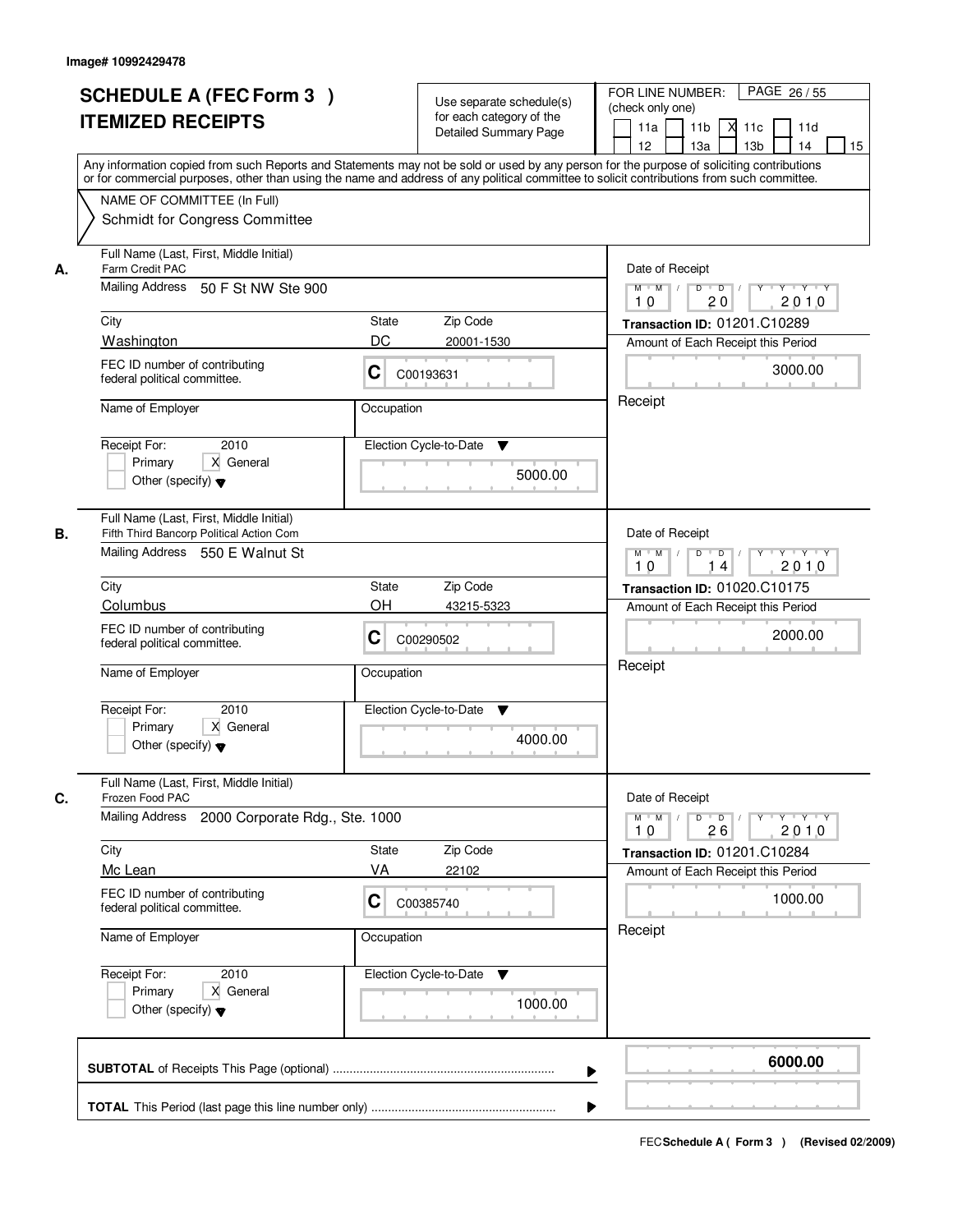|    | <b>SCHEDULE A (FEC Form 3)</b><br><b>ITEMIZED RECEIPTS</b><br>Any information copied from such Reports and Statements may not be sold or used by any person for the purpose of soliciting contributions     | Use separate schedule(s)<br>for each category of the<br><b>Detailed Summary Page</b> | PAGE 27/55<br>FOR LINE NUMBER:<br>(check only one)<br>11 <sub>b</sub><br>11a<br>-XI<br>11c<br>11d<br>13 <sub>b</sub><br>14<br>12<br>13a<br>15 |  |
|----|-------------------------------------------------------------------------------------------------------------------------------------------------------------------------------------------------------------|--------------------------------------------------------------------------------------|-----------------------------------------------------------------------------------------------------------------------------------------------|--|
|    | or for commercial purposes, other than using the name and address of any political committee to solicit contributions from such committee.<br>NAME OF COMMITTEE (In Full)<br>Schmidt for Congress Committee |                                                                                      |                                                                                                                                               |  |
| А. | Full Name (Last, First, Middle Initial)<br>Independent Community Bankers Of America<br>Mailing Address 1615 L St NW Ste 900                                                                                 |                                                                                      | Date of Receipt<br>$M$ $M$<br>$D$ $D$ $/$<br>$Y$ <sup>U</sup><br>Y Y Y Y<br>2010<br>10<br>14                                                  |  |
|    | City                                                                                                                                                                                                        | State<br>Zip Code                                                                    | Transaction ID: 01020.C10177                                                                                                                  |  |
|    | Washington                                                                                                                                                                                                  | DC<br>20036-5623                                                                     | Amount of Each Receipt this Period                                                                                                            |  |
|    | FEC ID number of contributing<br>federal political committee.                                                                                                                                               | C<br>C00032698                                                                       | 2000.00<br>Receipt                                                                                                                            |  |
|    | Name of Employer                                                                                                                                                                                            | Occupation                                                                           |                                                                                                                                               |  |
|    | 2010<br>Receipt For:<br>X General<br>Primary<br>Other (specify) $\blacktriangledown$                                                                                                                        | Election Cycle-to-Date<br>▼<br>3000.00                                               |                                                                                                                                               |  |
| В. | Full Name (Last, First, Middle Initial)<br>Limited Brands Inc. PAC                                                                                                                                          |                                                                                      | Date of Receipt                                                                                                                               |  |
|    | Mailing Address Three Limited Parkway                                                                                                                                                                       |                                                                                      | Y Y Y Y<br>$M$ $M$ /<br>D<br>$\overline{D}$ /<br>$Y$ <sup><math>\top</math></sup><br>2010<br>28<br>10                                         |  |
|    | City                                                                                                                                                                                                        | Zip Code<br>State                                                                    | <b>Transaction ID: 01201.C10197</b>                                                                                                           |  |
|    | Columbus                                                                                                                                                                                                    | OH<br>43230                                                                          | Amount of Each Receipt this Period                                                                                                            |  |
|    | FEC ID number of contributing<br>federal political committee.                                                                                                                                               | C<br>C00214338                                                                       | 1000.00                                                                                                                                       |  |
|    | Name of Employer                                                                                                                                                                                            | Occupation                                                                           | Receipt                                                                                                                                       |  |
|    | Receipt For:<br>2010<br>Primary<br>X General<br>Other (specify) $\blacktriangledown$                                                                                                                        | Election Cycle-to-Date<br>v<br>4000.00                                               |                                                                                                                                               |  |
| C. | Full Name (Last, First, Middle Initial)<br>Miller Coors LLC PAC                                                                                                                                             |                                                                                      | Date of Receipt                                                                                                                               |  |
|    | Mailing Address 1501 M Street NW #330                                                                                                                                                                       |                                                                                      | $M$ $M$<br>$D$ $D$ $/$<br>y y y y y y<br>2010<br>10<br>28                                                                                     |  |
|    | City                                                                                                                                                                                                        | Zip Code<br>State                                                                    | Transaction ID: 01201.C10241                                                                                                                  |  |
|    | Washington<br>FEC ID number of contributing<br>federal political committee.                                                                                                                                 | DC<br>20005<br>C<br>C00457697                                                        | Amount of Each Receipt this Period<br>1000.00                                                                                                 |  |
|    | Name of Employer                                                                                                                                                                                            | Occupation                                                                           | Receipt                                                                                                                                       |  |
|    | Receipt For:<br>2010<br>Primary<br>X General<br>Other (specify) $\blacktriangledown$                                                                                                                        | Election Cycle-to-Date ▼<br>2000.00                                                  |                                                                                                                                               |  |
|    |                                                                                                                                                                                                             |                                                                                      | 4000.00                                                                                                                                       |  |
|    |                                                                                                                                                                                                             |                                                                                      |                                                                                                                                               |  |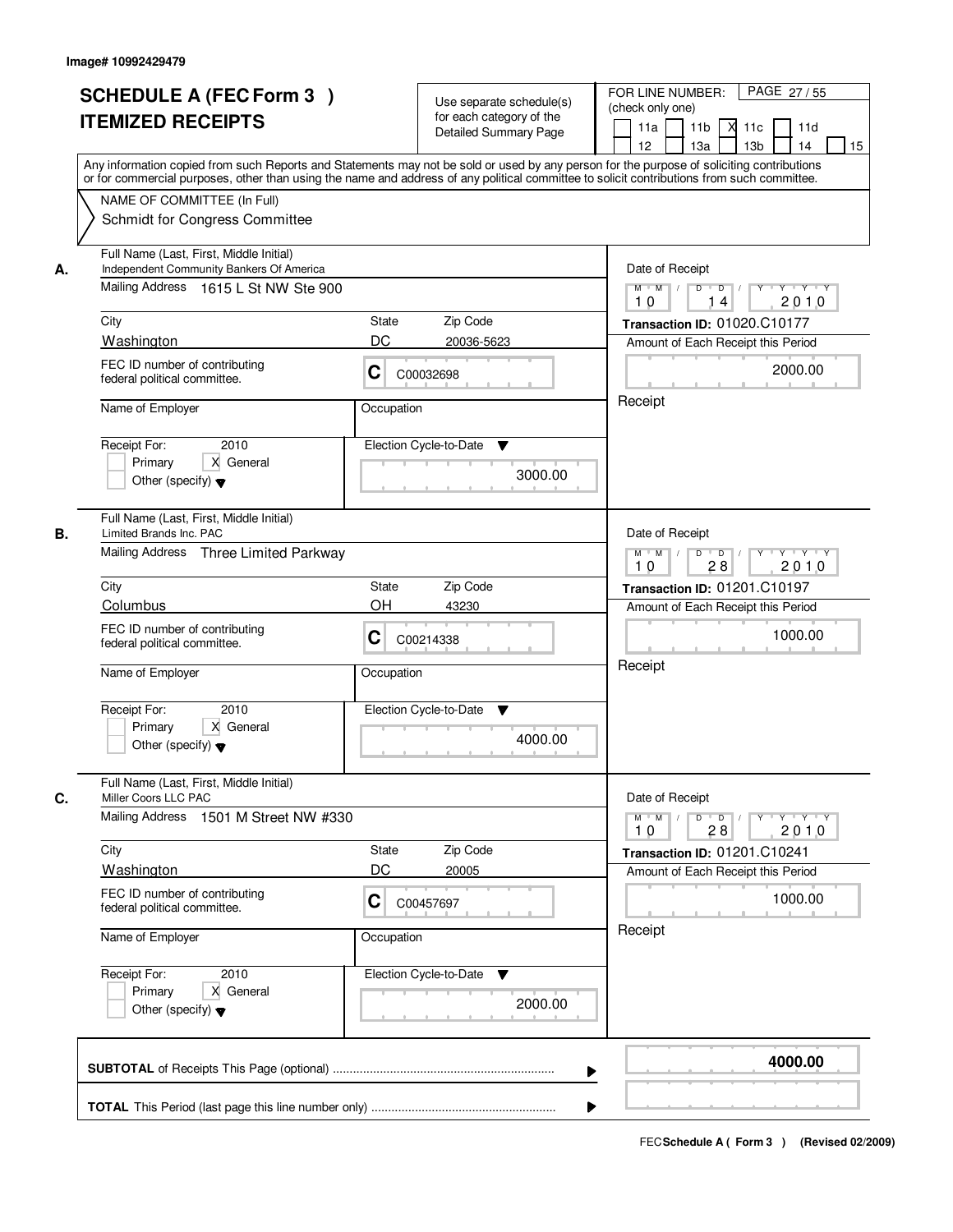|    | <b>SCHEDULE A (FEC Form 3)</b><br><b>ITEMIZED RECEIPTS</b><br>Any information copied from such Reports and Statements may not be sold or used by any person for the purpose of soliciting contributions     | Use separate schedule(s)<br>for each category of the<br><b>Detailed Summary Page</b> | PAGE 28 / 55<br>FOR LINE NUMBER:<br>(check only one)<br>11 <sub>b</sub><br>$X$ 11 $c$<br>11a<br>11d<br>12<br>13a<br>13 <sub>b</sub><br>14<br>15 |
|----|-------------------------------------------------------------------------------------------------------------------------------------------------------------------------------------------------------------|--------------------------------------------------------------------------------------|-------------------------------------------------------------------------------------------------------------------------------------------------|
|    | or for commercial purposes, other than using the name and address of any political committee to solicit contributions from such committee.<br>NAME OF COMMITTEE (In Full)<br>Schmidt for Congress Committee |                                                                                      |                                                                                                                                                 |
| А. | Full Name (Last, First, Middle Initial)<br>National Beer Wholesalers Assoc.<br>Mailing Address 1101 King St Ste 600<br>Suite 600                                                                            |                                                                                      | Date of Receipt<br>$\overline{D}$<br>$Y + Y + Y$<br>$M$ $M$ /<br>D<br>Y<br>2010<br>22<br>10                                                     |
|    | City                                                                                                                                                                                                        | Zip Code<br>State                                                                    | Transaction ID: 01201.C10286                                                                                                                    |
|    | Alexandria                                                                                                                                                                                                  | VA<br>22314-2965                                                                     | Amount of Each Receipt this Period                                                                                                              |
|    | FEC ID number of contributing<br>federal political committee.                                                                                                                                               | C<br>C00144766                                                                       | 2500.00                                                                                                                                         |
|    | Name of Employer                                                                                                                                                                                            | Occupation                                                                           | Receipt                                                                                                                                         |
|    | 2010<br>Receipt For:<br>Primary<br>X General<br>Other (specify) $\blacktriangledown$                                                                                                                        | Election Cycle-to-Date<br>▼<br>5000.00                                               |                                                                                                                                                 |
| В. | Full Name (Last, First, Middle Initial)<br>National Pro-Life Alliance PAC<br>Mailing Address 4521 Windsor Court                                                                                             |                                                                                      | Date of Receipt<br>D<br>$Y - Y - Y - Y$<br>$M$ $M$ /<br>$\blacksquare$ D $\blacksquare$ /<br>$Y$ <sup>U</sup><br>22<br>2010<br>10               |
|    | City                                                                                                                                                                                                        | Zip Code<br>State                                                                    | Transaction ID: 01201.C10297                                                                                                                    |
|    | Annandale                                                                                                                                                                                                   | VA<br>22003                                                                          | Amount of Each Receipt this Period                                                                                                              |
|    | FEC ID number of contributing<br>federal political committee.                                                                                                                                               | C<br>C00358051                                                                       | 500.00                                                                                                                                          |
|    | Name of Employer                                                                                                                                                                                            | Occupation                                                                           | Receipt                                                                                                                                         |
|    | Receipt For:<br>2010<br>Primary<br>X General<br>Other (specify) $\blacktriangledown$                                                                                                                        | Election Cycle-to-Date<br>v<br>500.00                                                |                                                                                                                                                 |
| C. | Full Name (Last, First, Middle Initial)<br>National Propane Gas Assoc. PAC<br>Mailing Address 1150 17th St NW Ste 310                                                                                       |                                                                                      | Date of Receipt<br>$M$ $M$<br>$D$ $D$ $l$<br>$Y \rightarrow Y \rightarrow Y$<br>$Y$ <sup>-1</sup><br>2010<br>10<br>29                           |
|    | City                                                                                                                                                                                                        | Zip Code<br>State                                                                    | Transaction ID: 01201.C10227                                                                                                                    |
|    | Washington                                                                                                                                                                                                  | DC<br>20036-4623                                                                     | Amount of Each Receipt this Period                                                                                                              |
|    | FEC ID number of contributing<br>federal political committee.                                                                                                                                               | C<br>C00079681                                                                       | 2500.00                                                                                                                                         |
|    | Name of Employer                                                                                                                                                                                            | Occupation                                                                           | Receipt                                                                                                                                         |
|    | Receipt For:<br>2010<br>Primary<br>X General<br>Other (specify) $\blacktriangledown$                                                                                                                        | Election Cycle-to-Date<br>v<br>2500.00                                               |                                                                                                                                                 |
|    |                                                                                                                                                                                                             | ▶                                                                                    | 5500.00                                                                                                                                         |
|    |                                                                                                                                                                                                             |                                                                                      |                                                                                                                                                 |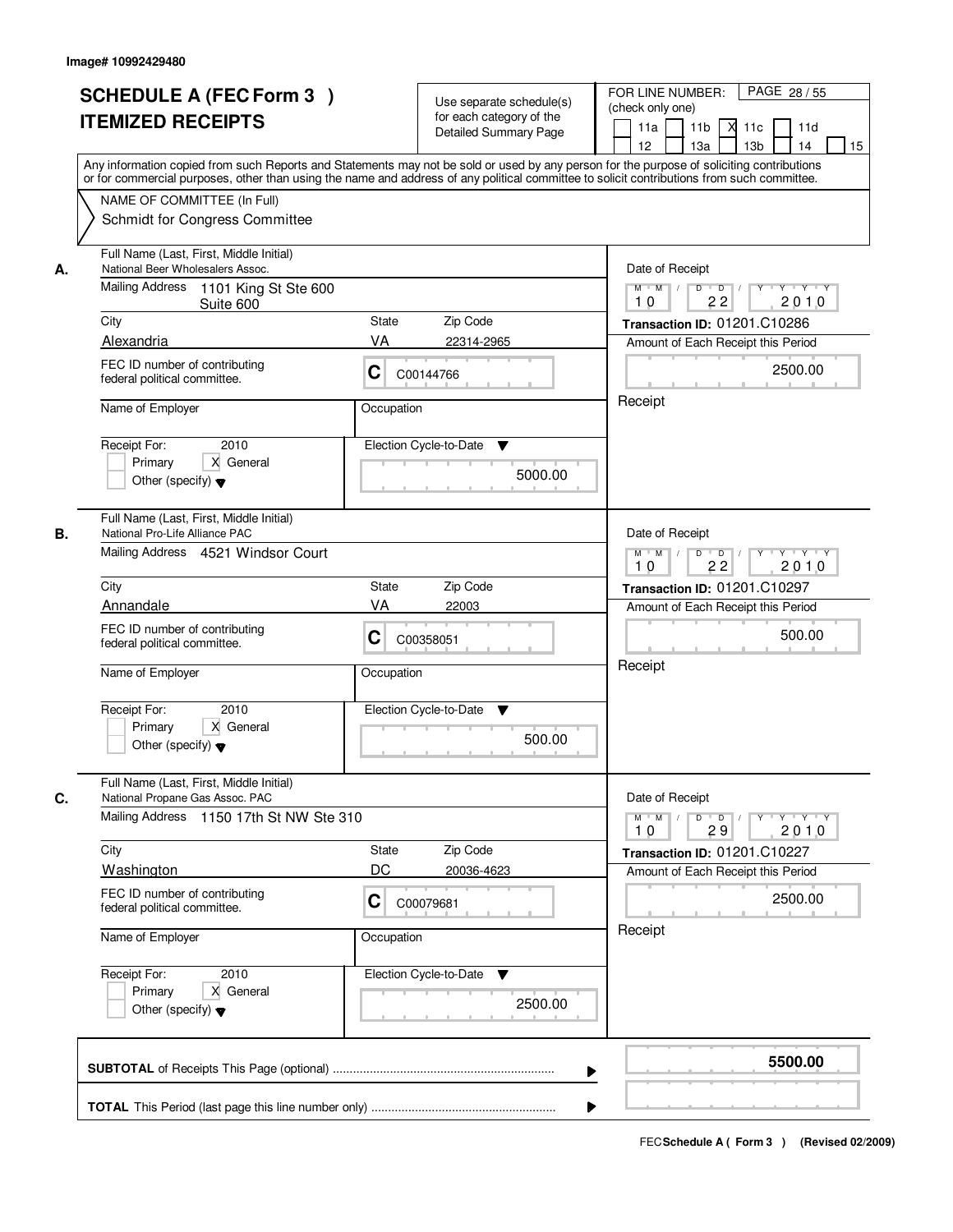|    | <b>SCHEDULE A (FEC Form 3)</b><br><b>ITEMIZED RECEIPTS</b><br>Any information copied from such Reports and Statements may not be sold or used by any person for the purpose of soliciting contributions     |                | Use separate schedule(s)<br>for each category of the<br><b>Detailed Summary Page</b> | PAGE 29 / 55<br>FOR LINE NUMBER:<br>(check only one)<br>11 <sub>b</sub><br>11a<br>-XI<br>11c<br>11d<br>13 <sub>b</sub><br>12<br>13a<br>14<br>15 |
|----|-------------------------------------------------------------------------------------------------------------------------------------------------------------------------------------------------------------|----------------|--------------------------------------------------------------------------------------|-------------------------------------------------------------------------------------------------------------------------------------------------|
|    | or for commercial purposes, other than using the name and address of any political committee to solicit contributions from such committee.<br>NAME OF COMMITTEE (In Full)<br>Schmidt for Congress Committee |                |                                                                                      |                                                                                                                                                 |
| А. | Full Name (Last, First, Middle Initial)<br>R & L Federal PAC<br>Mailing Address 33 N High St Ste 900                                                                                                        |                |                                                                                      | Date of Receipt<br>$M$ $M$<br>$D$ $D$ $1$<br>19<br>2010<br>10                                                                                   |
|    | City                                                                                                                                                                                                        | State          | Zip Code                                                                             | Transaction ID: 01020.C10171                                                                                                                    |
|    | Columbus                                                                                                                                                                                                    | OН             | 43215-3076                                                                           | Amount of Each Receipt this Period                                                                                                              |
|    | FEC ID number of contributing<br>federal political committee.                                                                                                                                               | C<br>C00446831 |                                                                                      | 2300.00                                                                                                                                         |
|    | Name of Employer                                                                                                                                                                                            | Occupation     |                                                                                      | Receipt                                                                                                                                         |
|    | 2010<br>Receipt For:<br>X General<br>Primary<br>Other (specify) $\blacktriangledown$                                                                                                                        |                | Election Cycle-to-Date<br>▼<br>4600.00                                               |                                                                                                                                                 |
| В. | Full Name (Last, First, Middle Initial)<br><b>Realtors PAC</b><br>Mailing Address 430 North Michigan Avenue                                                                                                 |                |                                                                                      | Date of Receipt<br>$M$ $M$ /<br>Y.<br>$Y \vdash Y \vdash Y$<br>D                                                                                |
|    |                                                                                                                                                                                                             |                |                                                                                      | $\overline{D}$<br>2010<br>18<br>10                                                                                                              |
|    | City                                                                                                                                                                                                        | State          | Zip Code                                                                             | Transaction ID: 01020.C10173                                                                                                                    |
|    | Chicago                                                                                                                                                                                                     | IL             | 60611                                                                                | Amount of Each Receipt this Period                                                                                                              |
|    | FEC ID number of contributing<br>federal political committee.                                                                                                                                               | C              | C00030718                                                                            | 2000.00                                                                                                                                         |
|    | Name of Employer                                                                                                                                                                                            | Occupation     |                                                                                      | Receipt                                                                                                                                         |
|    | Receipt For:<br>2010<br>Primary<br>X General<br>Other (specify) $\blacktriangledown$                                                                                                                        |                | Election Cycle-to-Date<br>v<br>4000.00                                               |                                                                                                                                                 |
| C. | Full Name (Last, First, Middle Initial)<br><b>Turkish Coalition USA-PAC</b>                                                                                                                                 |                |                                                                                      | Date of Receipt                                                                                                                                 |
|    | Mailing Address 1025 Connecticut Ave. NW Ste 1000                                                                                                                                                           |                |                                                                                      | $D$ $D$ $l$<br>$M$ $M$ /<br>$Y^+$<br>Y 'Y 'Y<br>0 <sub>2</sub><br>2010<br>11                                                                    |
|    | City                                                                                                                                                                                                        | State          | Zip Code                                                                             | Transaction ID: 01201.C10210                                                                                                                    |
|    | <b>Washington</b><br>FEC ID number of contributing<br>federal political committee.                                                                                                                          | DC<br>C        | 20036<br>C00432526                                                                   | Amount of Each Receipt this Period<br>300.00                                                                                                    |
|    | Name of Employer                                                                                                                                                                                            | Occupation     |                                                                                      | Receipt                                                                                                                                         |
|    | Receipt For:<br>2010<br>X General<br>Primary<br>Other (specify) $\blacktriangledown$                                                                                                                        |                | Election Cycle-to-Date<br>v<br>7500.00                                               |                                                                                                                                                 |
|    |                                                                                                                                                                                                             |                | ▶                                                                                    | 4600.00                                                                                                                                         |
|    |                                                                                                                                                                                                             |                |                                                                                      |                                                                                                                                                 |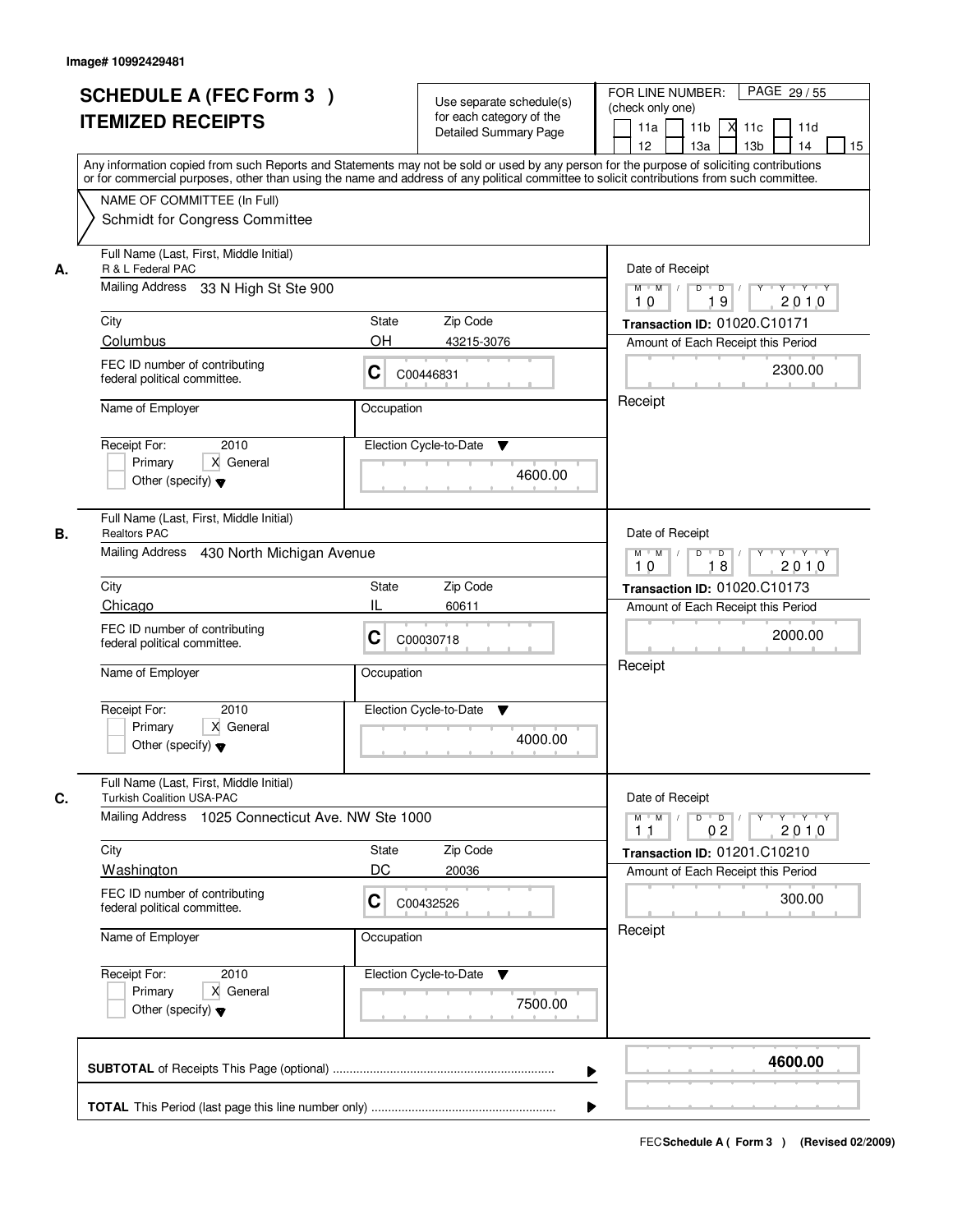|    | <b>SCHEDULE A (FEC Form 3)</b><br><b>ITEMIZED RECEIPTS</b>                                                                                                                                                                                                                              |             | Use separate schedule(s)<br>for each category of the<br><b>Detailed Summary Page</b> | PAGE 30/55<br>FOR LINE NUMBER:<br>(check only one)<br>11b<br>l XI<br>11a<br>11c<br>11d<br>12<br>13 <sub>b</sub><br>15<br>13a<br>14 |
|----|-----------------------------------------------------------------------------------------------------------------------------------------------------------------------------------------------------------------------------------------------------------------------------------------|-------------|--------------------------------------------------------------------------------------|------------------------------------------------------------------------------------------------------------------------------------|
|    | Any information copied from such Reports and Statements may not be sold or used by any person for the purpose of soliciting contributions<br>or for commercial purposes, other than using the name and address of any political committee to solicit contributions from such committee. |             |                                                                                      |                                                                                                                                    |
|    | NAME OF COMMITTEE (In Full)<br>Schmidt for Congress Committee                                                                                                                                                                                                                           |             |                                                                                      |                                                                                                                                    |
| А. | Full Name (Last, First, Middle Initial)<br>USEC Inc. PAC<br><b>Mailing Address</b><br>6903 Rockledge Drive<br>10th Fl. Rm. 1018                                                                                                                                                         |             |                                                                                      | Date of Receipt<br>$M$ $M$<br>$D$ $D$ $1$<br>Y Y Y Y Y<br>2010<br>11<br>0.1                                                        |
|    | City<br>Bethesda                                                                                                                                                                                                                                                                        | State<br>MD | Zip Code<br>20817                                                                    | Transaction ID: 01201.C10239<br>Amount of Each Receipt this Period                                                                 |
|    | FEC ID number of contributing<br>federal political committee.                                                                                                                                                                                                                           | С           | C00355719                                                                            | 2000.00                                                                                                                            |
|    | Name of Employer                                                                                                                                                                                                                                                                        | Occupation  |                                                                                      | Receipt                                                                                                                            |
|    | Receipt For:<br>2010<br>X General<br>Primary<br>Other (specify) $\blacktriangledown$                                                                                                                                                                                                    |             | Election Cycle-to-Date<br>▼<br>4000.00                                               |                                                                                                                                    |

|                                                            | 2000.00  |
|------------------------------------------------------------|----------|
| <b>TOTAL</b> This Period (last page this line number only) | 34750.00 |

FECSchedule A (Form 3) (Revised 02/2009)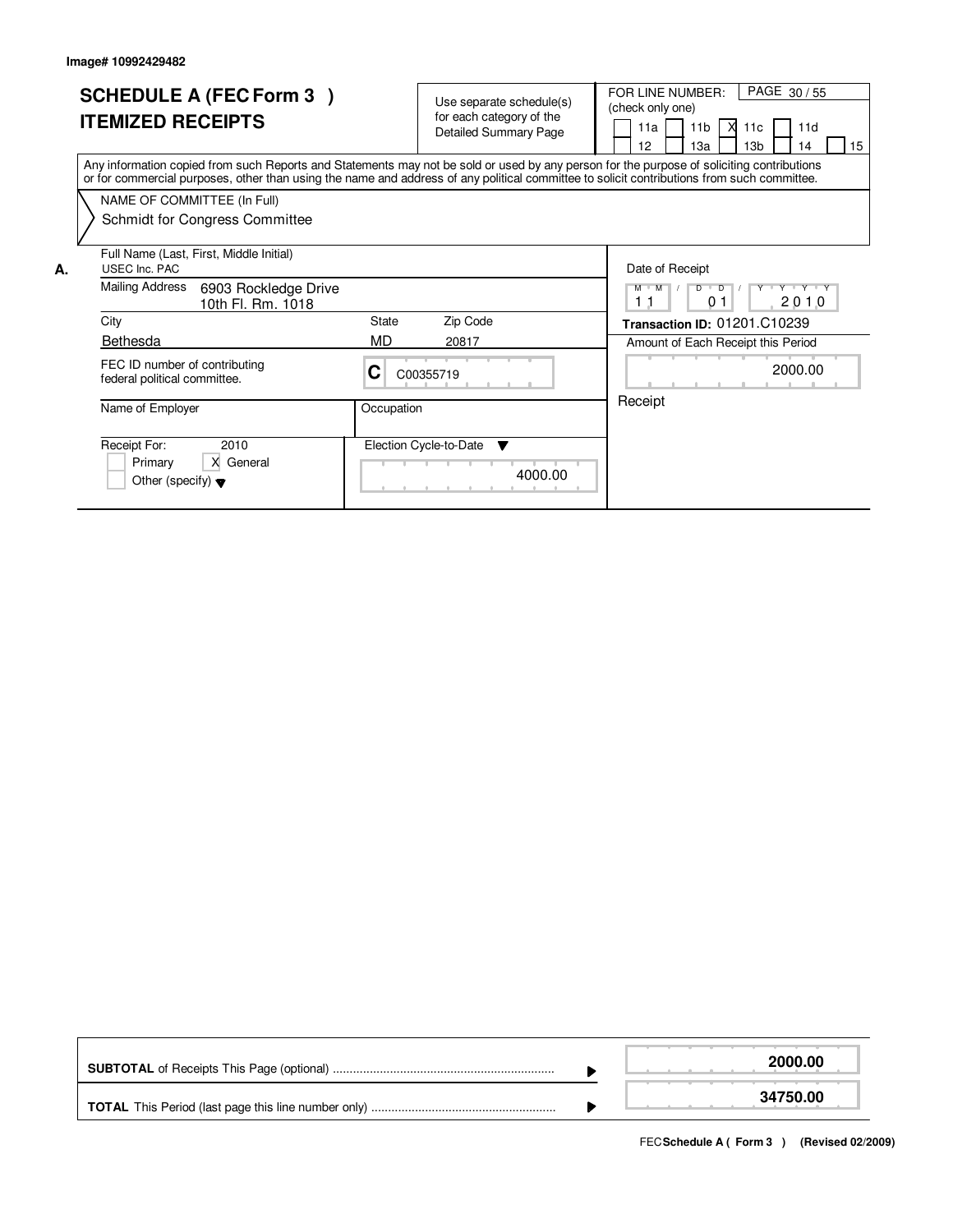| <b>SCHEDULE B (FEC Form 3)</b>                                                                                                                                                                                                                                                         | Use separate schedule(s)                                                        | FOR LINE NUMBER:<br>(check only one) |                                                      | PAGE 31 / 55                              |
|----------------------------------------------------------------------------------------------------------------------------------------------------------------------------------------------------------------------------------------------------------------------------------------|---------------------------------------------------------------------------------|--------------------------------------|------------------------------------------------------|-------------------------------------------|
| <b>ITEMIZED DISBURSEMENTS</b>                                                                                                                                                                                                                                                          | for each category of the<br><b>Detailed Summary Page</b>                        |                                      | $\overline{x}$<br>17<br>18<br>20a<br>20 <sub>b</sub> | 19a<br>19 <sub>b</sub><br>21<br>20c       |
| Any Information copied from such Reports and Statements may not be sold or used by any person for the purpose of soliciting contributions<br>or for commercial purposes, other than using the name and address of any political committee to solicit contributions from such committee |                                                                                 |                                      |                                                      |                                           |
| NAME OF COMMITTEE (In Full)                                                                                                                                                                                                                                                            |                                                                                 |                                      |                                                      |                                           |
| Schmidt for Congress Committee                                                                                                                                                                                                                                                         |                                                                                 |                                      |                                                      |                                           |
| Full Name (Last, First, Middle Initial)<br>Tammy Adelhardt                                                                                                                                                                                                                             |                                                                                 |                                      | Date of Disbursement                                 | <b>Transaction ID: 01201.E2447</b>        |
| <b>Mailing Address</b><br>6191 Charity Drive                                                                                                                                                                                                                                           |                                                                                 |                                      | M<br>M<br>D<br>10                                    | $1\overline{5}$<br>2010                   |
| City<br>Cincinnati                                                                                                                                                                                                                                                                     | Zip Code<br>State<br><b>OH</b><br>45248-                                        |                                      |                                                      | Amount of Each Disbursement this Period   |
| Purpose of Disbursement<br>Campaign Lit Printing                                                                                                                                                                                                                                       |                                                                                 |                                      |                                                      | 425.00                                    |
| <b>Candidate Name</b>                                                                                                                                                                                                                                                                  |                                                                                 | Category/<br>Type                    |                                                      |                                           |
| Office Sought:<br>House<br>Senate<br>President<br>District:<br>State:                                                                                                                                                                                                                  | Disbursement For:<br>Primary<br>General<br>Other (specify) $\blacktriangledown$ |                                      | <b>CAMPAIGN LIT PRINTING</b>                         |                                           |
| Full Name (Last, First, Middle Initial)<br>Aristotle International                                                                                                                                                                                                                     |                                                                                 |                                      | Date of Disbursement                                 | <b>Transaction ID: 01201.E2464</b>        |
| <b>Mailing Address</b><br>205 Pennsylvania Ave SE                                                                                                                                                                                                                                      |                                                                                 |                                      | M<br>М<br>11                                         | $D^D$ 2 $\overline{2}$<br>$2010^y$        |
| City<br>Washington                                                                                                                                                                                                                                                                     | Zip Code<br>State<br>DC<br>20003-1164                                           |                                      |                                                      | Amount of Each Disbursement this Period   |
| Purpose of Disbursement<br>Cost of Service Fee                                                                                                                                                                                                                                         |                                                                                 |                                      | 936.05                                               |                                           |
| <b>Candidate Name</b><br>Category/<br>Type                                                                                                                                                                                                                                             |                                                                                 |                                      |                                                      |                                           |
| Office Sought:<br>House<br>Senate<br>President<br>District:<br>State:                                                                                                                                                                                                                  | Disbursement For:<br>Primary<br>General<br>Other (specify) $\blacktriangledown$ |                                      | <b>COST OF SERVICE FEE</b>                           |                                           |
| Full Name (Last, First, Middle Initial)<br>Chenese Bean                                                                                                                                                                                                                                |                                                                                 |                                      | Date of Disbursement                                 | Transaction ID: 01201.E2441               |
| <b>Mailing Address</b><br>1821 Summit Road<br>Suite 116                                                                                                                                                                                                                                |                                                                                 |                                      | $\overline{1}^M$ 0<br>M                              | $D^D$ 2 $\overline{2}$<br>2010            |
| City<br>Cincinnati                                                                                                                                                                                                                                                                     | State<br>Zip Code<br>45237-<br><b>OH</b>                                        |                                      |                                                      | Amount of Each Disbursement this Period   |
| Purpose of Disbursement<br>Media Consultant                                                                                                                                                                                                                                            |                                                                                 |                                      |                                                      | 375.00                                    |
| Candidate Name                                                                                                                                                                                                                                                                         |                                                                                 | Category/<br>Type                    |                                                      |                                           |
| Office Sought:<br>House<br>Senate<br>President<br>District:<br>State:                                                                                                                                                                                                                  | Disbursement For:<br>Primary<br>General<br>Other (specify) $\blacktriangledown$ |                                      | <b>MEDIA CONSULTANT</b>                              |                                           |
|                                                                                                                                                                                                                                                                                        |                                                                                 | ▶                                    |                                                      | 1736.05                                   |
|                                                                                                                                                                                                                                                                                        |                                                                                 | ▶                                    |                                                      |                                           |
| <b>FE5AN018</b>                                                                                                                                                                                                                                                                        |                                                                                 |                                      |                                                      | FEC Schedule B (Form 3) (Revised 02/2009) |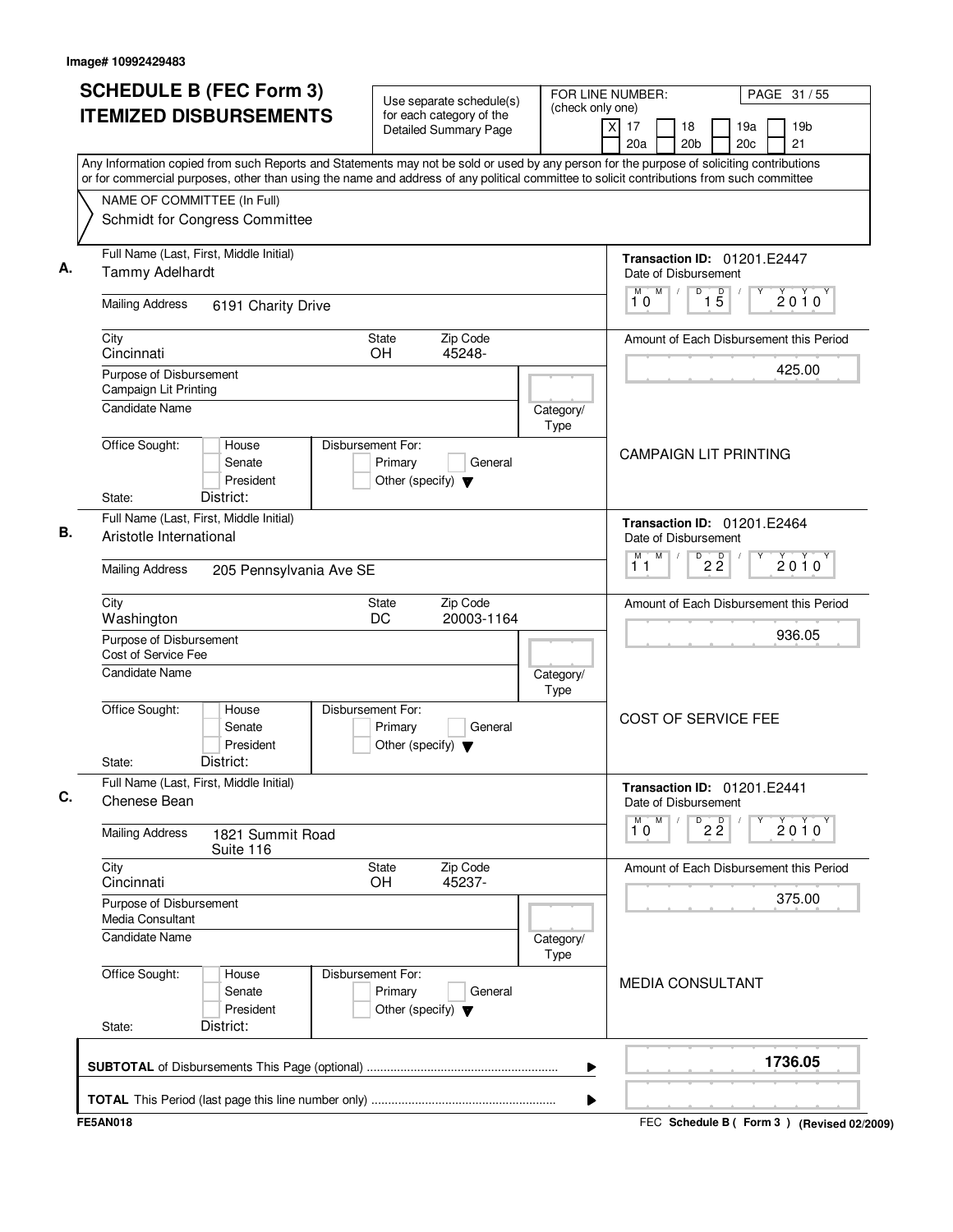| (check only one)<br><b>ITEMIZED DISBURSEMENTS</b><br>for each category of the<br>19 <sub>b</sub><br>$\times$<br>17<br>18<br>19a<br><b>Detailed Summary Page</b><br>20 <sub>b</sub><br>20c<br>21<br>20a<br>Any Information copied from such Reports and Statements may not be sold or used by any person for the purpose of soliciting contributions<br>or for commercial purposes, other than using the name and address of any political committee to solicit contributions from such committee<br>NAME OF COMMITTEE (In Full)<br>Schmidt for Congress Committee<br>Full Name (Last, First, Middle Initial)<br>Transaction ID: 01201.E2457<br><b>Bennett Consulting</b><br>Date of Disbursement<br>M<br>D<br>$0\frac{D}{7}$<br>$\sqrt{2}$<br>M<br>2010<br>11<br><b>Mailing Address</b><br>14 West Oak Street<br><b>State</b><br>Zip Code<br>City<br>Amount of Each Disbursement this Period<br>Alexandria<br>22301-<br><b>VA</b><br>2046.13<br>Purpose of Disbursement<br><b>Travel Airfare and Lodging</b><br>Candidate Name<br>Category/<br>Type<br>Office Sought:<br>Disbursement For:<br>House<br>TRAVEL AIRFARE AND LODGING<br>Primary<br>Senate<br>General<br>President<br>Other (specify) $\blacktriangledown$<br>District:<br>State:<br>Full Name (Last, First, Middle Initial)<br><b>Transaction ID: 01201.E2436</b><br>C103 (WRAC)<br>Date of Disbursement<br>$\overline{D}$<br>M<br>$20^{\circ}$<br>М<br>2010<br>10<br><b>Mailing Address</b><br><b>PO Box 103</b><br>Zip Code<br>City<br><b>State</b><br>Amount of Each Disbursement this Period<br><b>West Union</b><br><b>OH</b><br>45693-0103<br>409.64<br>Purpose of Disbursement<br>Radio Ad<br><b>Candidate Name</b><br>Category/<br>Type<br>Office Sought:<br>Disbursement For:<br>House<br><b>RADIO AD</b><br>Senate<br>Primary<br>General<br>President<br>Other (specify) $\blacktriangledown$<br>District:<br>State:<br>Full Name (Last, First, Middle Initial)<br><b>Transaction ID: 01201.E2434</b><br>Capitol Hill Club<br>Date of Disbursement<br>M<br>$\overline{31}$<br>M<br>$2010^y$<br>10<br><b>Mailing Address</b><br>300 First St., SE<br>City<br>Zip Code<br><b>State</b><br>Amount of Each Disbursement this Period<br>20003-<br>Washington<br>DC<br>50.35<br>Purpose of Disbursement<br>Dues<br><b>Candidate Name</b><br>Category/<br>Type<br>Office Sought:<br>Disbursement For:<br>House<br><b>DUES</b><br>Senate<br>Primary<br>General<br>President<br>Other (specify) $\blacktriangledown$<br>District:<br>State:<br>2506.12<br>▶ | <b>SCHEDULE B (FEC Form 3)</b> | Use separate schedule(s) | FOR LINE NUMBER:<br>PAGE 32 / 55 |
|---------------------------------------------------------------------------------------------------------------------------------------------------------------------------------------------------------------------------------------------------------------------------------------------------------------------------------------------------------------------------------------------------------------------------------------------------------------------------------------------------------------------------------------------------------------------------------------------------------------------------------------------------------------------------------------------------------------------------------------------------------------------------------------------------------------------------------------------------------------------------------------------------------------------------------------------------------------------------------------------------------------------------------------------------------------------------------------------------------------------------------------------------------------------------------------------------------------------------------------------------------------------------------------------------------------------------------------------------------------------------------------------------------------------------------------------------------------------------------------------------------------------------------------------------------------------------------------------------------------------------------------------------------------------------------------------------------------------------------------------------------------------------------------------------------------------------------------------------------------------------------------------------------------------------------------------------------------------------------------------------------------------------------------------------------------------------------------------------------------------------------------------------------------------------------------------------------------------------------------------------------------------------------------------------------------------------------------------------------------------------------------------------------------------------------------------------------------------------------------------------------------------------|--------------------------------|--------------------------|----------------------------------|
|                                                                                                                                                                                                                                                                                                                                                                                                                                                                                                                                                                                                                                                                                                                                                                                                                                                                                                                                                                                                                                                                                                                                                                                                                                                                                                                                                                                                                                                                                                                                                                                                                                                                                                                                                                                                                                                                                                                                                                                                                                                                                                                                                                                                                                                                                                                                                                                                                                                                                                                           |                                |                          |                                  |
|                                                                                                                                                                                                                                                                                                                                                                                                                                                                                                                                                                                                                                                                                                                                                                                                                                                                                                                                                                                                                                                                                                                                                                                                                                                                                                                                                                                                                                                                                                                                                                                                                                                                                                                                                                                                                                                                                                                                                                                                                                                                                                                                                                                                                                                                                                                                                                                                                                                                                                                           |                                |                          |                                  |
|                                                                                                                                                                                                                                                                                                                                                                                                                                                                                                                                                                                                                                                                                                                                                                                                                                                                                                                                                                                                                                                                                                                                                                                                                                                                                                                                                                                                                                                                                                                                                                                                                                                                                                                                                                                                                                                                                                                                                                                                                                                                                                                                                                                                                                                                                                                                                                                                                                                                                                                           |                                |                          |                                  |
|                                                                                                                                                                                                                                                                                                                                                                                                                                                                                                                                                                                                                                                                                                                                                                                                                                                                                                                                                                                                                                                                                                                                                                                                                                                                                                                                                                                                                                                                                                                                                                                                                                                                                                                                                                                                                                                                                                                                                                                                                                                                                                                                                                                                                                                                                                                                                                                                                                                                                                                           |                                |                          |                                  |
|                                                                                                                                                                                                                                                                                                                                                                                                                                                                                                                                                                                                                                                                                                                                                                                                                                                                                                                                                                                                                                                                                                                                                                                                                                                                                                                                                                                                                                                                                                                                                                                                                                                                                                                                                                                                                                                                                                                                                                                                                                                                                                                                                                                                                                                                                                                                                                                                                                                                                                                           |                                |                          |                                  |
|                                                                                                                                                                                                                                                                                                                                                                                                                                                                                                                                                                                                                                                                                                                                                                                                                                                                                                                                                                                                                                                                                                                                                                                                                                                                                                                                                                                                                                                                                                                                                                                                                                                                                                                                                                                                                                                                                                                                                                                                                                                                                                                                                                                                                                                                                                                                                                                                                                                                                                                           |                                |                          |                                  |
|                                                                                                                                                                                                                                                                                                                                                                                                                                                                                                                                                                                                                                                                                                                                                                                                                                                                                                                                                                                                                                                                                                                                                                                                                                                                                                                                                                                                                                                                                                                                                                                                                                                                                                                                                                                                                                                                                                                                                                                                                                                                                                                                                                                                                                                                                                                                                                                                                                                                                                                           |                                |                          |                                  |
|                                                                                                                                                                                                                                                                                                                                                                                                                                                                                                                                                                                                                                                                                                                                                                                                                                                                                                                                                                                                                                                                                                                                                                                                                                                                                                                                                                                                                                                                                                                                                                                                                                                                                                                                                                                                                                                                                                                                                                                                                                                                                                                                                                                                                                                                                                                                                                                                                                                                                                                           |                                |                          |                                  |
|                                                                                                                                                                                                                                                                                                                                                                                                                                                                                                                                                                                                                                                                                                                                                                                                                                                                                                                                                                                                                                                                                                                                                                                                                                                                                                                                                                                                                                                                                                                                                                                                                                                                                                                                                                                                                                                                                                                                                                                                                                                                                                                                                                                                                                                                                                                                                                                                                                                                                                                           |                                |                          |                                  |
|                                                                                                                                                                                                                                                                                                                                                                                                                                                                                                                                                                                                                                                                                                                                                                                                                                                                                                                                                                                                                                                                                                                                                                                                                                                                                                                                                                                                                                                                                                                                                                                                                                                                                                                                                                                                                                                                                                                                                                                                                                                                                                                                                                                                                                                                                                                                                                                                                                                                                                                           |                                |                          |                                  |
|                                                                                                                                                                                                                                                                                                                                                                                                                                                                                                                                                                                                                                                                                                                                                                                                                                                                                                                                                                                                                                                                                                                                                                                                                                                                                                                                                                                                                                                                                                                                                                                                                                                                                                                                                                                                                                                                                                                                                                                                                                                                                                                                                                                                                                                                                                                                                                                                                                                                                                                           |                                |                          |                                  |
|                                                                                                                                                                                                                                                                                                                                                                                                                                                                                                                                                                                                                                                                                                                                                                                                                                                                                                                                                                                                                                                                                                                                                                                                                                                                                                                                                                                                                                                                                                                                                                                                                                                                                                                                                                                                                                                                                                                                                                                                                                                                                                                                                                                                                                                                                                                                                                                                                                                                                                                           |                                |                          |                                  |
|                                                                                                                                                                                                                                                                                                                                                                                                                                                                                                                                                                                                                                                                                                                                                                                                                                                                                                                                                                                                                                                                                                                                                                                                                                                                                                                                                                                                                                                                                                                                                                                                                                                                                                                                                                                                                                                                                                                                                                                                                                                                                                                                                                                                                                                                                                                                                                                                                                                                                                                           |                                |                          |                                  |
|                                                                                                                                                                                                                                                                                                                                                                                                                                                                                                                                                                                                                                                                                                                                                                                                                                                                                                                                                                                                                                                                                                                                                                                                                                                                                                                                                                                                                                                                                                                                                                                                                                                                                                                                                                                                                                                                                                                                                                                                                                                                                                                                                                                                                                                                                                                                                                                                                                                                                                                           |                                |                          |                                  |
|                                                                                                                                                                                                                                                                                                                                                                                                                                                                                                                                                                                                                                                                                                                                                                                                                                                                                                                                                                                                                                                                                                                                                                                                                                                                                                                                                                                                                                                                                                                                                                                                                                                                                                                                                                                                                                                                                                                                                                                                                                                                                                                                                                                                                                                                                                                                                                                                                                                                                                                           |                                |                          |                                  |
|                                                                                                                                                                                                                                                                                                                                                                                                                                                                                                                                                                                                                                                                                                                                                                                                                                                                                                                                                                                                                                                                                                                                                                                                                                                                                                                                                                                                                                                                                                                                                                                                                                                                                                                                                                                                                                                                                                                                                                                                                                                                                                                                                                                                                                                                                                                                                                                                                                                                                                                           |                                |                          |                                  |
|                                                                                                                                                                                                                                                                                                                                                                                                                                                                                                                                                                                                                                                                                                                                                                                                                                                                                                                                                                                                                                                                                                                                                                                                                                                                                                                                                                                                                                                                                                                                                                                                                                                                                                                                                                                                                                                                                                                                                                                                                                                                                                                                                                                                                                                                                                                                                                                                                                                                                                                           |                                |                          |                                  |
|                                                                                                                                                                                                                                                                                                                                                                                                                                                                                                                                                                                                                                                                                                                                                                                                                                                                                                                                                                                                                                                                                                                                                                                                                                                                                                                                                                                                                                                                                                                                                                                                                                                                                                                                                                                                                                                                                                                                                                                                                                                                                                                                                                                                                                                                                                                                                                                                                                                                                                                           |                                |                          |                                  |
|                                                                                                                                                                                                                                                                                                                                                                                                                                                                                                                                                                                                                                                                                                                                                                                                                                                                                                                                                                                                                                                                                                                                                                                                                                                                                                                                                                                                                                                                                                                                                                                                                                                                                                                                                                                                                                                                                                                                                                                                                                                                                                                                                                                                                                                                                                                                                                                                                                                                                                                           |                                |                          |                                  |
|                                                                                                                                                                                                                                                                                                                                                                                                                                                                                                                                                                                                                                                                                                                                                                                                                                                                                                                                                                                                                                                                                                                                                                                                                                                                                                                                                                                                                                                                                                                                                                                                                                                                                                                                                                                                                                                                                                                                                                                                                                                                                                                                                                                                                                                                                                                                                                                                                                                                                                                           |                                |                          |                                  |
|                                                                                                                                                                                                                                                                                                                                                                                                                                                                                                                                                                                                                                                                                                                                                                                                                                                                                                                                                                                                                                                                                                                                                                                                                                                                                                                                                                                                                                                                                                                                                                                                                                                                                                                                                                                                                                                                                                                                                                                                                                                                                                                                                                                                                                                                                                                                                                                                                                                                                                                           |                                |                          |                                  |
|                                                                                                                                                                                                                                                                                                                                                                                                                                                                                                                                                                                                                                                                                                                                                                                                                                                                                                                                                                                                                                                                                                                                                                                                                                                                                                                                                                                                                                                                                                                                                                                                                                                                                                                                                                                                                                                                                                                                                                                                                                                                                                                                                                                                                                                                                                                                                                                                                                                                                                                           |                                |                          |                                  |
|                                                                                                                                                                                                                                                                                                                                                                                                                                                                                                                                                                                                                                                                                                                                                                                                                                                                                                                                                                                                                                                                                                                                                                                                                                                                                                                                                                                                                                                                                                                                                                                                                                                                                                                                                                                                                                                                                                                                                                                                                                                                                                                                                                                                                                                                                                                                                                                                                                                                                                                           |                                |                          |                                  |
|                                                                                                                                                                                                                                                                                                                                                                                                                                                                                                                                                                                                                                                                                                                                                                                                                                                                                                                                                                                                                                                                                                                                                                                                                                                                                                                                                                                                                                                                                                                                                                                                                                                                                                                                                                                                                                                                                                                                                                                                                                                                                                                                                                                                                                                                                                                                                                                                                                                                                                                           |                                |                          |                                  |
|                                                                                                                                                                                                                                                                                                                                                                                                                                                                                                                                                                                                                                                                                                                                                                                                                                                                                                                                                                                                                                                                                                                                                                                                                                                                                                                                                                                                                                                                                                                                                                                                                                                                                                                                                                                                                                                                                                                                                                                                                                                                                                                                                                                                                                                                                                                                                                                                                                                                                                                           |                                |                          |                                  |
|                                                                                                                                                                                                                                                                                                                                                                                                                                                                                                                                                                                                                                                                                                                                                                                                                                                                                                                                                                                                                                                                                                                                                                                                                                                                                                                                                                                                                                                                                                                                                                                                                                                                                                                                                                                                                                                                                                                                                                                                                                                                                                                                                                                                                                                                                                                                                                                                                                                                                                                           |                                |                          |                                  |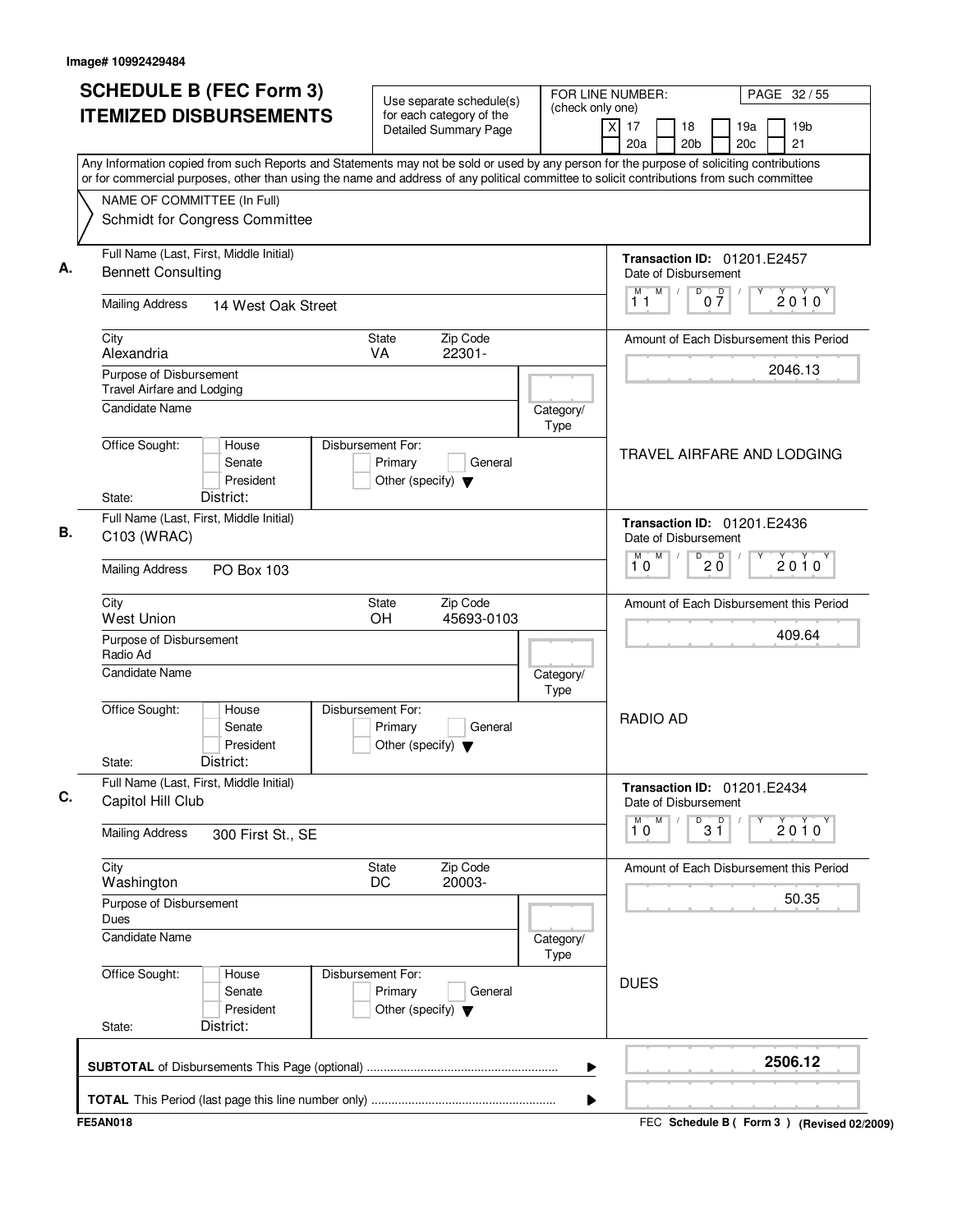| <b>ITEMIZED DISBURSEMENTS</b><br>Any Information copied from such Reports and Statements may not be sold or used by any person for the purpose of soliciting contributions<br>or for commercial purposes, other than using the name and address of any political committee to solicit contributions from such committee<br>NAME OF COMMITTEE (In Full)<br>Schmidt for Congress Committee | Use separate schedule(s)<br>for each category of the<br><b>Detailed Summary Page</b>                                                                                                                                                                                                                                                                                                                              | (check only one)                                                                     | PAGE 33 / 55<br>x<br>17<br>18<br>19a<br>19 <sub>b</sub><br>20c<br>21<br>20a<br>20 <sub>b</sub> |  |
|------------------------------------------------------------------------------------------------------------------------------------------------------------------------------------------------------------------------------------------------------------------------------------------------------------------------------------------------------------------------------------------|-------------------------------------------------------------------------------------------------------------------------------------------------------------------------------------------------------------------------------------------------------------------------------------------------------------------------------------------------------------------------------------------------------------------|--------------------------------------------------------------------------------------|------------------------------------------------------------------------------------------------|--|
|                                                                                                                                                                                                                                                                                                                                                                                          |                                                                                                                                                                                                                                                                                                                                                                                                                   |                                                                                      |                                                                                                |  |
|                                                                                                                                                                                                                                                                                                                                                                                          |                                                                                                                                                                                                                                                                                                                                                                                                                   |                                                                                      |                                                                                                |  |
|                                                                                                                                                                                                                                                                                                                                                                                          |                                                                                                                                                                                                                                                                                                                                                                                                                   |                                                                                      |                                                                                                |  |
|                                                                                                                                                                                                                                                                                                                                                                                          |                                                                                                                                                                                                                                                                                                                                                                                                                   |                                                                                      |                                                                                                |  |
| Full Name (Last, First, Middle Initial)<br><b>Cardmember Services</b>                                                                                                                                                                                                                                                                                                                    |                                                                                                                                                                                                                                                                                                                                                                                                                   |                                                                                      | <b>Transaction ID: 01201.E2432</b><br>Date of Disbursement                                     |  |
| PO Box 790408                                                                                                                                                                                                                                                                                                                                                                            |                                                                                                                                                                                                                                                                                                                                                                                                                   |                                                                                      | M<br>$\overline{D}$<br>$\overline{D}$<br>M<br>$\sqrt{ }$<br>2010<br>3 Ĭ<br>10                  |  |
|                                                                                                                                                                                                                                                                                                                                                                                          | Zip Code<br>State<br><b>MO</b><br>63179-0408                                                                                                                                                                                                                                                                                                                                                                      |                                                                                      | Amount of Each Disbursement this Period                                                        |  |
|                                                                                                                                                                                                                                                                                                                                                                                          |                                                                                                                                                                                                                                                                                                                                                                                                                   |                                                                                      | 10212.24                                                                                       |  |
|                                                                                                                                                                                                                                                                                                                                                                                          |                                                                                                                                                                                                                                                                                                                                                                                                                   | Type                                                                                 |                                                                                                |  |
| House<br>Senate<br>President<br>District:                                                                                                                                                                                                                                                                                                                                                | Primary<br>General<br>Other (specify) $\blacktriangledown$                                                                                                                                                                                                                                                                                                                                                        |                                                                                      | <b>CREDIT CARD: SEE BELOW</b>                                                                  |  |
| Full Name (Last, First, Middle Initial)                                                                                                                                                                                                                                                                                                                                                  |                                                                                                                                                                                                                                                                                                                                                                                                                   |                                                                                      | Transaction ID: 01201.E2461<br>Date of Disbursement<br>M                                       |  |
| <b>Marketing Support Services</b>                                                                                                                                                                                                                                                                                                                                                        |                                                                                                                                                                                                                                                                                                                                                                                                                   |                                                                                      |                                                                                                |  |
| <b>Mailing Address</b><br>3241 Omni Drive                                                                                                                                                                                                                                                                                                                                                |                                                                                                                                                                                                                                                                                                                                                                                                                   |                                                                                      | $3^{\circ}$<br>D<br>$2010^y$<br>10                                                             |  |
|                                                                                                                                                                                                                                                                                                                                                                                          | Zip Code<br>State<br>OH<br>45245-1515                                                                                                                                                                                                                                                                                                                                                                             |                                                                                      | Amount of Each Disbursement this Period                                                        |  |
|                                                                                                                                                                                                                                                                                                                                                                                          |                                                                                                                                                                                                                                                                                                                                                                                                                   |                                                                                      | 7999.00                                                                                        |  |
| Mailing<br>Candidate Name                                                                                                                                                                                                                                                                                                                                                                |                                                                                                                                                                                                                                                                                                                                                                                                                   |                                                                                      |                                                                                                |  |
| House<br>Senate<br>President<br>District:                                                                                                                                                                                                                                                                                                                                                | Primary<br>General<br>Other (specify) $\blacktriangledown$                                                                                                                                                                                                                                                                                                                                                        |                                                                                      | [MEMO ITEM]<br><b>MEMO: MAILING</b>                                                            |  |
|                                                                                                                                                                                                                                                                                                                                                                                          |                                                                                                                                                                                                                                                                                                                                                                                                                   |                                                                                      | <b>Transaction ID: 01201.E2462</b><br>Date of Disbursement                                     |  |
| Mail Drop 5675 HDQ                                                                                                                                                                                                                                                                                                                                                                       |                                                                                                                                                                                                                                                                                                                                                                                                                   |                                                                                      | м<br>M<br>D<br>p<br>2010<br>$3\overset{0}{1}$<br>10                                            |  |
|                                                                                                                                                                                                                                                                                                                                                                                          | <b>State</b><br>Zip Code<br>76155-<br>TX                                                                                                                                                                                                                                                                                                                                                                          |                                                                                      | Amount of Each Disbursement this Period                                                        |  |
|                                                                                                                                                                                                                                                                                                                                                                                          |                                                                                                                                                                                                                                                                                                                                                                                                                   |                                                                                      | 342.40                                                                                         |  |
|                                                                                                                                                                                                                                                                                                                                                                                          |                                                                                                                                                                                                                                                                                                                                                                                                                   |                                                                                      |                                                                                                |  |
| House<br>Senate<br>President<br>District:                                                                                                                                                                                                                                                                                                                                                | Primary<br>General<br>Other (specify) $\blacktriangledown$                                                                                                                                                                                                                                                                                                                                                        |                                                                                      | [MEMO ITEM]<br>MEMO: AIRLINE TICKET - CA-<br><b>MPAIGN STAFF</b>                               |  |
|                                                                                                                                                                                                                                                                                                                                                                                          |                                                                                                                                                                                                                                                                                                                                                                                                                   | ▶                                                                                    | 10212.24                                                                                       |  |
|                                                                                                                                                                                                                                                                                                                                                                                          | <b>Mailing Address</b><br>Saint Louis<br>Purpose of Disbursement<br>Credit Card: See Below<br>Candidate Name<br>Office Sought:<br>Cincinnati<br>Purpose of Disbursement<br>Office Sought:<br>Full Name (Last, First, Middle Initial)<br><b>American Airlines</b><br><b>Mailing Address</b><br>Fort Worth<br>Purpose of Disbursement<br>Airline Ticket - Campaign Staff<br><b>Candidate Name</b><br>Office Sought: | Disbursement For:<br>Disbursement For:<br>4333 Amon Carter Blvd<br>Disbursement For: | Category/<br>Category/<br>Type<br>Category/<br>Type<br>▶                                       |  |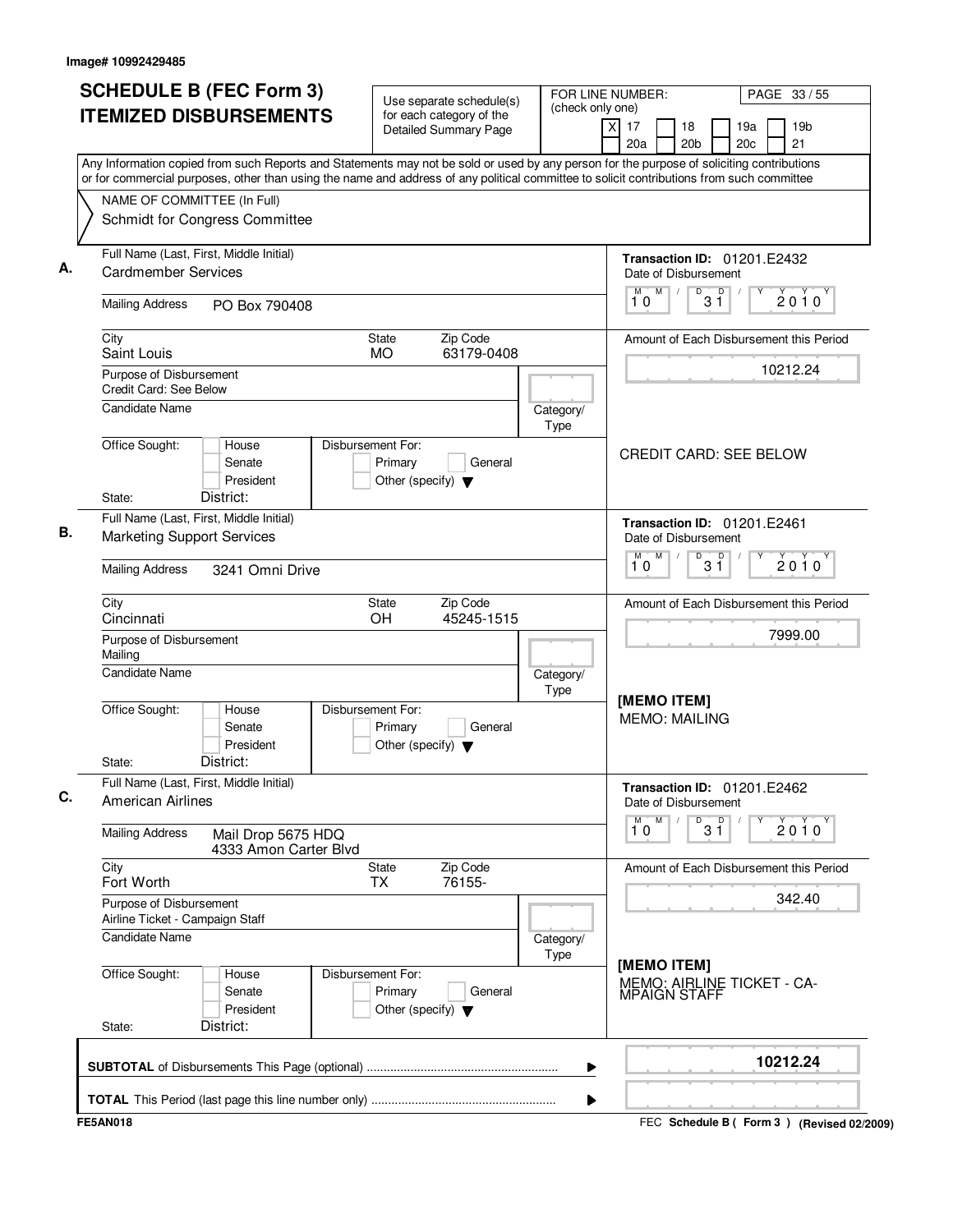| <b>SCHEDULE B (FEC Form 3)</b>                                                                                                                                                                                                                                                         | Use separate schedule(s)                                                        | (check only one)  | FOR LINE NUMBER:                                               | PAGE 34 / 55                                    |  |
|----------------------------------------------------------------------------------------------------------------------------------------------------------------------------------------------------------------------------------------------------------------------------------------|---------------------------------------------------------------------------------|-------------------|----------------------------------------------------------------|-------------------------------------------------|--|
| <b>ITEMIZED DISBURSEMENTS</b>                                                                                                                                                                                                                                                          | for each category of the<br><b>Detailed Summary Page</b>                        |                   | $\overline{\mathsf{x}}$<br>17<br>18<br>20 <sub>b</sub><br>20a  | 19a<br>19 <sub>b</sub><br>21<br>20 <sub>c</sub> |  |
| Any Information copied from such Reports and Statements may not be sold or used by any person for the purpose of soliciting contributions<br>or for commercial purposes, other than using the name and address of any political committee to solicit contributions from such committee |                                                                                 |                   |                                                                |                                                 |  |
| NAME OF COMMITTEE (In Full)<br>Schmidt for Congress Committee                                                                                                                                                                                                                          |                                                                                 |                   |                                                                |                                                 |  |
| Full Name (Last, First, Middle Initial)<br>Delta Airlines                                                                                                                                                                                                                              |                                                                                 |                   | <b>Transaction ID: 01201.E2463</b><br>Date of Disbursement     |                                                 |  |
| <b>Mailing Address</b><br>Delta Blvd.<br>P 20706                                                                                                                                                                                                                                       |                                                                                 |                   | M<br>D<br>D<br>3 Ĭ<br>10                                       | 2010                                            |  |
| City<br>Atlanta                                                                                                                                                                                                                                                                        | Zip Code<br>State<br>30320-<br>GA                                               |                   |                                                                | Amount of Each Disbursement this Period         |  |
| Purpose of Disbursement<br><b>Airline Ticket</b><br>Candidate Name                                                                                                                                                                                                                     |                                                                                 |                   |                                                                | 701.90                                          |  |
|                                                                                                                                                                                                                                                                                        |                                                                                 | Category/<br>Type | [MEMO ITEM]                                                    |                                                 |  |
| Office Sought:<br>House<br>Senate<br>President<br>District:<br>State:                                                                                                                                                                                                                  | Disbursement For:<br>Primary<br>General<br>Other (specify) $\blacktriangledown$ |                   | <b>MEMO: AIRLINE TICKET</b>                                    |                                                 |  |
| Full Name (Last, First, Middle Initial)<br>Cincinnati Bell                                                                                                                                                                                                                             |                                                                                 |                   | <b>Transaction ID: 01201.E2433</b><br>Date of Disbursement     |                                                 |  |
| <b>Mailing Address</b><br>PO Box 748003                                                                                                                                                                                                                                                |                                                                                 |                   | M<br>$\overline{31}$<br>М<br>10                                | $2010^y$                                        |  |
| City<br>Cincinnati                                                                                                                                                                                                                                                                     | Zip Code<br>State<br>OH<br>45274-                                               |                   |                                                                | Amount of Each Disbursement this Period         |  |
| Purpose of Disbursement<br>Phone Charges                                                                                                                                                                                                                                               |                                                                                 | 449.64            |                                                                |                                                 |  |
| Candidate Name                                                                                                                                                                                                                                                                         |                                                                                 | Category/<br>Type |                                                                |                                                 |  |
| Office Sought:<br>House<br>Senate<br>President<br>District:<br>State:                                                                                                                                                                                                                  | Disbursement For:<br>Primary<br>General<br>Other (specify) $\blacktriangledown$ |                   | PHONE CHARGES                                                  |                                                 |  |
| Full Name (Last, First, Middle Initial)<br>Cincinnati Bell                                                                                                                                                                                                                             |                                                                                 |                   | <b>Transaction ID: 01201.E2430</b><br>Date of Disbursement     |                                                 |  |
| <b>Mailing Address</b><br>PO Box 748003                                                                                                                                                                                                                                                |                                                                                 |                   | M<br>$\begin{bmatrix} 0 & 0 \\ 3 & 1 \end{bmatrix}$<br>М<br>10 | Υ<br>$2010^y$                                   |  |
| City<br>Cincinnati                                                                                                                                                                                                                                                                     | Zip Code<br>State<br>OH<br>45274-                                               |                   |                                                                | Amount of Each Disbursement this Period         |  |
| Purpose of Disbursement<br>Phone Charges                                                                                                                                                                                                                                               |                                                                                 |                   |                                                                | 371.59                                          |  |
| Candidate Name                                                                                                                                                                                                                                                                         |                                                                                 | Category/<br>Type |                                                                |                                                 |  |
| Office Sought:<br>House<br>Senate<br>President<br>District:<br>State:                                                                                                                                                                                                                  | Disbursement For:<br>Primary<br>General<br>Other (specify) $\blacktriangledown$ |                   | PHONE CHARGES                                                  |                                                 |  |
|                                                                                                                                                                                                                                                                                        |                                                                                 | ▶                 |                                                                | 821.23                                          |  |
|                                                                                                                                                                                                                                                                                        |                                                                                 | ▶                 |                                                                |                                                 |  |
| <b>FE5AN018</b>                                                                                                                                                                                                                                                                        |                                                                                 |                   |                                                                | FEC Schedule B ( Form 3 ) (Revised 02/2009)     |  |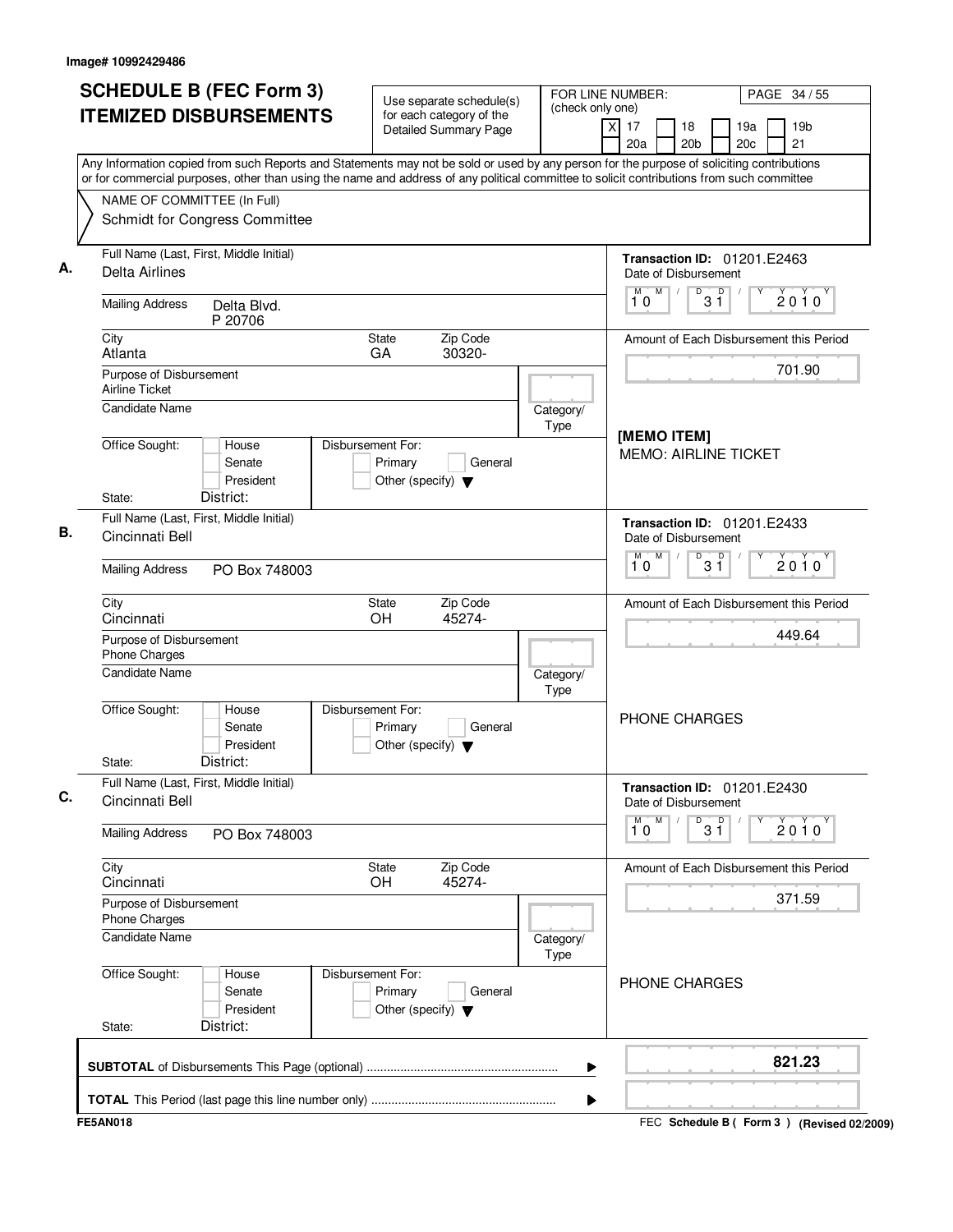| <b>SCHEDULE B (FEC Form 3)</b>                                                                                                                                                                                                                                                         | Use separate schedule(s)                                                        | FOR LINE NUMBER:<br>(check only one) |                                                                    | PAGE 35 / 55          |
|----------------------------------------------------------------------------------------------------------------------------------------------------------------------------------------------------------------------------------------------------------------------------------------|---------------------------------------------------------------------------------|--------------------------------------|--------------------------------------------------------------------|-----------------------|
| <b>ITEMIZED DISBURSEMENTS</b>                                                                                                                                                                                                                                                          | for each category of the<br>Detailed Summary Page                               |                                      | $\overline{X}$<br>17<br>18<br>19a<br>20a<br>20 <sub>b</sub><br>20c | 19 <sub>b</sub><br>21 |
| Any Information copied from such Reports and Statements may not be sold or used by any person for the purpose of soliciting contributions<br>or for commercial purposes, other than using the name and address of any political committee to solicit contributions from such committee |                                                                                 |                                      |                                                                    |                       |
| NAME OF COMMITTEE (In Full)<br>Schmidt for Congress Committee                                                                                                                                                                                                                          |                                                                                 |                                      |                                                                    |                       |
| Full Name (Last, First, Middle Initial)<br>Cincinnati Bell                                                                                                                                                                                                                             |                                                                                 |                                      | <b>Transaction ID: 01201.E2460</b><br>Date of Disbursement         |                       |
| <b>Mailing Address</b><br>PO Box 748003                                                                                                                                                                                                                                                |                                                                                 |                                      | M<br>D<br>М<br>D<br>08<br>11                                       | 2010                  |
| City<br>Cincinnati                                                                                                                                                                                                                                                                     | Zip Code<br><b>State</b><br>OH<br>45274-                                        |                                      | Amount of Each Disbursement this Period                            |                       |
| Purpose of Disbursement<br>Phone Charges                                                                                                                                                                                                                                               |                                                                                 |                                      |                                                                    | 57.66                 |
| <b>Candidate Name</b><br>Office Sought:<br>House                                                                                                                                                                                                                                       | Disbursement For:                                                               | Category/<br>Type                    |                                                                    |                       |
| Senate<br>President<br>District:<br>State:                                                                                                                                                                                                                                             | Primary<br>General<br>Other (specify) $\blacktriangledown$                      |                                      | PHONE CHARGES                                                      |                       |
| Full Name (Last, First, Middle Initial)<br>Cincinnati Bell                                                                                                                                                                                                                             |                                                                                 |                                      | <b>Transaction ID: 01201.E2451</b><br>Date of Disbursement         |                       |
| <b>Mailing Address</b><br>PO Box 748003                                                                                                                                                                                                                                                |                                                                                 |                                      | M<br>D<br>M<br>$\overline{1\,5}$<br>11                             | 2010                  |
| City<br>Cincinnati                                                                                                                                                                                                                                                                     | Zip Code<br>State<br>OH<br>45274-                                               |                                      | Amount of Each Disbursement this Period                            |                       |
| Purpose of Disbursement<br>Phone Charges                                                                                                                                                                                                                                               |                                                                                 |                                      |                                                                    | 202.53                |
| <b>Candidate Name</b><br>Office Sought:<br>House                                                                                                                                                                                                                                       | Disbursement For:                                                               | Category/<br>Type                    |                                                                    |                       |
| Senate<br>President<br>District:<br>State:                                                                                                                                                                                                                                             | Primary<br>General<br>Other (specify) $\blacktriangledown$                      |                                      | <b>PHONE CHARGES</b>                                               |                       |
| Full Name (Last, First, Middle Initial)<br>Cincinnati Bell                                                                                                                                                                                                                             |                                                                                 |                                      | <b>Transaction ID: 01201.E2454</b><br>Date of Disbursement         |                       |
| <b>Mailing Address</b><br>PO Box 748003                                                                                                                                                                                                                                                |                                                                                 |                                      | M<br>M<br>D<br>$\frac{D}{17}$<br>11                                | 2010                  |
| City<br>Cincinnati                                                                                                                                                                                                                                                                     | Zip Code<br>State<br>45274-<br><b>OH</b>                                        |                                      | Amount of Each Disbursement this Period                            |                       |
| Purpose of Disbursement<br>Phone Charges                                                                                                                                                                                                                                               |                                                                                 |                                      |                                                                    | 84.43                 |
| Candidate Name<br>Office Sought:                                                                                                                                                                                                                                                       |                                                                                 | Category/<br>Type                    |                                                                    |                       |
| House<br>Senate<br>President<br>District:<br>State:                                                                                                                                                                                                                                    | Disbursement For:<br>Primary<br>General<br>Other (specify) $\blacktriangledown$ |                                      | PHONE CHARGES                                                      |                       |
|                                                                                                                                                                                                                                                                                        |                                                                                 | ▶                                    |                                                                    | 344.62                |
|                                                                                                                                                                                                                                                                                        |                                                                                 | ▶                                    |                                                                    |                       |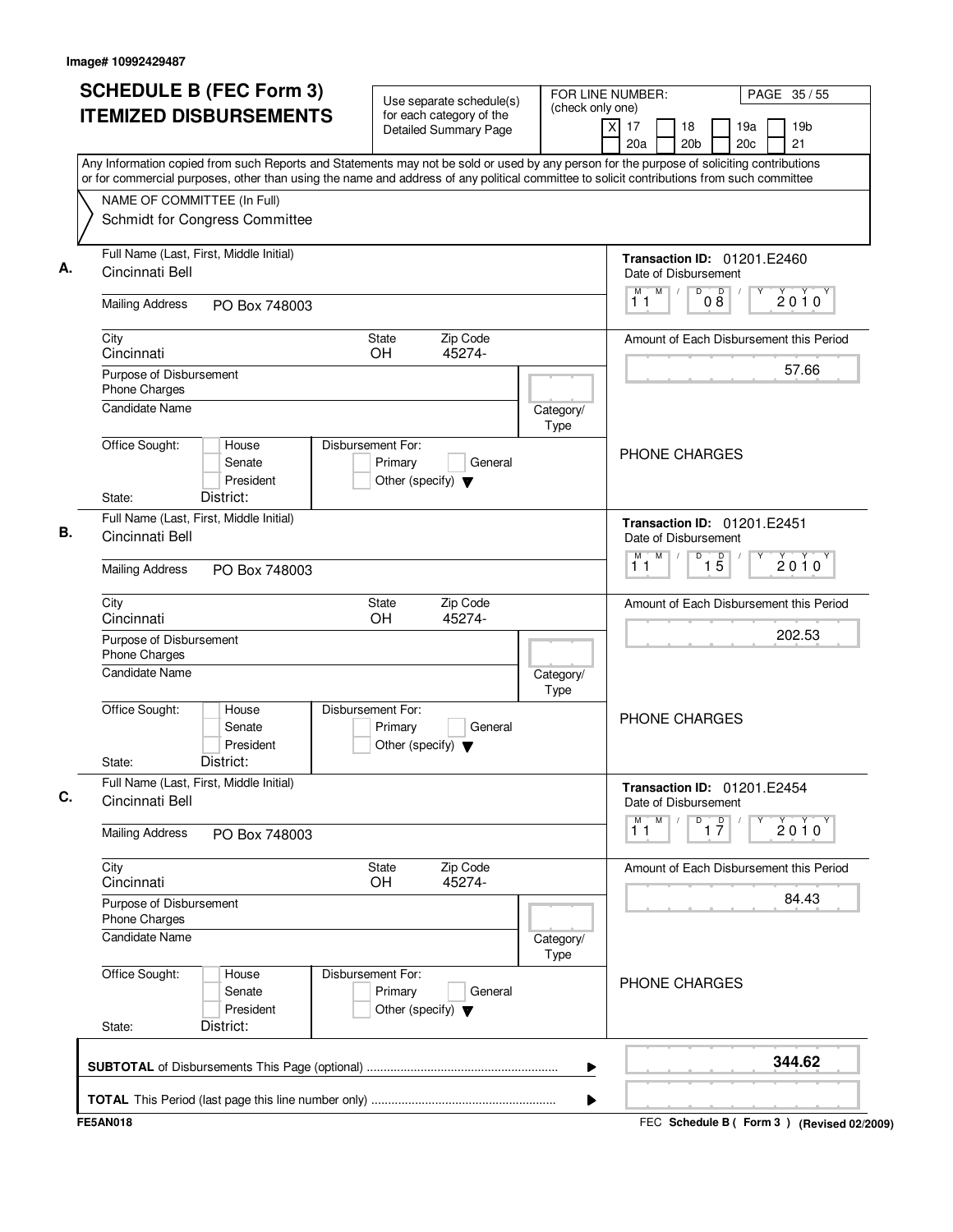| <b>SCHEDULE B (FEC Form 3)</b>                                                                                                                                                                                                                                                         | Use separate schedule(s)                                                        | FOR LINE NUMBER:<br>(check only one) | PAGE 36 / 55                                                                   |
|----------------------------------------------------------------------------------------------------------------------------------------------------------------------------------------------------------------------------------------------------------------------------------------|---------------------------------------------------------------------------------|--------------------------------------|--------------------------------------------------------------------------------|
| <b>ITEMIZED DISBURSEMENTS</b>                                                                                                                                                                                                                                                          | for each category of the<br><b>Detailed Summary Page</b>                        |                                      | 19 <sub>b</sub><br>x<br>17<br>18<br>19a<br>20c<br>21<br>20a<br>20 <sub>b</sub> |
| Any Information copied from such Reports and Statements may not be sold or used by any person for the purpose of soliciting contributions<br>or for commercial purposes, other than using the name and address of any political committee to solicit contributions from such committee |                                                                                 |                                      |                                                                                |
| NAME OF COMMITTEE (In Full)                                                                                                                                                                                                                                                            |                                                                                 |                                      |                                                                                |
| Schmidt for Congress Committee                                                                                                                                                                                                                                                         |                                                                                 |                                      |                                                                                |
| Full Name (Last, First, Middle Initial)<br><b>Clermont Senior Services</b>                                                                                                                                                                                                             |                                                                                 |                                      | <b>Transaction ID: 01201.E2427</b><br>Date of Disbursement                     |
| <b>Mailing Address</b><br>2085A Front Wheel Dr                                                                                                                                                                                                                                         |                                                                                 |                                      | M<br>$1\overline{5}$<br>M<br>D<br>2010<br>10                                   |
| City<br>Batavia                                                                                                                                                                                                                                                                        | Zip Code<br>State<br>45103-3255<br><b>OH</b>                                    |                                      | Amount of Each Disbursement this Period                                        |
| Purpose of Disbursement<br>Event Sponsor                                                                                                                                                                                                                                               |                                                                                 |                                      | 250.00                                                                         |
| <b>Candidate Name</b>                                                                                                                                                                                                                                                                  |                                                                                 | Category/<br>Type                    |                                                                                |
| Office Sought:<br>House<br>Senate<br>President<br>District:<br>State:                                                                                                                                                                                                                  | Disbursement For:<br>Primary<br>General<br>Other (specify) $\blacktriangledown$ |                                      | <b>EVENT SPONSOR</b>                                                           |
| Full Name (Last, First, Middle Initial)                                                                                                                                                                                                                                                |                                                                                 |                                      | <b>Transaction ID: 01201.E2417</b>                                             |
| Cross Roads Media                                                                                                                                                                                                                                                                      |                                                                                 |                                      | Date of Disbursement                                                           |
| <b>Mailing Address</b><br>3101 Wilson Blvd Ste 810                                                                                                                                                                                                                                     |                                                                                 |                                      | M<br>M<br>D<br>$\overline{15}$<br>$2010^y$<br>10                               |
| City<br>Arlington                                                                                                                                                                                                                                                                      | Zip Code<br>State<br>VA<br>22201-4445                                           |                                      | Amount of Each Disbursement this Period                                        |
| Purpose of Disbursement<br><b>TV Advertising</b>                                                                                                                                                                                                                                       |                                                                                 |                                      | 100000.00                                                                      |
| <b>Candidate Name</b>                                                                                                                                                                                                                                                                  |                                                                                 | Category/<br>Type                    |                                                                                |
| Office Sought:<br>House<br>Senate<br>President<br>District:<br>State:                                                                                                                                                                                                                  | Disbursement For:<br>Primary<br>General<br>Other (specify) $\blacktriangledown$ |                                      | <b>TV ADVERTISING</b>                                                          |
| Full Name (Last, First, Middle Initial)<br>Dark Horse Communications                                                                                                                                                                                                                   |                                                                                 |                                      | <b>Transaction ID: 01201.E2435</b><br>Date of Disbursement                     |
| <b>Mailing Address</b><br>36 W Kossuth St                                                                                                                                                                                                                                              |                                                                                 |                                      | M<br>M<br>D<br>0 <sup>0</sup><br>2010<br>11                                    |
| City<br>Columbus                                                                                                                                                                                                                                                                       | Zip Code<br>State<br>43206-1914<br><b>OH</b>                                    |                                      | Amount of Each Disbursement this Period                                        |
| Purpose of Disbursement<br><b>Consulting Services</b>                                                                                                                                                                                                                                  |                                                                                 |                                      | 6000.00                                                                        |
| <b>Candidate Name</b>                                                                                                                                                                                                                                                                  |                                                                                 | Category/<br>Type                    |                                                                                |
| Office Sought:<br>House<br>Senate<br>President<br>District:<br>State:                                                                                                                                                                                                                  | Disbursement For:<br>Primary<br>General<br>Other (specify) $\blacktriangledown$ |                                      | <b>CONSULTING SERVICES</b>                                                     |
|                                                                                                                                                                                                                                                                                        |                                                                                 | ▶                                    | 106250.00                                                                      |
|                                                                                                                                                                                                                                                                                        |                                                                                 | ▶                                    |                                                                                |
| <b>FE5AN018</b>                                                                                                                                                                                                                                                                        |                                                                                 |                                      | FEC Schedule B ( Form 3 ) (Revised 02/2009)                                    |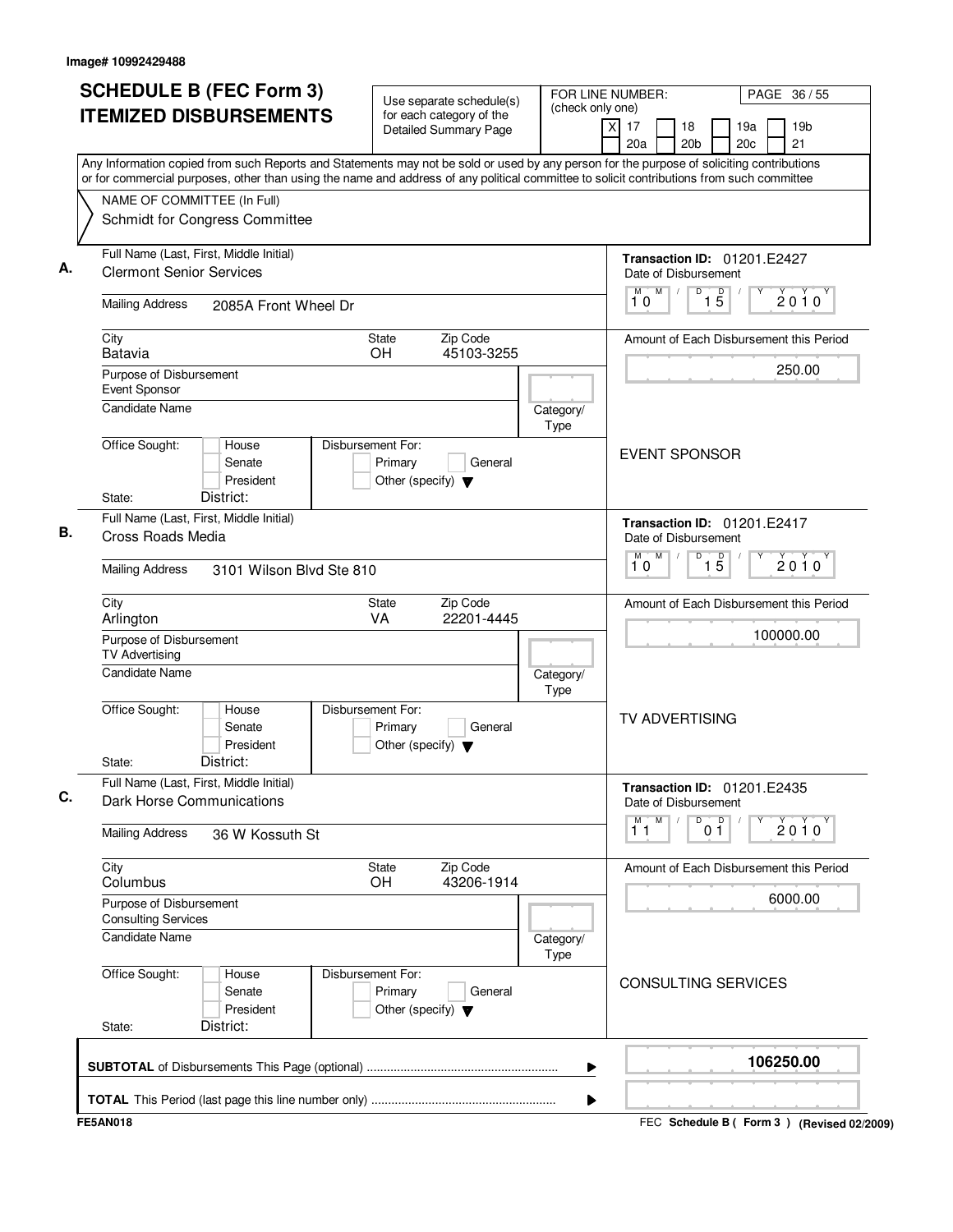| <b>SCHEDULE B (FEC Form 3)</b>                                                                                                                                                                                                                                                         | Use separate schedule(s)                                                        | FOR LINE NUMBER:<br>(check only one) |                                                            | PAGE 37/55                                |  |  |
|----------------------------------------------------------------------------------------------------------------------------------------------------------------------------------------------------------------------------------------------------------------------------------------|---------------------------------------------------------------------------------|--------------------------------------|------------------------------------------------------------|-------------------------------------------|--|--|
| <b>ITEMIZED DISBURSEMENTS</b>                                                                                                                                                                                                                                                          | for each category of the<br><b>Detailed Summary Page</b>                        |                                      | $\overline{x}$<br>17<br>18<br>20a<br>20 <sub>b</sub>       | 19a<br>19 <sub>b</sub><br>21<br>20c       |  |  |
| Any Information copied from such Reports and Statements may not be sold or used by any person for the purpose of soliciting contributions<br>or for commercial purposes, other than using the name and address of any political committee to solicit contributions from such committee |                                                                                 |                                      |                                                            |                                           |  |  |
| NAME OF COMMITTEE (In Full)                                                                                                                                                                                                                                                            |                                                                                 |                                      |                                                            |                                           |  |  |
| Schmidt for Congress Committee                                                                                                                                                                                                                                                         |                                                                                 |                                      |                                                            |                                           |  |  |
| Full Name (Last, First, Middle Initial)<br>David Andrukitis Inc.                                                                                                                                                                                                                       |                                                                                 |                                      | <b>Transaction ID: 01201.E2431</b><br>Date of Disbursement |                                           |  |  |
| <b>Mailing Address</b><br>50 E St SE                                                                                                                                                                                                                                                   |                                                                                 |                                      | M<br>$\mathsf D$<br>M<br>D<br>3 Ĭ<br>10                    | 2010                                      |  |  |
| City<br>Washington                                                                                                                                                                                                                                                                     | Zip Code<br>State<br>DC<br>20003-2620                                           |                                      |                                                            | Amount of Each Disbursement this Period   |  |  |
| Purpose of Disbursement<br>Stationery                                                                                                                                                                                                                                                  |                                                                                 |                                      |                                                            | 1901.80                                   |  |  |
| <b>Candidate Name</b>                                                                                                                                                                                                                                                                  |                                                                                 | Category/<br>Type                    |                                                            |                                           |  |  |
| Office Sought:<br>House<br>Senate<br>President<br>District:<br>State:                                                                                                                                                                                                                  | Disbursement For:<br>Primary<br>General<br>Other (specify) $\blacktriangledown$ |                                      | <b>STATIONERY</b>                                          |                                           |  |  |
| Full Name (Last, First, Middle Initial)<br>Sara Dreier                                                                                                                                                                                                                                 |                                                                                 |                                      | <b>Transaction ID: 01201.E2428</b><br>Date of Disbursement |                                           |  |  |
| <b>Mailing Address</b><br>10397 Colerain Ave.                                                                                                                                                                                                                                          |                                                                                 |                                      | M<br>D<br>М<br>0 <sup>0</sup><br>11                        | $2010^y$                                  |  |  |
| City<br>Cincinnati                                                                                                                                                                                                                                                                     | Zip Code<br>State<br>45251-<br>OH                                               |                                      |                                                            | Amount of Each Disbursement this Period   |  |  |
| Purpose of Disbursement<br>Reimburse campaign travel                                                                                                                                                                                                                                   |                                                                                 |                                      |                                                            | 708.41                                    |  |  |
| <b>Candidate Name</b>                                                                                                                                                                                                                                                                  |                                                                                 | Category/<br>Type                    |                                                            |                                           |  |  |
| Office Sought:<br>House<br>Senate<br>President<br>District:<br>State:                                                                                                                                                                                                                  | Disbursement For:<br>Primary<br>General<br>Other (specify) $\blacktriangledown$ |                                      |                                                            | <b>REIMBURSE CAMPAIGN TRAVEL</b>          |  |  |
| Full Name (Last, First, Middle Initial)<br>First Wave Concepts LLC                                                                                                                                                                                                                     |                                                                                 |                                      | <b>Transaction ID: 01201.E2466</b><br>Date of Disbursement |                                           |  |  |
| <b>Mailing Address</b><br>4258 Mayfair Ln                                                                                                                                                                                                                                              |                                                                                 |                                      | $\overline{1}^M$ 0<br>M<br>D<br>$\overline{15}$            | 2010                                      |  |  |
| City<br>Port Orange                                                                                                                                                                                                                                                                    | State<br>Zip Code<br>32129-7512<br>FL.                                          |                                      |                                                            | Amount of Each Disbursement this Period   |  |  |
| Purpose of Disbursement<br>Website Service                                                                                                                                                                                                                                             |                                                                                 |                                      |                                                            | 94.00                                     |  |  |
| <b>Candidate Name</b>                                                                                                                                                                                                                                                                  |                                                                                 | Category/<br>Type                    |                                                            |                                           |  |  |
| Office Sought:<br>House<br>Senate<br>President<br>District:<br>State:                                                                                                                                                                                                                  | Disbursement For:<br>Primary<br>General<br>Other (specify) $\blacktriangledown$ |                                      | <b>WEBSITE SERVICE</b>                                     |                                           |  |  |
|                                                                                                                                                                                                                                                                                        |                                                                                 | ▶                                    |                                                            | 2704.21                                   |  |  |
|                                                                                                                                                                                                                                                                                        |                                                                                 | ▶                                    |                                                            |                                           |  |  |
| <b>FE5AN018</b>                                                                                                                                                                                                                                                                        |                                                                                 |                                      |                                                            | FEC Schedule B (Form 3) (Revised 02/2009) |  |  |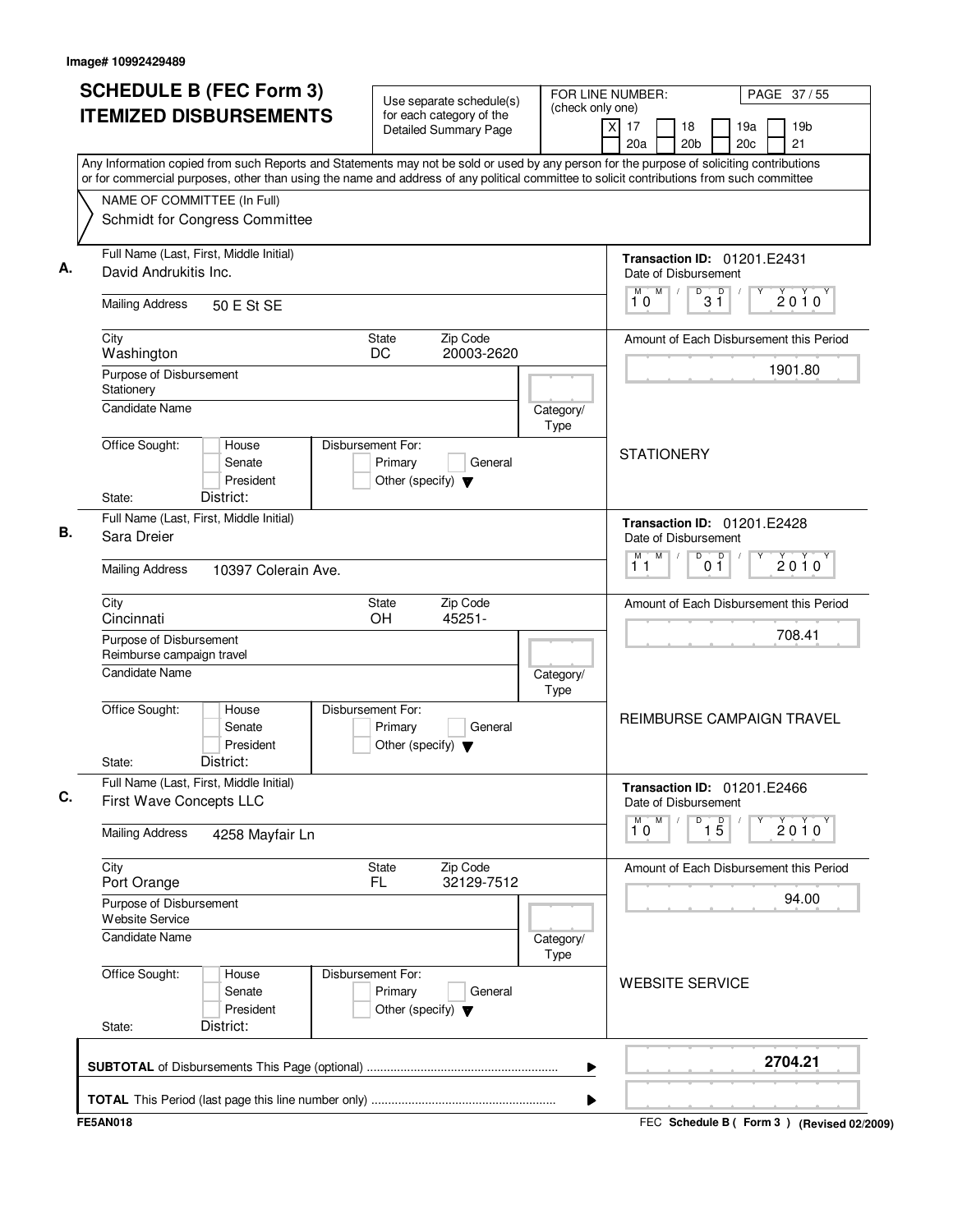| <b>SCHEDULE B (FEC Form 3)</b>                                                                                                                                                                                                                                                         | Use separate schedule(s)                                                        | (check only one)  | FOR LINE NUMBER:                                              |                                 |                        | PAGE 38 / 55                                |
|----------------------------------------------------------------------------------------------------------------------------------------------------------------------------------------------------------------------------------------------------------------------------------------|---------------------------------------------------------------------------------|-------------------|---------------------------------------------------------------|---------------------------------|------------------------|---------------------------------------------|
| <b>ITEMIZED DISBURSEMENTS</b>                                                                                                                                                                                                                                                          | for each category of the<br><b>Detailed Summary Page</b>                        |                   | $\overline{\mathsf{x}}$<br>17<br>18<br>20 <sub>b</sub><br>20a |                                 | 19a<br>20 <sub>c</sub> | 19 <sub>b</sub><br>21                       |
| Any Information copied from such Reports and Statements may not be sold or used by any person for the purpose of soliciting contributions<br>or for commercial purposes, other than using the name and address of any political committee to solicit contributions from such committee |                                                                                 |                   |                                                               |                                 |                        |                                             |
| NAME OF COMMITTEE (In Full)                                                                                                                                                                                                                                                            |                                                                                 |                   |                                                               |                                 |                        |                                             |
| Schmidt for Congress Committee                                                                                                                                                                                                                                                         |                                                                                 |                   |                                                               |                                 |                        |                                             |
| Full Name (Last, First, Middle Initial)<br>Greener & Hook                                                                                                                                                                                                                              |                                                                                 |                   | <b>Transaction ID: 01201.E2465</b><br>Date of Disbursement    |                                 |                        |                                             |
| <b>Mailing Address</b><br>3101 Wilson Blvd Ste 810<br>Suite 810                                                                                                                                                                                                                        |                                                                                 |                   | M<br>D<br>M<br>10                                             | $\overline{\mathsf{D}}$<br>19   |                        | 2010                                        |
| City<br>Arlington                                                                                                                                                                                                                                                                      | Zip Code<br>State<br>22201-4445<br><b>VA</b>                                    |                   | Amount of Each Disbursement this Period                       |                                 |                        |                                             |
| Purpose of Disbursement<br><b>TV Advertising</b>                                                                                                                                                                                                                                       |                                                                                 |                   |                                                               |                                 |                        | 8000.00                                     |
| Candidate Name                                                                                                                                                                                                                                                                         |                                                                                 | Category/<br>Type |                                                               |                                 |                        |                                             |
| Office Sought:<br>House<br>Senate<br>President<br>District:<br>State:                                                                                                                                                                                                                  | Disbursement For:<br>Primary<br>General<br>Other (specify) $\blacktriangledown$ |                   | <b>TV ADVERTISING</b>                                         |                                 |                        |                                             |
| Full Name (Last, First, Middle Initial)                                                                                                                                                                                                                                                |                                                                                 |                   |                                                               |                                 |                        |                                             |
| Jewish National Fund                                                                                                                                                                                                                                                                   |                                                                                 |                   | Transaction ID: 01201.E2445<br>Date of Disbursement<br>M<br>M |                                 |                        |                                             |
| <b>Mailing Address</b><br>9918 Carver Road, Ste. 102                                                                                                                                                                                                                                   |                                                                                 |                   | 10                                                            | $\overline{P}$ 2 $\overline{1}$ |                        | 2010                                        |
| City<br>Cincinnati                                                                                                                                                                                                                                                                     | Zip Code<br>State<br>OH<br>45242-                                               |                   | Amount of Each Disbursement this Period                       |                                 |                        |                                             |
| Purpose of Disbursement<br>Event Sponsor<br>Candidate Name                                                                                                                                                                                                                             |                                                                                 |                   |                                                               | 500.00                          |                        |                                             |
|                                                                                                                                                                                                                                                                                        |                                                                                 | Category/<br>Type |                                                               |                                 |                        |                                             |
| Office Sought:<br>House<br>Senate<br>President<br>District:<br>State:                                                                                                                                                                                                                  | Disbursement For:<br>Primary<br>General<br>Other (specify) $\blacktriangledown$ |                   | <b>EVENT SPONSOR</b>                                          |                                 |                        |                                             |
| Full Name (Last, First, Middle Initial)<br>Kiwanis Club of Union Township                                                                                                                                                                                                              |                                                                                 |                   | <b>Transaction ID: 01201.E2423</b><br>Date of Disbursement    |                                 |                        |                                             |
| <b>Mailing Address</b><br>PO Box 54786                                                                                                                                                                                                                                                 |                                                                                 |                   | M<br>D<br>10                                                  | $\overline{15}$                 | Υ                      | 2010                                        |
| City<br>Cincinnati                                                                                                                                                                                                                                                                     | Zip Code<br>State<br>OH<br>45254-0786                                           |                   | Amount of Each Disbursement this Period                       |                                 |                        |                                             |
| Purpose of Disbursement<br>Event Sponsor                                                                                                                                                                                                                                               |                                                                                 |                   |                                                               |                                 |                        | 100.00                                      |
| <b>Candidate Name</b>                                                                                                                                                                                                                                                                  |                                                                                 | Category/<br>Type |                                                               |                                 |                        |                                             |
| Office Sought:<br>House<br>Senate<br>President<br>District:<br>State:                                                                                                                                                                                                                  | Disbursement For:<br>Primary<br>General<br>Other (specify) $\blacktriangledown$ |                   | <b>EVENT SPONSOR</b>                                          |                                 |                        |                                             |
|                                                                                                                                                                                                                                                                                        |                                                                                 | ▶                 |                                                               |                                 |                        | 8600.00                                     |
|                                                                                                                                                                                                                                                                                        |                                                                                 | ▶                 |                                                               |                                 |                        |                                             |
| <b>FE5AN018</b>                                                                                                                                                                                                                                                                        |                                                                                 |                   |                                                               |                                 |                        | FEC Schedule B ( Form 3 ) (Revised 02/2009) |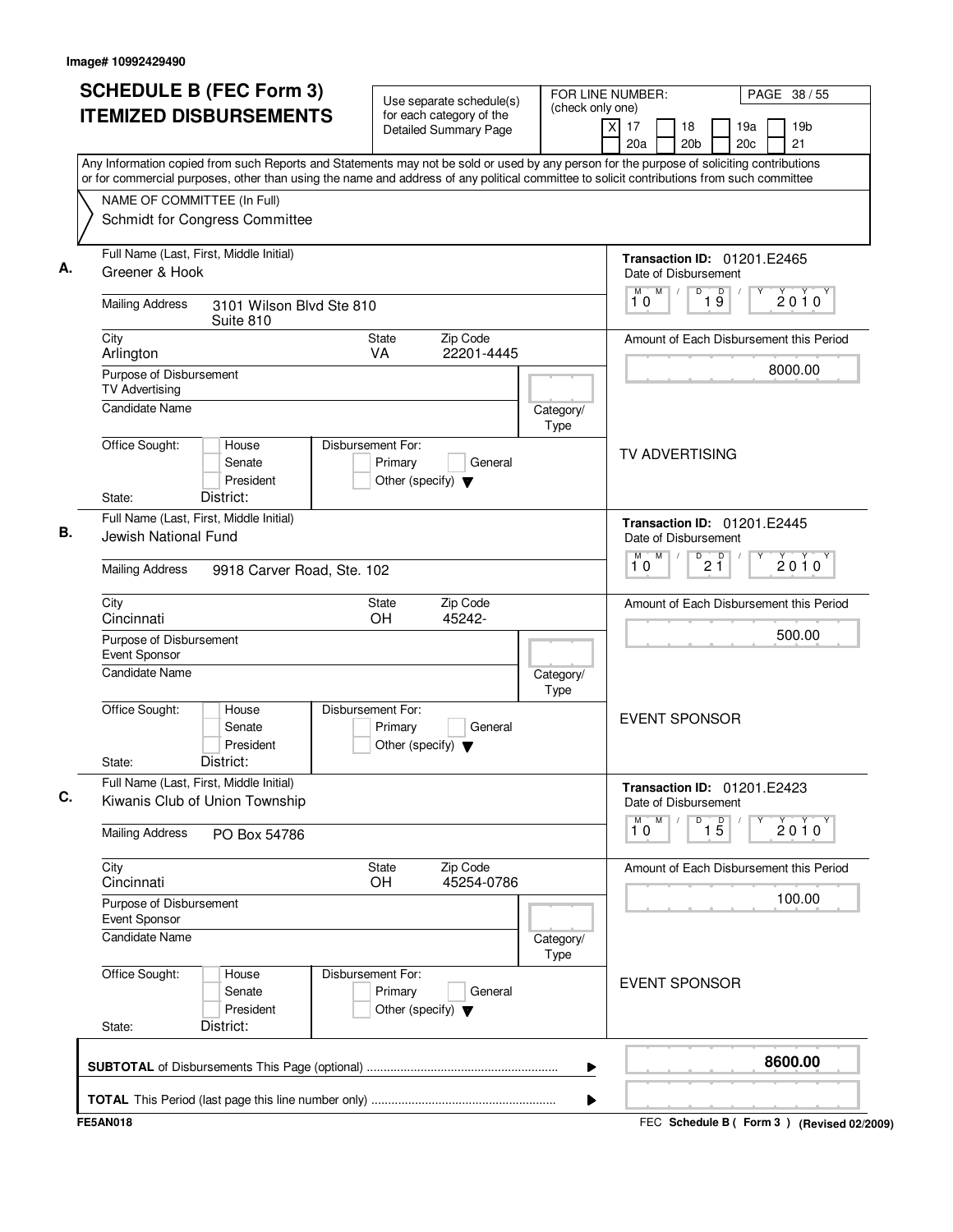| <b>SCHEDULE B (FEC Form 3)</b>                                                                                                                                           | Use separate schedule(s)                                                        |                   | FOR LINE NUMBER:                                     | PAGE 39/55                                      |
|--------------------------------------------------------------------------------------------------------------------------------------------------------------------------|---------------------------------------------------------------------------------|-------------------|------------------------------------------------------|-------------------------------------------------|
| <b>ITEMIZED DISBURSEMENTS</b>                                                                                                                                            | for each category of the<br>Detailed Summary Page                               | (check only one)  | $\overline{x}$<br>17<br>18<br>20 <sub>b</sub><br>20a | 19 <sub>b</sub><br>19a<br>20 <sub>c</sub><br>21 |
| Any Information copied from such Reports and Statements may not be sold or used by any person for the purpose of soliciting contributions                                |                                                                                 |                   |                                                      |                                                 |
| or for commercial purposes, other than using the name and address of any political committee to solicit contributions from such committee<br>NAME OF COMMITTEE (In Full) |                                                                                 |                   |                                                      |                                                 |
| Schmidt for Congress Committee                                                                                                                                           |                                                                                 |                   |                                                      |                                                 |
| Full Name (Last, First, Middle Initial)<br>Jason Killian Meath                                                                                                           |                                                                                 |                   | Date of Disbursement                                 | Transaction ID: 01201.E2450                     |
| <b>Mailing Address</b><br>4441 Klingle Street, NW                                                                                                                        |                                                                                 |                   | M<br>$\overline{0}$ 2 $\overline{0}$<br>10           | 2010                                            |
| City<br>Washington                                                                                                                                                       | Zip Code<br><b>State</b><br>DC<br>20016-                                        |                   |                                                      | Amount of Each Disbursement this Period         |
| Purpose of Disbursement<br><b>Media Production</b>                                                                                                                       |                                                                                 |                   |                                                      | 6625.00                                         |
| Candidate Name                                                                                                                                                           |                                                                                 | Category/<br>Type |                                                      |                                                 |
| Office Sought:<br>House<br>Senate<br>President<br>District:<br>State:                                                                                                    | Disbursement For:<br>Primary<br>General<br>Other (specify) $\blacktriangledown$ |                   | <b>MEDIA PRODUCTION</b>                              |                                                 |
| Full Name (Last, First, Middle Initial)                                                                                                                                  |                                                                                 |                   |                                                      | Transaction ID: 01201.E2446                     |
| Milford Schools Foundation                                                                                                                                               |                                                                                 |                   | Date of Disbursement                                 |                                                 |
| <b>Mailing Address</b><br>453 Wards Corner Road                                                                                                                          |                                                                                 |                   | M<br>D<br>M<br>10                                    | $\overline{1\sqrt{5}}$<br>$2010^y$              |
| City<br>Loveland                                                                                                                                                         | Zip Code<br>State<br>OH<br>45140-                                               |                   |                                                      | Amount of Each Disbursement this Period         |
| Purpose of Disbursement<br>Event Sponsor                                                                                                                                 |                                                                                 |                   |                                                      | 340.00                                          |
| <b>Candidate Name</b>                                                                                                                                                    |                                                                                 | Category/<br>Type |                                                      |                                                 |
| Office Sought:<br>House<br>Senate<br>President<br>District:<br>State:                                                                                                    | Disbursement For:<br>Primary<br>General<br>Other (specify) $\blacktriangledown$ |                   | <b>EVENT SPONSOR</b>                                 |                                                 |
| Full Name (Last, First, Middle Initial)<br>Reflections                                                                                                                   |                                                                                 |                   | Date of Disbursement                                 | Transaction ID: 01201.E2468                     |
| <b>Mailing Address</b><br>631 Pennsylvania Ave SE                                                                                                                        |                                                                                 |                   | M<br>D<br>м<br>10                                    | Υ<br>$\overline{15}$<br>2010                    |
| City<br>Washington                                                                                                                                                       | Zip Code<br>State<br>20003-4303<br>DC                                           |                   |                                                      | Amount of Each Disbursement this Period         |
| Purpose of Disbursement<br>Event Photography                                                                                                                             |                                                                                 |                   |                                                      | 986.00                                          |
| Candidate Name                                                                                                                                                           |                                                                                 | Category/<br>Type |                                                      |                                                 |
| Office Sought:<br>House<br>Senate<br>President<br>District:<br>State:                                                                                                    | Disbursement For:<br>General<br>Primary<br>Other (specify) $\blacktriangledown$ |                   | <b>EVENT PHOTOGRAPHY</b>                             |                                                 |
|                                                                                                                                                                          |                                                                                 | ▶                 |                                                      | 7951.00                                         |
|                                                                                                                                                                          |                                                                                 |                   |                                                      |                                                 |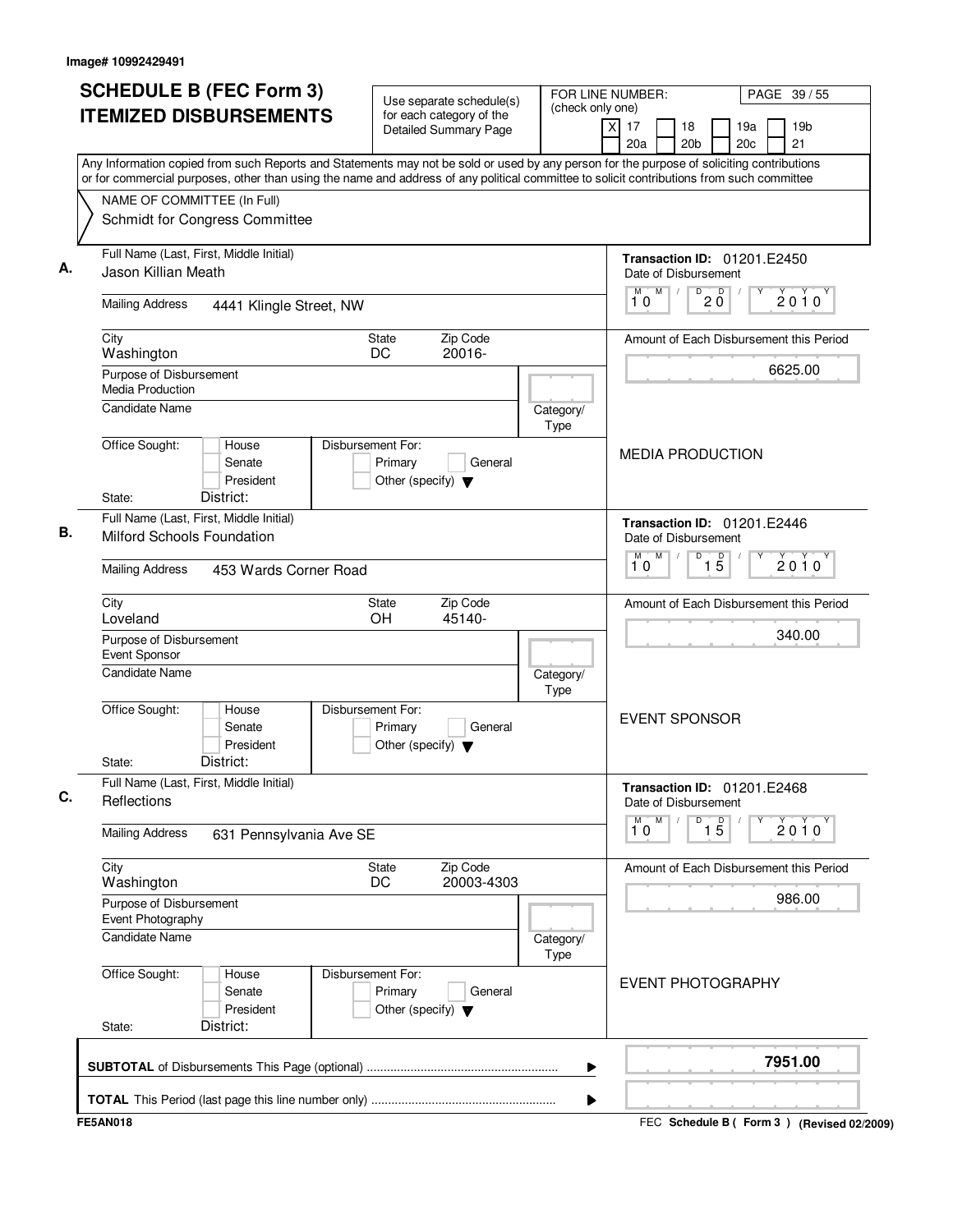| <b>SCHEDULE B (FEC Form 3)</b>                                                                                                                                                                                                                                                         | Use separate schedule(s)                                                        | FOR LINE NUMBER:  |                                                            | PAGE 40/55            |
|----------------------------------------------------------------------------------------------------------------------------------------------------------------------------------------------------------------------------------------------------------------------------------------|---------------------------------------------------------------------------------|-------------------|------------------------------------------------------------|-----------------------|
| <b>ITEMIZED DISBURSEMENTS</b>                                                                                                                                                                                                                                                          | for each category of the<br>Detailed Summary Page                               | (check only one)  | x<br>17<br>18<br>19a<br>20c<br>20a<br>20 <sub>b</sub>      | 19 <sub>b</sub><br>21 |
| Any Information copied from such Reports and Statements may not be sold or used by any person for the purpose of soliciting contributions<br>or for commercial purposes, other than using the name and address of any political committee to solicit contributions from such committee |                                                                                 |                   |                                                            |                       |
| NAME OF COMMITTEE (In Full)                                                                                                                                                                                                                                                            |                                                                                 |                   |                                                            |                       |
| Schmidt for Congress Committee                                                                                                                                                                                                                                                         |                                                                                 |                   |                                                            |                       |
| Full Name (Last, First, Middle Initial)<br>Peter Schmidt                                                                                                                                                                                                                               |                                                                                 |                   | <b>Transaction ID: 01201.E2439</b><br>Date of Disbursement |                       |
| <b>Mailing Address</b><br>771 Wards Corner Rd                                                                                                                                                                                                                                          |                                                                                 |                   | M<br>M<br>D<br>$\overline{2}$ $\overline{2}$<br>10         | 2010                  |
| City<br>Loveland                                                                                                                                                                                                                                                                       | Zip Code<br>State<br><b>OH</b><br>45140-9049                                    |                   | Amount of Each Disbursement this Period                    |                       |
| Purpose of Disbursement<br>Parade Candy Reimbursement                                                                                                                                                                                                                                  |                                                                                 |                   |                                                            | 192.64                |
| <b>Candidate Name</b>                                                                                                                                                                                                                                                                  |                                                                                 | Category/<br>Type |                                                            |                       |
| Office Sought:<br>House<br>Senate<br>President<br>District:<br>State:                                                                                                                                                                                                                  | Disbursement For:<br>Primary<br>General<br>Other (specify) $\blacktriangledown$ |                   | Parade Candy REIMBURSEMENT                                 |                       |
| Full Name (Last, First, Middle Initial)                                                                                                                                                                                                                                                |                                                                                 |                   | <b>Transaction ID: 01201.E2467</b>                         |                       |
| <b>Schmidts Meats</b>                                                                                                                                                                                                                                                                  |                                                                                 |                   | Date of Disbursement<br>M<br>M<br>D                        |                       |
| <b>Mailing Address</b><br>8621 Winton Road, #4                                                                                                                                                                                                                                         |                                                                                 |                   | $\overline{15}$<br>10                                      | $2010^y$              |
| City<br>Cincinnati                                                                                                                                                                                                                                                                     | Zip Code<br>State<br>OH<br>45231-                                               |                   | Amount of Each Disbursement this Period                    |                       |
| Purpose of Disbursement<br><b>Event Catering</b>                                                                                                                                                                                                                                       |                                                                                 |                   |                                                            | 337.50                |
| <b>Candidate Name</b>                                                                                                                                                                                                                                                                  |                                                                                 | Category/<br>Type |                                                            |                       |
| Office Sought:<br>House<br>Senate<br>President<br>District:<br>State:                                                                                                                                                                                                                  | Disbursement For:<br>Primary<br>General<br>Other (specify) $\blacktriangledown$ |                   | <b>EVENT CATERING</b>                                      |                       |
| Full Name (Last, First, Middle Initial)<br><b>Schuerholz Printing</b>                                                                                                                                                                                                                  |                                                                                 |                   | <b>Transaction ID: 01201.E2459</b><br>Date of Disbursement |                       |
| <b>Mailing Address</b><br>3540 Marshall Road                                                                                                                                                                                                                                           |                                                                                 |                   | M<br>M<br>D<br>08<br>11                                    | $2010^y$              |
| City<br>Dayton                                                                                                                                                                                                                                                                         | Zip Code<br>State<br>45429-<br><b>OH</b>                                        |                   | Amount of Each Disbursement this Period                    |                       |
| Purpose of Disbursement<br><b>Fundraising Mailing</b>                                                                                                                                                                                                                                  |                                                                                 |                   |                                                            | 1111.29               |
| <b>Candidate Name</b>                                                                                                                                                                                                                                                                  |                                                                                 | Category/<br>Type |                                                            |                       |
| Office Sought:<br>House<br>Senate<br>President<br>District:<br>State:                                                                                                                                                                                                                  | Disbursement For:<br>Primary<br>General<br>Other (specify) $\blacktriangledown$ |                   | <b>FUNDRAISING MAILING</b>                                 |                       |
|                                                                                                                                                                                                                                                                                        |                                                                                 | ▶                 |                                                            | 1641.43               |
|                                                                                                                                                                                                                                                                                        |                                                                                 | ▶                 |                                                            |                       |
| <b>FE5AN018</b>                                                                                                                                                                                                                                                                        |                                                                                 |                   | FEC Schedule B ( Form 3 ) (Revised 02/2009)                |                       |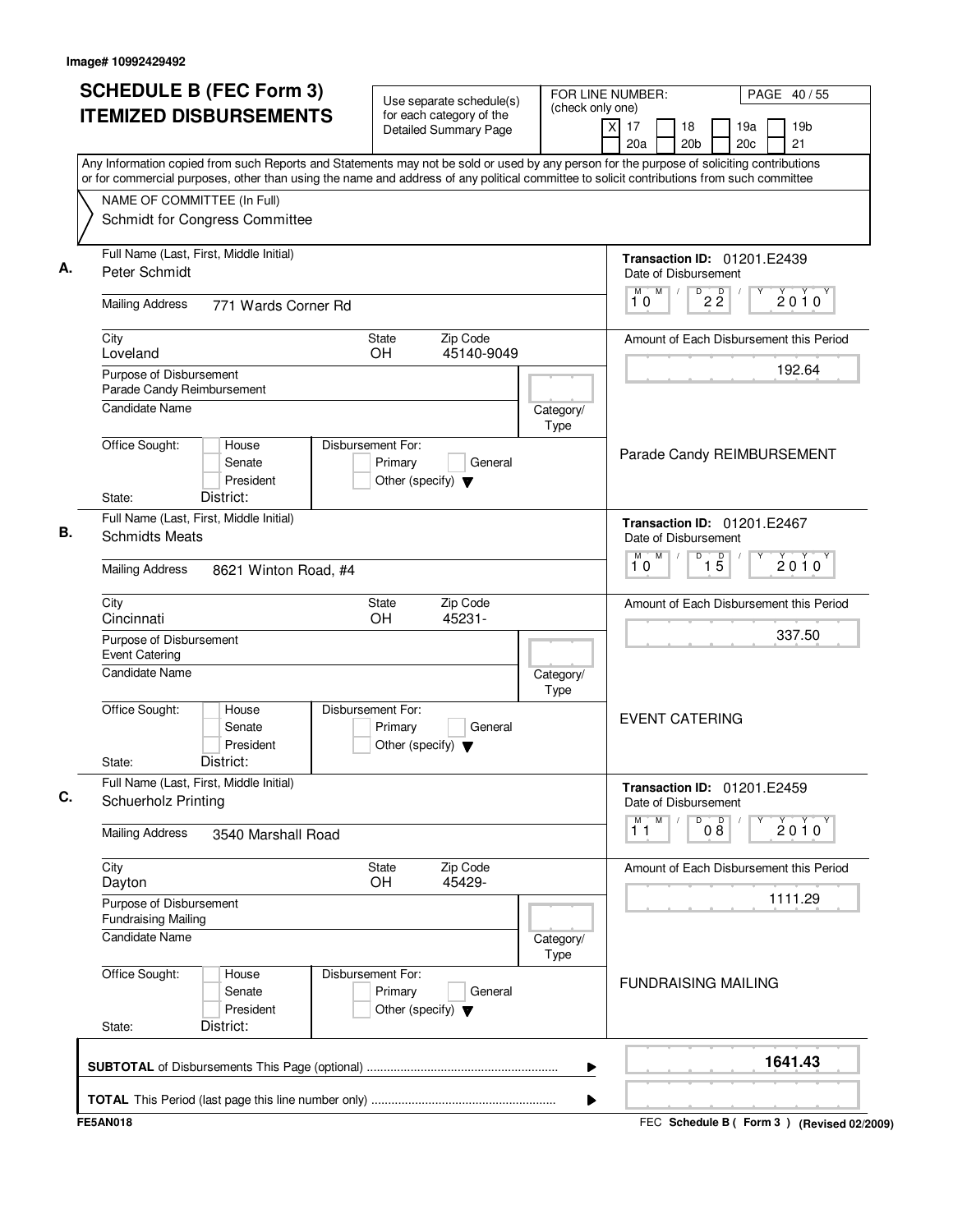| <b>SCHEDULE B (FEC Form 3)</b>                                                                                                                                                                                                                                                         | Use separate schedule(s)                                                        |                   | FOR LINE NUMBER:<br>PAGE 41/55                                                 |
|----------------------------------------------------------------------------------------------------------------------------------------------------------------------------------------------------------------------------------------------------------------------------------------|---------------------------------------------------------------------------------|-------------------|--------------------------------------------------------------------------------|
| <b>ITEMIZED DISBURSEMENTS</b>                                                                                                                                                                                                                                                          | for each category of the<br>Detailed Summary Page                               | (check only one)  | 19 <sub>b</sub><br>x<br>17<br>18<br>19a<br>20a<br>20c<br>21<br>20 <sub>b</sub> |
| Any Information copied from such Reports and Statements may not be sold or used by any person for the purpose of soliciting contributions<br>or for commercial purposes, other than using the name and address of any political committee to solicit contributions from such committee |                                                                                 |                   |                                                                                |
| NAME OF COMMITTEE (In Full)<br>Schmidt for Congress Committee                                                                                                                                                                                                                          |                                                                                 |                   |                                                                                |
| Full Name (Last, First, Middle Initial)<br><b>TelOpinion Research</b>                                                                                                                                                                                                                  |                                                                                 |                   | <b>Transaction ID: 01201.E2444</b><br>Date of Disbursement                     |
| <b>Mailing Address</b><br>901 King Street                                                                                                                                                                                                                                              |                                                                                 |                   | M<br>D<br>M<br>D<br>2010<br>2 Ŏ<br>10                                          |
| City<br>Alexandria                                                                                                                                                                                                                                                                     | Zip Code<br>State<br>22314-<br>VA                                               |                   | Amount of Each Disbursement this Period                                        |
| Purpose of Disbursement<br>Poll<br><b>Candidate Name</b>                                                                                                                                                                                                                               |                                                                                 |                   | 6000.00                                                                        |
| Office Sought:<br>House<br>Senate                                                                                                                                                                                                                                                      | Disbursement For:<br>Primary<br>General                                         | Category/<br>Type | POLL                                                                           |
| President<br>District:<br>State:                                                                                                                                                                                                                                                       | Other (specify) $\blacktriangledown$                                            |                   |                                                                                |
| Full Name (Last, First, Middle Initial)<br>The Manchester Signal                                                                                                                                                                                                                       |                                                                                 |                   | <b>Transaction ID: 01201.E2449</b><br>Date of Disbursement<br>M<br>D<br>М<br>D |
| <b>Mailing Address</b><br>414 East Seventh St.                                                                                                                                                                                                                                         |                                                                                 |                   | $2010^y$<br>2 Ŏ<br>10                                                          |
| City<br>Manchester                                                                                                                                                                                                                                                                     | Zip Code<br>State<br>OH<br>45144-                                               |                   | Amount of Each Disbursement this Period                                        |
| Purpose of Disbursement<br>Advertising                                                                                                                                                                                                                                                 |                                                                                 |                   | 245.00                                                                         |
| <b>Candidate Name</b>                                                                                                                                                                                                                                                                  |                                                                                 | Category/<br>Type |                                                                                |
| Office Sought:<br>House<br>Senate<br>President<br>District:<br>State:                                                                                                                                                                                                                  | Disbursement For:<br>Primary<br>General<br>Other (specify) $\blacktriangledown$ |                   | <b>ADVERTISING</b>                                                             |
| Full Name (Last, First, Middle Initial)<br>Time Warner Cable                                                                                                                                                                                                                           |                                                                                 |                   | <b>Transaction ID: 01201.E2452</b><br>Date of Disbursement                     |
| <b>Mailing Address</b><br>PO Box 429542                                                                                                                                                                                                                                                |                                                                                 |                   | $M$ .<br>M<br>$\overline{10}$<br>$2010^y$<br>11                                |
| City<br>Cincinnati                                                                                                                                                                                                                                                                     | Zip Code<br>State<br><b>OH</b><br>45242-                                        |                   | Amount of Each Disbursement this Period                                        |
| Purpose of Disbursement<br>Internet and Phones                                                                                                                                                                                                                                         |                                                                                 |                   | 244.84                                                                         |
| Candidate Name                                                                                                                                                                                                                                                                         |                                                                                 | Category/<br>Type |                                                                                |
| Office Sought:<br>House<br>Senate<br>President<br>District:<br>State:                                                                                                                                                                                                                  | Disbursement For:<br>Primary<br>General<br>Other (specify) $\blacktriangledown$ |                   | <b>INTERNET AND PHONES</b>                                                     |
|                                                                                                                                                                                                                                                                                        |                                                                                 |                   |                                                                                |
|                                                                                                                                                                                                                                                                                        |                                                                                 | ▶                 | 6489.84                                                                        |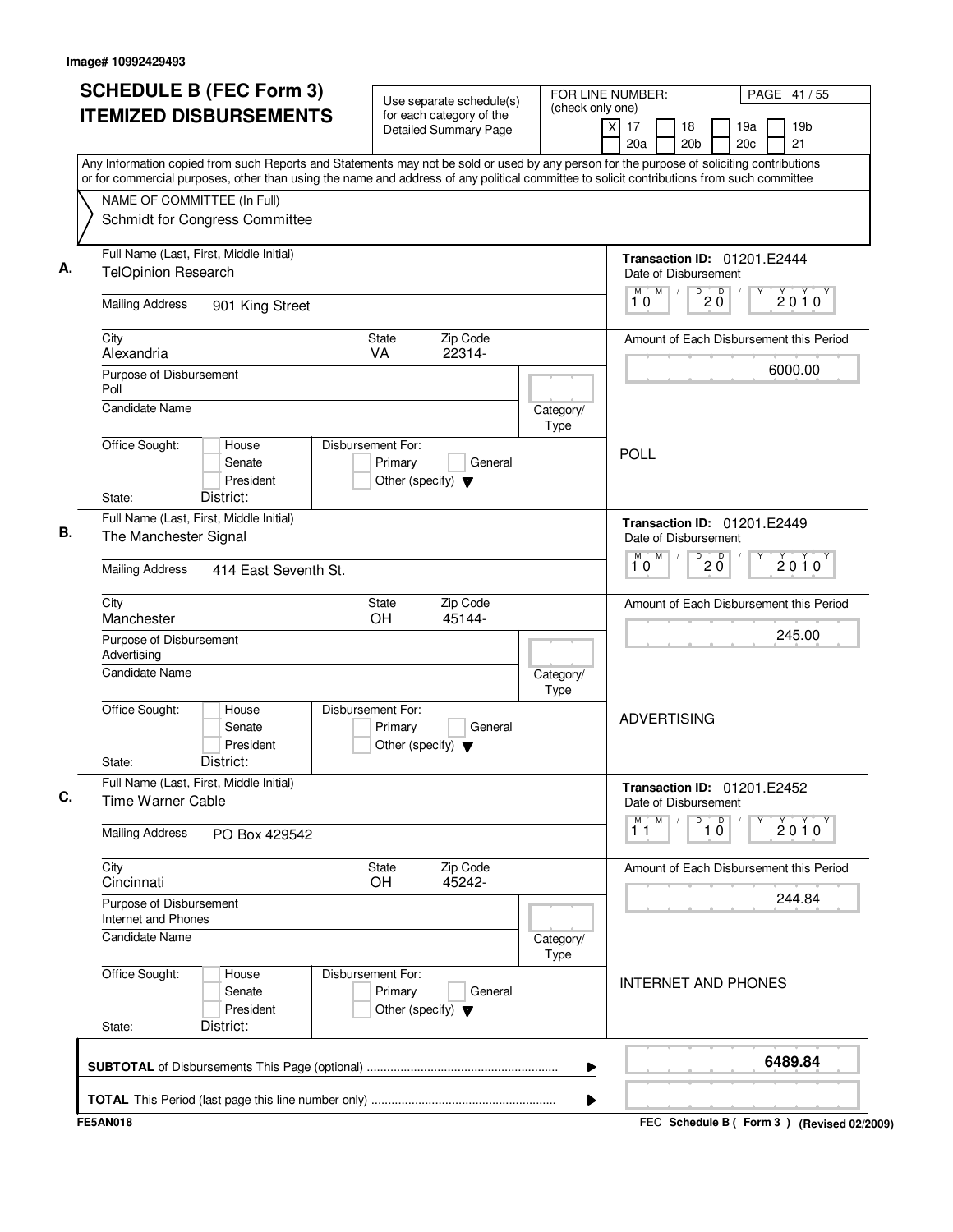| <b>SCHEDULE B (FEC Form 3)</b>                                                                                                                                                                                                                                                         | Use separate schedule(s)                                                        | FOR LINE NUMBER:  | PAGE 42/55                                                                     |
|----------------------------------------------------------------------------------------------------------------------------------------------------------------------------------------------------------------------------------------------------------------------------------------|---------------------------------------------------------------------------------|-------------------|--------------------------------------------------------------------------------|
| <b>ITEMIZED DISBURSEMENTS</b>                                                                                                                                                                                                                                                          | for each category of the<br>Detailed Summary Page                               | (check only one)  | 19 <sub>b</sub><br>x<br>17<br>18<br>19a<br>20a<br>20c<br>21<br>20 <sub>b</sub> |
| Any Information copied from such Reports and Statements may not be sold or used by any person for the purpose of soliciting contributions<br>or for commercial purposes, other than using the name and address of any political committee to solicit contributions from such committee |                                                                                 |                   |                                                                                |
| NAME OF COMMITTEE (In Full)<br>Schmidt for Congress Committee                                                                                                                                                                                                                          |                                                                                 |                   |                                                                                |
| Full Name (Last, First, Middle Initial)<br><b>Townsend Group</b>                                                                                                                                                                                                                       |                                                                                 |                   | <b>Transaction ID: 01201.E2456</b><br>Date of Disbursement                     |
| <b>Mailing Address</b><br>1006 Pendleton St                                                                                                                                                                                                                                            |                                                                                 |                   | $M$ /<br>$0\overline{7}$<br>М<br>D<br>2010<br>11                               |
| City<br>Alexandria                                                                                                                                                                                                                                                                     | Zip Code<br>State<br>VA<br>22314-1837                                           |                   | Amount of Each Disbursement this Period                                        |
| Purpose of Disbursement<br><b>Fundraising Services</b><br><b>Candidate Name</b>                                                                                                                                                                                                        |                                                                                 |                   | 6032.85                                                                        |
| Office Sought:<br>House                                                                                                                                                                                                                                                                | Disbursement For:                                                               | Category/<br>Type |                                                                                |
| Senate<br>President<br>District:<br>State:                                                                                                                                                                                                                                             | Primary<br>General<br>Other (specify) $\blacktriangledown$                      |                   | <b>FUNDRAISING SERVICES</b>                                                    |
| Full Name (Last, First, Middle Initial)<br><b>Richard Weghorst</b>                                                                                                                                                                                                                     |                                                                                 |                   | <b>Transaction ID: 01201.E2458</b><br>Date of Disbursement                     |
| <b>Mailing Address</b><br>561 Shroyer Road                                                                                                                                                                                                                                             |                                                                                 |                   | M<br>M<br>D<br>$0\overline{7}$<br>$2010^y$<br>11                               |
| City<br>Dayton                                                                                                                                                                                                                                                                         | Zip Code<br>State<br>OH<br>45419-                                               |                   | Amount of Each Disbursement this Period                                        |
| Purpose of Disbursement<br><b>Consulting Services</b>                                                                                                                                                                                                                                  |                                                                                 |                   | 3750.00                                                                        |
| <b>Candidate Name</b>                                                                                                                                                                                                                                                                  |                                                                                 | Category/<br>Type |                                                                                |
| Office Sought:<br>House<br>Senate<br>President<br>District:<br>State:                                                                                                                                                                                                                  | Disbursement For:<br>Primary<br>General<br>Other (specify) $\blacktriangledown$ |                   | <b>CONSULTING SERVICES</b>                                                     |
| Full Name (Last, First, Middle Initial)<br><b>WNXT</b>                                                                                                                                                                                                                                 |                                                                                 |                   | <b>Transaction ID: 01201.E2437</b><br>Date of Disbursement                     |
| <b>Mailing Address</b><br>PO Box 685                                                                                                                                                                                                                                                   |                                                                                 |                   | M.<br>M<br>D<br>$\overline{19}$<br>2010<br>10                                  |
| City<br>Portsmouth                                                                                                                                                                                                                                                                     | Zip Code<br>State<br>45662-0685<br><b>OH</b>                                    |                   | Amount of Each Disbursement this Period                                        |
| Purpose of Disbursement<br>Radio Ad                                                                                                                                                                                                                                                    |                                                                                 |                   | 588.00                                                                         |
| <b>Candidate Name</b>                                                                                                                                                                                                                                                                  |                                                                                 | Category/<br>Type |                                                                                |
| Office Sought:<br>House<br>Senate<br>President<br>District:<br>State:                                                                                                                                                                                                                  | Disbursement For:<br>Primary<br>General<br>Other (specify) $\blacktriangledown$ |                   | <b>RADIO AD</b>                                                                |
|                                                                                                                                                                                                                                                                                        |                                                                                 | ▶                 | 10370.85                                                                       |
|                                                                                                                                                                                                                                                                                        |                                                                                 | ▶                 |                                                                                |
| <b>FE5AN018</b>                                                                                                                                                                                                                                                                        |                                                                                 |                   | FEC Schedule B ( Form 3 ) (Revised 02/2009)                                    |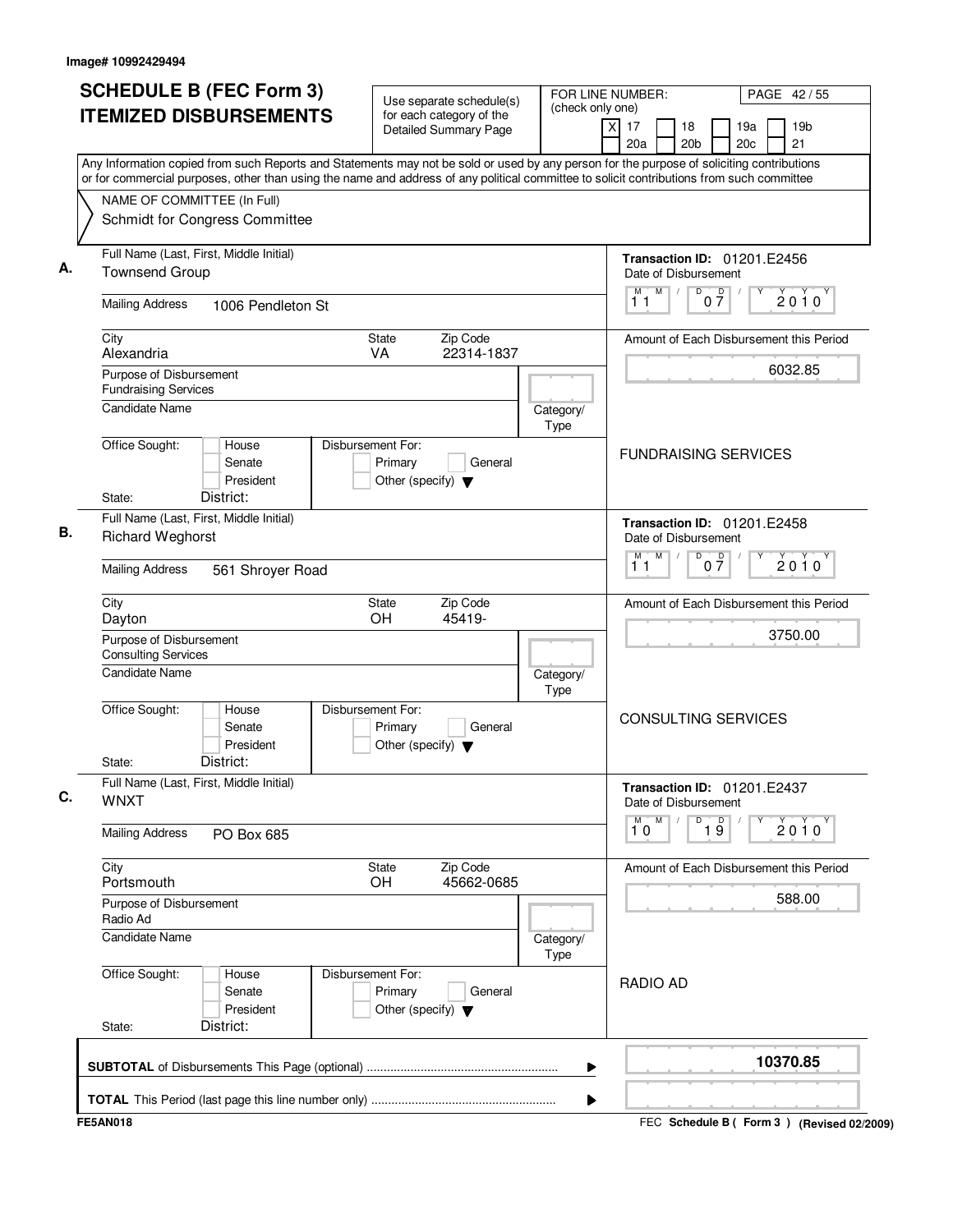|    | <b>SCHEDULE B (FEC Form 3)</b>                                                                                                                                                                                                                                                         | Use separate schedule(s)<br>(check only one)                                    |                   | FOR LINE NUMBER:<br>PAGE 43/55                                                                    |  |  |  |  |  |
|----|----------------------------------------------------------------------------------------------------------------------------------------------------------------------------------------------------------------------------------------------------------------------------------------|---------------------------------------------------------------------------------|-------------------|---------------------------------------------------------------------------------------------------|--|--|--|--|--|
|    | <b>ITEMIZED DISBURSEMENTS</b>                                                                                                                                                                                                                                                          | for each category of the<br><b>Detailed Summary Page</b>                        |                   | 19 <sub>b</sub><br>19a<br>17<br>18<br>20 <sub>b</sub><br>20c<br>21<br>20a                         |  |  |  |  |  |
|    | Any Information copied from such Reports and Statements may not be sold or used by any person for the purpose of soliciting contributions<br>or for commercial purposes, other than using the name and address of any political committee to solicit contributions from such committee |                                                                                 |                   |                                                                                                   |  |  |  |  |  |
|    | NAME OF COMMITTEE (In Full)<br>Schmidt for Congress Committee                                                                                                                                                                                                                          |                                                                                 |                   |                                                                                                   |  |  |  |  |  |
| А. | Full Name (Last, First, Middle Initial)<br><b>WXIZ</b>                                                                                                                                                                                                                                 |                                                                                 |                   | Transaction ID: 01201.E2438<br>Date of Disbursement<br>M<br>D<br>D<br>M <sup>-1</sup><br>$2010^y$ |  |  |  |  |  |
|    | Mailing Address<br><b>PO Box 227</b>                                                                                                                                                                                                                                                   |                                                                                 |                   | $1\overline{9}$<br>10                                                                             |  |  |  |  |  |
|    | City<br>Waverly                                                                                                                                                                                                                                                                        | <b>State</b><br>Zip Code<br><b>OH</b><br>45690-0227                             |                   | Amount of Each Disbursement this Period                                                           |  |  |  |  |  |
|    | Purpose of Disbursement<br>Radio Ad                                                                                                                                                                                                                                                    |                                                                                 |                   | 1056.00                                                                                           |  |  |  |  |  |
|    | Candidate Name                                                                                                                                                                                                                                                                         |                                                                                 | Category/<br>Type |                                                                                                   |  |  |  |  |  |
|    | Office Sought:<br>House<br>Senate<br>President                                                                                                                                                                                                                                         | Disbursement For:<br>Primary<br>General<br>Other (specify) $\blacktriangledown$ |                   | RADIO AD                                                                                          |  |  |  |  |  |
|    | District:<br>State:                                                                                                                                                                                                                                                                    |                                                                                 |                   |                                                                                                   |  |  |  |  |  |

| <b>FE5AN018</b> | FEC Schedule B (Form 3) (Revised 02/2009) |
|-----------------|-------------------------------------------|
|                 | 160683.59                                 |
|                 | 1056.00                                   |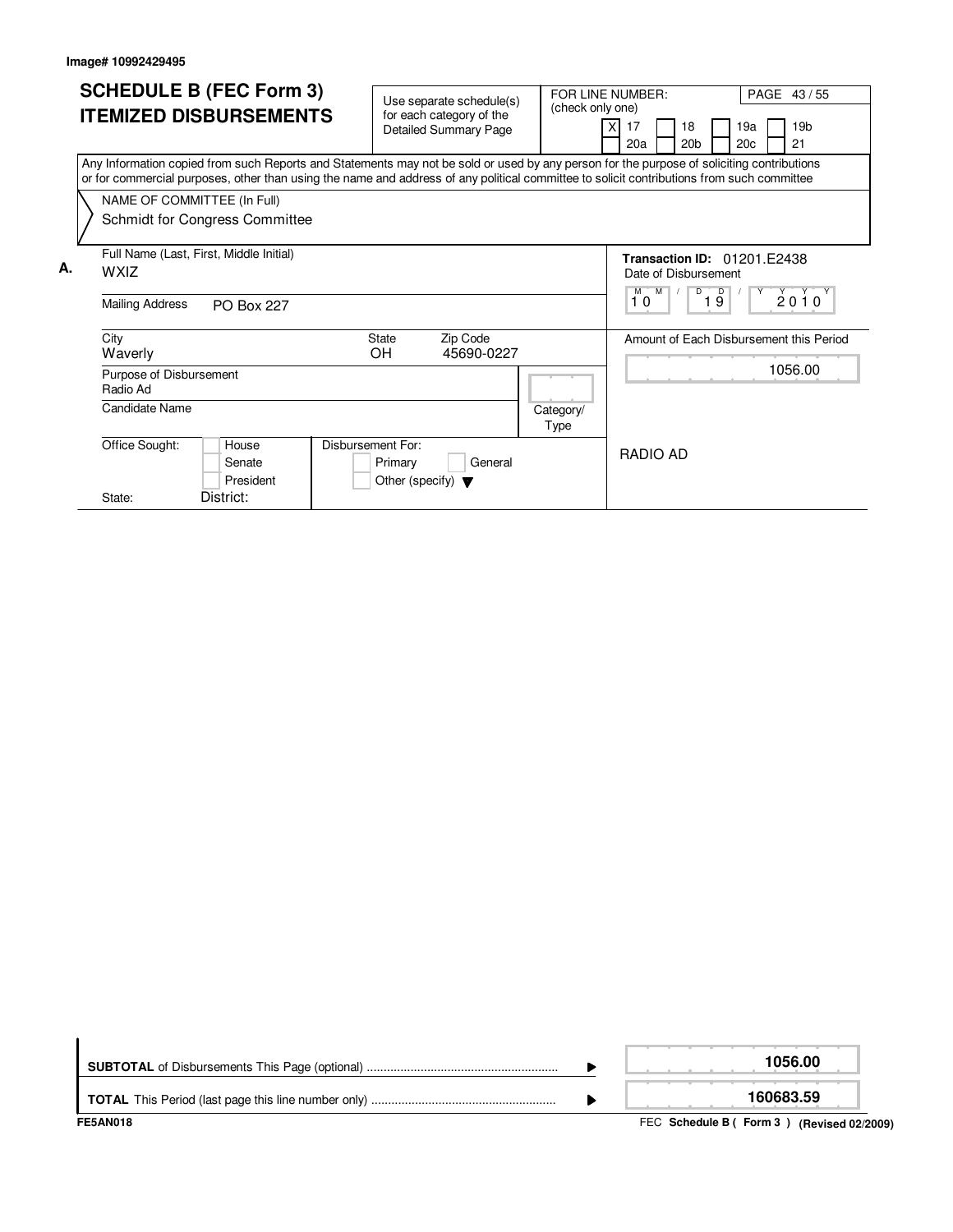|    | <b>SCHEDULE B (FEC Form 3)</b>                                                                                                                                                                                                                                                         | Use separate schedule(s)                                                  |                    | FOR LINE NUMBER:<br>(check only one) |         |                           |                           |                                    |            | PAGE 44 / 55                            |
|----|----------------------------------------------------------------------------------------------------------------------------------------------------------------------------------------------------------------------------------------------------------------------------------------|---------------------------------------------------------------------------|--------------------|--------------------------------------|---------|---------------------------|---------------------------|------------------------------------|------------|-----------------------------------------|
|    | <b>ITEMIZED DISBURSEMENTS</b>                                                                                                                                                                                                                                                          | for each category of the<br><b>Detailed Summary Page</b>                  |                    | 17<br>20a                            |         |                           | 20 <sub>b</sub>           | 19a<br>X<br>20 <sub>c</sub>        |            | 19 <sub>b</sub><br>21                   |
|    | Any Information copied from such Reports and Statements may not be sold or used by any person for the purpose of soliciting contributions<br>or for commercial purposes, other than using the name and address of any political committee to solicit contributions from such committee |                                                                           |                    |                                      |         |                           |                           |                                    |            |                                         |
|    | NAME OF COMMITTEE (In Full)<br>Schmidt for Congress Committee                                                                                                                                                                                                                          |                                                                           |                    |                                      |         |                           |                           |                                    |            |                                         |
| А. | Full Name (Last, First, Middle Initial)<br>Jeannette Schmidt<br><b>Mailing Address</b><br>771 Wards Corner Rd                                                                                                                                                                          |                                                                           |                    |                                      | м<br>10 | Date of Disbursement<br>M | D<br>$\overline{D}$<br>22 | <b>Transaction ID: 01027 F2415</b> | $Y^{\sim}$ | $2010^y$                                |
|    | City<br>Loveland                                                                                                                                                                                                                                                                       | <b>State</b><br>ΟH                                                        | Zip Code<br>45140- |                                      |         |                           |                           |                                    |            | Amount of Each Disbursement this Period |
|    | Purpose of Disbursement<br>Repay Loan made/Guar. By Cand Repayment                                                                                                                                                                                                                     |                                                                           |                    |                                      |         |                           |                           |                                    |            | 3000.00                                 |
|    | Candidate Name<br><b>JEANNETTE H SCHMIDT</b>                                                                                                                                                                                                                                           |                                                                           |                    | Category/<br>Type                    |         |                           |                           |                                    |            |                                         |
|    | Office Sought:<br>$x$ House<br>Senate<br>President                                                                                                                                                                                                                                     | Disbursement For:<br>Primary<br>X<br>Other (specify) $\blacktriangledown$ | 2010<br>General    |                                      |         |                           |                           |                                    |            |                                         |
|    | State: OH<br>District: 02                                                                                                                                                                                                                                                              | SP-2005                                                                   |                    |                                      |         |                           |                           |                                    |            |                                         |

| <b>FE5AN018</b> | FEC Schedule B (Form 3) (Revised 02/2009) |
|-----------------|-------------------------------------------|
|                 | 3000.00                                   |
|                 | 3000.00                                   |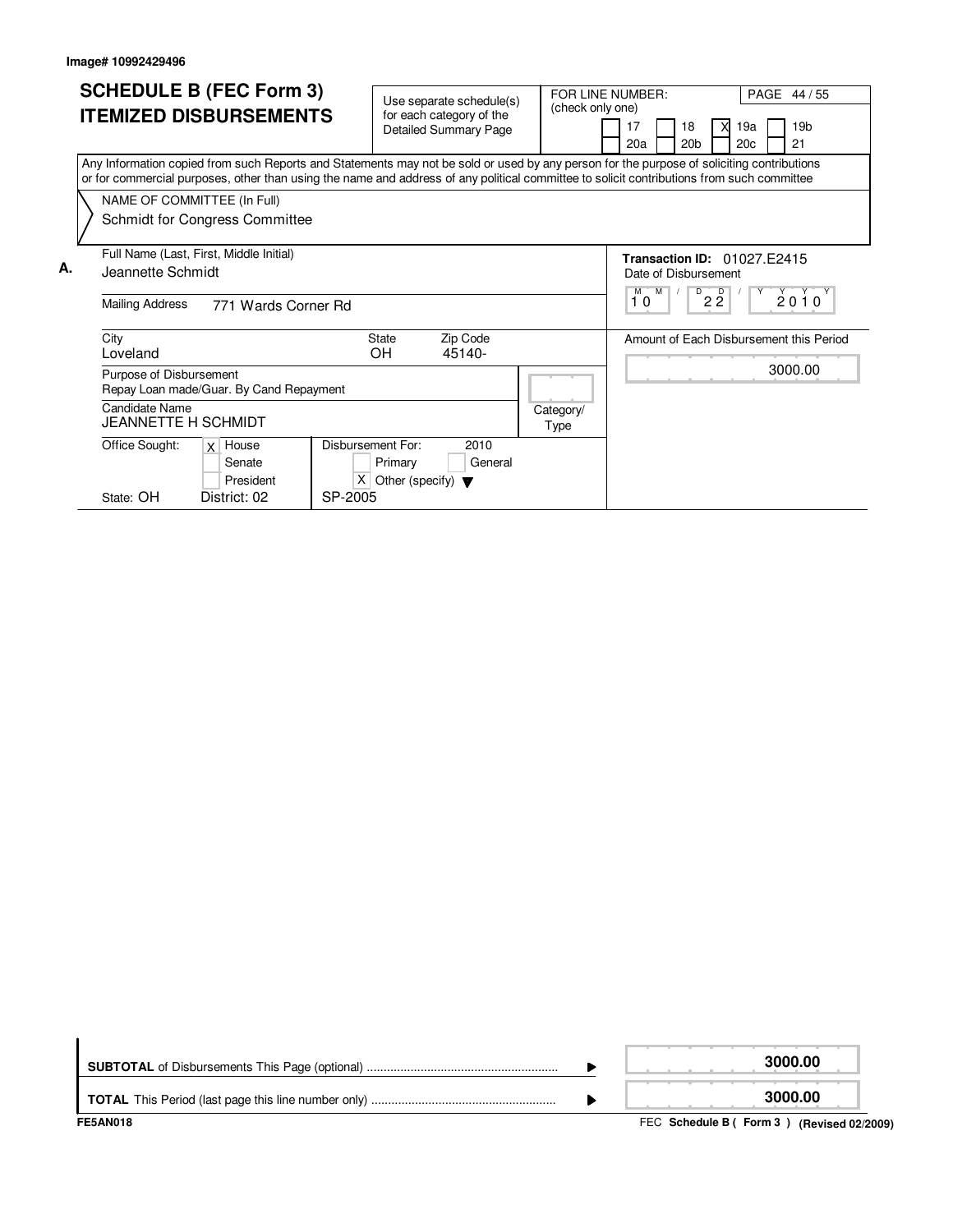|                                                      | <b>SCHEDULE B (FEC Form 3)</b>                                                    |                                                                      | Use separate schedule(s)                                 |                   | FOR LINE NUMBER:<br>PAGE 45 / 55                                                                                                                                                                                                                                                       |
|------------------------------------------------------|-----------------------------------------------------------------------------------|----------------------------------------------------------------------|----------------------------------------------------------|-------------------|----------------------------------------------------------------------------------------------------------------------------------------------------------------------------------------------------------------------------------------------------------------------------------------|
|                                                      | <b>ITEMIZED DISBURSEMENTS</b>                                                     |                                                                      | for each category of the<br><b>Detailed Summary Page</b> | (check only one)  | 19 <sub>b</sub><br>17<br>18<br>19a<br>20a<br>20 <sub>b</sub><br>20c<br>21<br>X                                                                                                                                                                                                         |
|                                                      |                                                                                   |                                                                      |                                                          |                   | Any Information copied from such Reports and Statements may not be sold or used by any person for the purpose of soliciting contributions<br>or for commercial purposes, other than using the name and address of any political committee to solicit contributions from such committee |
|                                                      | NAME OF COMMITTEE (In Full)                                                       |                                                                      |                                                          |                   |                                                                                                                                                                                                                                                                                        |
|                                                      | Schmidt for Congress Committee                                                    |                                                                      |                                                          |                   |                                                                                                                                                                                                                                                                                        |
|                                                      | Full Name (Last, First, Middle Initial)<br>Andy Thompson for State Representative |                                                                      |                                                          |                   | Transaction ID: 01201.E2422<br>Date of Disbursement                                                                                                                                                                                                                                    |
| <b>Mailing Address</b>                               | 416 Strecker Lane                                                                 |                                                                      |                                                          |                   | M<br>D<br>M<br>$\overline{1\phantom{1}5}$<br>2010<br>10                                                                                                                                                                                                                                |
| City<br>Marietta                                     |                                                                                   | State<br>OH.                                                         | Zip Code<br>45750-                                       |                   | Amount of Each Disbursement this Period                                                                                                                                                                                                                                                |
| Purpose of Disbursement<br><b>CONTRIBUTION OH-93</b> |                                                                                   |                                                                      |                                                          |                   | 1000.00                                                                                                                                                                                                                                                                                |
| <b>Candidate Name</b>                                |                                                                                   |                                                                      |                                                          | Category/<br>Type |                                                                                                                                                                                                                                                                                        |
| Office Sought:                                       | House<br>Senate<br>President                                                      | Disbursement For:<br>Primary<br>Other (specify) $\blacktriangledown$ | 2010<br>X General                                        |                   |                                                                                                                                                                                                                                                                                        |
| State:                                               | District:                                                                         |                                                                      |                                                          |                   |                                                                                                                                                                                                                                                                                        |
|                                                      | Full Name (Last, First, Middle Initial)<br><b>Bill Johnson for Congress</b>       |                                                                      |                                                          |                   | <b>Transaction ID: 01201.E2425</b><br>Date of Disbursement                                                                                                                                                                                                                             |
| <b>Mailing Address</b>                               | 3755 Hunters Hill                                                                 |                                                                      |                                                          |                   | D<br>$\overline{5}$<br>M<br>M<br>Υ<br>$2010^y$<br>10<br>$\mathbf{1}$                                                                                                                                                                                                                   |
| City<br>Youngstown                                   |                                                                                   | State<br>OH                                                          | Zip Code<br>44514-                                       |                   | Amount of Each Disbursement this Period                                                                                                                                                                                                                                                |
| Purpose of Disbursement                              | CONTRIBUTION TO FED. CANDIDATE                                                    |                                                                      |                                                          |                   | 1000.00                                                                                                                                                                                                                                                                                |
| Candidate Name                                       |                                                                                   |                                                                      |                                                          | Category/<br>Type |                                                                                                                                                                                                                                                                                        |
| Office Sought:                                       | $x$ House<br>Senate<br>President                                                  | Disbursement For:<br>Primary<br>Other (specify) $\blacktriangledown$ | 2010<br>X General                                        |                   |                                                                                                                                                                                                                                                                                        |
| State: OH                                            | District: 06<br>Full Name (Last, First, Middle Initial)                           |                                                                      |                                                          |                   |                                                                                                                                                                                                                                                                                        |
|                                                      | Carle for State Representative                                                    |                                                                      |                                                          |                   | <b>Transaction ID: 01201.E2419</b><br>Date of Disbursement<br>M<br>M<br>D                                                                                                                                                                                                              |
| <b>Mailing Address</b>                               | 865 Macon Alley                                                                   |                                                                      |                                                          |                   | $\overline{1\,5}$<br>$2010^y$<br>10                                                                                                                                                                                                                                                    |
| City<br>Columbus                                     |                                                                                   | State<br>OH                                                          | Zip Code<br>43206-                                       |                   | Amount of Each Disbursement this Period                                                                                                                                                                                                                                                |
| Purpose of Disbursement<br><b>CONTRIBUTION OH-20</b> |                                                                                   |                                                                      |                                                          |                   | 1000.00                                                                                                                                                                                                                                                                                |
| <b>Candidate Name</b>                                |                                                                                   |                                                                      |                                                          | Category/<br>Type |                                                                                                                                                                                                                                                                                        |
| Office Sought:                                       | House<br>Senate<br>President                                                      | Disbursement For:<br>Primary<br>Other (specify) $\blacktriangledown$ | 2010<br>X General                                        |                   |                                                                                                                                                                                                                                                                                        |
| State:                                               | District:                                                                         |                                                                      |                                                          |                   |                                                                                                                                                                                                                                                                                        |
|                                                      |                                                                                   |                                                                      |                                                          | ▶                 | 3000.00                                                                                                                                                                                                                                                                                |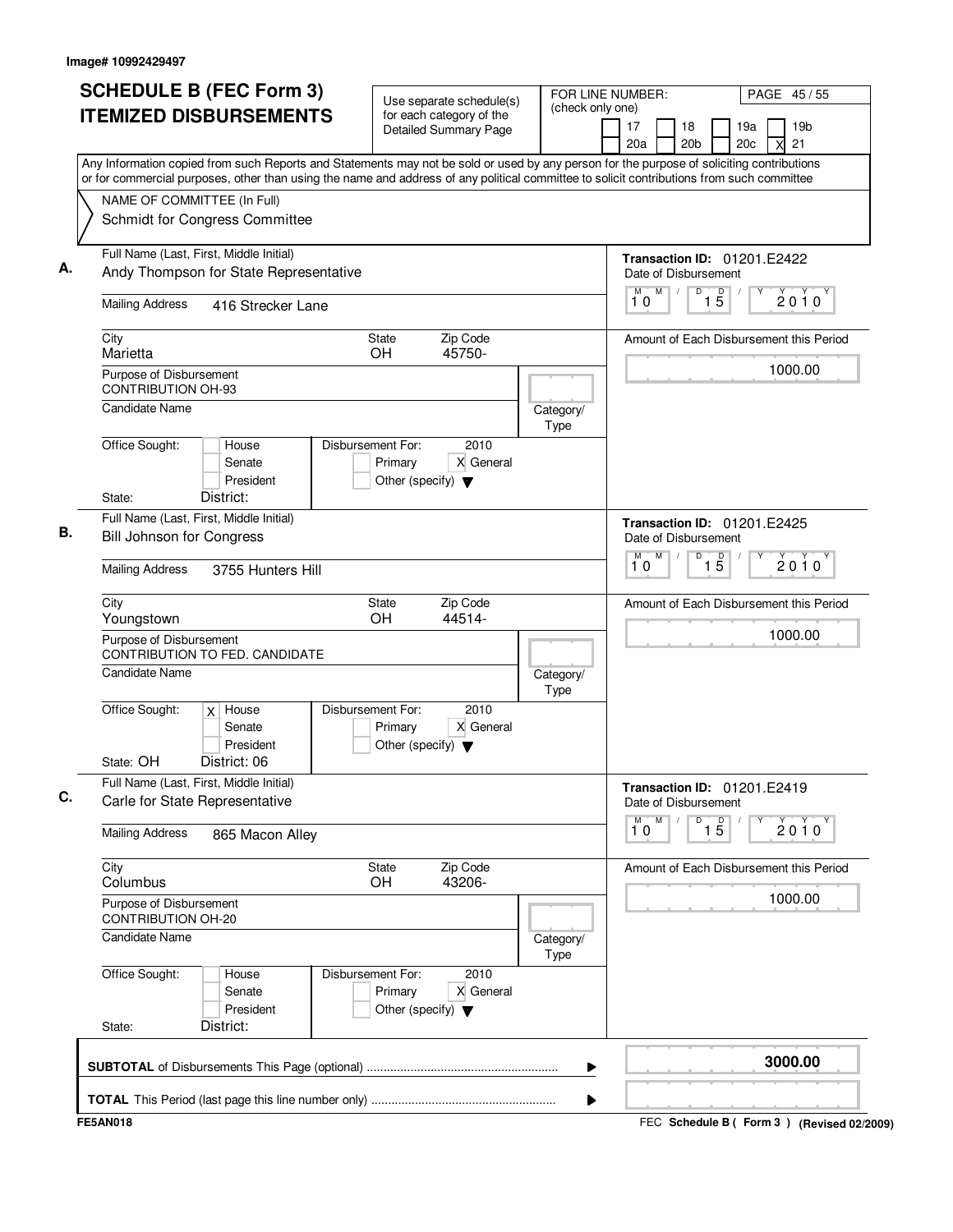| <b>SCHEDULE B (FEC Form 3)</b>                                                                                                                                                                                                                                                         | Use separate schedule(s)                                                                  | FOR LINE NUMBER:<br>(check only one) |                                                     |                            |            | PAGE 46/55                              |
|----------------------------------------------------------------------------------------------------------------------------------------------------------------------------------------------------------------------------------------------------------------------------------------|-------------------------------------------------------------------------------------------|--------------------------------------|-----------------------------------------------------|----------------------------|------------|-----------------------------------------|
| <b>ITEMIZED DISBURSEMENTS</b>                                                                                                                                                                                                                                                          | for each category of the<br><b>Detailed Summary Page</b>                                  |                                      | 17<br>20a                                           | 18<br>20 <sub>b</sub>      | 19a<br>20c | 19 <sub>b</sub><br>21<br>X              |
| Any Information copied from such Reports and Statements may not be sold or used by any person for the purpose of soliciting contributions<br>or for commercial purposes, other than using the name and address of any political committee to solicit contributions from such committee |                                                                                           |                                      |                                                     |                            |            |                                         |
| NAME OF COMMITTEE (In Full)<br>Schmidt for Congress Committee                                                                                                                                                                                                                          |                                                                                           |                                      |                                                     |                            |            |                                         |
| Full Name (Last, First, Middle Initial)                                                                                                                                                                                                                                                |                                                                                           |                                      | Transaction ID: 01201.E2421                         |                            |            |                                         |
| <b>Citizens for Anne Gonzales</b>                                                                                                                                                                                                                                                      |                                                                                           |                                      | Date of Disbursement<br>M<br>M<br>$\sqrt{ }$        | $\overline{D}$             |            |                                         |
| <b>Mailing Address</b><br>865 Macon Alley                                                                                                                                                                                                                                              |                                                                                           |                                      | 10                                                  | $\overline{1\phantom{1}5}$ |            | $2010^y$                                |
| City<br>Columbus                                                                                                                                                                                                                                                                       | Zip Code<br><b>State</b><br>OH<br>43206-                                                  |                                      |                                                     |                            |            | Amount of Each Disbursement this Period |
| Purpose of Disbursement<br><b>CONTRIBUTION OH-19</b>                                                                                                                                                                                                                                   |                                                                                           |                                      |                                                     |                            |            | 1000.00                                 |
| <b>Candidate Name</b>                                                                                                                                                                                                                                                                  |                                                                                           | Category/<br>Type                    |                                                     |                            |            |                                         |
| Office Sought:<br>House<br>Senate<br>President                                                                                                                                                                                                                                         | Disbursement For:<br>2010<br>X General<br>Primary<br>Other (specify) $\blacktriangledown$ |                                      |                                                     |                            |            |                                         |
| District:<br>State:<br>Full Name (Last, First, Middle Initial)<br>Committee to Elect Cliff Rosenberger                                                                                                                                                                                 |                                                                                           |                                      | Transaction ID: 01201.E2443<br>Date of Disbursement |                            |            |                                         |
| <b>Mailing Address</b><br>7027 State Route 350                                                                                                                                                                                                                                         |                                                                                           |                                      | M<br>М<br>10                                        | D<br>26                    |            | 2010                                    |
| City<br>Clarksville                                                                                                                                                                                                                                                                    | Zip Code<br>State<br>OH<br>45113-                                                         |                                      |                                                     |                            |            | Amount of Each Disbursement this Period |
| Purpose of Disbursement<br><b>CONTRIBUTION OH-86</b>                                                                                                                                                                                                                                   |                                                                                           |                                      |                                                     |                            |            | 500.00                                  |
| <b>Candidate Name</b>                                                                                                                                                                                                                                                                  |                                                                                           | Category/<br>Type                    |                                                     |                            |            |                                         |
| Office Sought:<br>House<br>Senate<br>President<br>District:<br>State:                                                                                                                                                                                                                  | Disbursement For:<br>2010<br>X General<br>Primary<br>Other (specify) $\blacktriangledown$ |                                      |                                                     |                            |            |                                         |
| Full Name (Last, First, Middle Initial)<br>Eagan for Commissioner                                                                                                                                                                                                                      |                                                                                           |                                      | Transaction ID: 01201.E2424<br>Date of Disbursement |                            |            |                                         |
| <b>Mailing Address</b><br>7082 Old US Highway 68                                                                                                                                                                                                                                       |                                                                                           |                                      | M<br>M<br>10                                        | D<br>$\overline{1\,5}$     |            | $2010^y$                                |
| City<br>Georgetown                                                                                                                                                                                                                                                                     | Zip Code<br>State<br>45121-<br>OH.                                                        |                                      |                                                     |                            |            | Amount of Each Disbursement this Period |
| Purpose of Disbursement<br><b>CONTRIBUTION</b>                                                                                                                                                                                                                                         |                                                                                           |                                      |                                                     |                            |            | 200.00                                  |
| <b>Candidate Name</b>                                                                                                                                                                                                                                                                  |                                                                                           | Category/<br>Type                    |                                                     |                            |            |                                         |
| Office Sought:<br>House                                                                                                                                                                                                                                                                | 2010<br>Disbursement For:<br>Primary<br>X General                                         |                                      |                                                     |                            |            |                                         |
| Senate<br>President                                                                                                                                                                                                                                                                    | Other (specify) $\blacktriangledown$                                                      |                                      |                                                     |                            |            |                                         |
| District:<br>State:                                                                                                                                                                                                                                                                    |                                                                                           | ▶                                    |                                                     |                            |            | 1700.00                                 |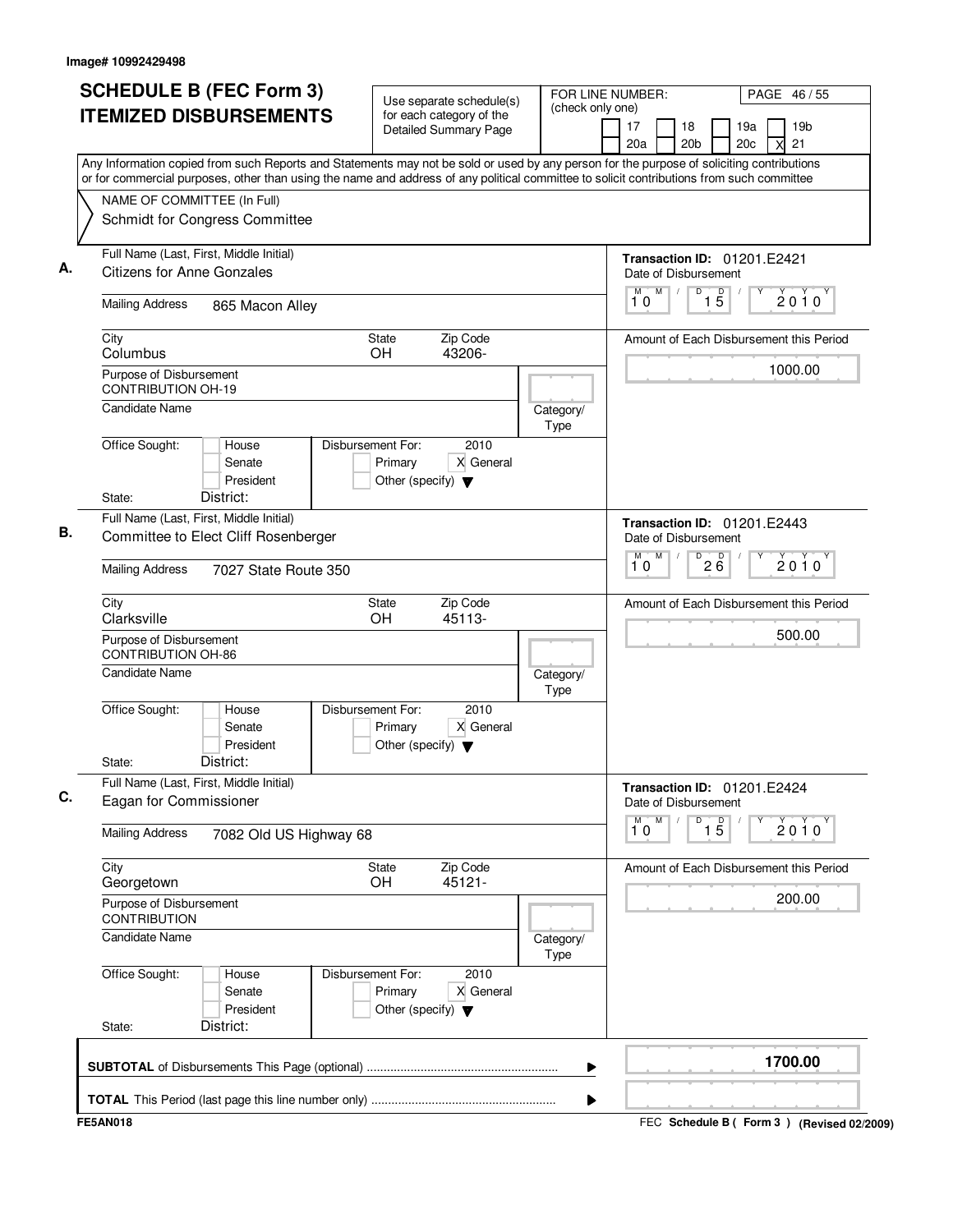|                          | <b>SCHEDULE B (FEC Form 3)</b>                                               |                                                                                           |                   | FOR LINE NUMBER:<br>PAGE 47/55                                                                                                            |
|--------------------------|------------------------------------------------------------------------------|-------------------------------------------------------------------------------------------|-------------------|-------------------------------------------------------------------------------------------------------------------------------------------|
|                          | <b>ITEMIZED DISBURSEMENTS</b>                                                | Use separate schedule(s)<br>for each category of the                                      | (check only one)  |                                                                                                                                           |
|                          |                                                                              | <b>Detailed Summary Page</b>                                                              |                   | 17<br>19 <sub>b</sub><br>18<br>19a<br>21<br>20a<br>20 <sub>b</sub><br>20 <sub>c</sub><br>X                                                |
|                          |                                                                              |                                                                                           |                   | Any Information copied from such Reports and Statements may not be sold or used by any person for the purpose of soliciting contributions |
|                          |                                                                              |                                                                                           |                   | or for commercial purposes, other than using the name and address of any political committee to solicit contributions from such committee |
|                          | NAME OF COMMITTEE (In Full)                                                  |                                                                                           |                   |                                                                                                                                           |
|                          | Schmidt for Congress Committee                                               |                                                                                           |                   |                                                                                                                                           |
|                          | Full Name (Last, First, Middle Initial)<br>Gibbs for Congress                |                                                                                           |                   | <b>Transaction ID: 01201.E2426</b><br>Date of Disbursement                                                                                |
| <b>Mailing Address</b>   | 211 South Fifth Street                                                       |                                                                                           |                   | M<br>D<br>$\overline{1\phantom{1}5}$<br>М<br>$2010^y$<br>10                                                                               |
|                          |                                                                              |                                                                                           |                   |                                                                                                                                           |
| City<br>Columbus         |                                                                              | Zip Code<br><b>State</b><br>OH<br>43215-                                                  |                   | Amount of Each Disbursement this Period                                                                                                   |
|                          | Purpose of Disbursement                                                      |                                                                                           |                   | 1000.00                                                                                                                                   |
|                          | CONTRIBUTION TO FED. CANDIDATE                                               |                                                                                           |                   |                                                                                                                                           |
|                          | Candidate Name                                                               |                                                                                           | Category/<br>Type |                                                                                                                                           |
| Office Sought:           | $x$ House                                                                    | Disbursement For:<br>2010                                                                 |                   |                                                                                                                                           |
|                          | Senate                                                                       | X General<br>Primary                                                                      |                   |                                                                                                                                           |
| State: OH                | President<br>District: 18                                                    | Other (specify) $\blacktriangledown$                                                      |                   |                                                                                                                                           |
|                          | Full Name (Last, First, Middle Initial)                                      |                                                                                           |                   | <b>Transaction ID: 01201.E2418</b>                                                                                                        |
|                          | Peterson for Good Government                                                 |                                                                                           |                   | Date of Disbursement                                                                                                                      |
| <b>Mailing Address</b>   | 1086 Concord Church Road                                                     |                                                                                           |                   | M<br>D<br>м<br>$\overline{15}$<br>2010<br>10                                                                                              |
| City<br>Chillicothe      |                                                                              | Zip Code<br>State<br><b>OH</b><br>45601-                                                  |                   | Amount of Each Disbursement this Period                                                                                                   |
|                          | Purpose of Disbursement<br><b>CONTRIBUTION OH-85</b>                         |                                                                                           |                   | 500.00                                                                                                                                    |
|                          | Candidate Name                                                               |                                                                                           | Category/<br>Type |                                                                                                                                           |
| Office Sought:<br>State: | House<br>Senate<br>President<br>District:                                    | Disbursement For:<br>2010<br>X General<br>Primary<br>Other (specify) $\blacktriangledown$ |                   |                                                                                                                                           |
|                          | Full Name (Last, First, Middle Initial)<br>Robinson for State Representative |                                                                                           |                   | <b>Transaction ID: 01201.E2420</b><br>Date of Disbursement                                                                                |
| <b>Mailing Address</b>   | PO box 11621-0621                                                            |                                                                                           |                   | ${\sf M}$<br>M<br>D<br>$\overline{1\,5}$<br>$2010^y$<br>10                                                                                |
| City<br>Cincinnati       |                                                                              | Zip Code<br>State<br><b>OH</b><br>45211-                                                  |                   | Amount of Each Disbursement this Period                                                                                                   |
|                          | Purpose of Disbursement<br><b>CONTRIBUTION OH-31</b>                         |                                                                                           |                   | 1000.00                                                                                                                                   |
|                          | Candidate Name                                                               |                                                                                           | Category/<br>Type |                                                                                                                                           |
| Office Sought:           | House<br>Senate<br>President                                                 | Disbursement For:<br>2010<br>Primary<br>X General<br>Other (specify) $\blacktriangledown$ |                   |                                                                                                                                           |
| State:                   | District:                                                                    |                                                                                           |                   |                                                                                                                                           |
|                          |                                                                              |                                                                                           | ▶                 | 2500.00                                                                                                                                   |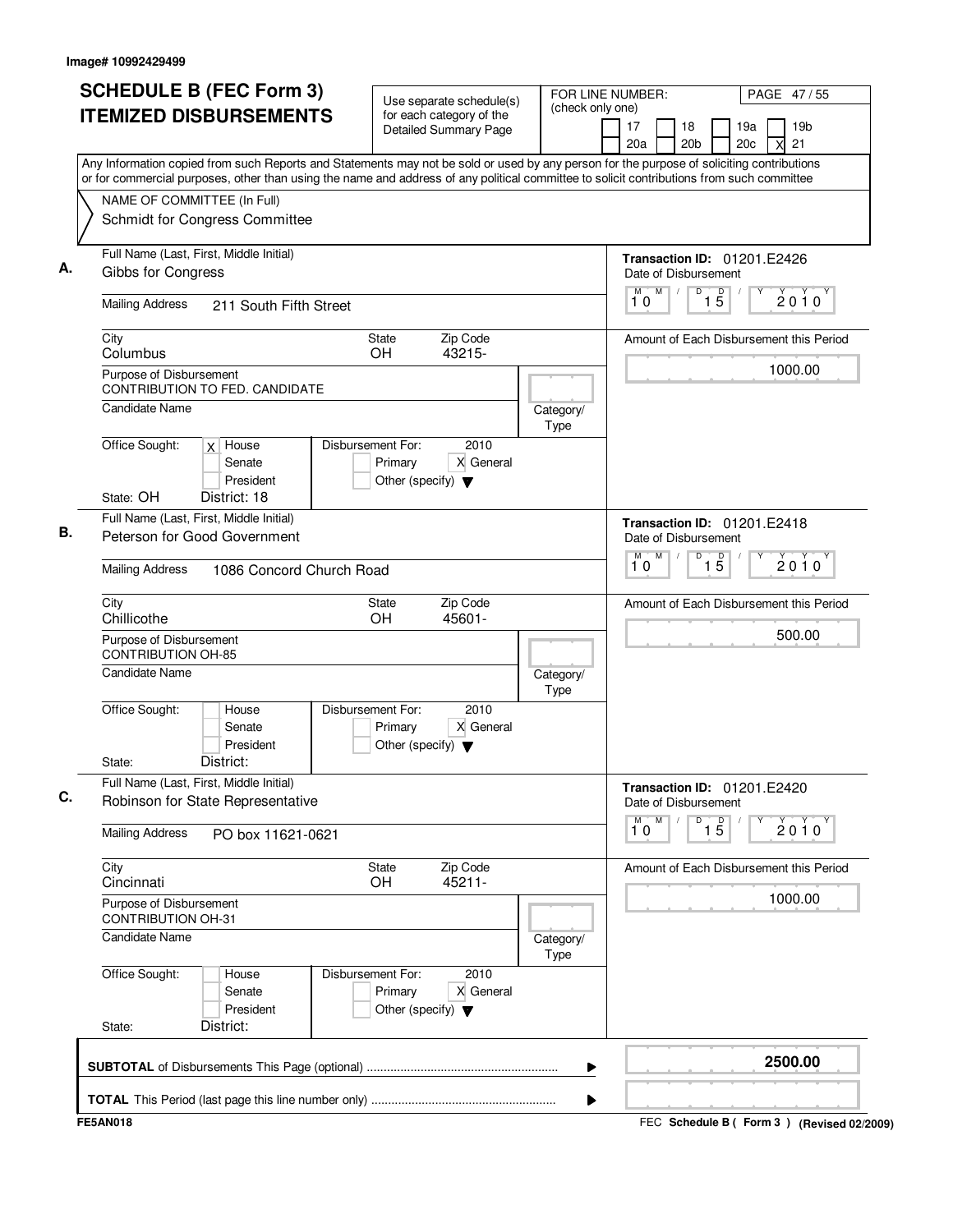|    | <b>SCHEDULE B (FEC Form 3)</b>                                                                                                            |                                                          |                  |                                                           |
|----|-------------------------------------------------------------------------------------------------------------------------------------------|----------------------------------------------------------|------------------|-----------------------------------------------------------|
|    |                                                                                                                                           | Use separate schedule(s)                                 | (check only one) | FOR LINE NUMBER:<br>PAGE 48 / 55                          |
|    | <b>ITEMIZED DISBURSEMENTS</b>                                                                                                             | for each category of the<br><b>Detailed Summary Page</b> |                  | 19 <sub>b</sub><br>17<br>19a<br>18                        |
|    |                                                                                                                                           |                                                          |                  | 20a<br>20 <sub>b</sub><br>20c<br>21                       |
|    | Any Information copied from such Reports and Statements may not be sold or used by any person for the purpose of soliciting contributions |                                                          |                  |                                                           |
|    | or for commercial purposes, other than using the name and address of any political committee to solicit contributions from such committee |                                                          |                  |                                                           |
|    | NAME OF COMMITTEE (In Full)                                                                                                               |                                                          |                  |                                                           |
|    | Schmidt for Congress Committee                                                                                                            |                                                          |                  |                                                           |
|    |                                                                                                                                           |                                                          |                  |                                                           |
|    | Full Name (Last, First, Middle Initial)                                                                                                   |                                                          |                  | Transaction ID: 01201.E2429                               |
| А. | Sara Dreier                                                                                                                               |                                                          |                  | Date of Disbursement                                      |
|    |                                                                                                                                           |                                                          |                  | $M$ $M$ /<br>$\overline{D}$<br>$\Box$<br>2010             |
|    | <b>Mailing Address</b><br>10397 Colerain Ave.                                                                                             |                                                          |                  | 11<br>01                                                  |
|    | City                                                                                                                                      | <b>State</b><br>Zip Code                                 |                  | Amount of Each Disbursement this Period                   |
|    | Cincinnati                                                                                                                                | OH<br>45251-                                             |                  |                                                           |
|    | Purpose of Disbursement                                                                                                                   |                                                          |                  | 5416.33                                                   |
|    | Campaign Consultant                                                                                                                       |                                                          |                  |                                                           |
|    | <b>Candidate Name</b>                                                                                                                     |                                                          | Category/        |                                                           |
|    |                                                                                                                                           |                                                          | Type             |                                                           |
|    | Office Sought:<br>House                                                                                                                   | Disbursement For:                                        |                  | <b>CAMPAIGN CONSULTANT</b>                                |
|    | Senate                                                                                                                                    | Primary<br>General                                       |                  |                                                           |
|    | President                                                                                                                                 | Other (specify) $\blacktriangledown$                     |                  |                                                           |
|    | District:<br>State:                                                                                                                       |                                                          |                  |                                                           |
|    | Full Name (Last, First, Middle Initial)                                                                                                   |                                                          |                  | Transaction ID: 01202.E13                                 |
| В. | Friends of Pete Beck                                                                                                                      |                                                          |                  | Date of Disbursement                                      |
|    | <b>Mailing Address</b>                                                                                                                    |                                                          |                  | M<br>$\overline{D}$<br>$2\overline{2}$<br>м<br>2010<br>11 |
|    | 7234 Abilene Trl                                                                                                                          |                                                          |                  |                                                           |
|    | City                                                                                                                                      | <b>State</b><br>Zip Code                                 |                  | Amount of Each Disbursement this Period                   |
|    | Mason                                                                                                                                     | 45040-1474<br><b>OH</b>                                  |                  |                                                           |
|    | Purpose of Disbursement                                                                                                                   |                                                          |                  | 500.00                                                    |
|    | <b>CONTRIBUTION TO OH-67</b>                                                                                                              |                                                          |                  |                                                           |
|    | <b>Candidate Name</b>                                                                                                                     |                                                          | Category/        |                                                           |
|    |                                                                                                                                           |                                                          | Type             |                                                           |
|    | Office Sought:<br>House                                                                                                                   | Disbursement For:                                        |                  |                                                           |
|    | Senate                                                                                                                                    | Primary<br>General                                       |                  |                                                           |
|    | President                                                                                                                                 | Other (specify) $\blacktriangledown$                     |                  |                                                           |
|    | District:<br>State:                                                                                                                       |                                                          |                  |                                                           |

| FE5AN018 | FEC Schedule B (Form 3) (Revised 02/2009) |
|----------|-------------------------------------------|
|          | 13116.33                                  |
|          | 5916.33                                   |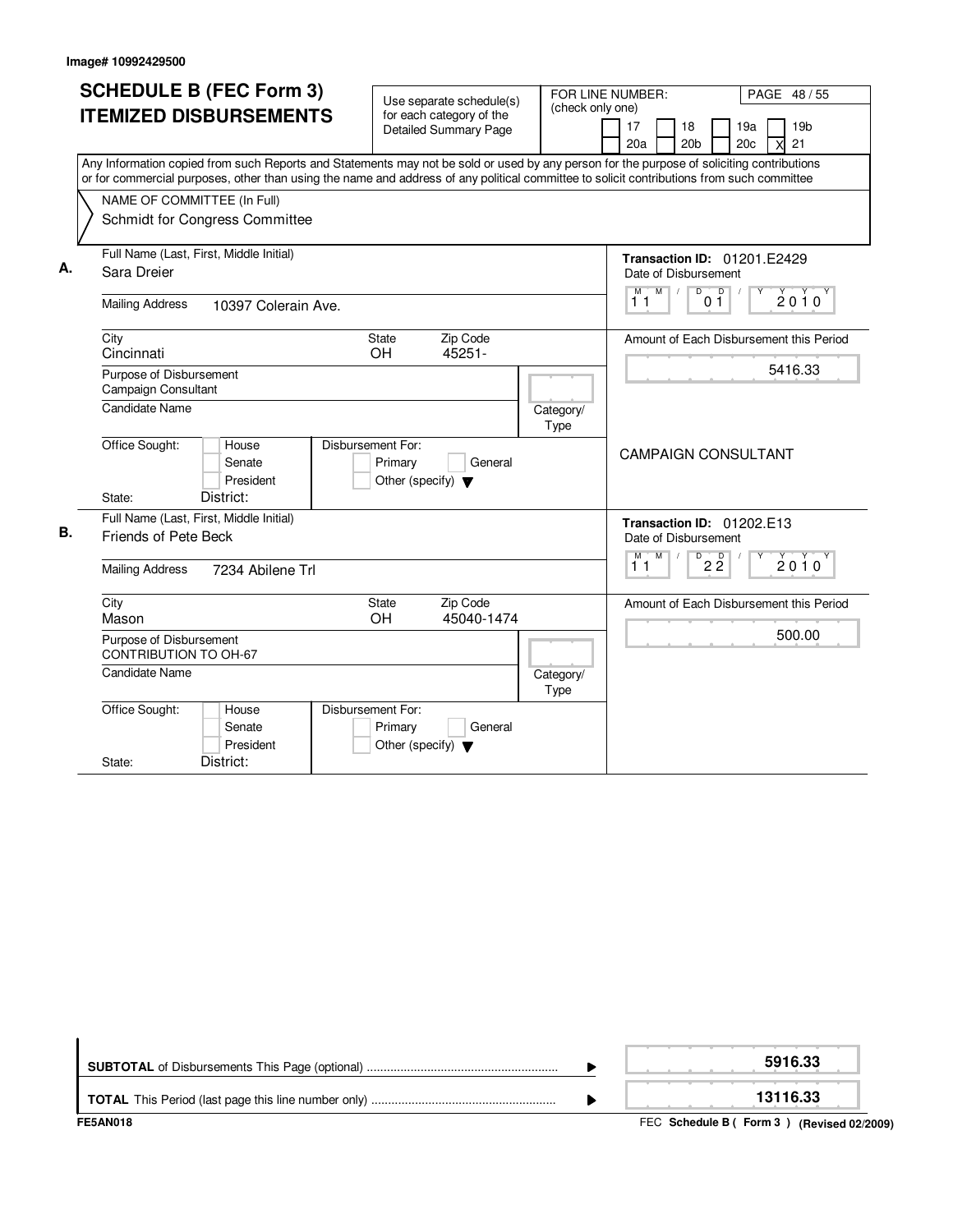|  | lmage# 10992429501 |
|--|--------------------|
|--|--------------------|

| <b>SCHEDULE C (FEC Form 3)</b>                                                                                                       |                            | Use separate schedule(s)             | PAGE 49 / 55                                                        |  |
|--------------------------------------------------------------------------------------------------------------------------------------|----------------------------|--------------------------------------|---------------------------------------------------------------------|--|
| <b>LOANS</b>                                                                                                                         |                            |                                      | FOR LINE NUMBER:<br>X<br>(check only one)<br>13a<br>13 <sub>b</sub> |  |
| NAME OF COMMITTEE (In Full)<br>Schmidt for Congress Committee                                                                        |                            |                                      |                                                                     |  |
| <b>LOAN SOURCE</b> Full Name (Last, First, Middle Initial)                                                                           |                            |                                      | Transaction ID: LS51003.C19<br>Election:                            |  |
| Jeannette Schmidt - [PERSONAL FUNDS]                                                                                                 |                            |                                      | Primary<br>General                                                  |  |
| <b>Mailing Address</b><br>771 Wards Corner Rd                                                                                        |                            |                                      | $\mathsf{x}$<br>Other (specify) $\blacktriangledown$<br>SP-2005     |  |
| City Loveland                                                                                                                        | ZIP Code<br>State OH       | 45140-                               |                                                                     |  |
| Original Amount of Loan                                                                                                              | Cumulative Payment To Date |                                      | Balance Outstanding at Close of This Period                         |  |
| 150.00                                                                                                                               |                            | 0.00                                 | 150.00                                                              |  |
| <b>TERMS</b><br>Date Incurred                                                                                                        | Date Due                   | <b>Interest Rate</b>                 | Secured:                                                            |  |
| $D$ <sup><math>\Box</math></sup><br>$\mathbf{Y} + \mathbf{Y} + \mathbf{Y} + \mathbf{X}$<br>M .<br>M<br>05<br>04<br>2005              | ONDEMAND                   | .0000                                | $ X $ No<br>$%$ (apr)<br>Yes                                        |  |
| List All Endorsers or Guarantors (if any) to Loan Source                                                                             |                            |                                      |                                                                     |  |
| Full Name (Last, First, Middle Initial)<br>Jeannette Schmidt                                                                         |                            | Name of Employer<br>US House of Rep. |                                                                     |  |
| <b>Mailing Address</b>                                                                                                               |                            | Occupation                           |                                                                     |  |
| 771 Wards Corner Rd                                                                                                                  |                            | Member                               |                                                                     |  |
|                                                                                                                                      | ZIP Code                   | Amount<br>Guaranteed                 |                                                                     |  |
| City<br>State<br>Loveland<br>OH                                                                                                      | 45140-                     | Outstanding:                         | 0.00                                                                |  |
| Full Name (Last, First, Middle Initial)                                                                                              |                            | Name of Employer                     |                                                                     |  |
| <b>Mailing Address</b>                                                                                                               |                            | Occupation                           |                                                                     |  |
| City<br>State                                                                                                                        | ZIP Code                   | Amount<br>Guaranteed<br>Outstanding: |                                                                     |  |
| Full Name (Last, First, Middle Initial)                                                                                              |                            | Name of Employer                     |                                                                     |  |
| <b>Mailing Address</b>                                                                                                               |                            | Occupation                           |                                                                     |  |
| City<br>State                                                                                                                        | <b>ZIP Code</b>            | Amount<br>Guaranteed<br>Outstanding: |                                                                     |  |
| Full Name (Last, First, Middle Initial)                                                                                              |                            | Name of Employer                     |                                                                     |  |
| <b>Mailing Address</b>                                                                                                               |                            | Occupation                           |                                                                     |  |
| City<br>State                                                                                                                        | <b>ZIP Code</b>            | Amount<br>Guaranteed<br>Outstanding: |                                                                     |  |
|                                                                                                                                      |                            |                                      | 150.00                                                              |  |
|                                                                                                                                      |                            |                                      |                                                                     |  |
| Carry outstanding balance only to LINE 3, Schedule D, for this line. If no Schedule D, carry forward to appropriate line of Summary. |                            |                                      |                                                                     |  |

FEC **Schedule C ( ) Form 3 FE5AN018 (Revised 02/2003)**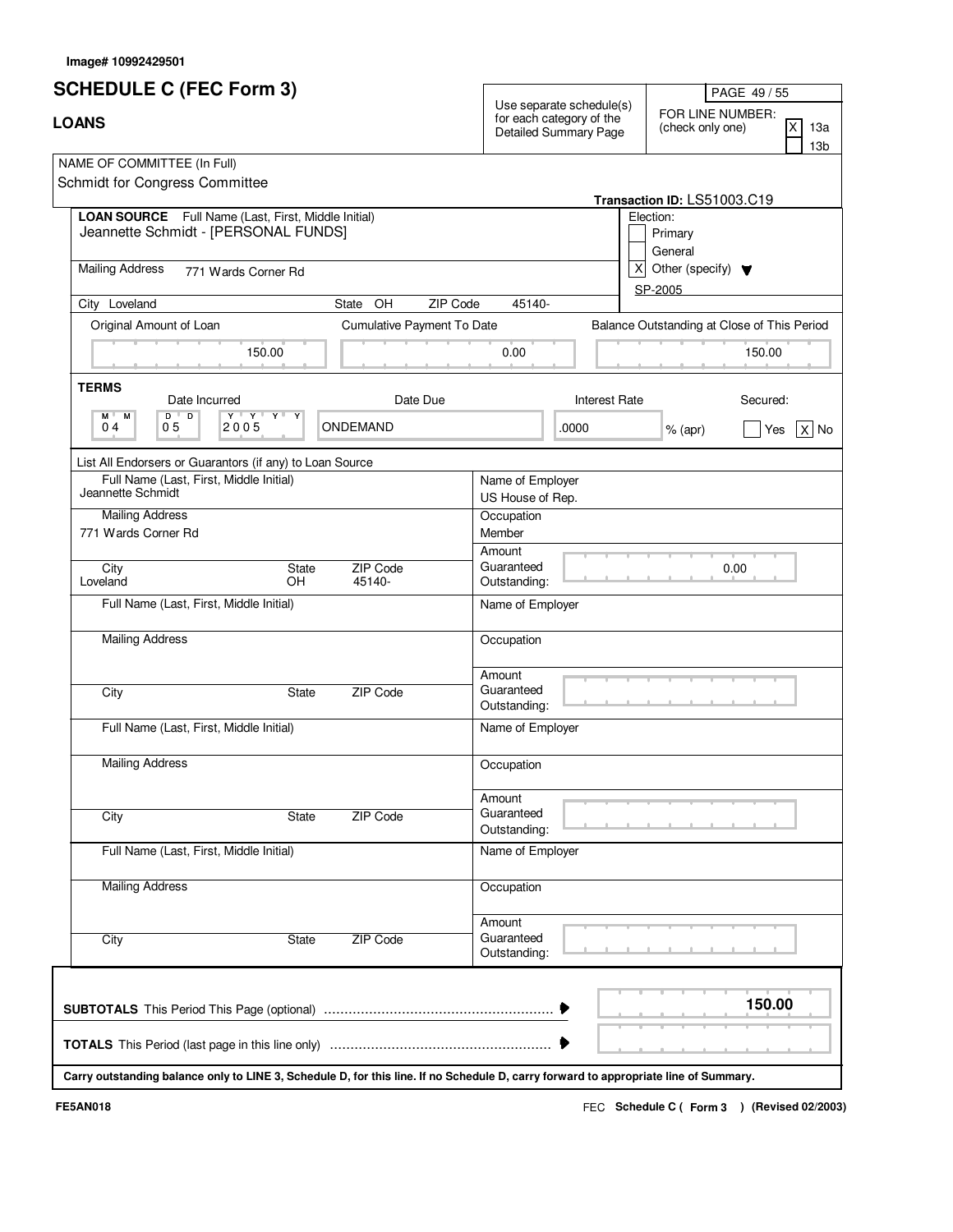|  | lmage# 10992429502 |  |
|--|--------------------|--|
|--|--------------------|--|

| <b>SCHEDULE C (FEC Form 3)</b>                                                                                                                       |                            | Use separate schedule(s)             | PAGE 50 / 55                                                        |  |
|------------------------------------------------------------------------------------------------------------------------------------------------------|----------------------------|--------------------------------------|---------------------------------------------------------------------|--|
| <b>LOANS</b>                                                                                                                                         |                            |                                      | FOR LINE NUMBER:<br>X<br>(check only one)<br>13a<br>13 <sub>b</sub> |  |
| NAME OF COMMITTEE (In Full)<br>Schmidt for Congress Committee                                                                                        |                            |                                      |                                                                     |  |
|                                                                                                                                                      |                            |                                      | Transaction ID: LS51003.C21                                         |  |
| <b>LOAN SOURCE</b> Full Name (Last, First, Middle Initial)<br>Jeannette Schmidt - [PERSONAL FUNDS]                                                   |                            |                                      | Election:<br>Primary<br>General                                     |  |
| <b>Mailing Address</b><br>771 Wards Corner Rd                                                                                                        |                            |                                      | $\mathsf{x}$<br>Other (specify) $\blacktriangledown$<br>SP-2005     |  |
| City Loveland                                                                                                                                        | ZIP Code<br>State OH       | 45140-                               |                                                                     |  |
| Original Amount of Loan                                                                                                                              | Cumulative Payment To Date |                                      | Balance Outstanding at Close of This Period                         |  |
| 25000.00                                                                                                                                             |                            | 3000.00                              | 22000.00                                                            |  |
| <b>TERMS</b><br>Date Incurred                                                                                                                        | Date Due                   | <b>Interest Rate</b>                 | Secured:                                                            |  |
| $D$ <sup><math>\Box</math></sup><br>$\mathbf{Y} + \mathbf{Y} + \mathbf{Y} + \mathbf{X}$<br>$M$ <sup><math>\Box</math></sup><br>М<br>05<br>16<br>2005 | ONDEMAND                   | .0000                                | $ X $ No<br>$%$ (apr)<br>Yes                                        |  |
| List All Endorsers or Guarantors (if any) to Loan Source                                                                                             |                            |                                      |                                                                     |  |
| Full Name (Last, First, Middle Initial)<br>Jeannette Schmidt                                                                                         |                            | Name of Employer<br>US House of Rep. |                                                                     |  |
| <b>Mailing Address</b>                                                                                                                               |                            | Occupation                           |                                                                     |  |
| 771 Wards Corner Rd                                                                                                                                  |                            | Member                               |                                                                     |  |
| City                                                                                                                                                 | ZIP Code<br>State          | Amount<br>Guaranteed                 | 0.00                                                                |  |
| Loveland<br>OH                                                                                                                                       | 45140-                     | Outstanding:                         |                                                                     |  |
| Full Name (Last, First, Middle Initial)                                                                                                              |                            | Name of Employer                     |                                                                     |  |
| <b>Mailing Address</b>                                                                                                                               |                            | Occupation                           |                                                                     |  |
| City                                                                                                                                                 | ZIP Code<br>State          | Amount<br>Guaranteed<br>Outstanding: |                                                                     |  |
| Full Name (Last, First, Middle Initial)                                                                                                              |                            | Name of Employer                     |                                                                     |  |
| <b>Mailing Address</b>                                                                                                                               |                            | Occupation                           |                                                                     |  |
| City                                                                                                                                                 | <b>ZIP Code</b><br>State   | Amount<br>Guaranteed<br>Outstanding: |                                                                     |  |
| Full Name (Last, First, Middle Initial)                                                                                                              |                            | Name of Employer                     |                                                                     |  |
| <b>Mailing Address</b>                                                                                                                               |                            | Occupation                           |                                                                     |  |
| City                                                                                                                                                 | <b>ZIP Code</b><br>State   | Amount<br>Guaranteed<br>Outstanding: |                                                                     |  |
|                                                                                                                                                      |                            |                                      | 22000.00                                                            |  |
|                                                                                                                                                      |                            |                                      |                                                                     |  |
| Carry outstanding balance only to LINE 3, Schedule D, for this line. If no Schedule D, carry forward to appropriate line of Summary.                 |                            |                                      |                                                                     |  |

FEC **Schedule C ( ) Form 3 FE5AN018 (Revised 02/2003)**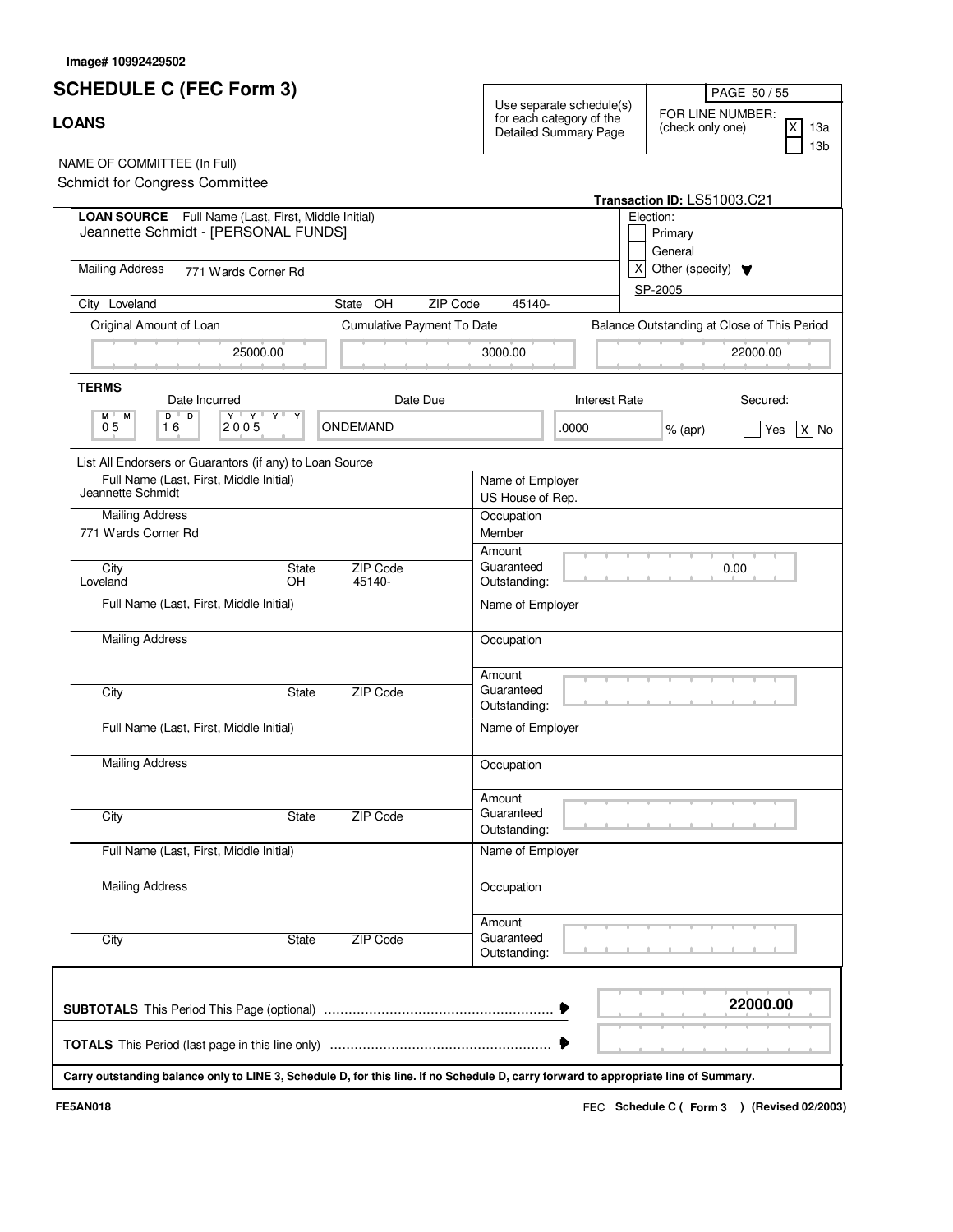|  | lmage# 10992429503 |  |
|--|--------------------|--|
|--|--------------------|--|

| <b>SCHEDULE C (FEC Form 3)</b>                                                                                                                                   | PAGE 51 / 55                                                                                                                                         |
|------------------------------------------------------------------------------------------------------------------------------------------------------------------|------------------------------------------------------------------------------------------------------------------------------------------------------|
| <b>LOANS</b>                                                                                                                                                     | Use separate schedule(s)<br>FOR LINE NUMBER:<br>for each category of the<br>X<br>(check only one)<br>13a<br>Detailed Summary Page<br>13 <sub>b</sub> |
| NAME OF COMMITTEE (In Full)<br>Schmidt for Congress Committee                                                                                                    |                                                                                                                                                      |
|                                                                                                                                                                  | Transaction ID: LS51003.C23                                                                                                                          |
| <b>LOAN SOURCE</b> Full Name (Last, First, Middle Initial)<br>Jeannette Schmidt - [PERSONAL FUNDS]                                                               | Election:<br>Primary<br>General                                                                                                                      |
| <b>Mailing Address</b><br>771 Wards Corner Rd                                                                                                                    | $\mathsf{x}$<br>Other (specify) $\blacktriangledown$<br>SP-2005                                                                                      |
| City Loveland<br>State OH                                                                                                                                        | ZIP Code<br>45140-                                                                                                                                   |
| Cumulative Payment To Date<br>Original Amount of Loan                                                                                                            | Balance Outstanding at Close of This Period                                                                                                          |
| 39000.00                                                                                                                                                         | 0.00<br>39000.00                                                                                                                                     |
| <b>TERMS</b><br>Date Due<br>Date Incurred                                                                                                                        | <b>Interest Rate</b><br>Secured:                                                                                                                     |
| $D$ <sup><math>\Box</math></sup><br>$\mathbf{Y} + \mathbf{Y} + \mathbf{Y} + \mathbf{X}$<br>$M$ <sup><math>\Box</math></sup><br>М<br>05<br>23<br>ONDEMAND<br>2005 | .0000<br>$ X $ No<br>$%$ (apr)<br>Yes                                                                                                                |
| List All Endorsers or Guarantors (if any) to Loan Source                                                                                                         |                                                                                                                                                      |
| Full Name (Last, First, Middle Initial)<br>Jeannette Schmidt                                                                                                     | Name of Employer<br>US House of Rep.                                                                                                                 |
| <b>Mailing Address</b><br>771 Wards Corner Rd                                                                                                                    | Occupation<br>Member                                                                                                                                 |
| ZIP Code<br>City<br>State<br>Loveland<br>OH<br>45140-                                                                                                            | Amount<br>Guaranteed<br>0.00<br>Outstanding:                                                                                                         |
| Full Name (Last, First, Middle Initial)                                                                                                                          | Name of Employer                                                                                                                                     |
| <b>Mailing Address</b>                                                                                                                                           | Occupation                                                                                                                                           |
| ZIP Code<br>City<br>State                                                                                                                                        | Amount<br>Guaranteed<br>Outstanding:                                                                                                                 |
| Full Name (Last, First, Middle Initial)                                                                                                                          | Name of Employer                                                                                                                                     |
| <b>Mailing Address</b>                                                                                                                                           | Occupation                                                                                                                                           |
| City<br>ZIP Code<br>State                                                                                                                                        | Amount<br>Guaranteed<br>Outstanding:                                                                                                                 |
| Full Name (Last, First, Middle Initial)                                                                                                                          | Name of Employer                                                                                                                                     |
| <b>Mailing Address</b>                                                                                                                                           | Occupation                                                                                                                                           |
| <b>ZIP Code</b><br>City<br>State                                                                                                                                 | Amount<br>Guaranteed<br>Outstanding:                                                                                                                 |
| Carry outstanding balance only to LINE 3, Schedule D, for this line. If no Schedule D, carry forward to appropriate line of Summary.                             | 39000.00                                                                                                                                             |

FEC **Schedule C ( ) Form 3 FE5AN018 (Revised 02/2003)**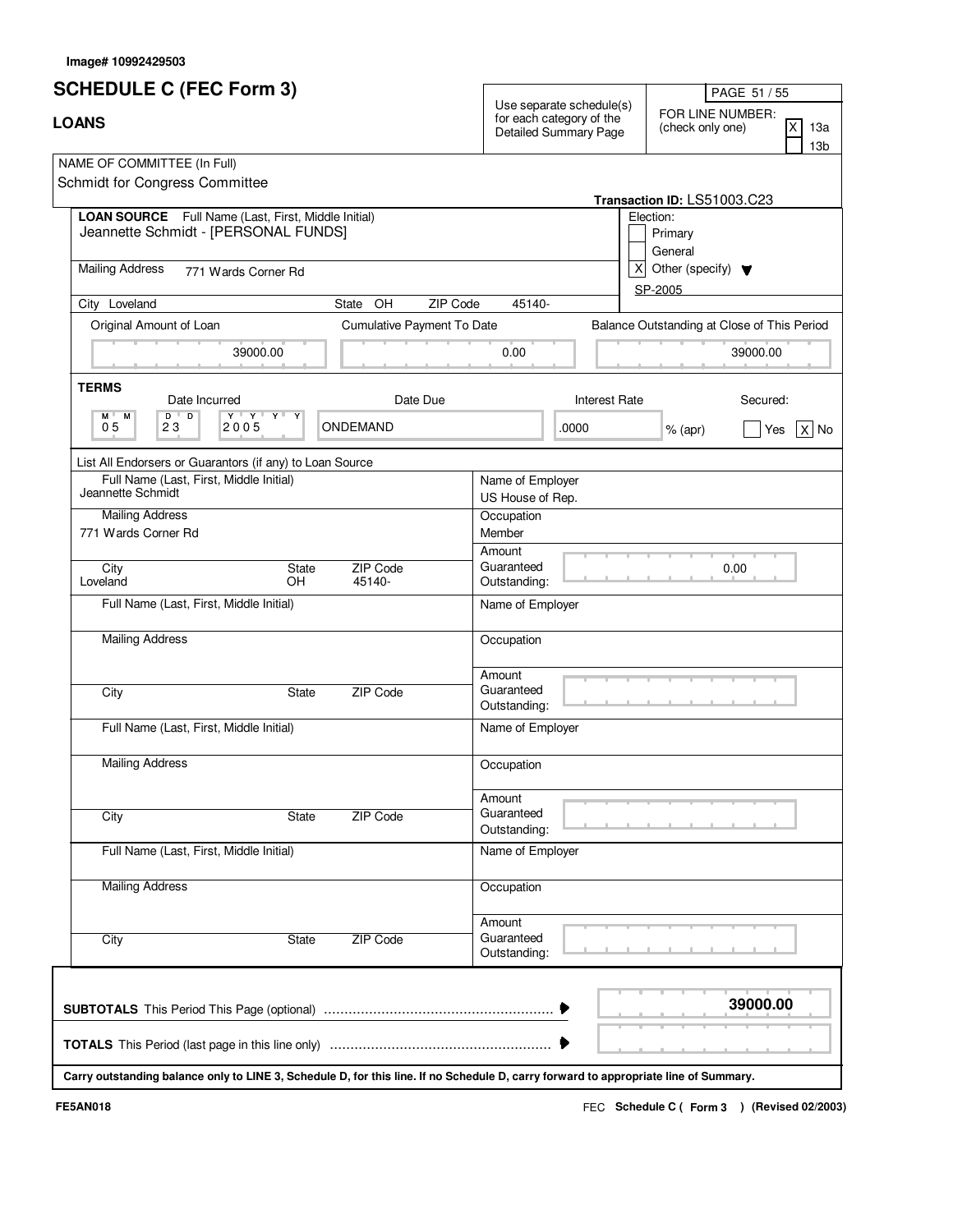|  | lmage# 10992429504 |  |
|--|--------------------|--|
|--|--------------------|--|

| <b>SCHEDULE C (FEC Form 3)</b><br><b>LOANS</b>                                                                                       |                            |                                                                               | PAGE 52 / 55                                                                      |  |
|--------------------------------------------------------------------------------------------------------------------------------------|----------------------------|-------------------------------------------------------------------------------|-----------------------------------------------------------------------------------|--|
|                                                                                                                                      |                            | Use separate schedule(s)<br>for each category of the<br>Detailed Summary Page | FOR LINE NUMBER:<br>IX.<br>13a<br>(check only one)<br>13 <sub>b</sub>             |  |
| NAME OF COMMITTEE (In Full)<br>Schmidt for Congress Committee                                                                        |                            |                                                                               |                                                                                   |  |
| LOAN SOURCE Full Name (Last, First, Middle Initial)<br>Jeannette Schmidt - [PERSONAL FUNDS]                                          |                            |                                                                               | Transaction ID: LS51003.C24<br>Election:<br>Primary<br>General<br>$\vert X \vert$ |  |
| <b>Mailing Address</b><br>771 Wards Corner Rd                                                                                        |                            |                                                                               | Other (specify) $\blacktriangledown$<br>SP-2005                                   |  |
| City Loveland                                                                                                                        | State OH<br>ZIP Code       | 45140-                                                                        |                                                                                   |  |
| Original Amount of Loan                                                                                                              | Cumulative Payment To Date |                                                                               | Balance Outstanding at Close of This Period                                       |  |
| 6000.00                                                                                                                              |                            | 0.00                                                                          | 6000.00                                                                           |  |
| <b>TERMS</b><br>Date Incurred                                                                                                        | Date Due                   | <b>Interest Rate</b>                                                          | Secured:                                                                          |  |
| $D$ $D$<br>$\mathbf{Y} + \mathbf{Y} + \mathbf{Y} + \mathbf{X}$<br>M M<br>05<br>25<br>2005                                            | ONDEMAND                   | .0000                                                                         | $X $ No<br>$%$ (apr)<br>Yes                                                       |  |
| List All Endorsers or Guarantors (if any) to Loan Source                                                                             |                            |                                                                               |                                                                                   |  |
| Full Name (Last, First, Middle Initial)                                                                                              |                            | Name of Employer                                                              |                                                                                   |  |
| <b>Mailing Address</b>                                                                                                               |                            | Occupation                                                                    |                                                                                   |  |
| City                                                                                                                                 | ZIP Code<br>State          | Amount<br>Guaranteed<br>Outstanding:                                          |                                                                                   |  |
| Full Name (Last, First, Middle Initial)                                                                                              |                            | Name of Employer                                                              |                                                                                   |  |
| <b>Mailing Address</b>                                                                                                               |                            | Occupation                                                                    |                                                                                   |  |
| City                                                                                                                                 | ZIP Code<br>State          | Amount<br>Guaranteed<br>Outstanding:                                          |                                                                                   |  |
| Full Name (Last, First, Middle Initial)                                                                                              |                            | Name of Employer                                                              |                                                                                   |  |
| <b>Mailing Address</b>                                                                                                               |                            | Occupation                                                                    |                                                                                   |  |
| City                                                                                                                                 | <b>ZIP Code</b><br>State   | Amount<br>Guaranteed<br>Outstanding:                                          |                                                                                   |  |
| Full Name (Last, First, Middle Initial)                                                                                              |                            | Name of Employer                                                              |                                                                                   |  |
| <b>Mailing Address</b>                                                                                                               |                            | Occupation                                                                    |                                                                                   |  |
| City                                                                                                                                 | ZIP Code<br>State          | Amount<br>Guaranteed<br>Outstanding:                                          |                                                                                   |  |
|                                                                                                                                      |                            |                                                                               | 6000.00                                                                           |  |
| Carry outstanding balance only to LINE 3, Schedule D, for this line. If no Schedule D, carry forward to appropriate line of Summary. |                            |                                                                               |                                                                                   |  |

FEC **Schedule C ( ) Form 3 FE5AN018 (Revised 02/2003)**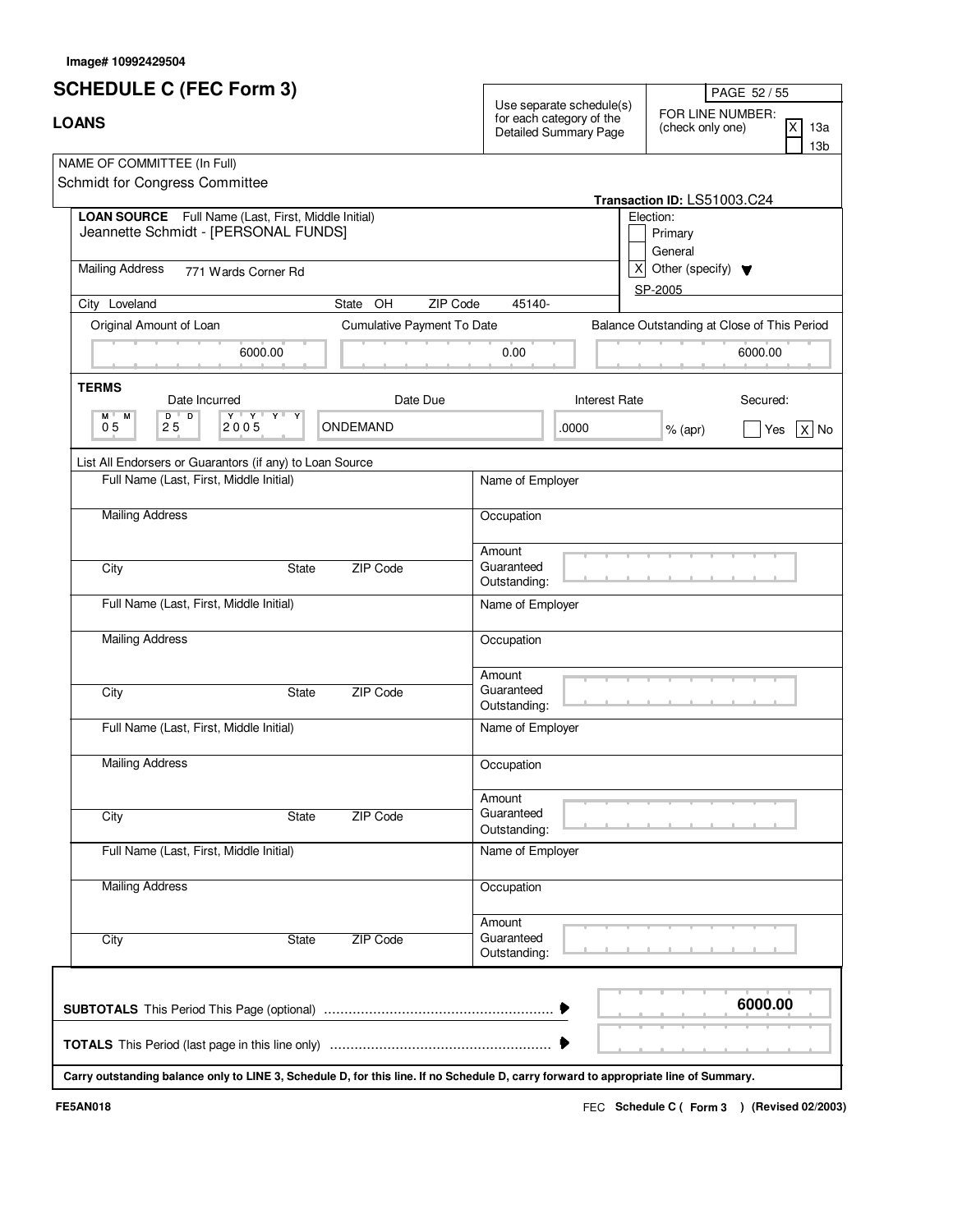|  | lmage# 10992429504 |  |
|--|--------------------|--|
|--|--------------------|--|

| <b>SCHEDULE C (FEC Form 3)</b><br><b>LOANS</b>                                                                                       |                          |                            | Use separate schedule(s)<br>for each category of the<br>Detailed Summary Page |                      | PAGE 53 / 55                                                     |                                             |
|--------------------------------------------------------------------------------------------------------------------------------------|--------------------------|----------------------------|-------------------------------------------------------------------------------|----------------------|------------------------------------------------------------------|---------------------------------------------|
|                                                                                                                                      |                          |                            |                                                                               |                      | FOR LINE NUMBER:<br>(check only one)                             | <b>X</b><br>13a<br>13b                      |
| NAME OF COMMITTEE (In Full)<br>Schmidt for Congress Committee                                                                        |                          |                            |                                                                               |                      |                                                                  |                                             |
| LOAN SOURCE Full Name (Last, First, Middle Initial)<br>Jeannette Schmidt - [PERSONAL FUNDS]                                          |                          |                            |                                                                               |                      | Transaction ID: LS60419.C1871<br>Election:<br>Primary<br>General |                                             |
| <b>Mailing Address</b><br>771 Wards Corner Rd                                                                                        |                          |                            |                                                                               | x <sub>l</sub>       | Other (specify) $\blacktriangledown$<br>$P-2006$                 |                                             |
| City Loveland                                                                                                                        | State OH                 | ZIP Code                   | 45140-                                                                        |                      |                                                                  |                                             |
| Original Amount of Loan                                                                                                              |                          | Cumulative Payment To Date |                                                                               |                      |                                                                  | Balance Outstanding at Close of This Period |
| 100000.00                                                                                                                            |                          |                            | 0.00                                                                          |                      |                                                                  | 100000.00                                   |
| <b>TERMS</b><br>Date Incurred                                                                                                        |                          | Date Due                   |                                                                               | <b>Interest Rate</b> |                                                                  | Secured:                                    |
| $D$ $D$<br>$\mathbf{Y} + \mathbf{Y} + \mathbf{Y} + \mathbf{X}$<br>M .<br>М<br>03<br>28<br>2006                                       | ONDEMAND                 |                            |                                                                               | .0000                | $%$ (apr)                                                        | $ X $ No<br>Yes                             |
| List All Endorsers or Guarantors (if any) to Loan Source                                                                             |                          |                            |                                                                               |                      |                                                                  |                                             |
| Full Name (Last, First, Middle Initial)                                                                                              |                          |                            | Name of Employer                                                              |                      |                                                                  |                                             |
| <b>Mailing Address</b>                                                                                                               |                          |                            | Occupation                                                                    |                      |                                                                  |                                             |
| City                                                                                                                                 | ZIP Code<br><b>State</b> |                            | Amount<br>Guaranteed<br>Outstanding:                                          |                      |                                                                  |                                             |
| Full Name (Last, First, Middle Initial)                                                                                              |                          |                            | Name of Employer                                                              |                      |                                                                  |                                             |
| <b>Mailing Address</b>                                                                                                               |                          |                            | Occupation                                                                    |                      |                                                                  |                                             |
| City                                                                                                                                 | ZIP Code<br><b>State</b> |                            | Amount<br>Guaranteed<br>Outstanding:                                          |                      |                                                                  |                                             |
| Full Name (Last, First, Middle Initial)                                                                                              |                          |                            | Name of Employer                                                              |                      |                                                                  |                                             |
| <b>Mailing Address</b>                                                                                                               |                          |                            | Occupation                                                                    |                      |                                                                  |                                             |
| City                                                                                                                                 | ZIP Code<br><b>State</b> |                            | Amount<br>Guaranteed<br>Outstanding:                                          |                      |                                                                  |                                             |
| Full Name (Last, First, Middle Initial)                                                                                              |                          |                            | Name of Employer                                                              |                      |                                                                  |                                             |
| <b>Mailing Address</b>                                                                                                               |                          |                            | Occupation                                                                    |                      |                                                                  |                                             |
| City                                                                                                                                 | ZIP Code<br><b>State</b> |                            | Amount<br>Guaranteed<br>Outstanding:                                          |                      |                                                                  |                                             |
|                                                                                                                                      |                          |                            |                                                                               |                      |                                                                  | 100000.00                                   |
|                                                                                                                                      |                          |                            |                                                                               |                      |                                                                  |                                             |
| Carry outstanding balance only to LINE 3, Schedule D, for this line. If no Schedule D, carry forward to appropriate line of Summary. |                          |                            |                                                                               |                      |                                                                  |                                             |

FEC **Schedule C ( ) Form 3 FE5AN018 (Revised 02/2003)**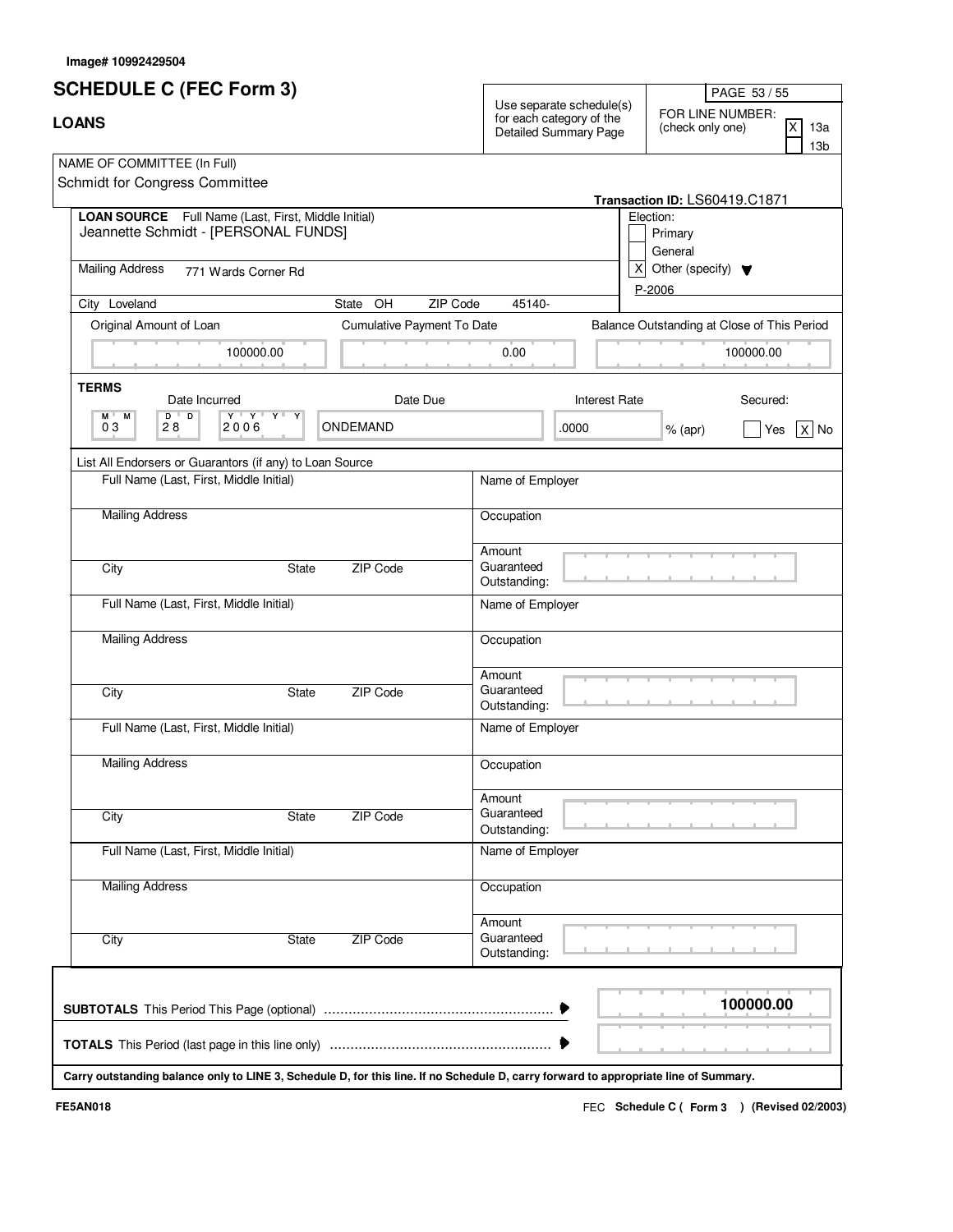|  | lmage# 10992429504 |  |
|--|--------------------|--|
|--|--------------------|--|

| <b>SCHEDULE C (FEC Form 3)</b><br><b>LOANS</b>                                                                                            |                                 |                                      |                                                                                      | PAGE 54 / 55<br>FOR LINE NUMBER:<br><b>X</b><br>(check only one)<br>13a<br>13b |  |
|-------------------------------------------------------------------------------------------------------------------------------------------|---------------------------------|--------------------------------------|--------------------------------------------------------------------------------------|--------------------------------------------------------------------------------|--|
|                                                                                                                                           |                                 |                                      | Use separate schedule(s)<br>for each category of the<br><b>Detailed Summary Page</b> |                                                                                |  |
| NAME OF COMMITTEE (In Full)<br>Schmidt for Congress Committee                                                                             |                                 |                                      |                                                                                      | Transaction ID: LS60714.C1978                                                  |  |
| LOAN SOURCE Full Name (Last, First, Middle Initial)<br>Jeannette Schmidt - [PERSONAL FUNDS]                                               |                                 |                                      |                                                                                      | Election:<br>Primary<br>General                                                |  |
| <b>Mailing Address</b><br>771 Wards Corner Rd                                                                                             |                                 |                                      | x <sub>l</sub>                                                                       | Other (specify) $\blacktriangledown$<br>$P-2006$                               |  |
| City Loveland                                                                                                                             | State OH                        | ZIP Code<br>45140-                   |                                                                                      |                                                                                |  |
| Original Amount of Loan                                                                                                                   | Cumulative Payment To Date      |                                      |                                                                                      | Balance Outstanding at Close of This Period                                    |  |
| 65000.00                                                                                                                                  |                                 | 0.00                                 |                                                                                      | 65000.00                                                                       |  |
| <b>TERMS</b><br>Date Incurred                                                                                                             | Date Due                        |                                      | <b>Interest Rate</b>                                                                 | Secured:                                                                       |  |
| $\overline{D}$<br>$\mathbf{Y} + \mathbf{Y} + \mathbf{Y} + \mathbf{X}$<br>$D$ <sup><math>\top</math></sup><br>M .<br>М<br>25<br>04<br>2006 | 20060706                        |                                      | .0000                                                                                | $ X $ No<br>$%$ (apr)<br>Yes                                                   |  |
| List All Endorsers or Guarantors (if any) to Loan Source                                                                                  |                                 |                                      |                                                                                      |                                                                                |  |
| Full Name (Last, First, Middle Initial)                                                                                                   |                                 | Name of Employer                     |                                                                                      |                                                                                |  |
| <b>Mailing Address</b>                                                                                                                    |                                 | Occupation                           |                                                                                      |                                                                                |  |
| City                                                                                                                                      | ZIP Code<br><b>State</b>        | Amount<br>Guaranteed<br>Outstanding: |                                                                                      |                                                                                |  |
| Full Name (Last, First, Middle Initial)                                                                                                   |                                 | Name of Employer                     |                                                                                      |                                                                                |  |
| <b>Mailing Address</b>                                                                                                                    |                                 | Occupation                           |                                                                                      |                                                                                |  |
| City                                                                                                                                      | ZIP Code<br><b>State</b>        | Amount<br>Guaranteed<br>Outstanding: |                                                                                      |                                                                                |  |
| Full Name (Last, First, Middle Initial)                                                                                                   |                                 | Name of Employer                     |                                                                                      |                                                                                |  |
| <b>Mailing Address</b>                                                                                                                    |                                 | Occupation                           |                                                                                      |                                                                                |  |
| City                                                                                                                                      | ZIP Code<br>State               | Amount<br>Guaranteed<br>Outstanding: |                                                                                      |                                                                                |  |
| Full Name (Last, First, Middle Initial)                                                                                                   |                                 | Name of Employer                     |                                                                                      |                                                                                |  |
| <b>Mailing Address</b>                                                                                                                    |                                 | Occupation                           |                                                                                      |                                                                                |  |
| City                                                                                                                                      | <b>ZIP Code</b><br><b>State</b> | Amount<br>Guaranteed<br>Outstanding: |                                                                                      |                                                                                |  |
|                                                                                                                                           |                                 |                                      |                                                                                      | 65000.00                                                                       |  |
|                                                                                                                                           |                                 |                                      |                                                                                      |                                                                                |  |
| Carry outstanding balance only to LINE 3, Schedule D, for this line. If no Schedule D, carry forward to appropriate line of Summary.      |                                 |                                      |                                                                                      |                                                                                |  |

FEC **Schedule C ( ) Form 3 FE5AN018 (Revised 02/2003)**